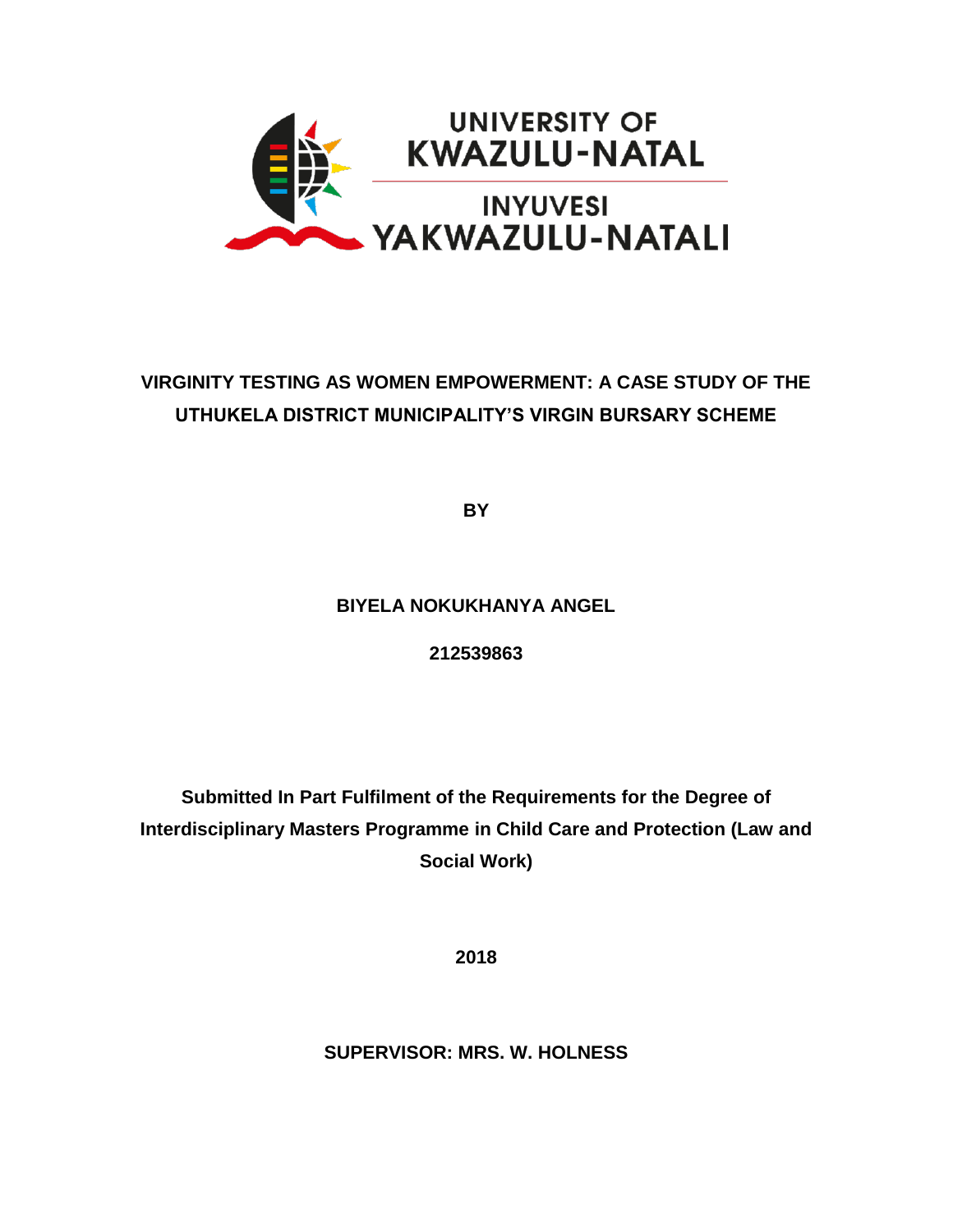### **DECLARATION**

<span id="page-1-0"></span>**I declare that this dissertation is my own work. Citations, references and borrowed ideas have been duly acknowledged. It is being submitted for the degree of Masters in Child Care and Protection (Law and Social Work), School of Law, University of KwaZulu-Natal, Durban, South Africa. None of the present work has been submitted previously for any degree or examination in any other University.**

**Nokukhanya Angel Biyela**

**\_\_\_\_\_\_\_\_\_\_\_\_\_\_\_\_\_\_\_\_\_\_\_\_\_\_\_\_\_**

**Date**

**\_\_\_\_\_\_\_\_\_\_\_\_\_\_\_\_\_\_\_\_\_\_\_\_\_\_\_\_\_\_**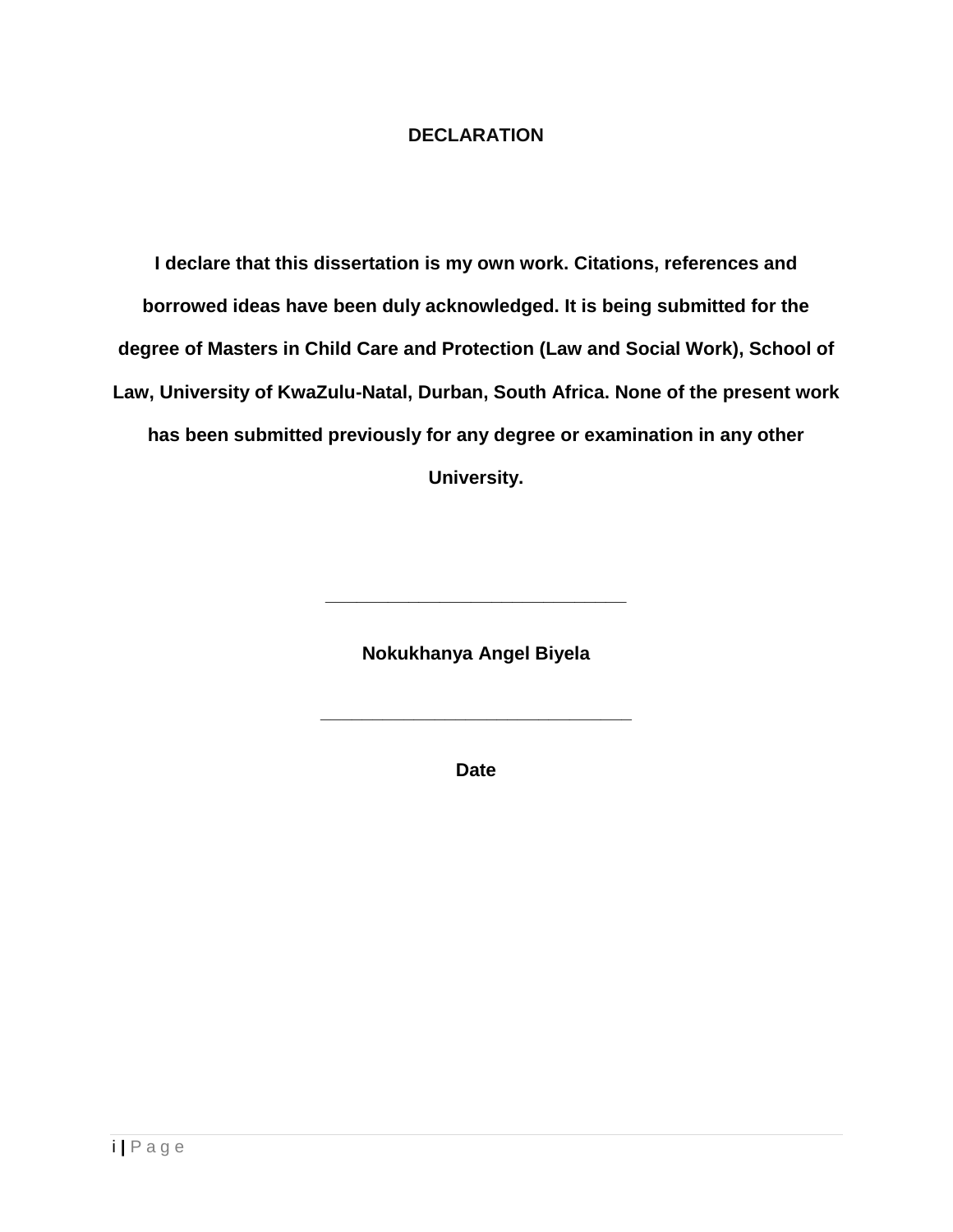### **ACKNOWLEDGEMENTS**

<span id="page-2-0"></span>**I would like to express my heartfelt gratitude and appreciation to the following people for their help that made this study possible:** 

**My supervisor, Mrs. Willene Holness, for her guidance, support, expertise and encouragement which made my study a challenging but enjoyable and everlasting experience. Without her assistance, it would have been even tougher for me as a social worker, to get to grips with the legal aspects of this study,** 

**My wonderful family, particularly my mother; Ntwezinhle, my brother; Malusi and my uncle; Mpumelelo for their endless support and encouragement throughout my study life.**

**I also express thanks to Pst. Brian Mhlanga and Rev. Kingsley for their support, advice and prayers.**

**Above all, I appreciate the Almighty GOD for the strength, life and wisdom.**

## **THANK YOU!**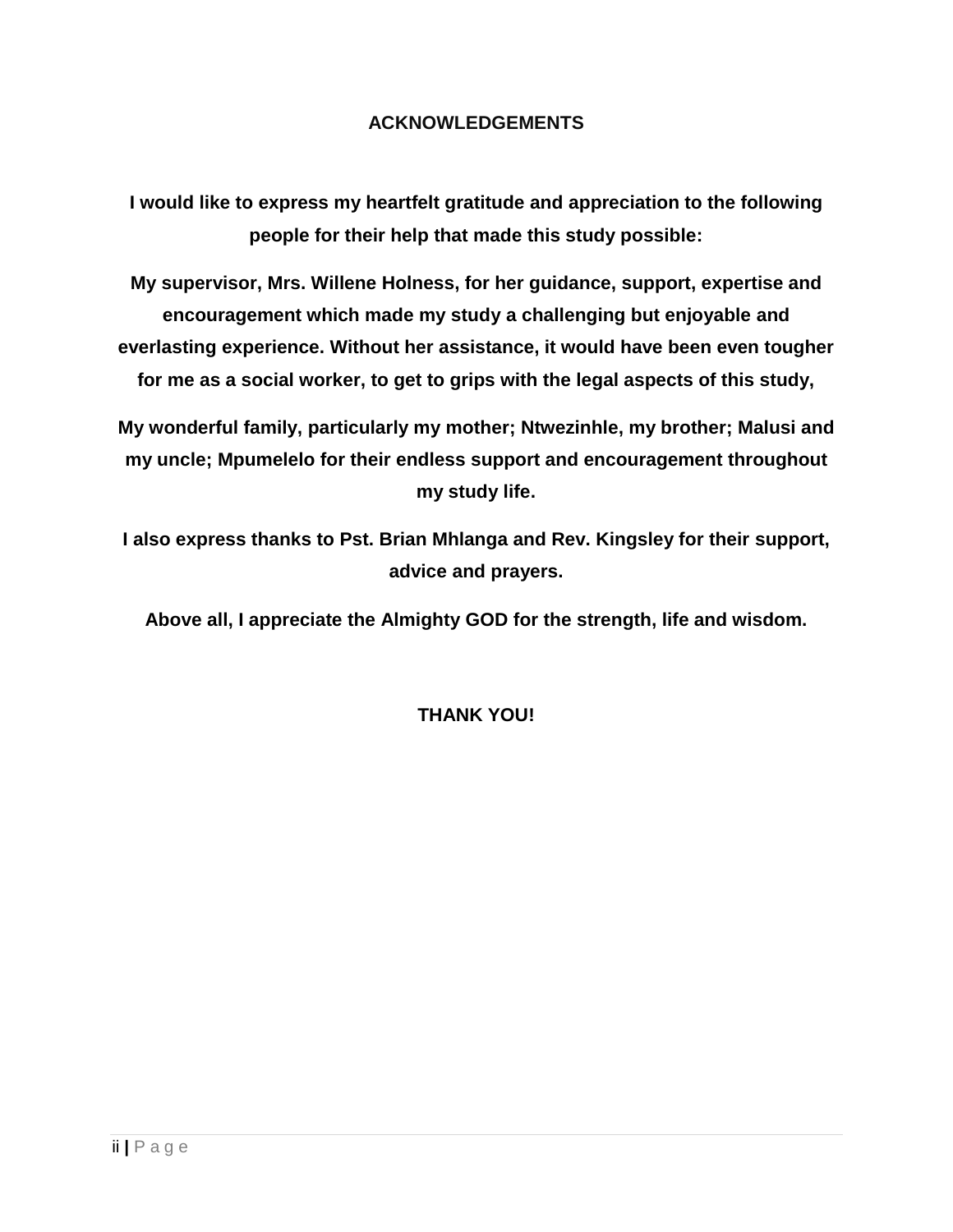# **LIST OF ABBREVIATIONS AND ACRONYMS**

<span id="page-3-0"></span>

| <b>ACRWC</b>   | African Charter on the Rights and Welfare of the Child                   |
|----------------|--------------------------------------------------------------------------|
| <b>ANCYL</b>   | African National Congress Youth League                                   |
| <b>ANCWL</b>   | African National Congress Women's League                                 |
| <b>AIDS</b>    | <b>Acquired Immune Deficiency Syndrome</b>                               |
| <b>CEDAW</b>   | Committee on the Elimination of All Forms of                             |
|                | Discrimination against Women                                             |
| <b>CGE</b>     | <b>Commission on Gender Equality</b>                                     |
| Children's Act | Children's Act 38 of 2005                                                |
| <b>CRC</b>     | United Nations, Convention on the Rights of the Child                    |
| HCP/s          | Harmful Cultural Practise(s)                                             |
| <b>HIV</b>     | Human Immunodeficiency Virus                                             |
| <b>ICESCR</b>  | International Covenant on Economic, Social and<br><b>Cultural Rights</b> |
| i.e.           | That is to say or in other words                                         |
| <b>LHR</b>     | Lawyers for Human Rights                                                 |
| <b>MBS</b>     | Maiden's Bursary Scheme                                                  |
| <b>NHRI</b>    | National Human Rights Institution                                        |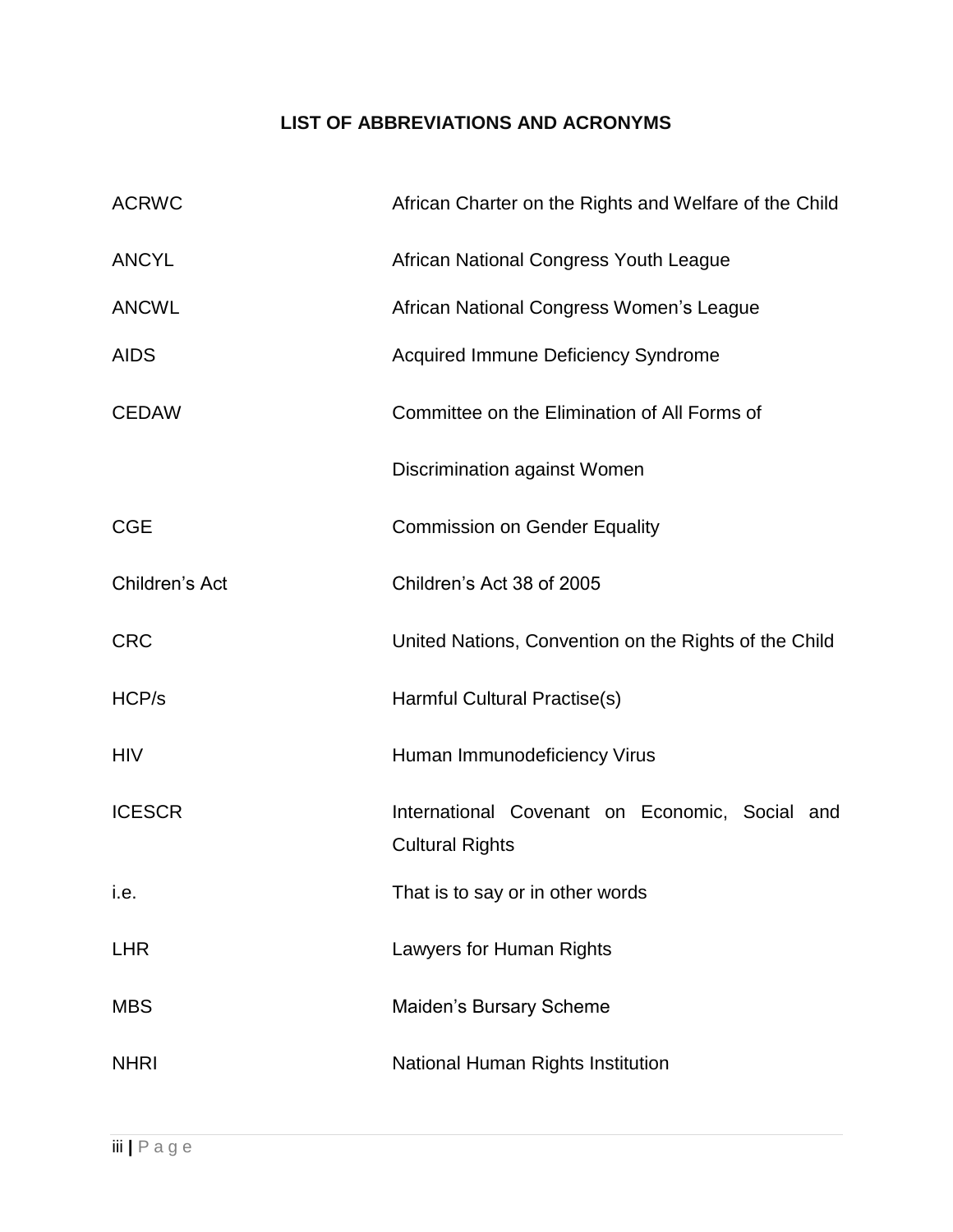| <b>PEPUDA</b> | Promotion of Equality and Prevention of Unfair<br>Discrimination Act 4 of 2000 |
|---------------|--------------------------------------------------------------------------------|
| <b>SA</b>     | South Africa                                                                   |
| <b>SAHRC</b>  | South African Human Rights Commission                                          |
| <b>SALRC</b>  | South Africa Law Reform Commission                                             |
| <b>UDM</b>    | <b>UThukela District Municipality</b>                                          |
| <b>UN</b>     | <b>United Nations</b>                                                          |
| VT            | <b>Virginity Testing</b>                                                       |
| <b>WE</b>     | <b>Women Empowerment</b>                                                       |
| <b>WHO</b>    | <b>World Health Organisation</b>                                               |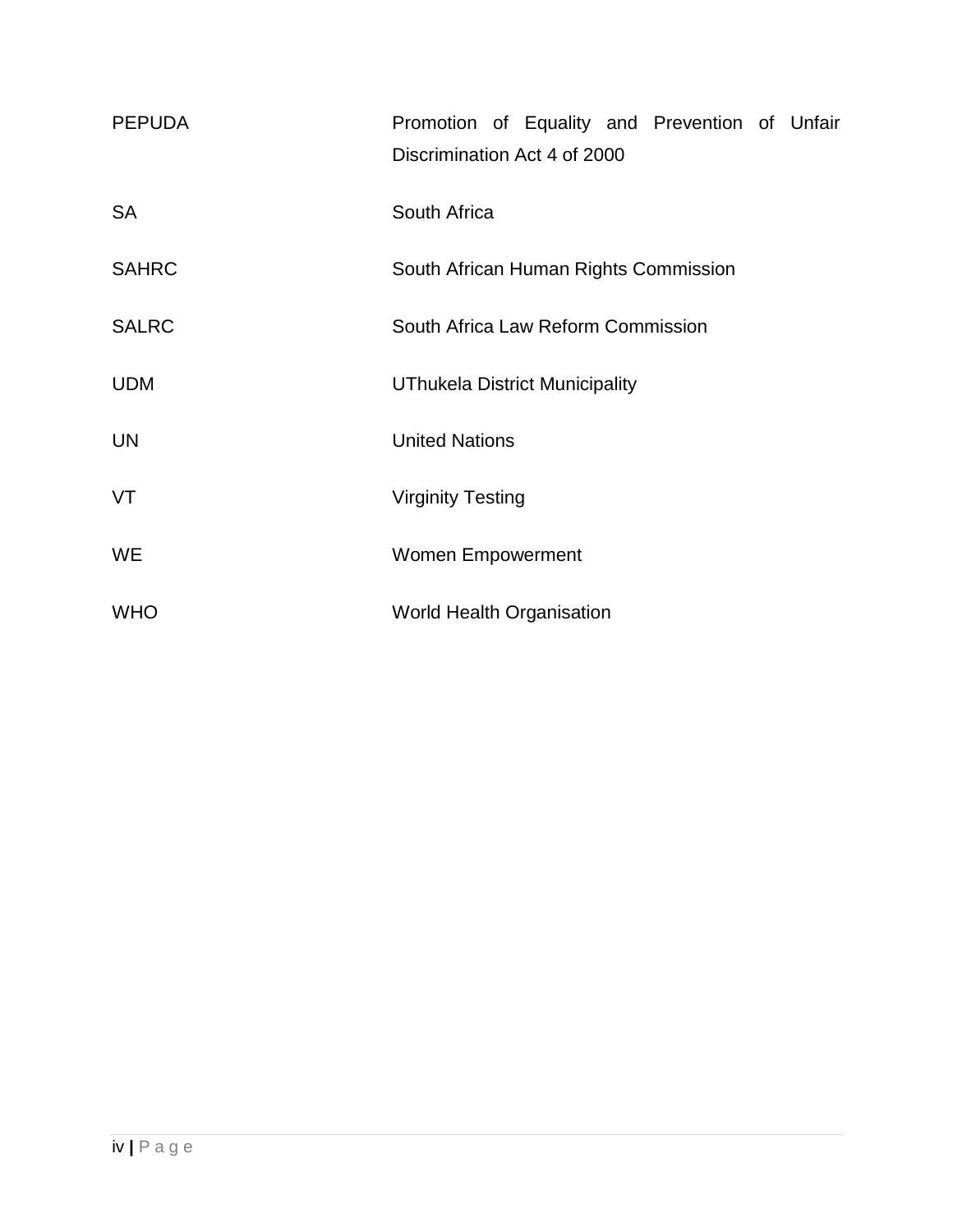# **TABLE OF CONTENTS**

<span id="page-5-0"></span>

| 1.1   |                                                                          |
|-------|--------------------------------------------------------------------------|
| 1.2   |                                                                          |
| 1.2.1 |                                                                          |
| 1.2.2 | Brief outline of international and regional law considerations  3        |
| 1.2.3 | Outline of relevant South African law and policy on virginity testing  5 |
| 1.3   |                                                                          |
| 1.4   |                                                                          |
| 1.5   |                                                                          |
| 1.6   |                                                                          |
| 1.7   |                                                                          |
| 1.7.1 |                                                                          |
| 1.7.2 |                                                                          |
| 1.8   |                                                                          |
|       |                                                                          |
|       |                                                                          |
| 2.1   |                                                                          |
| 2.2   |                                                                          |
| 2.3   |                                                                          |
| 2.3.1 |                                                                          |
| 2.3.2 |                                                                          |
| 2.3.3 |                                                                          |
| 2.3.4 |                                                                          |
| 2.3.5 |                                                                          |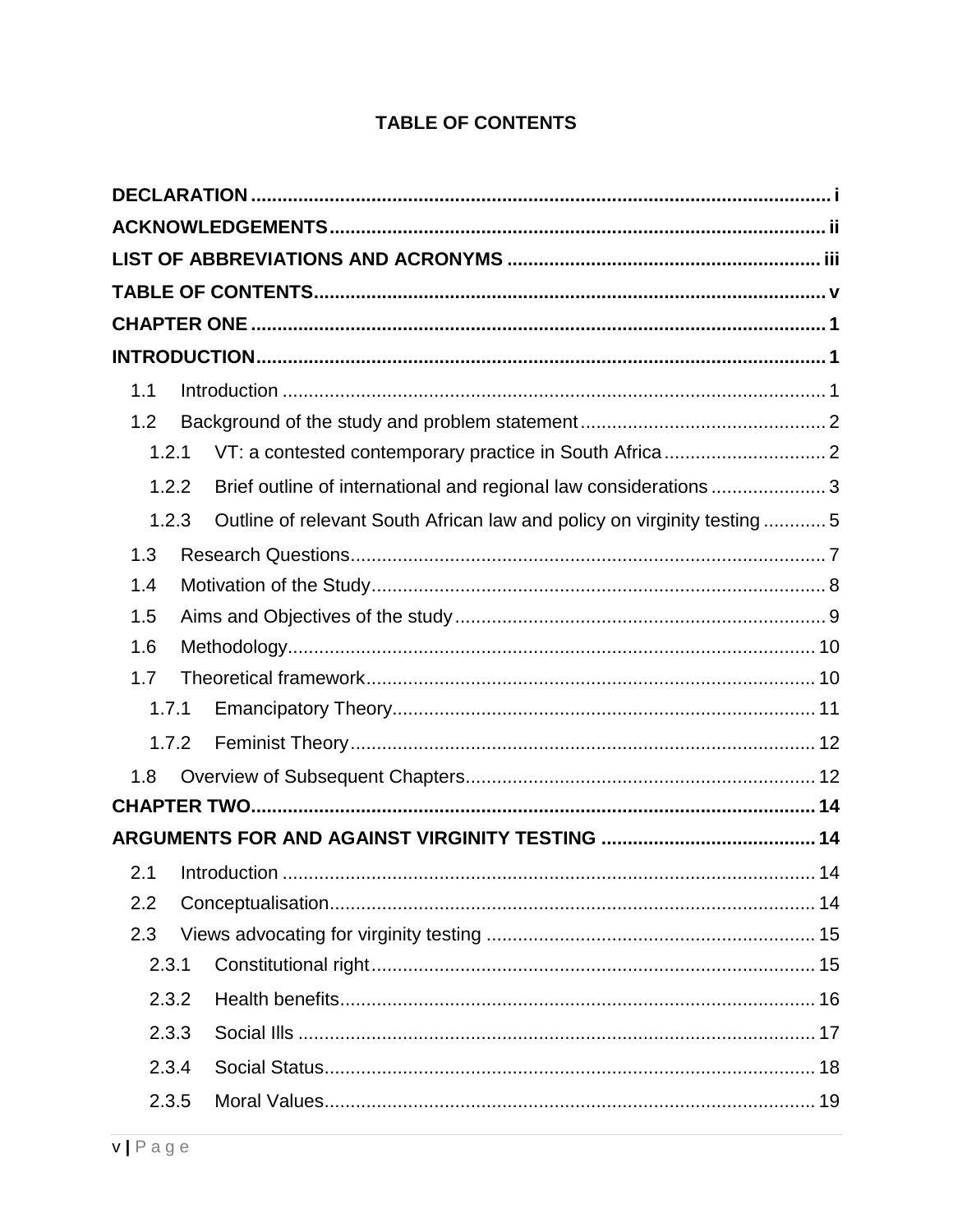| 2.3.6 |                                                                     |  |
|-------|---------------------------------------------------------------------|--|
| 2.3.7 |                                                                     |  |
| 2.4   |                                                                     |  |
| 2.4.1 |                                                                     |  |
|       |                                                                     |  |
|       |                                                                     |  |
|       |                                                                     |  |
|       |                                                                     |  |
|       |                                                                     |  |
|       |                                                                     |  |
| 2.4.2 |                                                                     |  |
| 2.4.3 |                                                                     |  |
| 2.4.4 |                                                                     |  |
| 2.4.5 |                                                                     |  |
| 2.4.6 |                                                                     |  |
| 2.5   |                                                                     |  |
|       |                                                                     |  |
|       |                                                                     |  |
| 3.1   |                                                                     |  |
| 3.2   |                                                                     |  |
| 3.3   |                                                                     |  |
| 3.3.1 | Virginity Testing as Women Empowerment from a Contemporary Cultural |  |
| 3.3.2 | Virginity Testing as Women Empowerment from a Contemporary Rights   |  |
| 3.4   |                                                                     |  |
| 3.4.1 |                                                                     |  |
| 3.4.2 |                                                                     |  |
| 3.5   |                                                                     |  |
| 3.5.1 |                                                                     |  |
| 3.5.2 |                                                                     |  |
|       |                                                                     |  |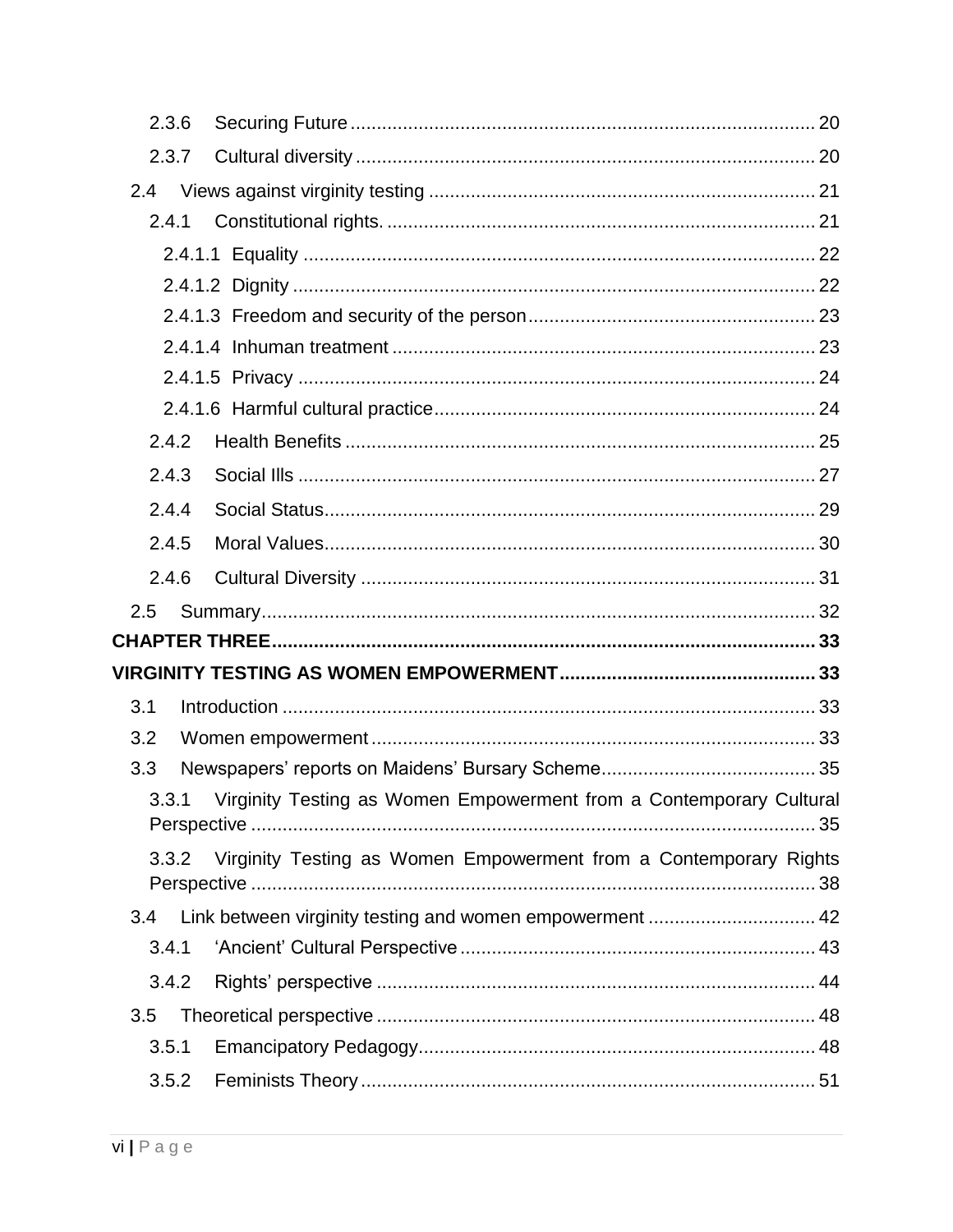| 3.6   |                                                                               |  |
|-------|-------------------------------------------------------------------------------|--|
| 3.7   | Effectiveness of arguments advocating for virginity testing55                 |  |
| 3.8   |                                                                               |  |
|       |                                                                               |  |
|       | THE REGULATION OF THE CHILDREN'S ACT ON VIRGINITY TESTING 59                  |  |
| 4.1   |                                                                               |  |
| 4.2   |                                                                               |  |
|       |                                                                               |  |
| 4.3.1 |                                                                               |  |
| 4.3.2 |                                                                               |  |
| 4.3.3 |                                                                               |  |
| 4.3.4 |                                                                               |  |
| 4.3.5 |                                                                               |  |
| 4.4   | Promotion of Equality and Prevention of Unfair Discrimination Act 52 of       |  |
| 4.5   | Link between the regulations and arguments against virginity testing  72      |  |
| 4.6   | Link between the regulations and arguments in favour of virginity testing  73 |  |
| 4.7   |                                                                               |  |
|       |                                                                               |  |
|       |                                                                               |  |
| 5.1   |                                                                               |  |
| 5.1.1 |                                                                               |  |
| 5.1.2 |                                                                               |  |
|       |                                                                               |  |
|       |                                                                               |  |
|       |                                                                               |  |
|       |                                                                               |  |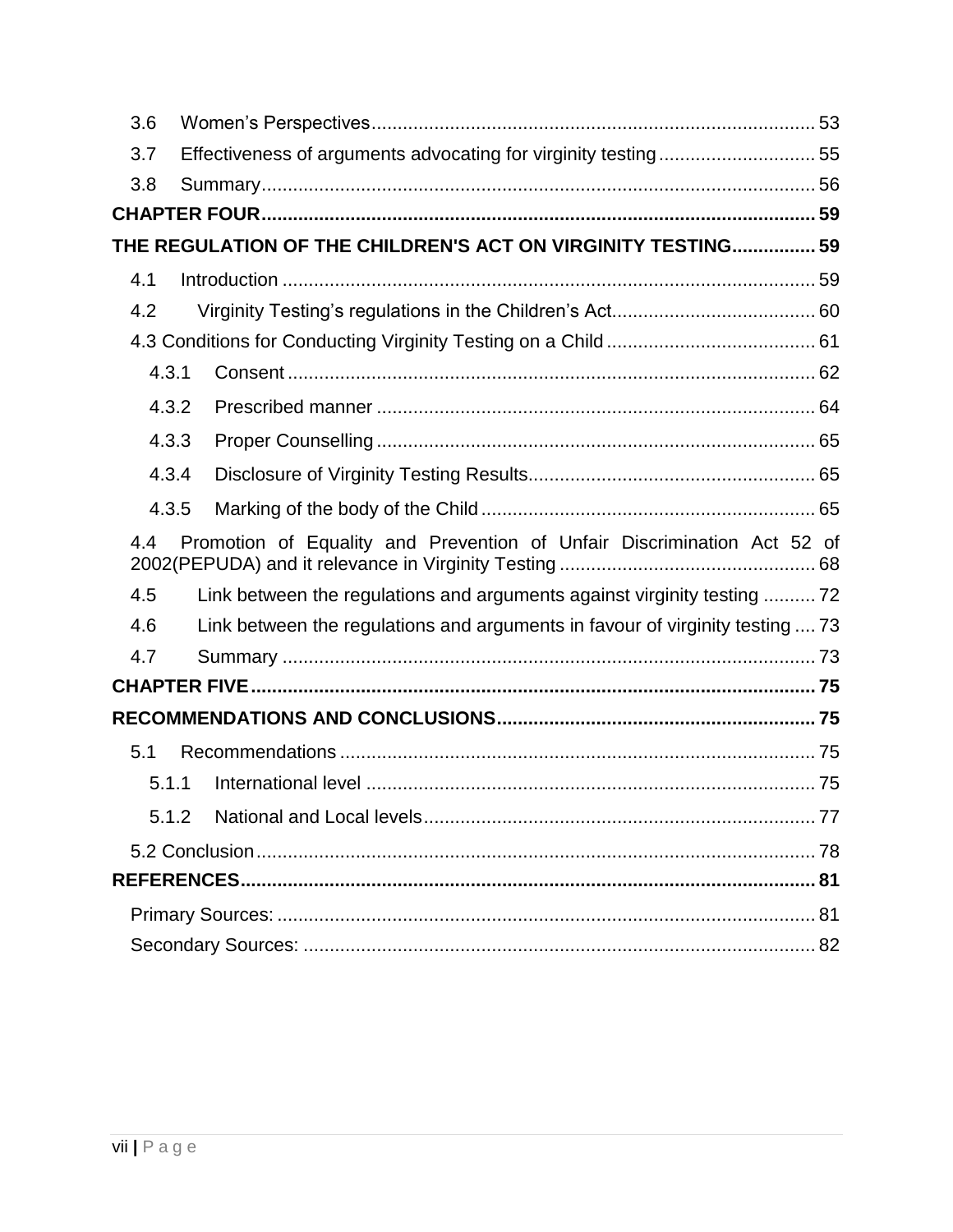### **CHAPTER ONE**

### **INTRODUCTION**

#### <span id="page-8-2"></span><span id="page-8-1"></span><span id="page-8-0"></span>**1.1 Introduction**

A body never belongs to an individual woman only -the female body serves as a symbol for society… Across time and place the female body stands in as a symbolic signifier for the father's, the brother's, the husband's, the family's, the collective's - the nation's honour (Schuhmann (2010) 97).

The private and public sectors' criteria for offering financial assistance such as bursaries and scholarships *inter alia* to further one's education is and has been based on excellency in academics and sports among other factors (Association for Dietetics in South Africa, 2008). This is for purposes of encouraging and empowering qualifying persons to achieve prospective qualifications. However, a new criterion for obtaining financial assistance for further education has sent shockwaves through KwaZulu-Natal: the Maiden's Bursary Scheme (hereafter referred as MBS) offered by the uThukela District Municipality (hereafter referred as UDM) early in 2016. MBS refers to the bursary offered to girls and/or young women who are virgins (Mojapelo, 2016).

The UDM's requirements for MBS are:

- a. young women who are virgins; and
- b. they have to undergo regular virginity testing (hereafter referred as VT); and
- c. remain virgins while they are in receipt of the bursary and throughout the duration of their studies in order to keep the bursary (Mojapelo, 2016; Mtshali, 2016; Merten, 2016).

This controversial scheme pitted human rights activists against traditionalists. Human rights activists (also known as antagonists) are people who, individually or collectively, act to promote or protect some variation of human rights (Moodley, 2008) whilst traditionalists are people who are adherent to certain traditional practices and beliefs, in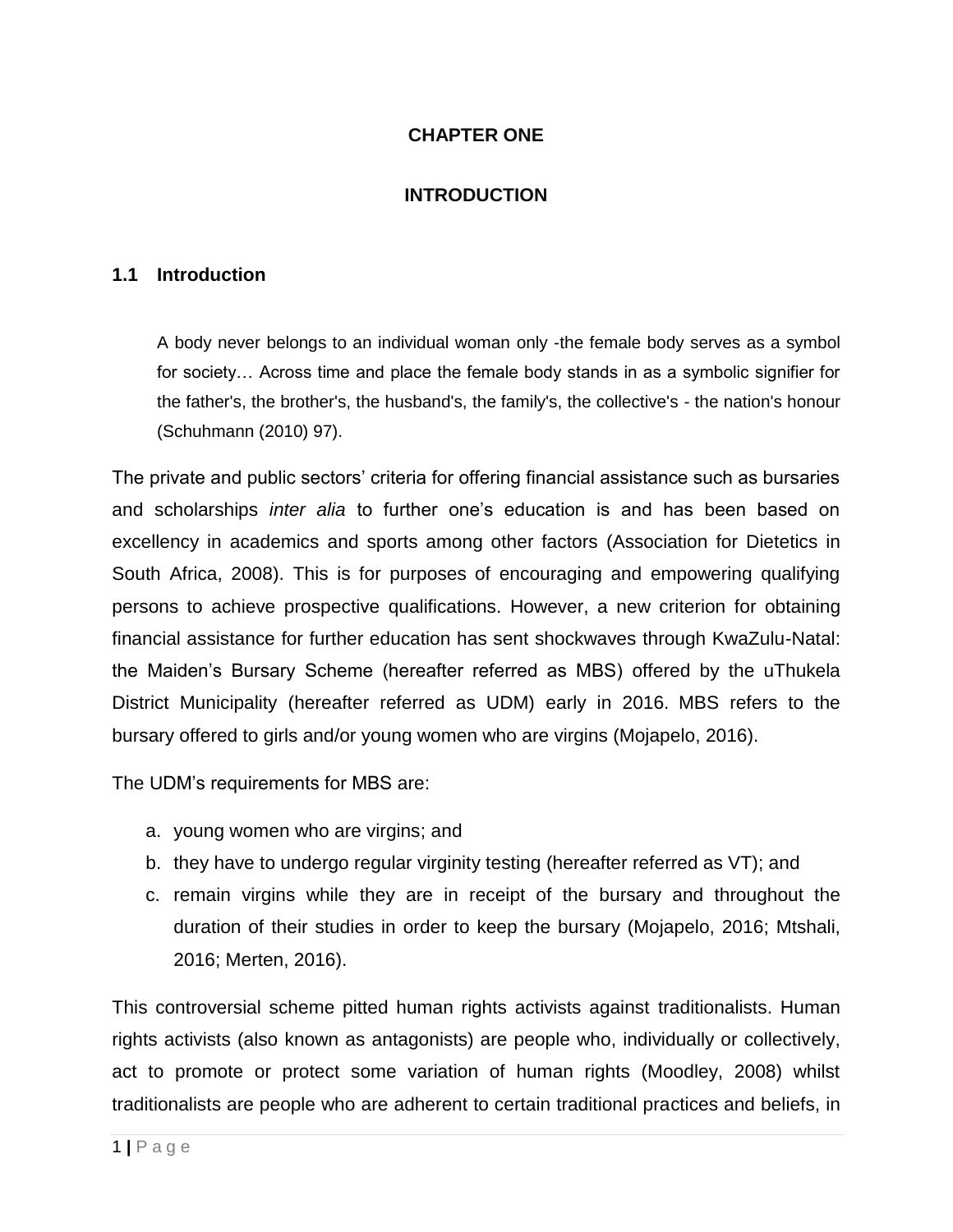this case VT (Mhlongo, 2009). The former called for ban of the bursary and the latter advocated for it.

This research builds on the case study of the MBS to explore whether or not VT empowers young women. The key themes to occur throughout the study include arguments for and against VT of girls, parameters of VT as a means for women empowerment, the effectiveness of VT advocacy arguments in fulfilling their purposes and the Children's Act 38 of 2005's (hereafter referred as the Children's Act) regulations regarding VT.

# <span id="page-9-0"></span>**1.2 Background of the study and problem statement**

#### <span id="page-9-1"></span> $1.2.1$ **VT: a contested contemporary practice in South Africa**

Virginity testing or inspection refers to an examination of the genitals of young women and/or girls to evaluate if they have engaged in sexual relationships or not and therefore still virgins (Kassan & Mahery, 2009:192; Mhlongo, 2009:1; de Robillard, 2011; Durojaye, 2016). It is practised in countries like South Africa (hereafter referred as SA) where it is an integral part of Zulu custom (Moodley, 2008). It involves the physical examination of a girl child by an older woman in the community known as *umhloli* to determine whether a girl is a virgin or not (Moodley, 2008; Mhlongo, 2009). The girl is considered a virgin if her hymen is still intact and a white clay dot is placed on her forehead as an outward symbol of her virginity (Bennet et al, 2010; Mhlongo, 2009).

In the Zulu Kingdom, 'VT is linked to the Zulu royal major ceremonies, *nomkhubulwane* (first fruits' festival) and *umkhosi womhlanga* (royal reed dance)' (Bennet et al, 2010). In the latter festival the king is free to choose a bride amongst the girls during the dance (Bennet et al, 2010). Candidates of tests are between the ages of 7 and 26 (Bennet et al, 2010; Durojaye, 2016; Mhlongo, 2009). This practice has brought forward the argument of whether girls give free consent to the practice because they may be too young to give informed consent. Hence, they submit to their parents' and society's pressure (Bennet et al, 2010). This practice has been argued as discriminatory to girls'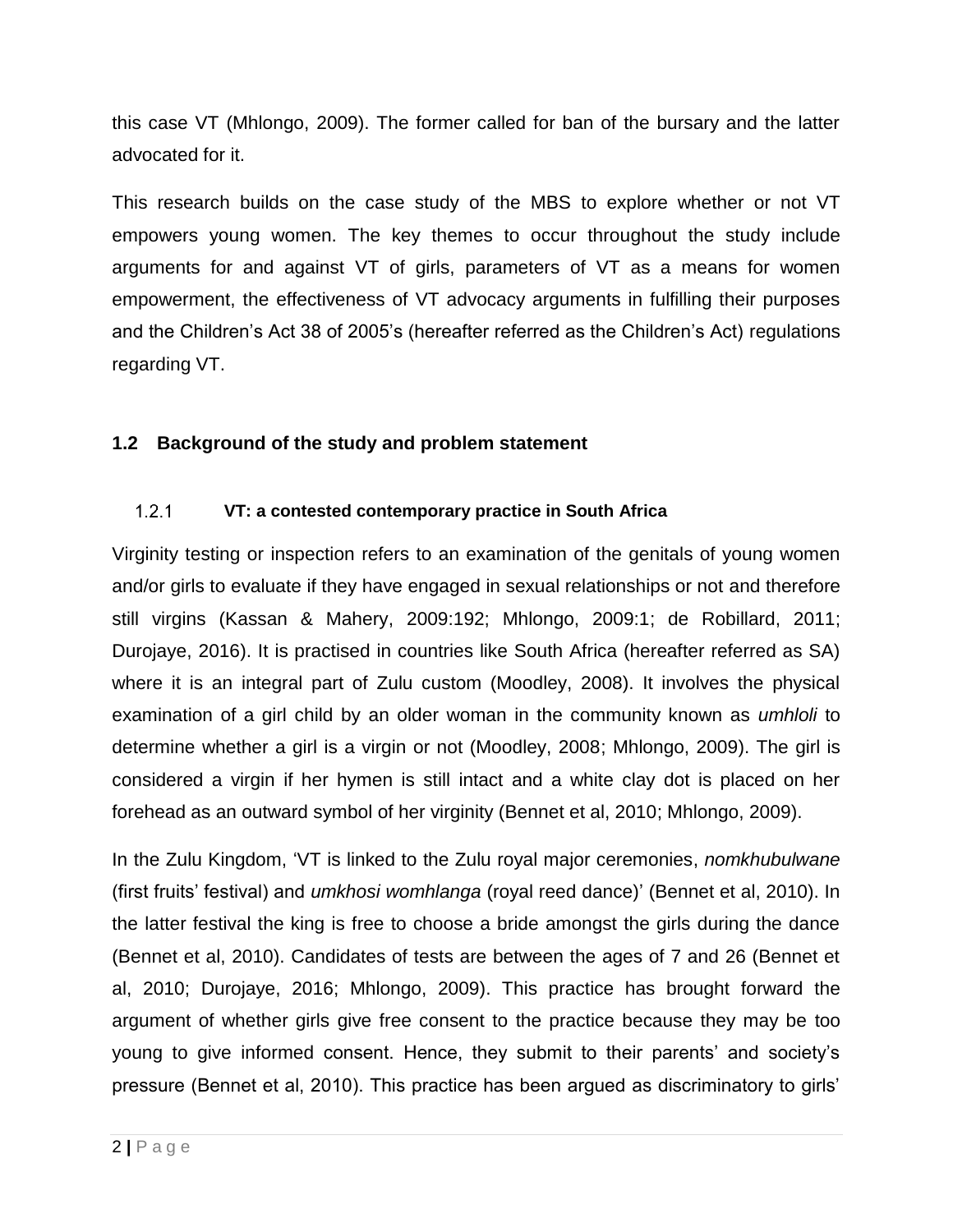dignity and their personal security (South African Human Rights Commission, (hereafter referred as SAHRC) (SAHRC, 2003). Accordingly, the SAHRC has called for a total ban of the practice. The traditionalist advocates, however, raise the supporting reasons for the continuation of the practice (Bennet et al, 2010).

Consequently, the practice of VT of girls in SA has divided commentators into two camps, or schools of thought (Maluleke, 2012). Firstly, the traditionalists' point of view holds that VT is practised to educate girls about sexual matters with an emphasis on abstinence and non-penetrative sex and prevention of teenage pregnancy, *inter alia* (Maluleke, 2012; Swaartbooi-Xabadiya & Nduna, 2014, Mhlongo 2009). Secondly, the institutions promoting democracy (also known colloquially as Chapter 9 institutions because they were established in terms of chapter 9 of the Constitution of the Republic of South Africa) such as the SAHRC and the Commission on Gender Equality (Hereafter referred as CGE), *inter alia*; hold that VT of girls should be banned on grounds that it violates the girls' right of bodily integrity, privacy and dignity, among others (SAHRC, 2003). These rights are all provided for in the Constitution. For over two decades arguments regarding VT practice have been based on these two thoughts (Mhlongo, 2009).

#### <span id="page-10-0"></span> $1.2.2$ **Brief outline of international and regional law considerations**

The historical origins of VT can be traced back from the middle ages (Moodley, 2008). Increasingly, it is being considered a 'harmful' cultural/traditional practice. For example, the United Nations (hereafter referred as UN) Committee on the Rights of the Child, a treaty monitoring body for the United Nations Convention on the Rights of the Child (hereafter referred as the CRC) has condemned the practice of VT in South Africa and thus proposes the banning of VT in SA (SAHRC, 2003). The UN Committee on the Rights of Child raised concerns about the traditional practice of VT: that it has negative impact to women's dignity, health and privacy (SAHRC, 2003)**.** The UN Committee on the Rights of Child recommended that the State party, SA, undertake a study of VT to assess its physical and psychological impact on girls and further recommended that it introduces sensitisation and awareness raising programmes for practitioners and the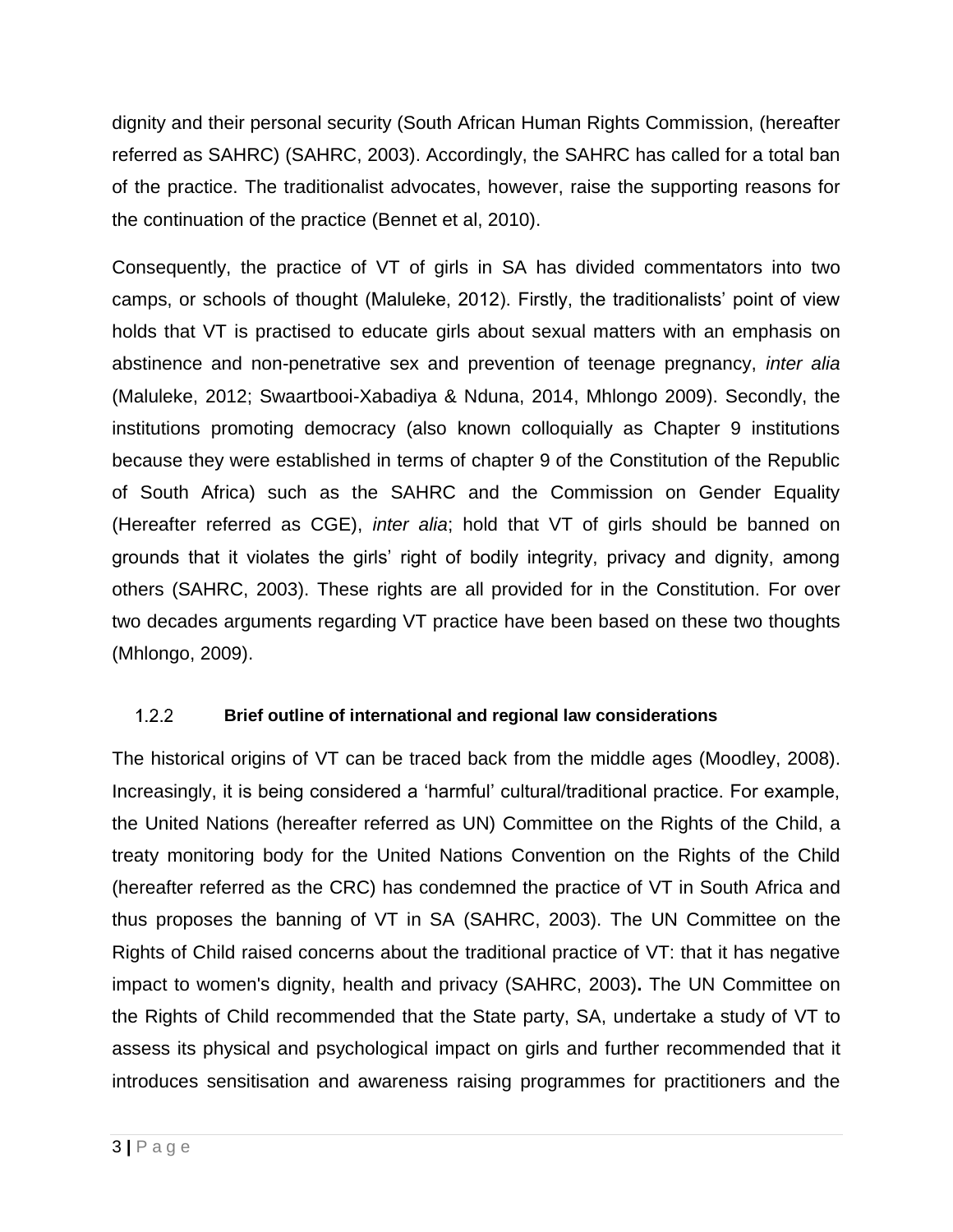general public to change traditional attitudes and discourage the practice of VT in light of articles 16 and 24(3) of the CRC (SAHRC, 2003).

The CRC, article 24(3), demands state parties to 'take all effective and appropriate measures with a view to abolish traditional practices prejudicial to the health of children.' The CRC does not specify cultures that are detrimental to children. In this regard, one may argue that it creates room for the state signatories to identify such practices and ensure their abolition. Some scholars and human rights activists *inter alia* have identified VT among other cultural practices which are harmful. Justifications provided in this regard are that VT is ineffective, unhygienic and a violation of human rights (Taylor, 2004 cited in Mhlongo, 2009) and that the physical examination of girls' sexual organs during the VT process can lead to health risks such as STDs and HIV (Kassan & Mahery, 2009) amongst others.

Correspondingly, Durojaye (2016:15) explains that, the Convention on the Elimination of all Forms of Discrimination Against Women (hereafter referred as CEDAW) committee has, in its concluding obligations on SA called on the government to:

amend the provision of the Children's Act' with the aim to prohibit VT for the girl-child irrespective of their age and to design and implement effective education campaigns to combat traditional and family pressures on girls and women in favour of this practice in order to comply with its international obligations' (CEDAW committee, 2011, para 23).

Such a call makes it clear that there are human rights implications in the practice that the state should consider.

In this vein, the International Covenant on Economic, Social and Cultural Rights (hereafter referred as ICESCR), article 1, makes a provision that the 'state parties to the covenant should ensure equal right of men and women to the enjoyment of all social and cultural rights set forth in the covenant.' To link this with the practice of VT, it can be argued that the practise does not adhere to this provision as the testing of virginity focuses only on a girl child. Therefore, it can be considered discriminatory in terms of gender and promoting patriarchy.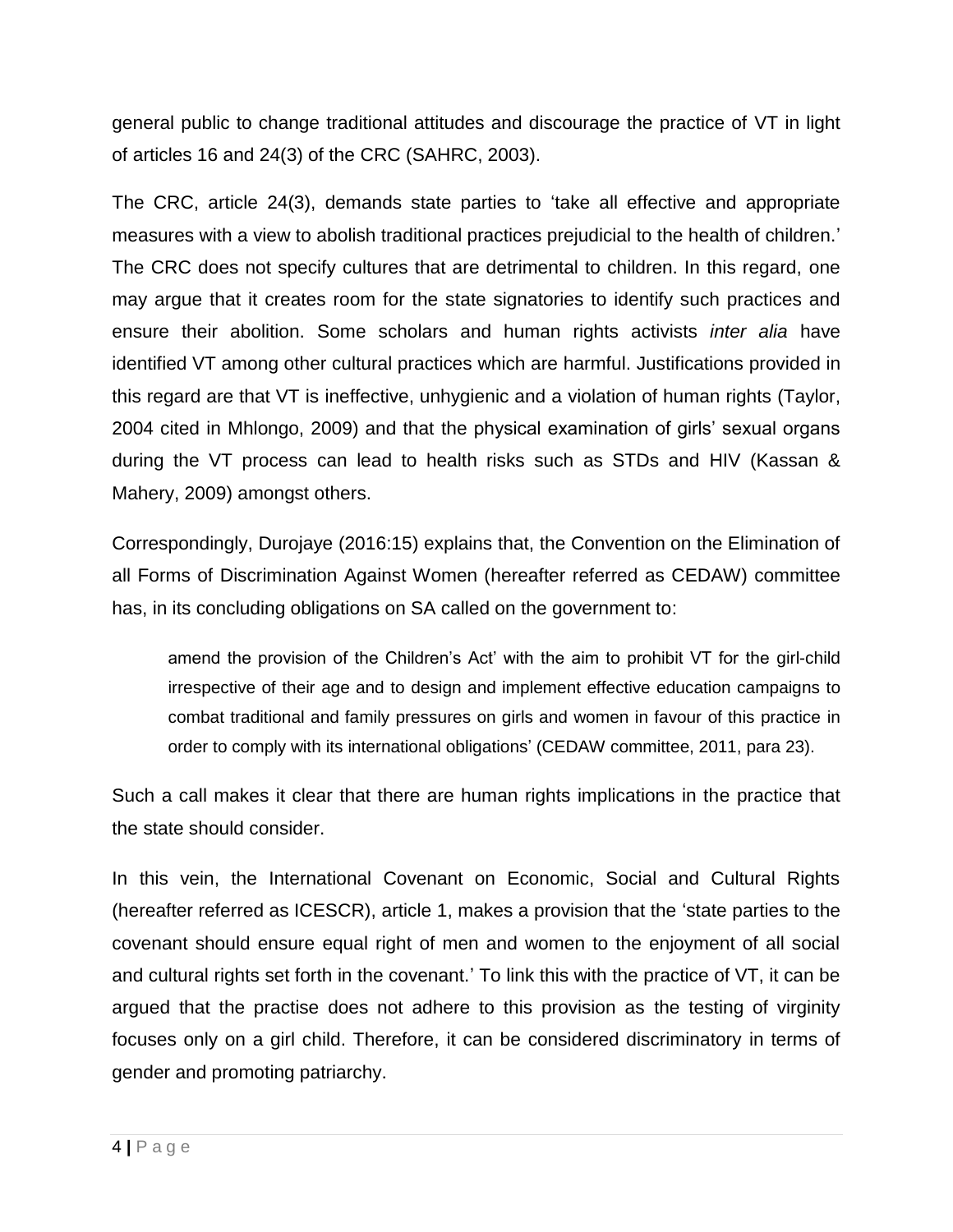On the regional level, the Article 21 of the African Charter on Rights and Welfare on the Child (hereafter referred as ACRWC) demands for the abolition of cultural practices that has the following impacts on children. Firstly, 'cultural practices affecting the welfare, dignity, normal growth and development of the child in particular' (ACRWC, Article 21(1)). Secondly, those 'practices prejudicial to the health or life of the child' (ACRWC, Article 21(1)(a)). Thirdly, those 'practices discriminatory to the child on the grounds of sex or other status' (ACRWC, Article 21(1)(b)). In this regard, VT has been argued to be discriminatory between girls who are virgins and that are non-virgins and against the girl-child as it is performed only on a girl-child in a Zulu custom (Kassan & Mahery, 2009; Mhlongo, 2009).

#### <span id="page-12-0"></span> $1.2.3$ **Outline of relevant South African law and policy on virginity testing**

Nationally, the Children's Act (section 12(1)) also prohibits cultural practices that are 'detrimental to a child's well-being'. The phrase 'child's well-being' can be argued to cover various aspects because well-being can involve health, emotional well-being and psychological well-being of a child. Also, with the drafting of the Children' Bill (eventually the Children's Act), effect has been given to many of the international human rights obligations. In relation to social and cultural practices, VT was originally included in the draft Bill as a specific cultural practice to be prohibited and criminalised (SALRC (2002) 28). The infringement of a girl's right to privacy was deemed to arise from VT as 'indecent assault', and as such, the SALRC had recommended that VT be criminalised, with a concomitant banning of cultural beliefs and practices as a defence against such a charge (SALRC (2002) 26). In the end a decision was made to regulate rather than ban VT outright, similar to the SALRC's stance on circumcision of boys as part of initiation.

The Sexual Offences Act 32 of 2007 criminalises all forms of forced sexual penetration. This includes digital penetration, such as a finger. This can be argued to include VT because it involves the inspection of a girl and/ or woman by an elderly woman. In relation to VT, the South African Constitution has a few other measures that make the practice illegal. Section (12) (a) and 12(b) of the South African constitution provides that 'everyone has the right to bodily and psychological integrity, which includes the rights to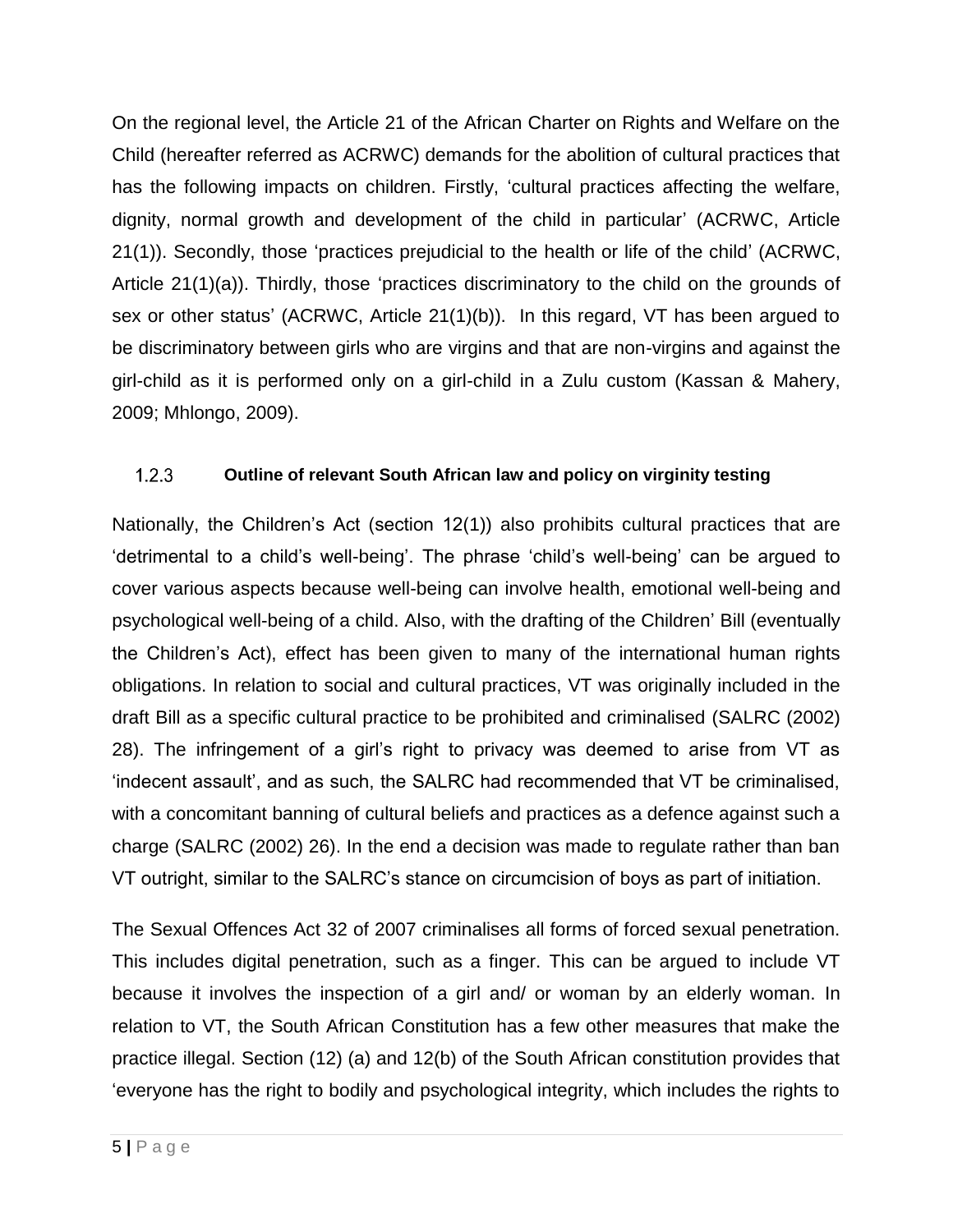make decisions concerning control over their body'. These measures can be argued to override the cultural right under sections 30 and 31 of the Constitution which is constantly used to justify the practice of VT.

Moreover, in the Promotion of Equality and Prevention of Unfair Discrimination Act 4 of 2000 (hereafter referred as PEPUDA) the legislature view discrimination as any act which directly or indirectly imposes disadvantages from any person on one or more of the prohibited grounds such as sex and gender *inter alia*. This implies that PEPUDA also prohibits VT as it is performed only on a girl child.

At a political level, the future of VT has been uncertain in recent times. For example, the African National Congress Youth League (hereafter referred as ANCYL) in 2015 called for a ban of the practice after a process that started with a discussion paper in 2011 on a number of gender related issues (ANCYL, 2011: para 69). In 2013, the African National Congress Women's League (hereafter referred as ANCWL) called for abolition of the practice as well (ANCWL, 2015).

Early the year 2016, the uThukela District Municipality introduced the maidens' bursary programme which aims at providing funding to further education for young women on the condition that they undergo regular VT and remain virgins (Mtshali, 2016). This suggests a new concept in this practice, which is the objective of VT as a form of 'empowering women'. The question arises then whether VT empowers women? The purpose of this study is to look at the two views of VT mentioned earlier in this section in relation to the concept of women empowerment (hereafter referred as WE).

An important question to consider is the difference between 'forced' VT as the MBS has been called (Dlamini, 2016), and VT as regulated in South African law. Dlamini further asserts that 'constitutional protection for cultural rights does not provide a license for the continuation of practices of any kind that may seek to continue discrimination and violence against women and girls' (Dlamini, 2016). In this regard, Dlamini includes VT as one of the cultural practices in SA that needs to be looked at comprehensively in terms of gender discrimination against women.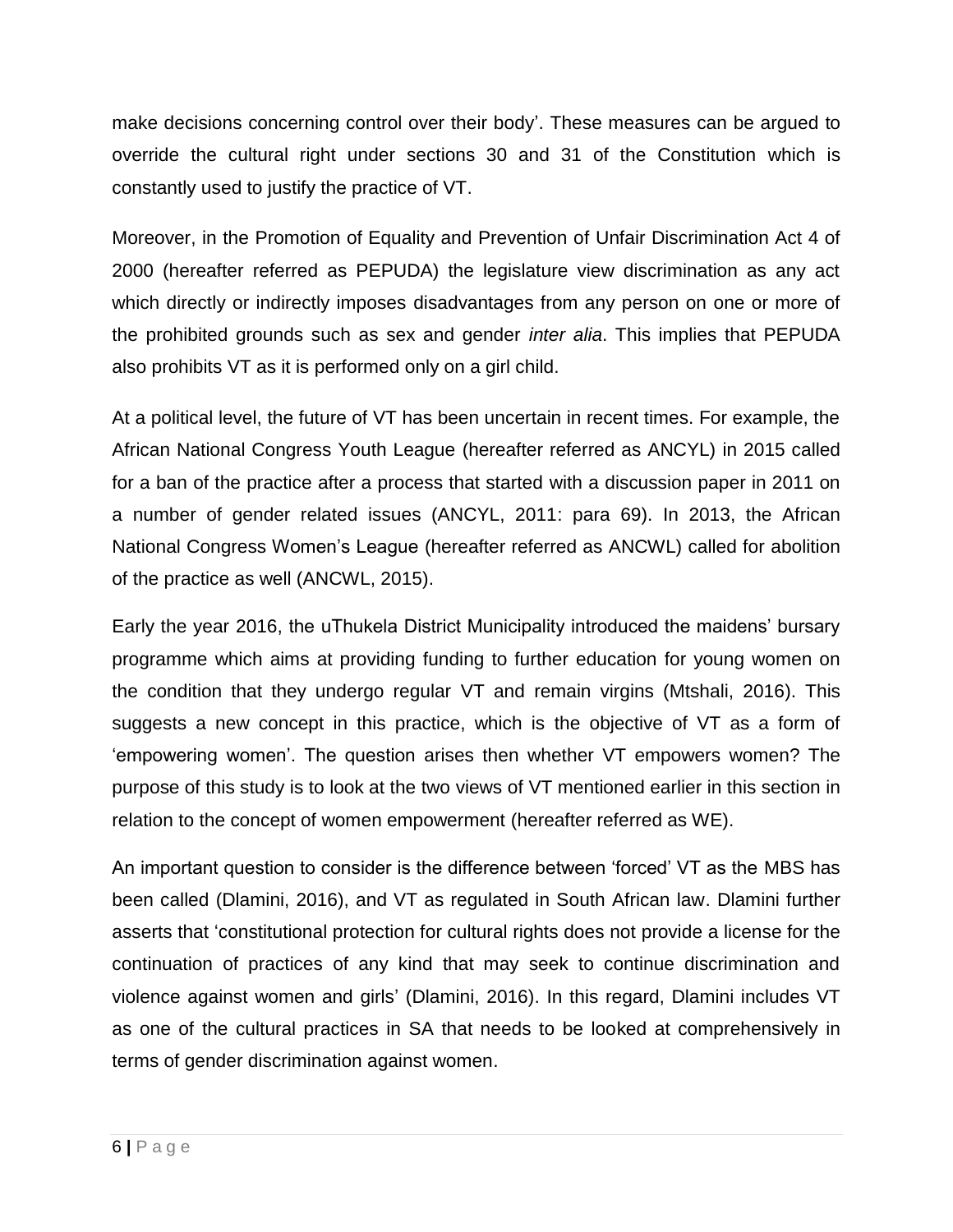The outcome of the MBS was a number of recommendations by the CGE on 24 June 2016 after it embarked on an investigation into the municipality's MBS. Among the CGE's findings, it is noted that the MBS amounts to gender discrimination because equivalent bursaries offered by the UDM for male recipients are not subjected to the condition that such recipients should remain virgins (CGE Investigatory Report, 2016). It was also found that the issuance of a bursary based on a female's virginity status is discriminatory, among other findings (CGE Investigatory Report, 2016). The CGE recommended that MBS be removed from the bursary category and its policies be amended. Thus, the councillors of the UDM were to receive training on gender equality including domestic legislation, international trainings and regional instruments to which SA is in signatory (CGE Investigatory Report, 2016).

When the CGE reported to parliament on its investigation, members of parliament were divided on the Chapter Nine institution's recommendations as the minutes of the meeting attests (Parliamentary Monitoring Group, 2016). The discussion of the meeting clearly showed the two camps taking position on the defensiveness of VT as a criteria for the MBS. For example, Ms D Robinson of the Democratic Alliance said that the UDM (the municipality) was clearly not aware that the constitution mandated that gender equality be respected. This statement acknowledges the lack of the civil society's awareness about the constitutional rights and culture. On the other hand, Ms T Mampuru of the ANC, argued that people should not focus on the colonial thinking but rather ensure that everyone is taught about their culture. This implies that, MBS is viewed by some as a way of cultural preservation.

### <span id="page-14-0"></span>**1.3 Research Questions**

The key question to facilitate the discussion throughout the study is whether virginity testing empowers young women? In answering this question, various sub-questions emerge as follows:

1. What are the arguments in favour of/advocating for and against virginity testing?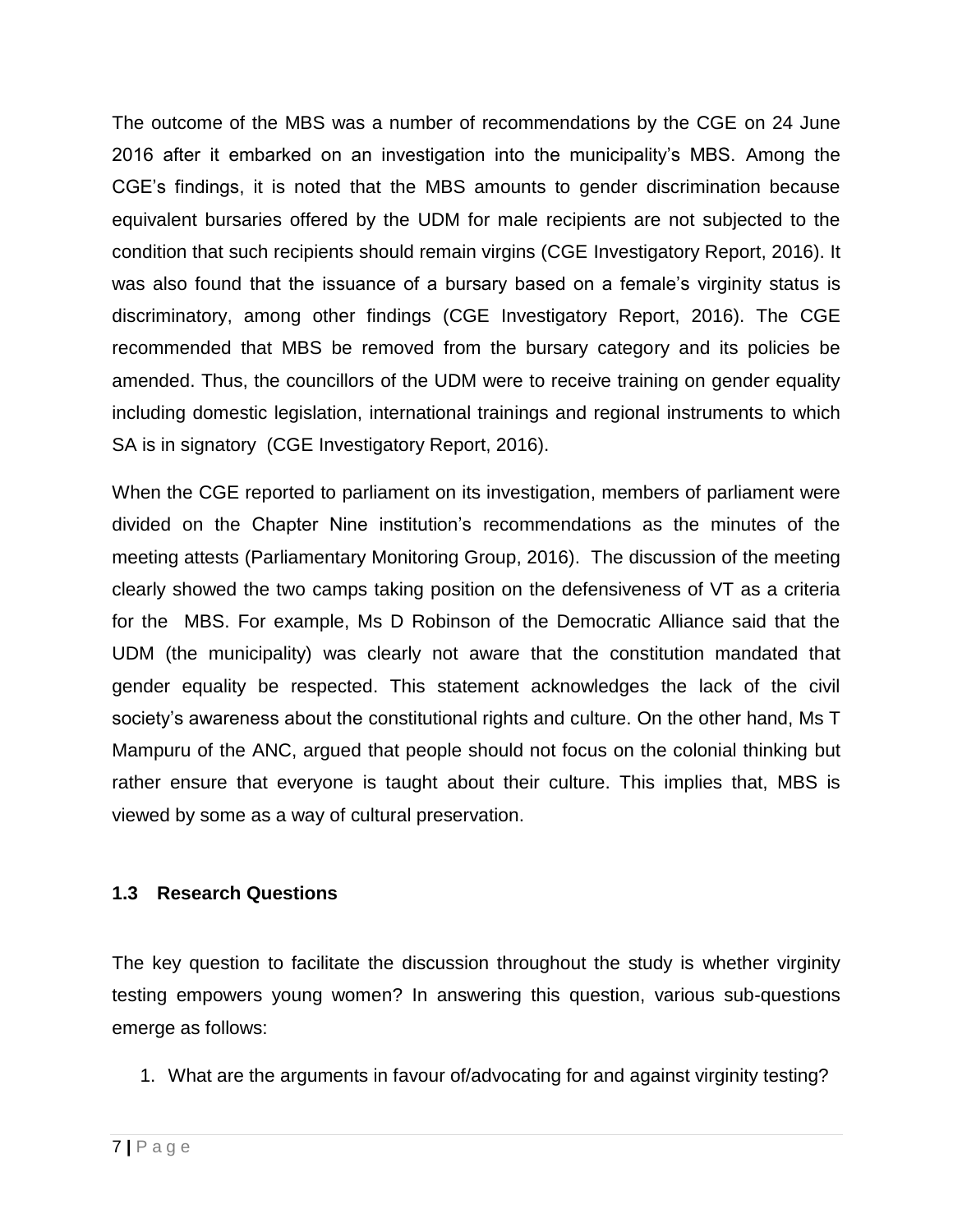- 2. What are the parameters of the argument of virginity testing as a means for women empowerment?
- 3. Are any of these arguments shown to be effective in fulfilling their purposes?
- 4. How does the South African Children's Act and other relevant legislation deal with virginity testing and which arguments are favoured by the regulation of virginity testing in the Act?

# <span id="page-15-0"></span>**1.4 Motivation of the Study**

Virginity testing is performed in many communities in Africa, Europe and the Middle East (Swaartbooi-Xabadiya & Nduna, 2014); which makes it an international 'practice'. However, the means of testing virginity, reasons and purposes of practice differ from one community to another. In KwaZulu-Natal, SA, reasons such as cultural preservation for the purpose of sex education are given (Maluleke, 2012). In this vein, controversies arise related to the motives and purposes in a particular community in which VT is practised. In South Africa, on one hand; it is viewed as antithetical to human rights while on the other hand, it is viewed as an honour to the family and to the (prospective) husband (Ras-Work, 2006; Maluleke, 2012). On this basis this study contributes to international and national dialogues in relation to the practice of VT.

Additionally, arguments in relation to VT have been under the umbrella of the two schools of thought mentioned earlier. Literature has therefore considered issues such as whether VT of girls is constitutional (Behrens, 2014), whether VT educate girls about sex (Behrens, 2014) and perceptions of girls practising virginity testing (Swaartbooi-Xabadiya & Nduna, 2014). Virginity testing viewed as a 'tool' for women empowerment is a new concept emanating from the maidens' bursary offered by the UDM. Therefore, this study seeks to contribute to the literature by considering the aspect of VT as WE.

The practise of VT in South Africa affects children directly as they participate in the practice. Bennet et al, (2010) emphasises this by asserting that candidates of virginity tests are between the ages of 7 and 26. A child refers to 'a person under the age of 18 years' (section 28(3) of the Constitution; article 2 of the ACRWC, 1990).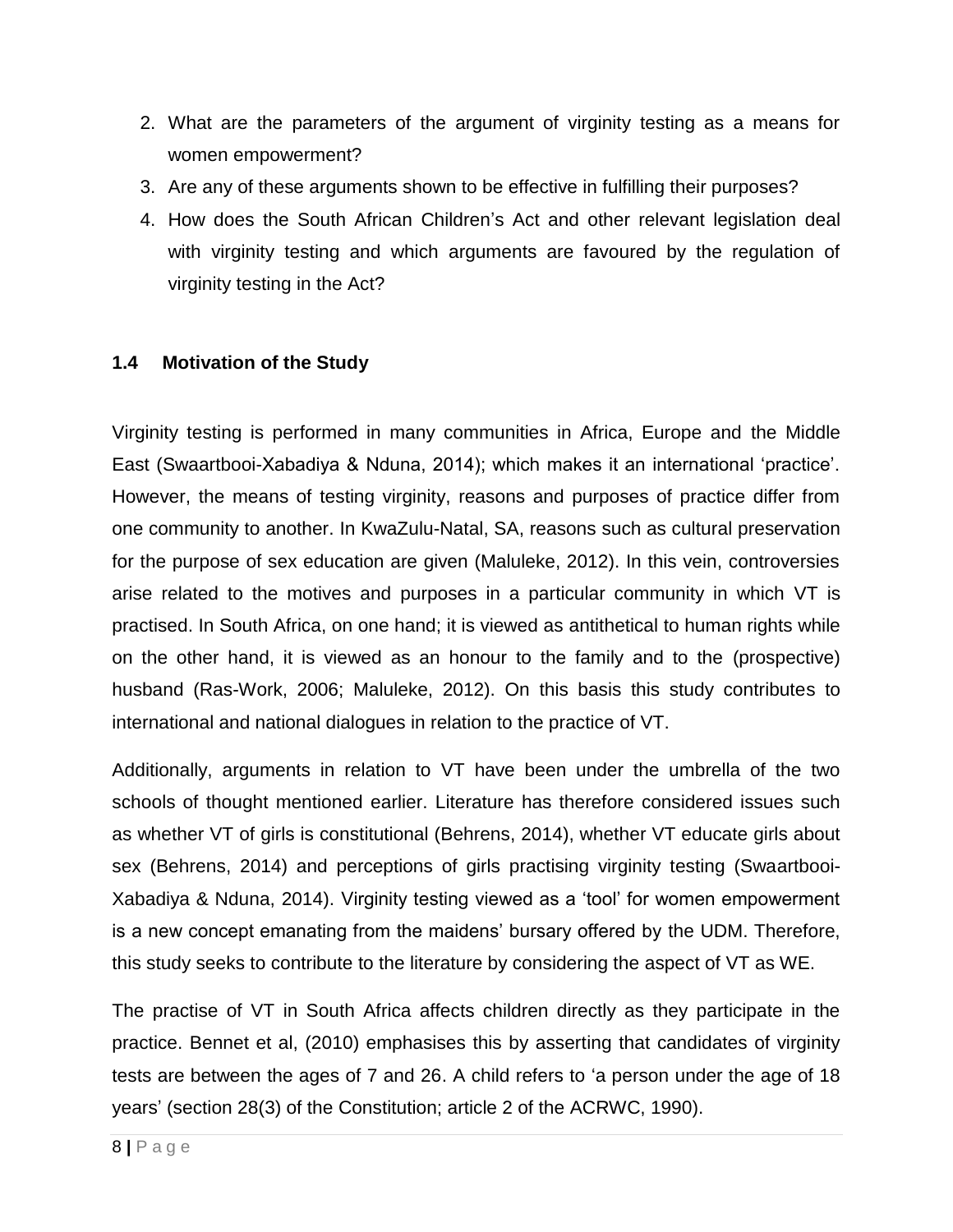Winter et al (2002) explain the involvement of children in VT as part of socialisation. Hence, the authors state that children are socialised in a manner that they will accept the culture even when they grow up (Winter et al, 2002). However, the Children's Act regulates VT of children older than the age of 16 (section 12(5)) subject to specific conditions *inter alia* consent being obtained and the practice being conducted in the prescribed manner. The monitoring system at the local level as to whether these are practiced as articulated in the Children's Act can be questioned. The lack of monitoring suggests the need to protect children who participate in the practice, both those under the age of 16 and those who are 16 years of age and above. On this basis then this study will contribute to the improvement of the implementation of regulations regarding VT in the societies that practise it.

Limitations in answering some of the probed questions in this subject area lies in the controversies in relation to the human rights' and traditionalists' views mentioned earlier. Behrens (2014) argues that different views regarding VT contributed in the decision taken by the legislatures in finalising the regulation of VT found in section 13 of the Children's Act. On this basis, the Children's Act, "…represents a compromise between those who want a complete ban on virginity testing and the traditionalists who sought freedom to practice this custom…" (Behrens, 2014:178). In this regard, there are completely different views regarding this practice with no common factor between the two schools of thoughts to agree upon.

# <span id="page-16-0"></span>**1.5 Aims and Objectives of the study**

The objectives of this study are as follows:

- To understand the arguments in favour of/advocating for and against virginity testing
- To identify the parameters of the argument of virginity testing as a means for women empowerment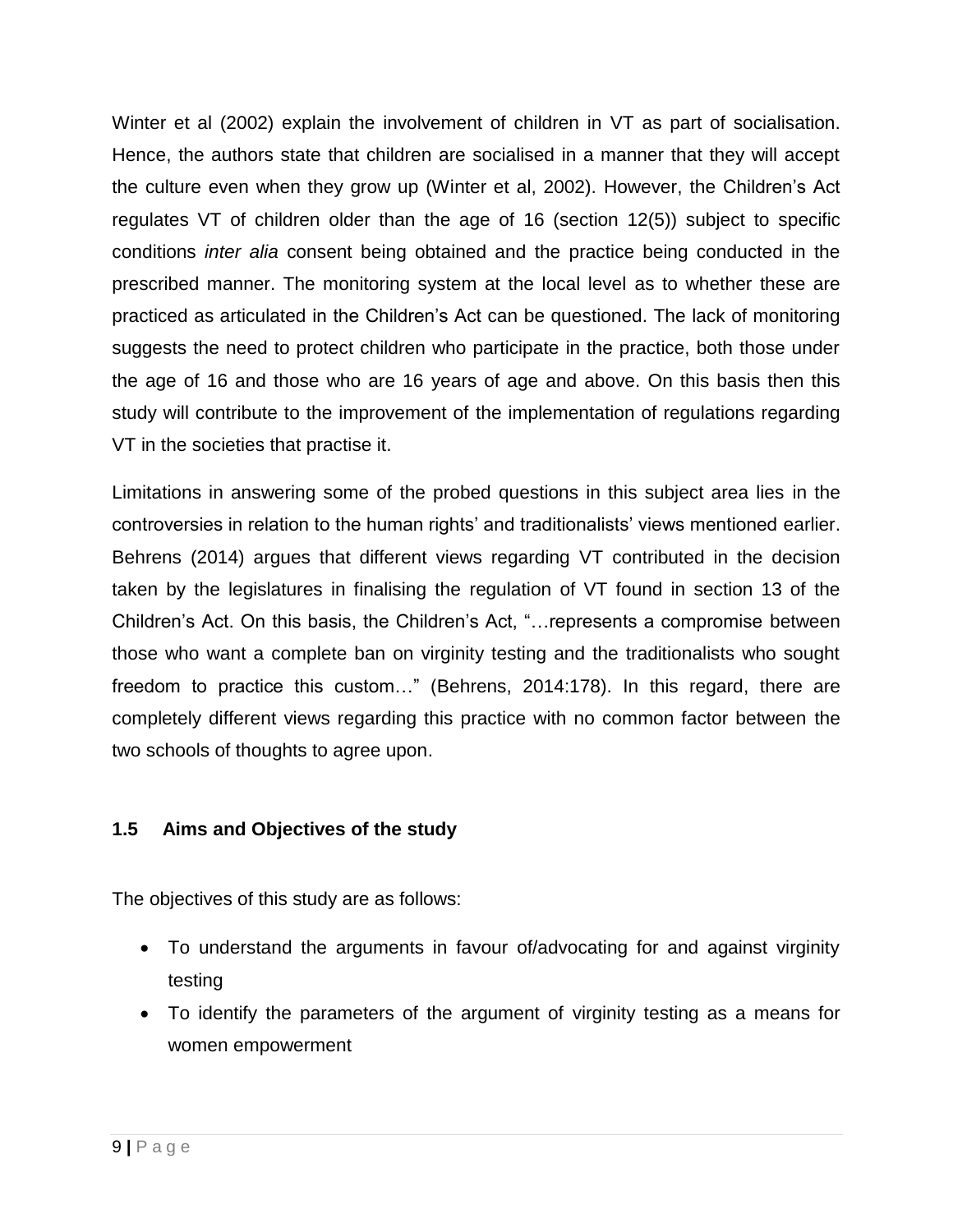- To assess whether the arguments in favour of virginity testing are effective in fulfilling their purposes
- To review the regulations of virginity testing in the South African Children's Act and other relevant legislation in order to identify which arguments are favoured by the legislation

# <span id="page-17-0"></span>**1.6 Methodology**

This dissertation involves an analysis and review of relevant materials on the practise of VT. This study is desk-top based, a secondary data collection method in which data is collected without fieldwork**.** It includes searching relevant information from the libraries, internet, and newspapers *etcetera*. Primary literature utilised will be international and regional law instruments, the Constitution, legislation and regulations, and case law. Secondary literature utilised will be journal articles, books and newspaper articles. One chapter relies predominantly on the views of commentators, as well as stakeholders such as the UDM, quoted in newspaper articles, based on thematic analysis identified from the literature review.

### <span id="page-17-1"></span>**1.7 Theoretical framework**

This study tries to link the cultural practice of VT with WE. From the theory I aim to understand the manner in which WE is viewed by feminist' theory (generally) in literature and theoretical explanations that elaborates on the reasons why people adopt a certain worldview. 'Cultural practice(s) refers to the manifestation of a culture in regard to the traditional and customary practices of a particular ethnic group' (Mhlongo, 2009); while empowerment means authority or power given to someone to do something (Chamberlin, 1997)**.** In this regard, this study merges the relationship between cultural practice of VT and human rights, especially women's rights.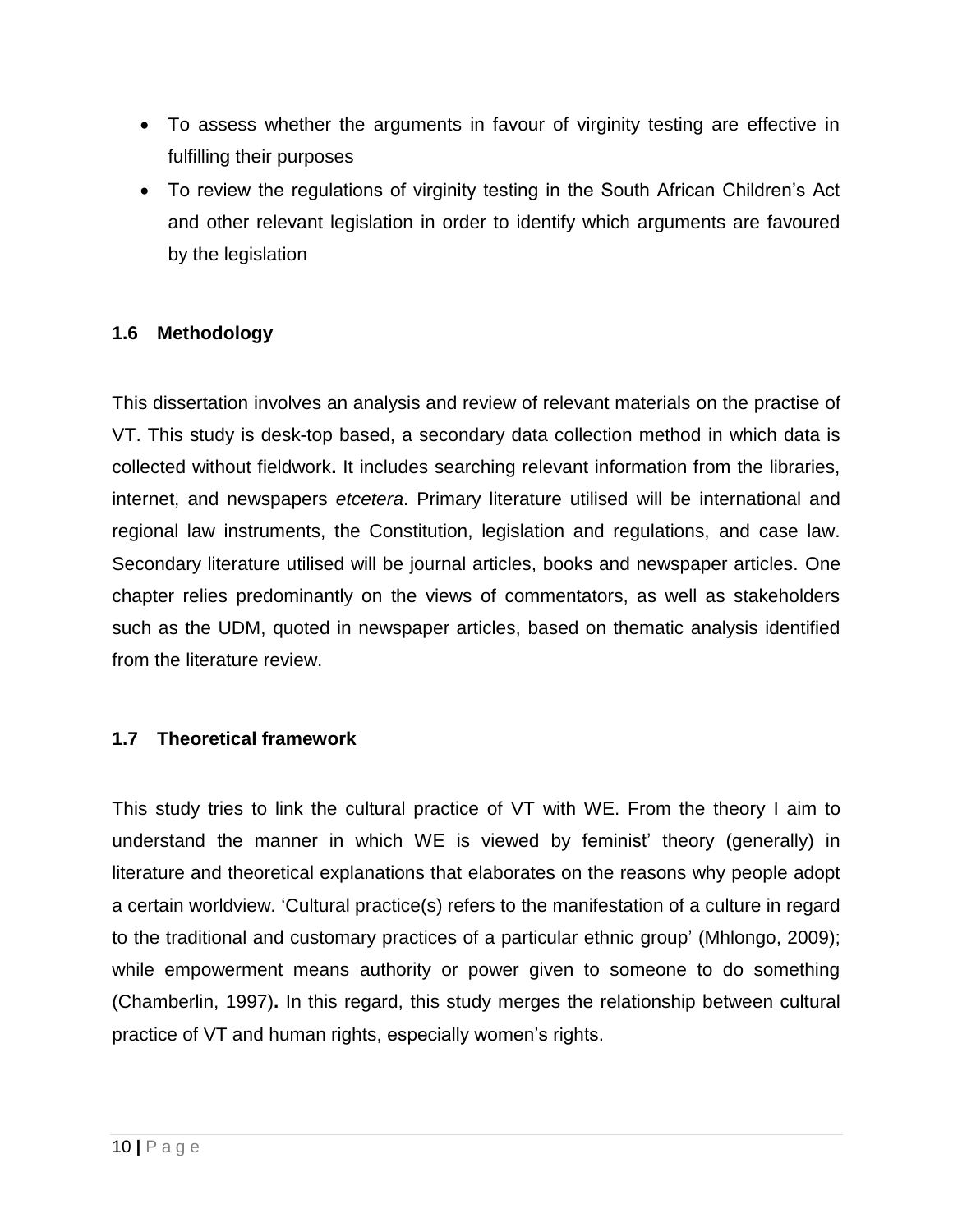The emancipatory theory and the feminist theory have been used as theoretical frameworks.

#### <span id="page-18-0"></span> $1.7.1$ **Emancipatory Theory**

The emancipatory theory deals with a critical reflection on past events in order to understand the current situation. This study refers to the emancipatory theories of Freire, Gramsci and Giroux as explained by Sewpaul (2003; 2013). In explaining human behaviour, the emancipatory pedagogy positions individuals as a product of the historical process (Giroux, cited in Sewpaul, 2013). This implies that the manner in which individuals behaves and thinks relates to their childhood upbringing environment. The emancipatory pedagogy raises important issues regarding the way we construct our identities (*Ibid*). It embraces that the environment in which one grew up has a major role in forming his/her identity.

The emancipatory theory also emphasises that based on their historical processes, individuals produce power or powerlessness in their everyday life experiences (Sewpaul, 2013). This according to the emancipatory framework is where the sources of oppression and/or of privilege come in (Sewpaul 3013:117). Emancipatory pedagogy also points out that social groups have their own conceptions of the world; such groups for reasons of submission and intellectual subordination have adopted a conception that is not its own (Sewpaul, 2013). When such groups are not acting autonomously, it is the conception of the dominant group that prevails (Gramsci, cited in Sewpaul, 2013). The impact of oppression is such that oppressed people eventually turn societal and political oppression into self-oppression.

Gramsci (cited in Sewpaul, 2003) Distinguishes the common sense from the good sense according to which common sense consists of the incoherent set of generally held assumptions and beliefs common to any given society whilst good sense refers to practical, empirical common sense (Sewpaul 2003; 2013). Based on these ideas, the emancipatory pedagogy embraces the need for individuals to challenge their thinking and to transform common sense into good sense. This can be achieved through opting for redefining of their identities by evaluating societal power structures that oppress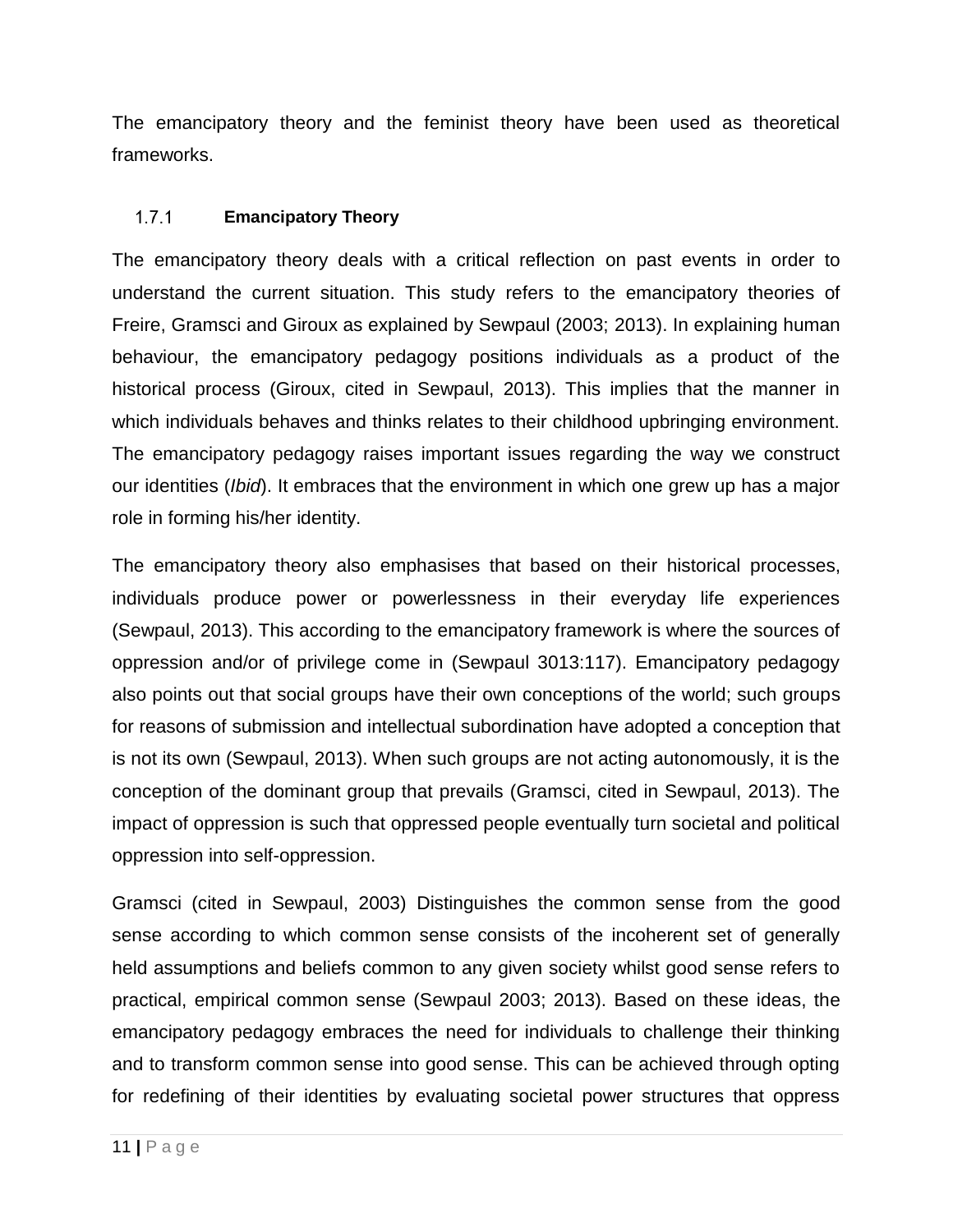them and/or working on their advantage (Sewpaul, 2013). Freire (cited in Sewpaul, 2013) argues that critical understanding would lead to critical action.

Therefore, the emancipatory pedagogy has been used in this study to understand the reasons that influenced the human behaviour of the parties involved in relation to MBS. This includes the young women in receipt of the Maidens Bursary in terms of what influenced their decisions to participate in it. It has also been used to understand the traditionalists, human rights activists' and the mayor's point of views and motives for decision-making in this regard from a theoretical point of view.

#### <span id="page-19-0"></span> $1.7.2$ **Feminist Theory**

Feminist theory broadly speaking is also used as a framework for this study in relation to women empowerment. Feminist theory deals with the set societal norms in terms of the expected behaviour from different genders. It is based on the belief that the inferior status of women is due to social inequality and that 'women should have equal access to all forms of power' (Turner & Masch, 2014). Feminist analysis helps women to understand how they are oppressed and dominated and often implores them to engage in efforts to bring about broader social change (Turner & Masch, 2014). The aspect of feminist theory that this research is based on is African feminism. The African feminism aims at transforming gender relationships and conceptions in African societies and improving the situation of African women (Arnt, 2002). This means that African feminism weighs which traditional institutions are positive for women, and which disadvantage women so severely that their abolition seems imperative.

### <span id="page-19-1"></span>**1.8 Overview of Subsequent Chapters**

This chapter provides a brief background and problem statement of the study. It also covers key questions that the study seeks to answer, motivation of the study, aims and objectives if the study, research methodology and theoretical framework.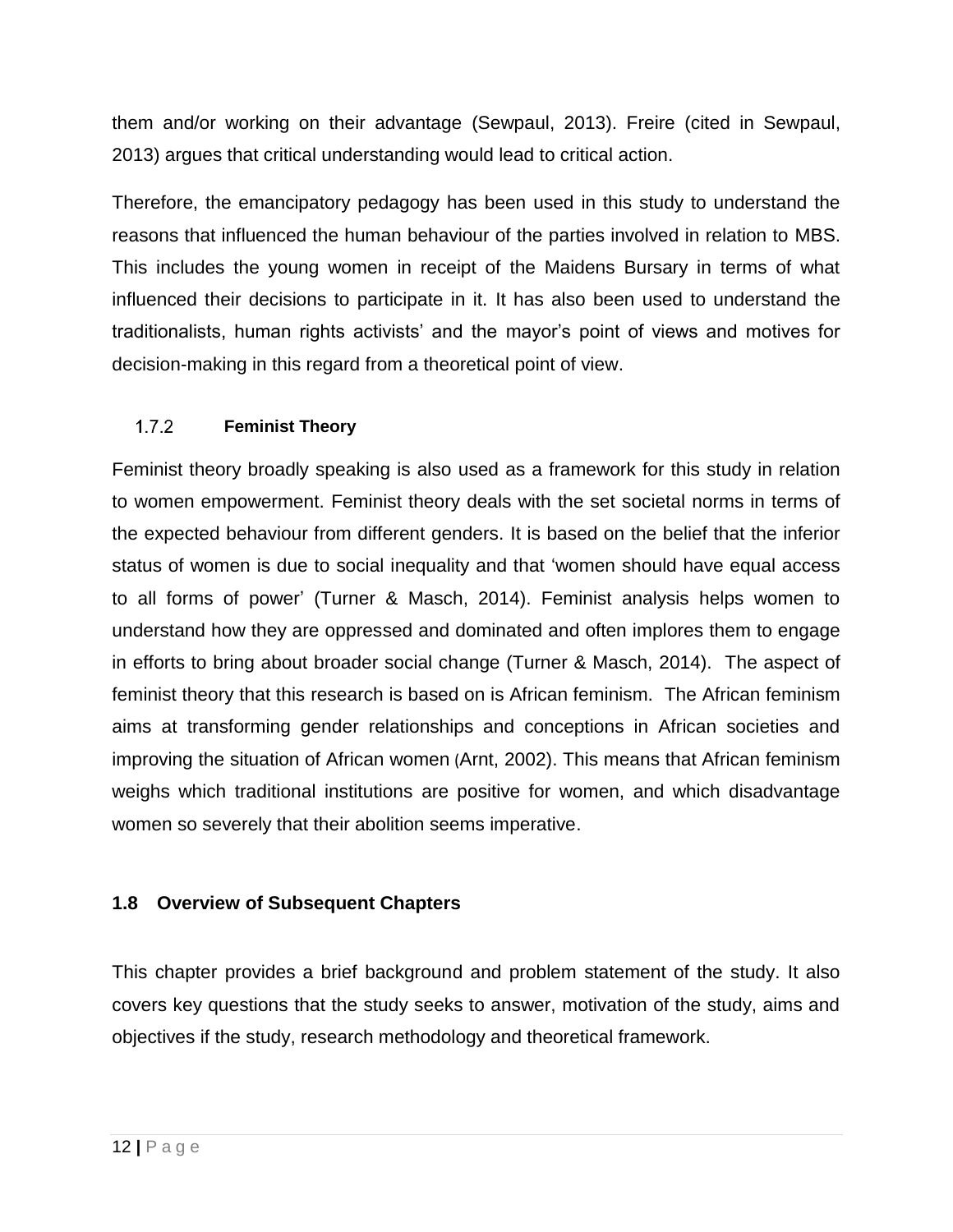**CHAPTER TWO**: Arguments for and against virginity testing - This chapter will present the traditionalists and the human rights advocates points of views in relation to virginity testing.

**CHAPTER THREE**: Virginity testing as empowerment of women – This chapter will discuss the newspapers' reports about Maidens' Bursary Scheme. This will be linked to the way in which women empowerment has been viewed in literature.

**CHAPTER FOUR:** The Regulation of virginity testing in the Children's Act and other relevant legislation. This chapter will review the regulations of virginity testing in the SA Children's Act and consider other relevant legislation. The regulation of the practice will be analysed to determine which argument of VT is favoured.

**CHAPTER FIVE**: Conclusion and Recommendations – This chapter will present an overall conclusion and offer recommendations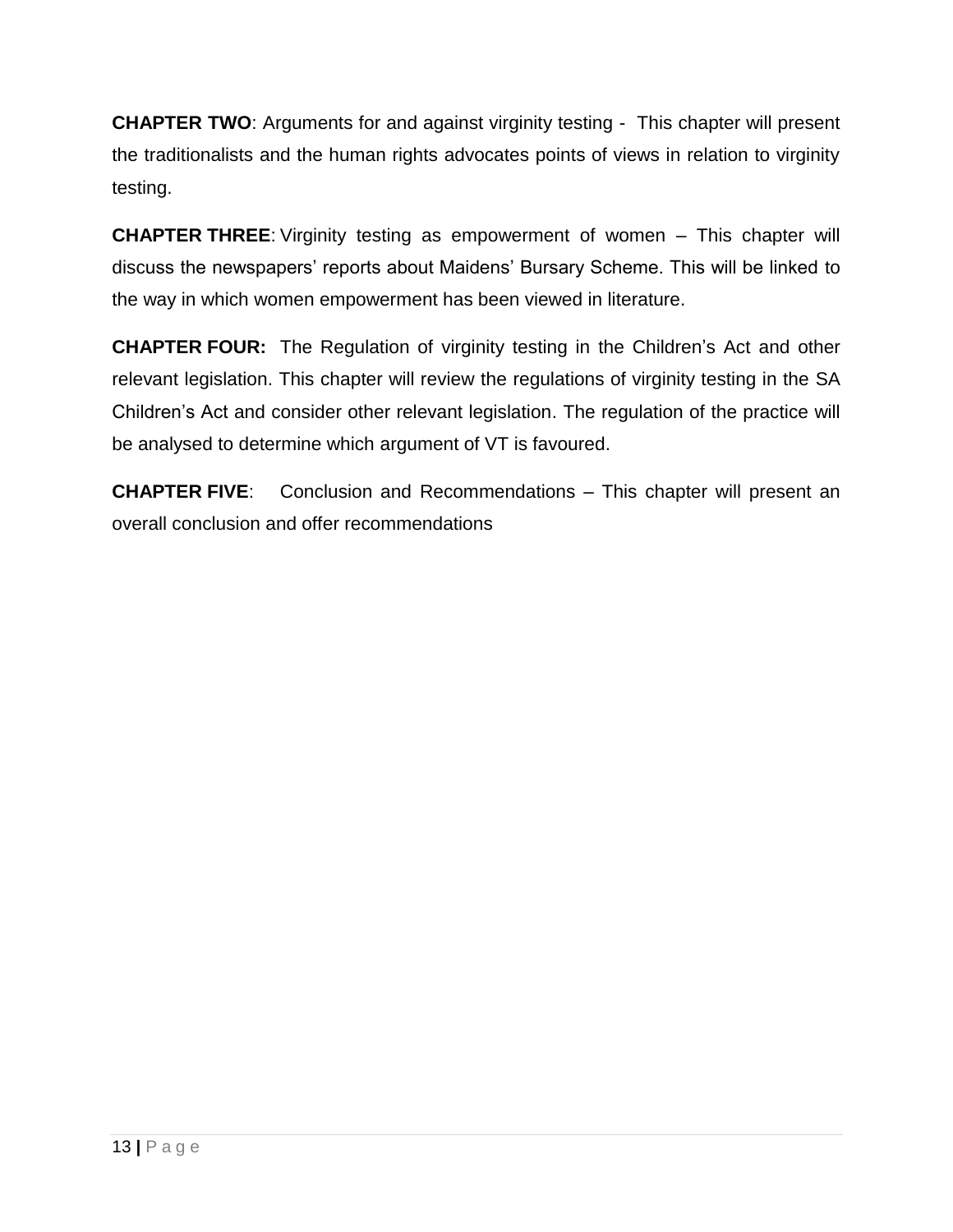### **CHAPTER TWO**

### <span id="page-21-0"></span>**ARGUMENTS FOR AND AGAINST VIRGINITY TESTING**

#### <span id="page-21-2"></span><span id="page-21-1"></span>**2.1 Introduction**

The practice of virginity testing (VT) in South Africa has been controversial, particularly since its revival and regulation in the Children's Act (section 12(4)-(7)). Notable from the chapter above is that the arguments with regard to the practice of VT can be classified into two camps, which includes those in favour of the practice and those against the practice – both generally being mutually exclusive. During the breaking of the story of the maidens' bursary scheme (MBS) offered by the UThukela District Municipality (UDM) in January 2016, similar arguments as those during the regulation of the VT in the Children's Act were put forward. On this basis, this chapter seeks to answer the question: what are the arguments in favour or advocating for and against virginity testing? In exploring this question, this chapter discusses the arguments about VT that existed before the MBS was offered in conjunction with the arguments that arose when the UDM offered MBS. It commences by defining fundamental terms for the purpose of the chapter. It then moves to discuss views advocating for VT. The chapter will then proceed to discuss views against VT. Finally, the chapter summarises the arguments while noting their implication regarding the practice of VT.

### <span id="page-21-3"></span>**2.2 Conceptualisation**

The fundamental concepts for the purpose of this chapter are 'virginity testing' and 'virginity testing as a cultural practice'. As briefly explained in the chapter *supra,* VT (also known as *ukuhlolwa kwezintombi*) refers to an examination of the genitals of young women and girls to determine if they are sexually chaste and therefore still virgins (Kassan & Mahery, 2009:192; Mhlongo, 2009:1; de Robillard, 2011; Durojaye, 2016). Maluleke (2012) asserts that cultural practice refers to the values and beliefs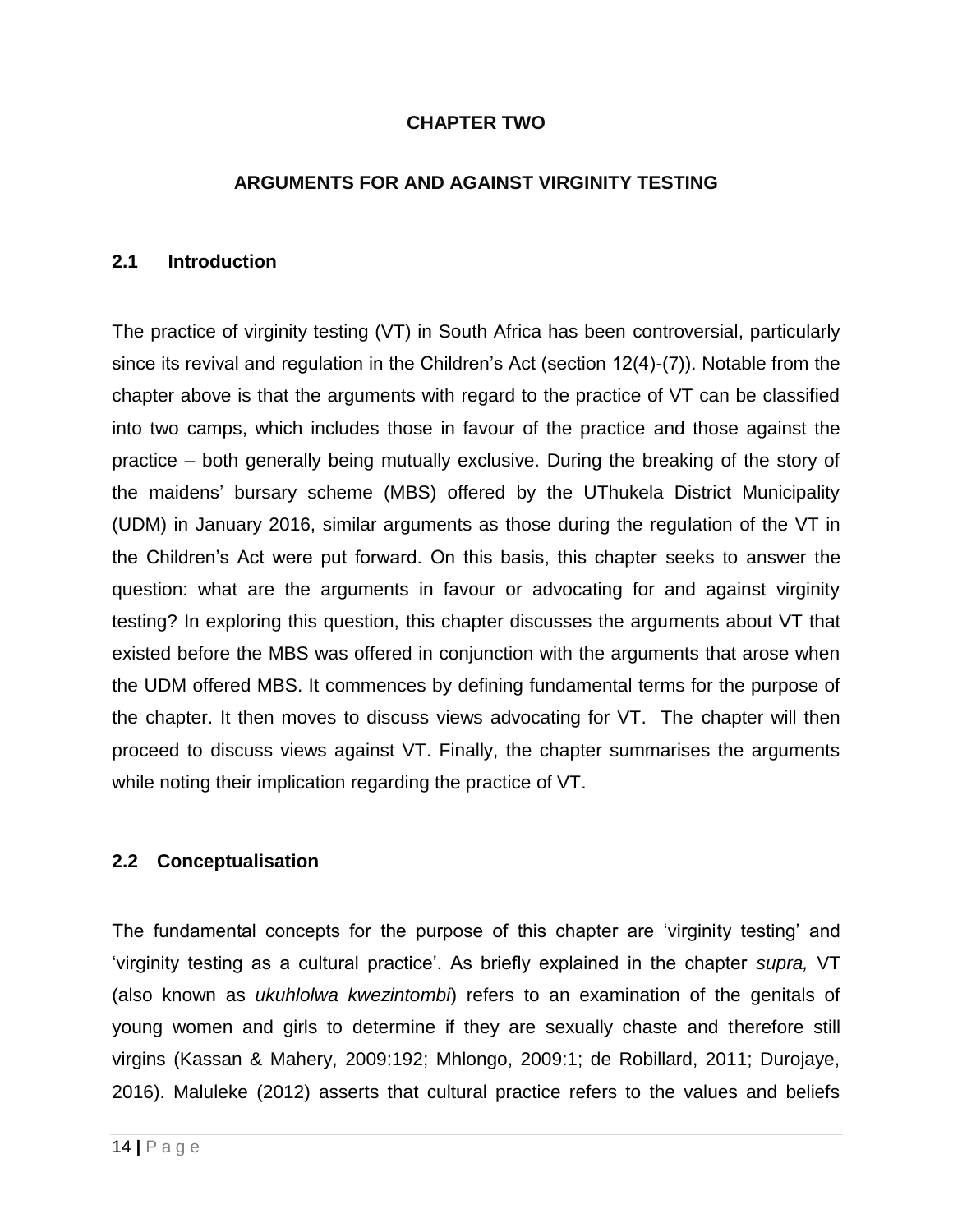developed within a specific ethnic group especially those that have been practised since ancient times. Hence, VT as a cultural practice is predominantly practiced in a Zulu community in KwaZulu-Natal, South Africa (Moodley, 2008). Virginity in this practise is determined by different factors, such as if the vagina of a girl and/or a young woman has never been penetrated, firm breasts and body muscles and innocence in the eyes (Mhlongo, 2009; Moodley, 2008). The cultural practice of VT has been and is almost equally supported and criticised by some. Next, I discuss some of the arguments raised in support of VT as a cultural practice.

# <span id="page-22-0"></span>**2.3 Views advocating for virginity testing**

Drawing from the two schools of thought outlined in this paper, chapter one, it can be noted that arguments in favour of VT are strongly connected to the traditionalists' point of views. Such arguments are discussed by different authors in literature. These arguments supporting VT include that:

- VT is a protected constitutional right (cultural);
- VT has health benefits for the girl/woman concerned;
- VT prevents social ills from arising;
- VT accords social status to the girl/woman and her family/community;
- VT promotes and protects moral values;
- VT secures girls/women's futures (educationally and economically); and
- <span id="page-22-1"></span>VT is an African practice worthy of protection from western ideology.

#### $2.3.1$ **Constitutional right**

First and foremost, the Constitution is applied and quoted to support the practice of VT. In this vein, the practice of VT is justified as a constitutional right to practice the culture of choice. The Constitution provides for the right to culture (section 15(3), 30 & 31) and recognises traditional leadership (section 211 & 212). This implies that participants view their constitutional right to practice VT. Similar arguments were raised in support of the MBS. In this regard, the Mayor of the UDM, Dudu Mazibuko (hereafter referred as the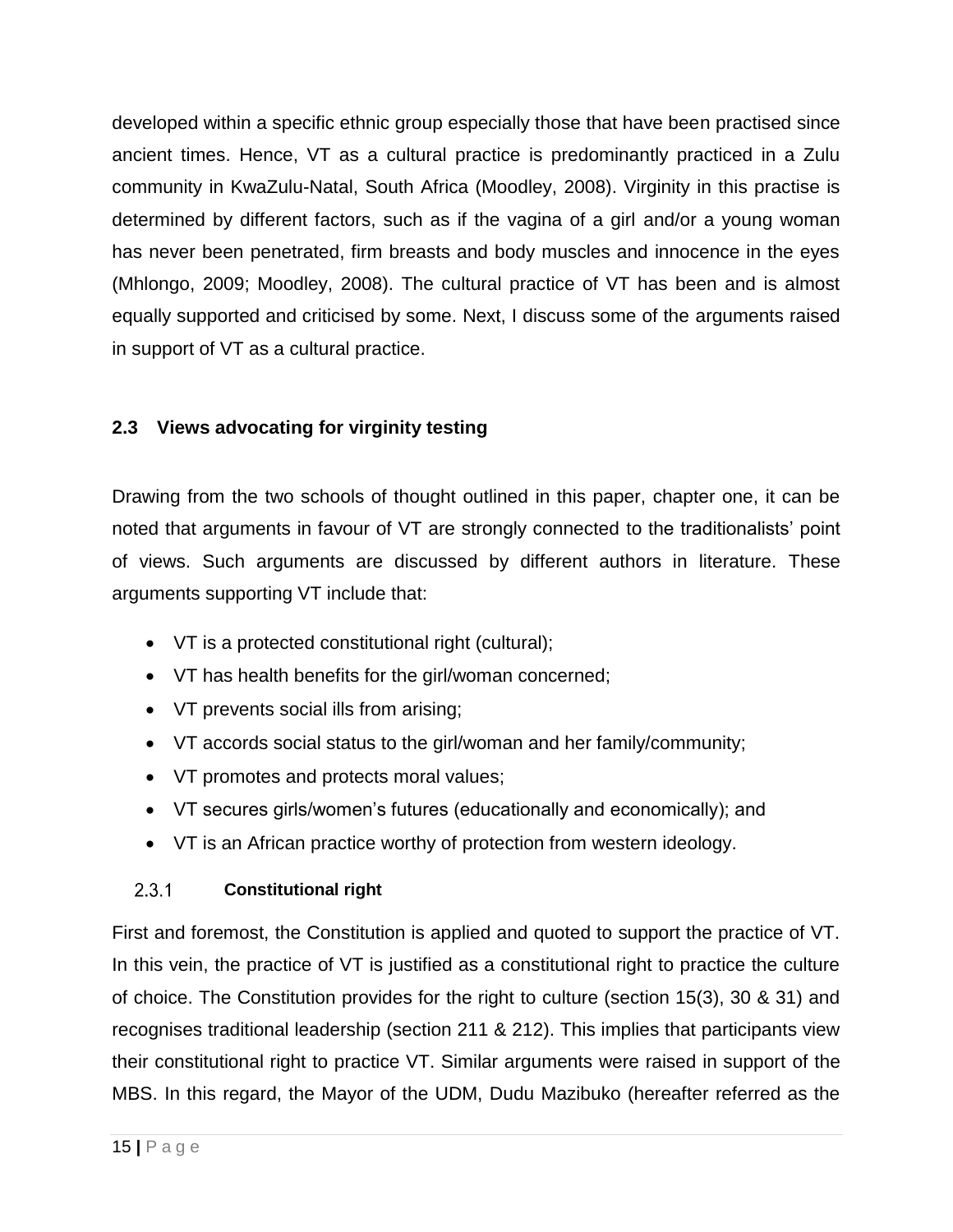'Mayor'), was reported stating that 'the Constitution itself refers to the right of cultural, religious and linguistic communities' (Khoza, 2016). The offering of MBS through the cultural practice of VT in this argument then is viewed as a constitutionally accepted action.

Moreover, the as discussed in chapter one, the Commission for Gender Equality (CGE) conducted an investigation into the MBS. The CGE Investigatory report faced defensive arguments from the advocates of the MBS as it was calling for a ban of the bursary. In this sense, the UDM's Mayor, as stated that the CGE Investigatory report, failed to prove that the cultural practice of VT violates any of the provisions of the Bill of Rights (Khoza, 2016). She further stated that the CGE report failed to quote any part of the Constitution that prevents the UDM from utilising the state's resources to support the cultural association of the maidens (Khoza, 2016). This arguments shows that the advocates of VT view the practice as a girl's constitutional right – culturally and in terms of association.

#### <span id="page-23-0"></span> $2.3.2$ **Health benefits**

The supporters of VT also note health benefits attached to practising VT. The argument often used in this regard is that VT of girls is practised in order to curb the further spread of HIV infection (Mhlongo, 2009; Kassan & Mahery, 2009; de Robillard, 2011; Durojaye, 2016; Wickström, 2010) and for teenage pregnancy prevention (Mhlongo, 2009; Kassan & Mahery, 2009; de Robillard, 2011). In this regard, VT is argued to encourage abstinence from sexual intercourse as part of the ABC (Abstain, Be faithful and Condomise) strategy to prevent the spread of HIV/AIDS (Mhlongo, 2009). This can be interpreted to mean that if girls and/or young women undergo regular VT, there are fewer chances of them engaging in sexual intercourse in fear of being discovered as non-virgins during the next test. This is because in Zulu culture, if a girl and/or a young woman is discovered to be a non-virgin, is associated with negative labelling such as promiscuity (Mhlongo, 2009). Therefore, a girl would abstain from engaging in sexual activities, thus the spread of HIV would be prevented.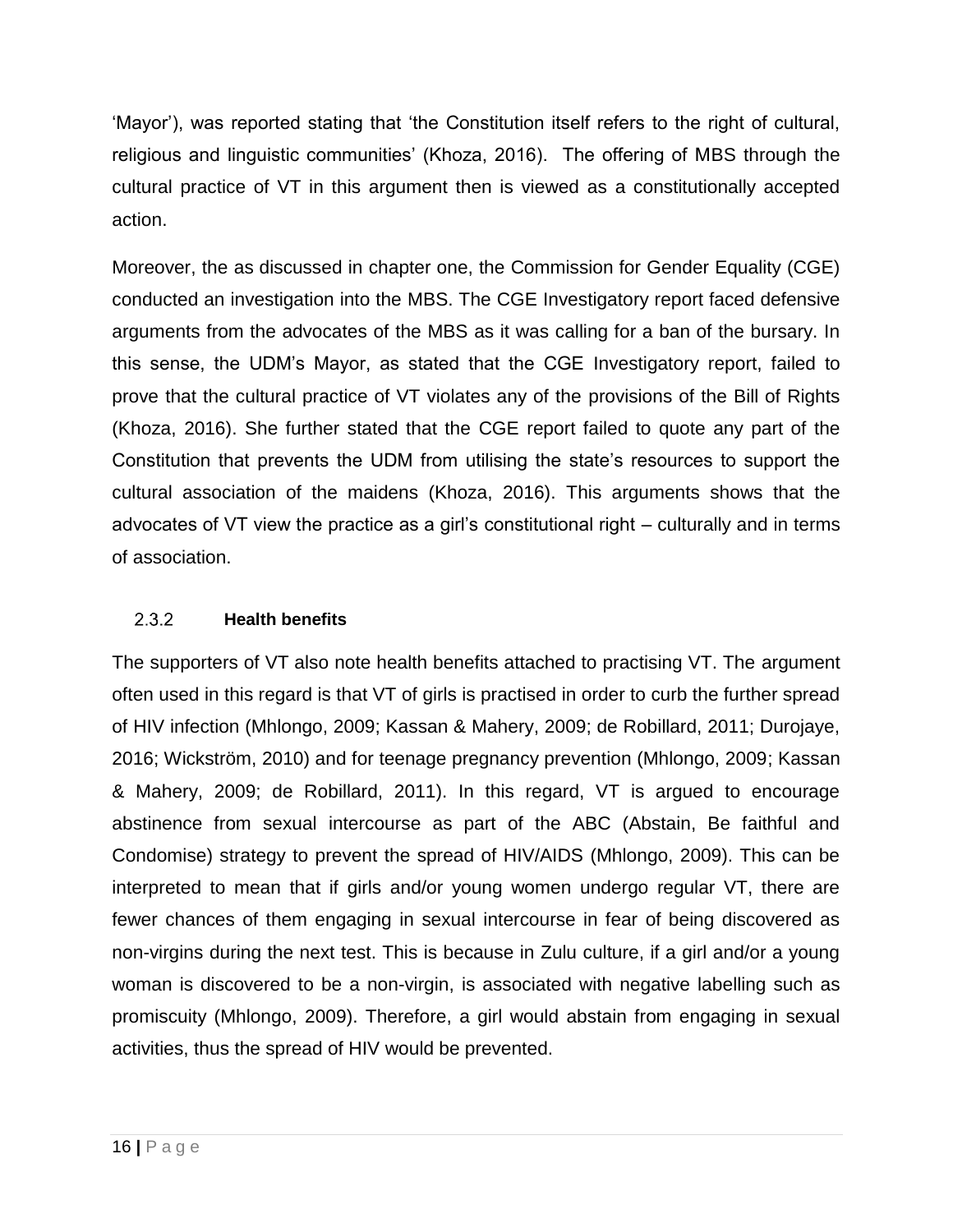Additionally, with the prevalence of HIV/AIDS in SA, with 5,700,000 people infected (UNAIDS, 2007), VT is seen as a response of the Zulu community to the HIV/AIDS epidemic (Mhlongo, 2009). This implies that VT is also viewed as a strategy for curbing the spread of HIV/AIDS. In relation to the health benefit and VT, Durojaye (2016) asserts that VT emphasises the importance of sex education. This is supported by Mhlongo (2009) when stating that VT is also used as a strategy to educate girls and/or young women about sexual relationships.

Correspondingly, in advocating for the MBS, similar arguments were also cited. In this regard, the Mayor stated that the main reason for introducing MBS was that there is 'a very high rate of teenage pregnancies' - there is around 25% of girls who become pregnant by the age of 19 in SA (AFP, 2016). She further cited that there are a lot of young people who are infected by HIV and AIDS in UDM, with up to half of the population between the ages of 15 and 49 infected with HIV and AIDS as per the municipal statistics (AFP, 2016). This is in line with the arguments that has been raised prior to the MBS to justify the practice of VT. This is to say that one of the objectives of VT is to decrease the spread of HIV and prevent teenage pregnancy. Awarding virgin girls with a bursary in order to achieve these objectives is seen as a strategy to encourage them to maintain their virginity and attaining health benefits too.

#### <span id="page-24-0"></span> $2.3.3$ **Social Ills**

In addition, VT activists also view VT as an answer to some social ills in South Africa. In this regard, Moodley (2008) asserts that VT has been revived to combat certain social pandemics and to promote and maintain cultural identity. This implies that the advocates of VT view it as a useful tool for curbing social issues. This includes prevention of unplanned pregnancies and a tool for detection of children who are sexually abused (Mhlongo, 2009; de Robillard, 2011; Moodley, 2008; Mswela, 2009). Therefore, the testing of virginity would prevent girls and/or young women from engaging in sexual activities, thus prevent unplanned pregnancies. Virginity testing has also been viewed as a tool for identifying children who have been sexually assaulted so that they can be referred to social services and health services (Moodley, 2008).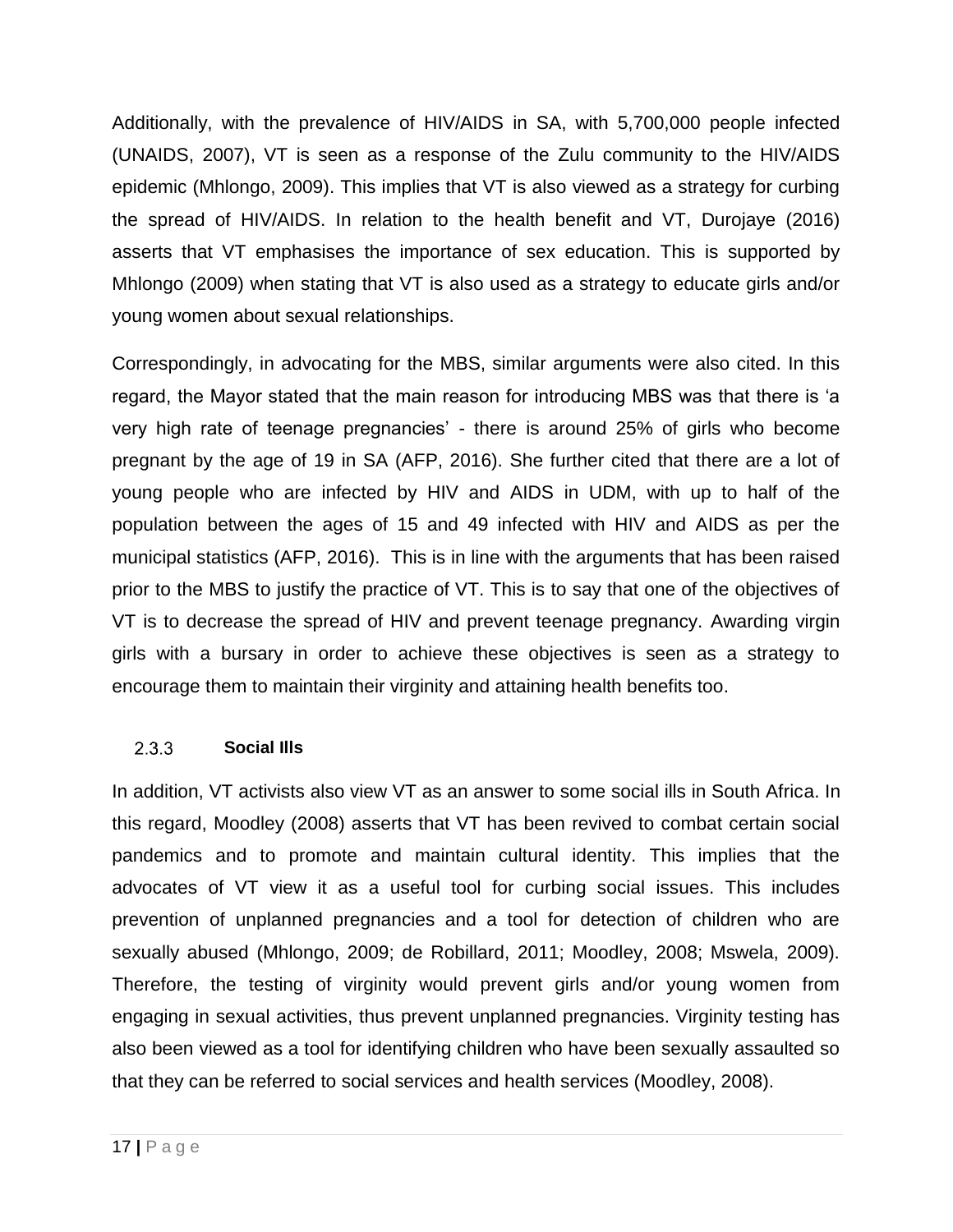This argument has been criticised by human rights activists during the media attention given to the MBS. Some of the arguments in this regard is that sexually assaulted girls may undergo secondary victimisation when tested for virginity (de Robillard, 2011). However, the Mayor of the UDM argued that on the matter of girls or young women who lose their virginity after being raped, they are culturally cleansed and are still viewed as virgins (Khoza, 2016). In this regard, it is notable that the understanding of VT goes beyond checking whether or not a girl or young woman has been penetrated in order to accommodate sexually assaulted girls.

Leclerc-Madlala (2001) explains that there is a process of labelling occurring during the VT process, dividing 'virgins' into two groups: A, B and a C type of virgins. Accordingly, a girl or a young woman who achieve an 'A' status of virginity is the one whom the colour of the labia is very light pink, the size of the vaginal opening is very small, and the hymen is clearly evident and intact *inter alia* (Leclerc-Madlala, 2001). Whilst, the 'B' type of a virgin have labia that is a deeper shade of pink than those of the 'A' grade virgin, the vaginal opening slightly bigger and the vagina not so tight. In this regard, it can be argued that sexually assaulted girls and/or young women falls under a 'B' category as they may have been penetrated once or twice.

Seen in this light, the supporters of VT attempts to accommodate sexually assaulted girls who are discovered as non-virgins. This implies that should a recipient of the MBS be sexually assaulted the testers of virginity would still regard her as a 'virgin' and she may still maintain her bursary.

#### <span id="page-25-0"></span> $2.3.4$ **Social Status**

Another dimension that is used to advocate for the practice of VT is the 'social status' attached to a girl who passes the virginity test. It is argued that being announced as a virgin grants girls and/or young women respect from peers, the family, the community and boys who see them as potential wives (Mhlongo, 2009). If a girl or a young woman is tested as a virgin she is viewed to possess moral values of self-respect, modesty, and purity (de Robillard, 2011; Mhlongo, 2009). It is also associated with trustworthiness (Leclerc-Madlala, 2001). In this regard, it is believed that a girl who maintains her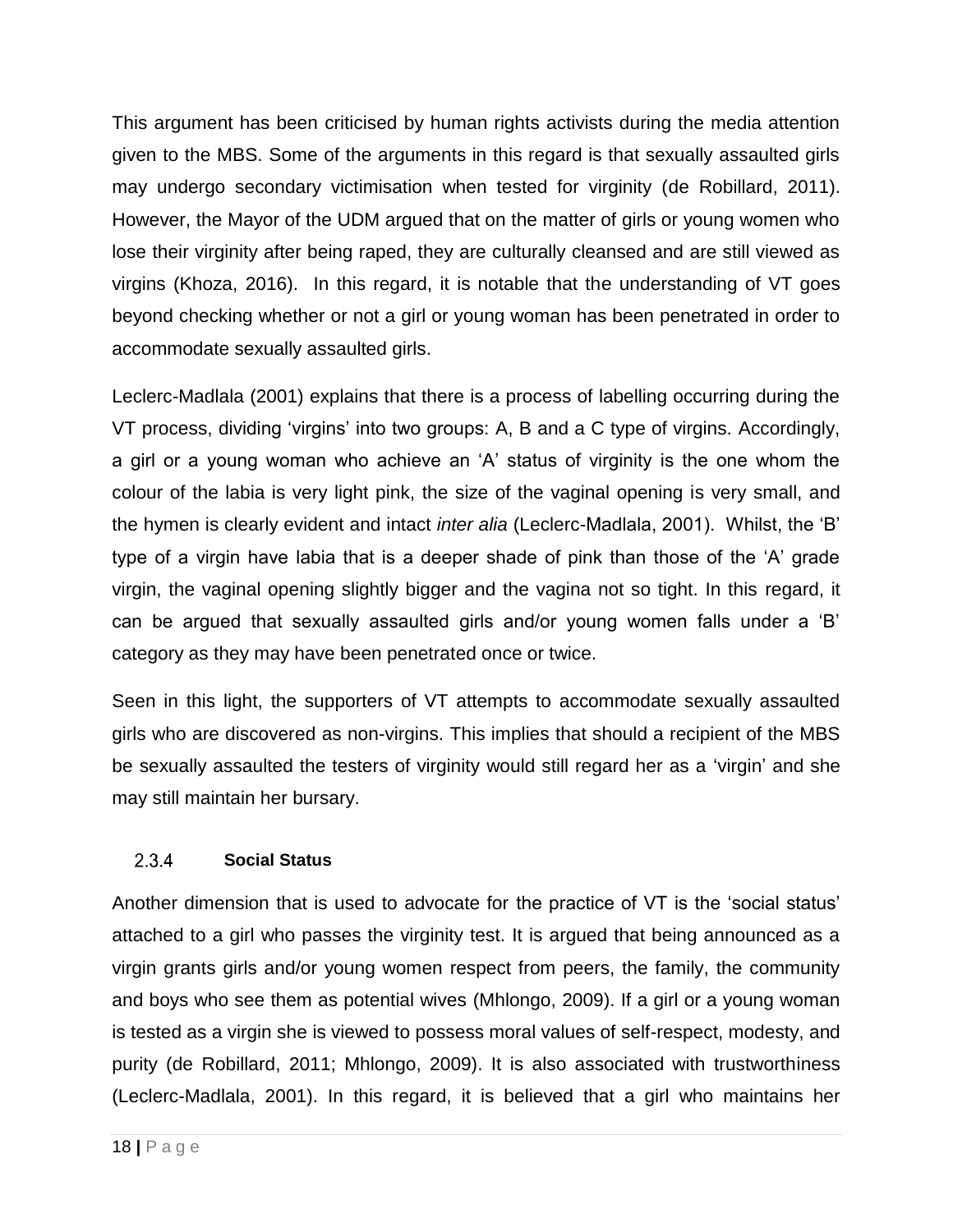virginity until marriage will gain the trust of her husband who would feel that she has shown that she does not give away to sexual temptation (Mhlongo, 2009). This implies that, she will be able to be faithful to her husband and/or in a monogamous relationship.

Furthermore, Mhlongo (2009) asserts that *Lobola* (bride price) is high for a virgin. *Lobola* refers to an African custom in which a bridegroom's family makes a payment in cash and/or cattle to the bride's family before marriage (Mhlongo, 2009). If the girl or young woman being paid *lobola* for is a virgin, there is an additional cow to be given to the mother during the payment of the *lobola* (Mhlongo, 2009; Moodley, 2008; Mswela, 2009). On the basis of such reasons, girls and/or young women may partake in the custom of VT with the motivation from parents wanting her to attain such status. Hence, one may argue that being awarded MBS can be viewed as an incentive that encourages girls to participate in VT and also maintain their virginity.

This argument was not expressly stated when advocating for MBS. However, it can be argued that adding the proof of virginity as criteria for a bursary can be viewed as prestigious to qualifying persons by those who do not qualify. It can also make the parents or caregivers of the recipient of MBS proud of their daughter for keeping her virginity.

#### <span id="page-26-0"></span>2.3.5 **Moral Values**

The advocates of VT also views testing of virginity as a way to instil moral values to girls and/or young women. Such values include self-control and respect (Mhlongo, 2009). Girls are given an 'exception' to the ban of engaging to sexual activities at the age of 21, as it is believed that at this age they are able to handle sexual relationships and make decisions related to sexual matters (Mhlongo, 2009). Moodley (2008) emphasises this by stating that VT is viewed as a tool for re-instilling ideals of morality in the young women and/or girls. On this note, VT representatives ascertain that if girls are tested, they are fearful of engaging to sexual activities because of fear to be discovered to be non-virgins (Mhlongo, 2009; Kassan & Mahery, 2009). This is argued to be for the purpose of preventing young girls from being sexually active (Mhlongo, 2009; de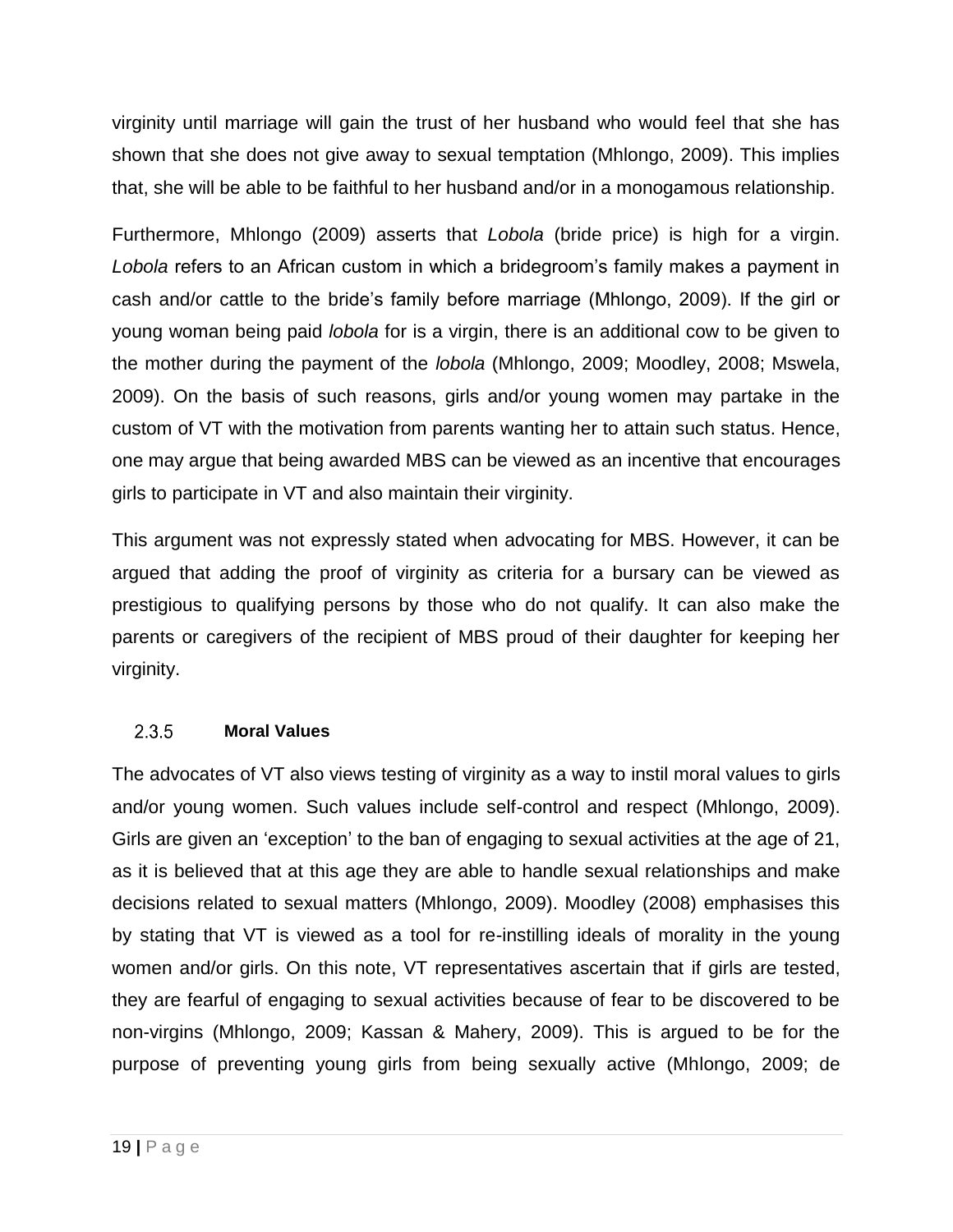Robillard, 2011), to delay the age of first sex (Mhlongo, 2009; Wickström (2010) and to safeguard fertility (Mhlongo, 2009).

Similarly, Wickström (2010) argues that the supporters of VT see it as the best possible catalyst for change of behaviour in the context of limited financial means. This implies that the VT supporters view it as a financially affordable strategy in order to prevent HIV, teenage pregnancy and unplanned pregnancy. Similarly, Mr M Khawula (IFP, KZN), a member of parliament, argued that the bursary was a motivating factor to promote good behaviour (Parliamentary Monitoring Group, 2016).

These arguments are also in line with the arguments raised in justifying the MBS. Adding virginity as a requirement for the bursary and requiring beneficiaries to continuously provide evidence of virginity to maintain the bursary can be argued to act as surveillance of their sexual life. In this regard, the Mayor asserts that when girls maintain their virginity while studying will enable them to focus on their studies and avoid sexual activities (Khoza, 2016).

#### <span id="page-27-0"></span>2.3.6 **Securing Future**

Virginity testing is also viewed as a practice that 'secures girls' future'. In this regard, it is associated with a peaceful marriage (Mhlongo, 2009). There is a belief that the inlaws will be happy that the bride is a virgin and they will treat her with respect (Mhlongo, 2009). According to the CGE Investigatory report (2016:4), the Mayor asserts that the MBS's objective was to encourage 'girls to keep themselves pure and inactive from sexual activities and focus on their studies'. This can be interpreted to mean that if girls delay sex they would focus on their studies, obtaining their qualifications and have a bright future.

#### <span id="page-27-1"></span> $2.3.7$ **Cultural diversity**

Traditionalists argue that the universalisation of human rights is a Western ideology which fails to accommodate the diversities in cultures of the people around the world (Durojaye, 2016; Behrens, 2014). They also argue that the human rights activists criticise customary procedures as anti-modern (Wickström, 2010). This implies that the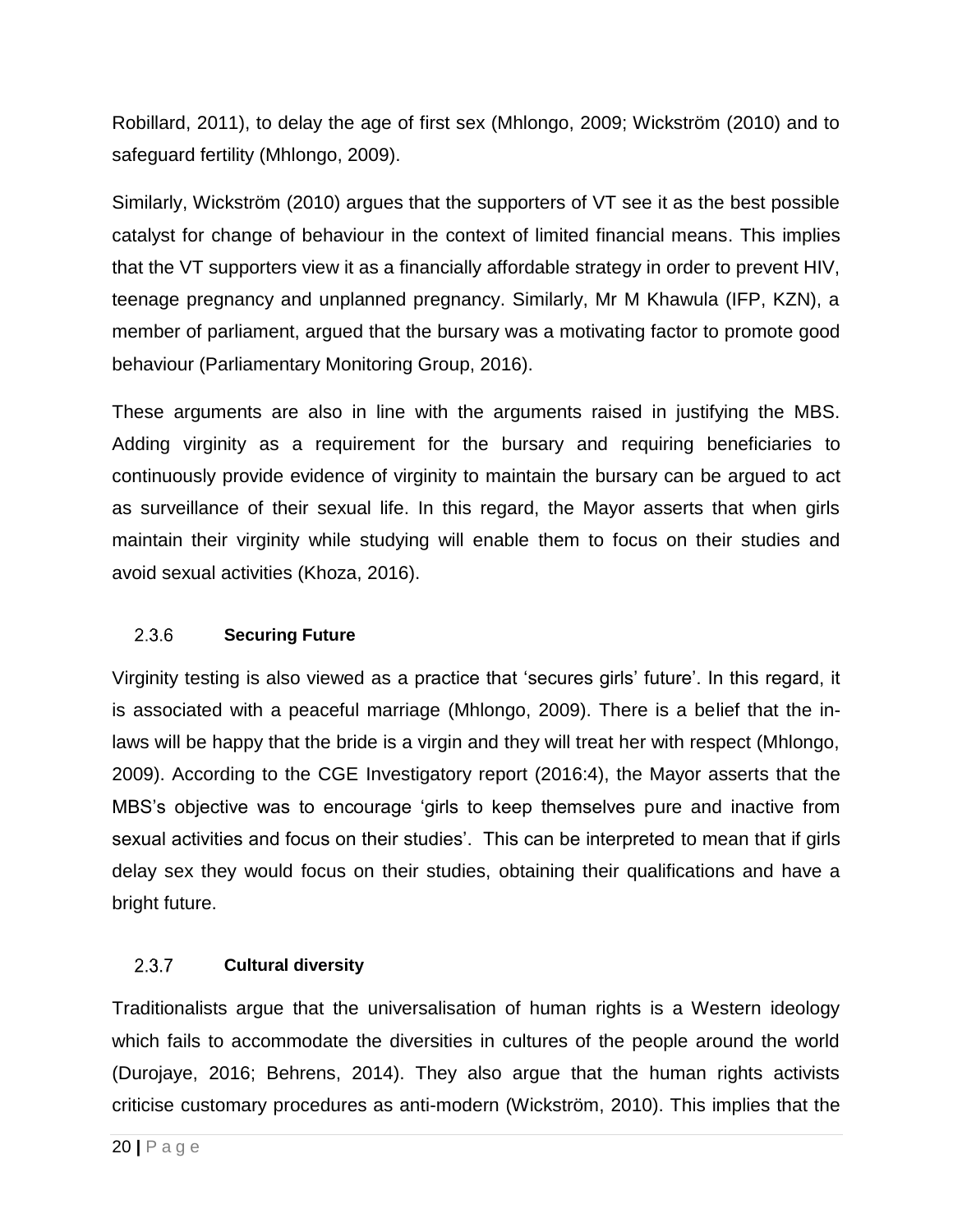VT's objectives can be strictly understood from the African point of view. Hence, the testing of only a girl child in the culture of VT can be understood more from the customary perspective rather than the rights' perspective. In discourses against VT, it has been argued to be discriminatory in terms of gender as it is performed only on a girl child (Mhlongo, 2009). This has been argued to imply that if males get tested for their virginity, the females must also attend initiation schools for circumcision (UDM Mayor cited in Khoza, 2016).

In summary, it is clear that there is a difficulty in balancing human rights with culture, thus, it is difficult to give meaning to cultural practices and their objectives in a rightsbased perspective. In this vein, the Mayor states that there was a friction between the cultural rights of the association of maidens and the responsibility of the municipality to promote these rights (Khoza, 2016). This may mean that since traditionalists see it as a constitutional right to practice VT then the state's resources can be utilised to promote this right.

# <span id="page-28-0"></span>**2.4 Views against virginity testing**

Virginity testing contradictors highlight a number of flaws and concerns associated with the practice of VT. Numerous scholars have identified these issues, thus I next discuss some of the arguments used to oppose the cultural practice of VT. Similar arguments were also raised against the MBS.

#### <span id="page-28-1"></span> $2.4.1$ **Constitutional rights.**

First and foremost, the opposition to the practise of VT is based on the argument that it violates a number of constitutional rights provided for in the Bill of Rights (Mhlongo, 2009; Kassan & Mahery, 2009; de Robillard, 2011; Durojaye, 2016). In this regard, human rights activists argue that supporters of VT tends to ignore the part which states that 'however, the rights in section 31(1); i.e. right to enjoy culture; may not be practiced in a manner inconsistent with the Bill of Rights' (Mhlongo, 2009). One may argue that this implies that the fact that VT of girls is regulated in the Children's Rights does not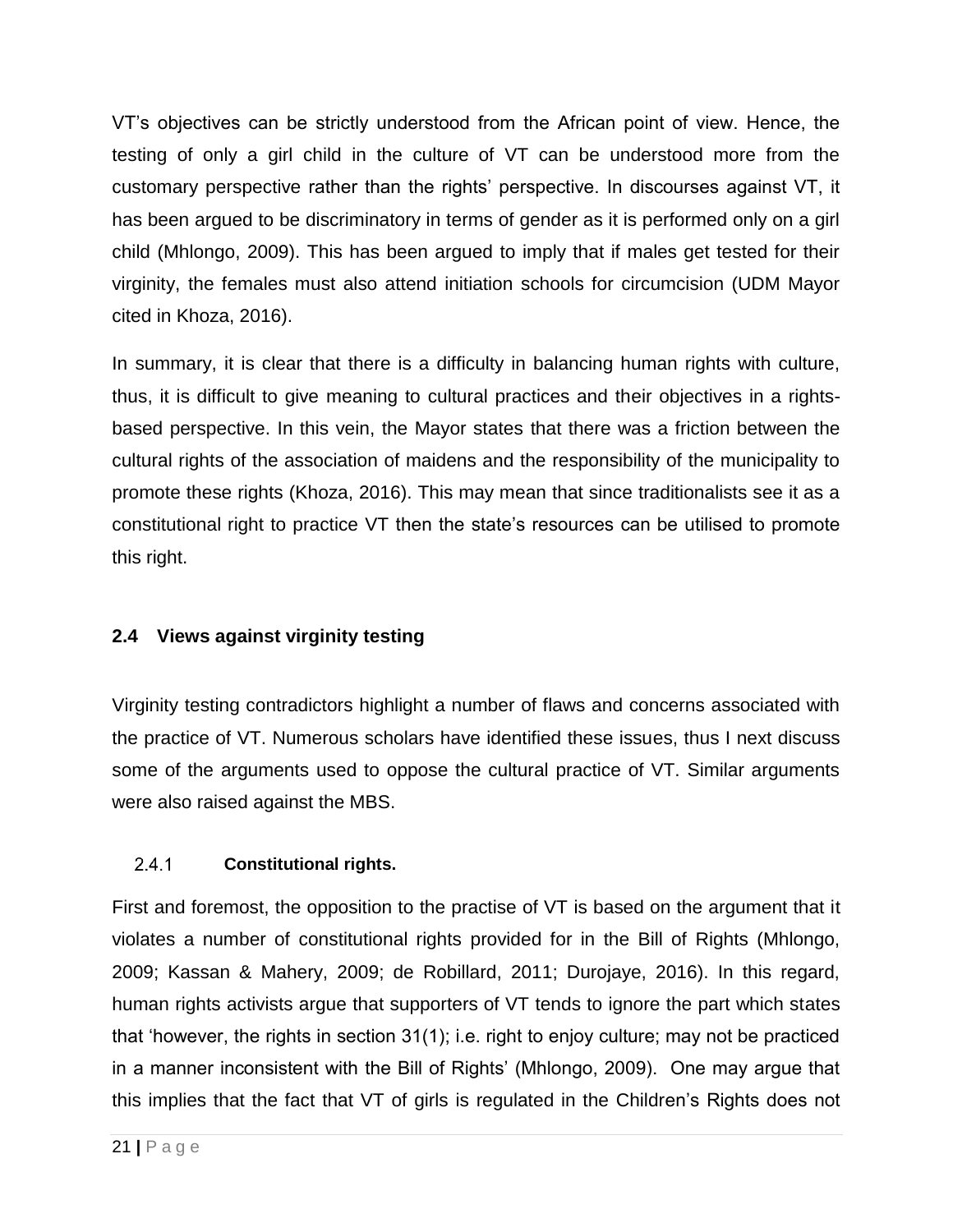mean that it is constitutional. This is in line with the provision that the Constitution declares it supremacy (section 1(c) & 2) and provides that any law or conduct inconsistent with it is invalid. Therefore, this argument connotes that VT is unconstitutional and violates the rights of girls and/young women.

Consequently, there are a number of rights quoted by the human rights activists from the Constitution to support the argument of human rights violated when the cultural practice of VT is observed (CGE Investigatory report, 2016).

## <span id="page-29-0"></span>**Equality**

Firstly, is the right to equality (Section 9(1)). In Section 9(1), the Constitution provides that everyone is equal before the law and has the right to equal protection and benefit of the law. In this regard, the contradictors of VT view it as discriminatory that VT is practised only on a girl child (Kassan & Mahery, 2009; Mhlongo, 2009). Thus, the MBS is argued to discriminate against other races that do not practice VT. In this regard, The CGE (cited in Memela, 2016) found that the MBS excluded girls who did not want to take part in this particular cultural practice, and also people of other cultures are excluded from the bursary. Maluleke (2012) asserts that a cultural practice that is beneficial only to some members of the society may be regarded as a harmful cultural practice. The Constitution further provides that the state may not unfairly discriminate directly or indirectly against anyone on grounds of *inter alia* gender and sex (section 9(3)). Hence, the MBS was argued to violate the right to equality and utilising the state's resources to promote inequality (CGE Investigatory report, 2016).

### <span id="page-29-1"></span>**Dignity**

Secondly, is the right to dignity (section 10) which refers to the acknowledgement of the intrinsic worth of human beings. Hence, VT is argued to violate this right, particularly with regards to the manner in which VT is conducted. Kassan & Mahery (2009) states that VT is seen as a form of violence being perpetrated and discrimination against women, an invasion of privacy and infringement of the right to dignity.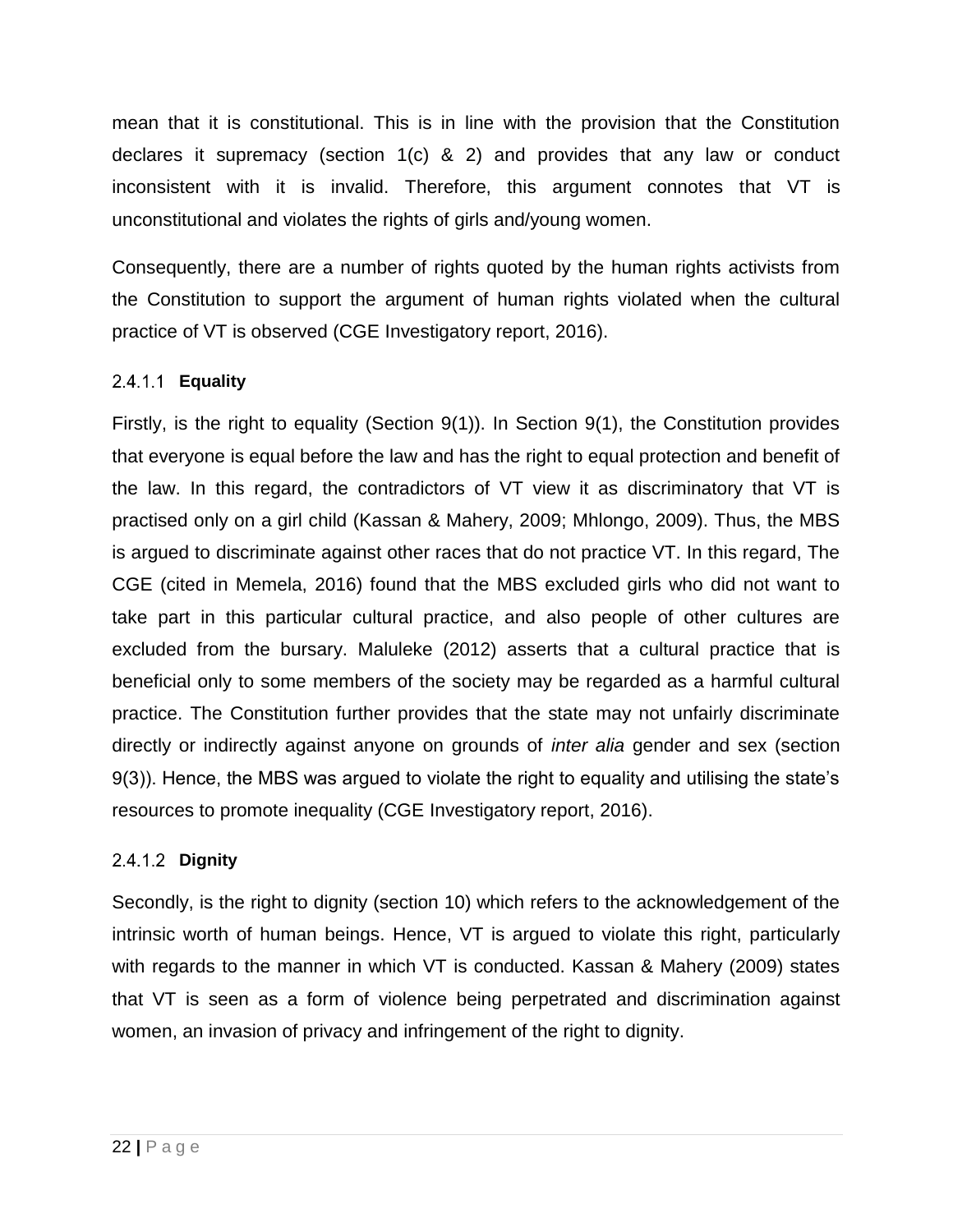In *S v Makwanyane and Another*, the Constitutional Court found the penalty given to the accused persons unconstitutional in honour of the right to respect and protect their dignity as provided for in section 10 of the Constitution. In this case, the accused were to receive the heaviest sentence permissible in law which was death penalty for four counts of murder, one attempted murder and one count of robbery *(S v Makwanyane)*. However, this sentence was aborted. This shows the extent in which the law can extend when protecting human rights, in this case the right to dignity. Hence, VT is seen as encroaching on young women's lives and as humiliating (Wickström, 2010). VT is, in this view, degrading and not affirming.

## <span id="page-30-0"></span>**Freedom and security of the person**

Thirdly, is the right to freedom and security of persons (section 12(2)). This includes the right to bodily integrity, psychological integrity and rights to make decisions concerning reproduction and to security in control over their body. In this regard, it is noted in the earlier discussion that VT is ostensibly practised to instil moral values. The moral value could be said to conflict with the right to freedom and security of the person. This may be because in certain instances girls do not consent to VT but submit to their parents' decision do so (Maluleke, 2012).

### <span id="page-30-1"></span>2.4.1.4 Inhuman treatment

Related to the right to freedom and security of the person is the right against torture and degrading punishment – effectively inhuman treatment - particularly where virginity testing occurs in a prison setting. In the European Court of Human Rights case of *Yazgül Yılmaz v. Turkey* (2011), the Court found that coercive virginity testing of a minor after a sexual assault complaint, was not medically justifiable and amounted to violating the prohibition of inhuman treatment.

Broadly speaking (not only in prisons), the United Nations Human Rights Council (2015) considers VT to be a forced medical practice, of the ilk of forced sterilisation and forced gender reassignment surgery. As such, VT is thought to constitute a form of violence against the person. This is similar to the violence argument raised by Kassan and Mahery (2009), earlier.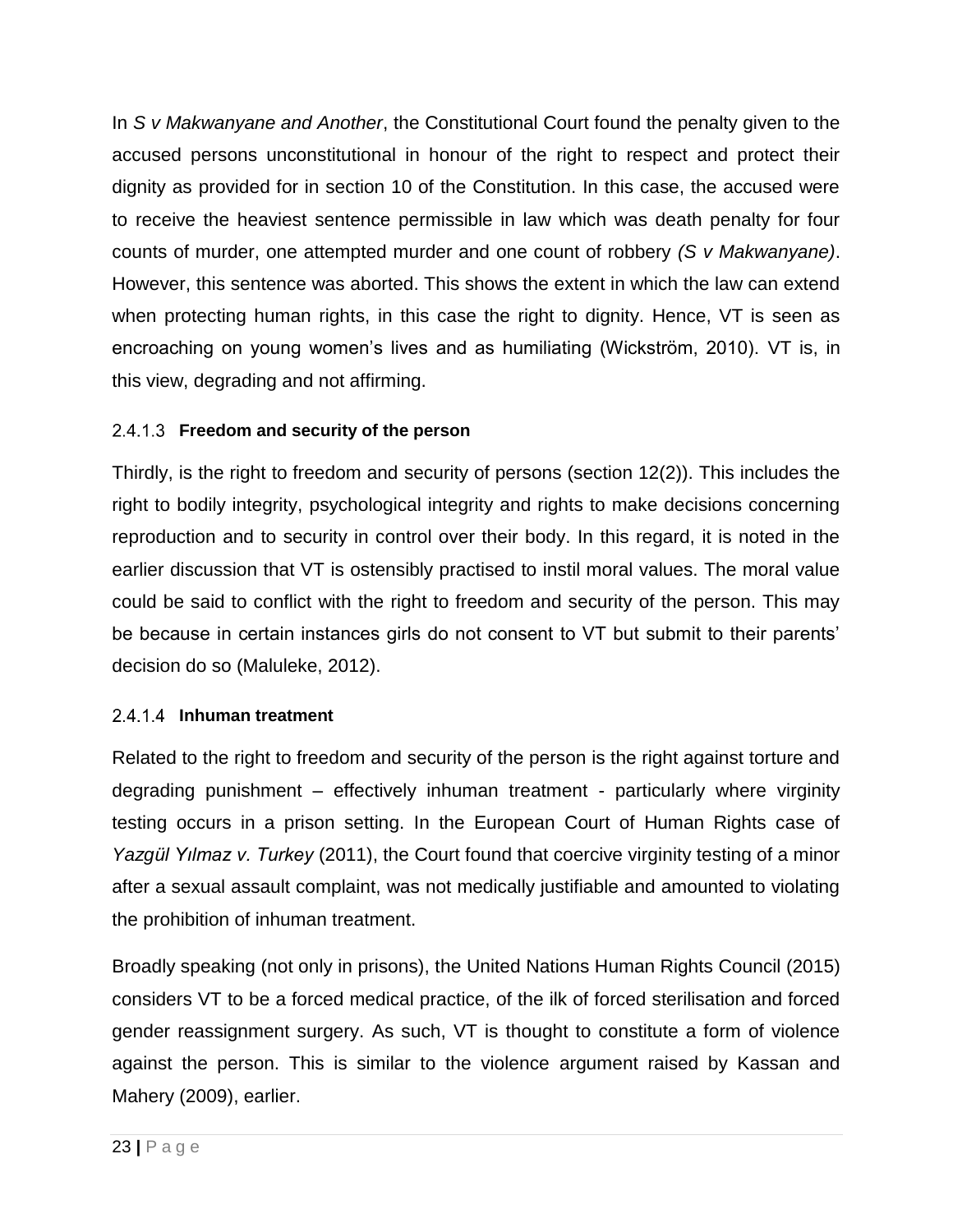### <span id="page-31-0"></span>2.4.1.5 **Privacy**

The fourth is the right to privacy (section 31(1)). In this regard, VT is argued to violate children's rights because it is not always conducted in private and because of the public communication of the results of the screening (Kassan & Mahery, 2009). Similarly, Moodley (2008) asserts that the testing of girls in an open environment is an affront to their rights to privacy, bodily integrity and human dignity. Hence, the marking of a girl and/young woman after a virginity test is also argued to violate the right to privacy (Mhlongo, 2009). The marking occurs if the girl passed the virginity test - a white clay dot is placed on her forehead whilst a red clay dot is placed on her forehead if she failed the test (Moodley, 2008). This explains that the results of the test can be known by other people who are present in the testing area without the girl disclosing the results. The marking of the body of the girl is contrary to the regulation of the practice in the Children's Act which provides that the body of a child who has undergone virginity testing may not be marked (section (12)(7)).

### <span id="page-31-1"></span>**Harmful cultural practice**

Moreover, VT is regarded as a harmful cultural practice according to different provisions of the international law which were briefly discussed in Chapter one of this study. In this regard, CEDAW provides for discrimination against women (article 1) and ensuring equal rights for women with men in the field of education to ensure equality (article, 10). CEDAW also calls for state parties to take appropriate measures to modify the social and cultural patterns of men and women with a view of eliminating prejudices and customary practices that are based on the idea of stereotyped roles for men and women (article, 5). This implies that the practice of cultures that display the inequality between men and women be discouraged. This suggest that the practice of VT be discouraged since it is practiced only on a girl child and the MBS be discouraged since it is gender biased. The CGE Investigatory report (2016) reported that the MBS violates regional and international commitments to promote gender equality and eradicate harmful traditional practices.

Furthermore, the CGE had some concerns after conducting its investigation into the MBS. The CGE reported that VT is discriminatory, invasive of privacy, unfair, impinging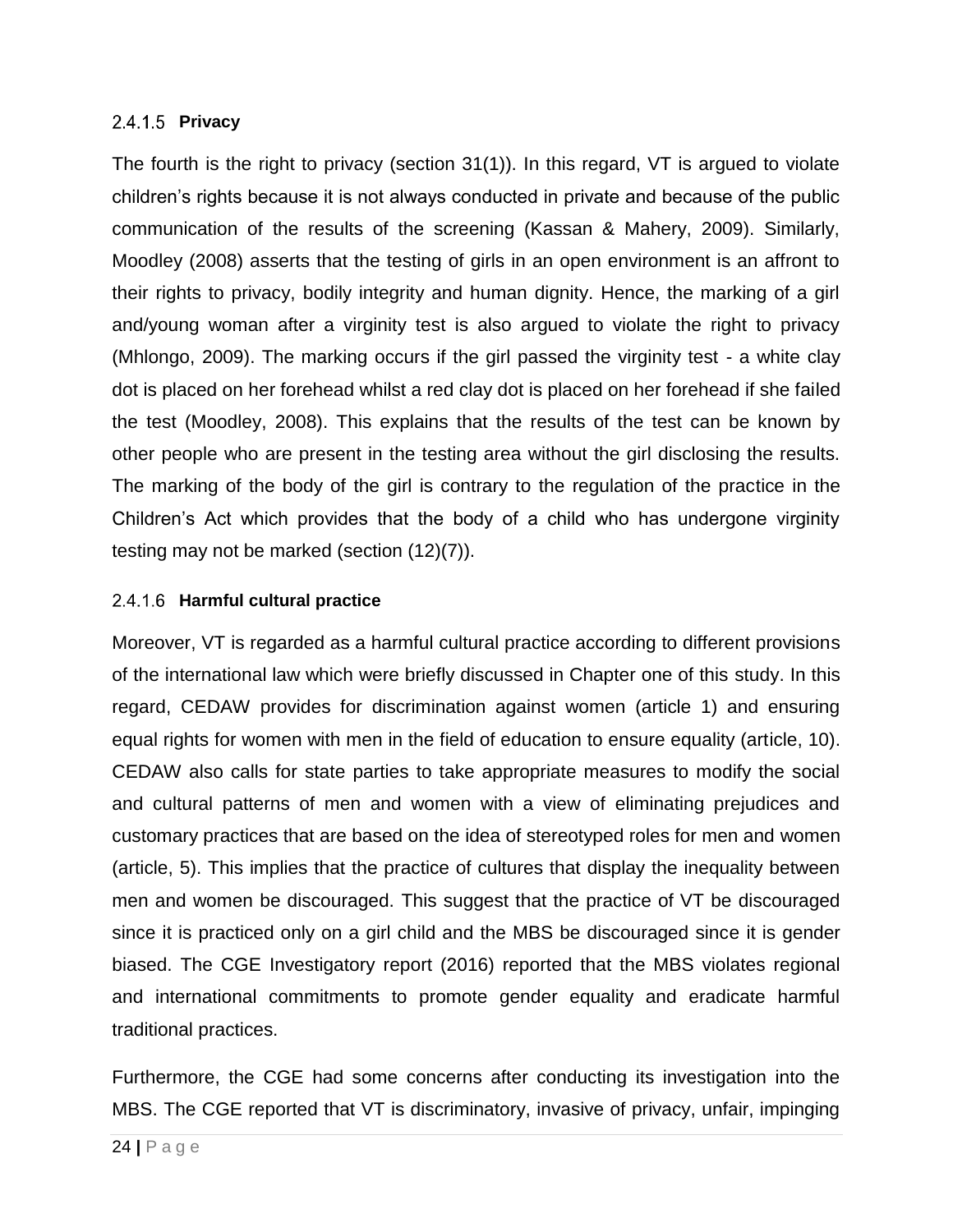on the dignity of young girls, and unconstitutional (CGE Investigatory report, 2016). It further reported that the MBS's objectives are discriminatory and goes against the ethos of the constitutional provisions regarding dignity, equality and discrimination. This is in line with the CGE's comments that VT is discriminatory in a sense that it excludes people from other cultures from participating in the MBS.

Durojaye (2016) argues that VT can potentially reinforce the subordination of women. This may be because the UDM's criteria for other bursaries which included males did not include the requirement of virginity.

#### <span id="page-32-0"></span> $2.4.2$ **Health Benefits**

To counter the health benefits argument, human rights activists opposes VT as being ineffective, unhygienic and a violation of health rights (Taylor, 2004 cited in Mhlongo, 2009). The ineffective part may mean that VT does not meet its objectives of teenage pregnancy prevention and does not curb the spread of HIV/AIDS. In relation to VT, the spread of HIV/AIDS may be due to societal expectation that women (especially a virgin) should be sexually clueless and/or inexperienced making it difficult for her to negotiate the practice of safe sex (Mhlongo, 2009). Virginity testing fails to understand that girls also have sexual feelings just like boys (Mhlongo, 2009).

It is argued to be an unhygienic practice because the testing process of VT involves physical examination of girls' sexual organs which can lead to health risks such as sexually transmitted diseases and HIV (Kassan & Mahery, cited in Boezaart, 2009). Therefore, it can be harmful in a sense that testers do not wear gloves or wash their hands and should gloves be worn, the same gloves are used to examine more than one girl. Such manner of conducting the test is contrary to the regulations under the Children's Act (regulation 4) discussed later in chapter 4 below.

Virginity Testing have been argued ineffective for curbing the spread of HIV/AIDS. This can be linked to the number of identified factors as some of the reasons for the spread of HIV/AIDS amongst the youths. Some of these include female sexual submissiveness, male dominance, high levels of sexual dominance and social acceptance of 'sugar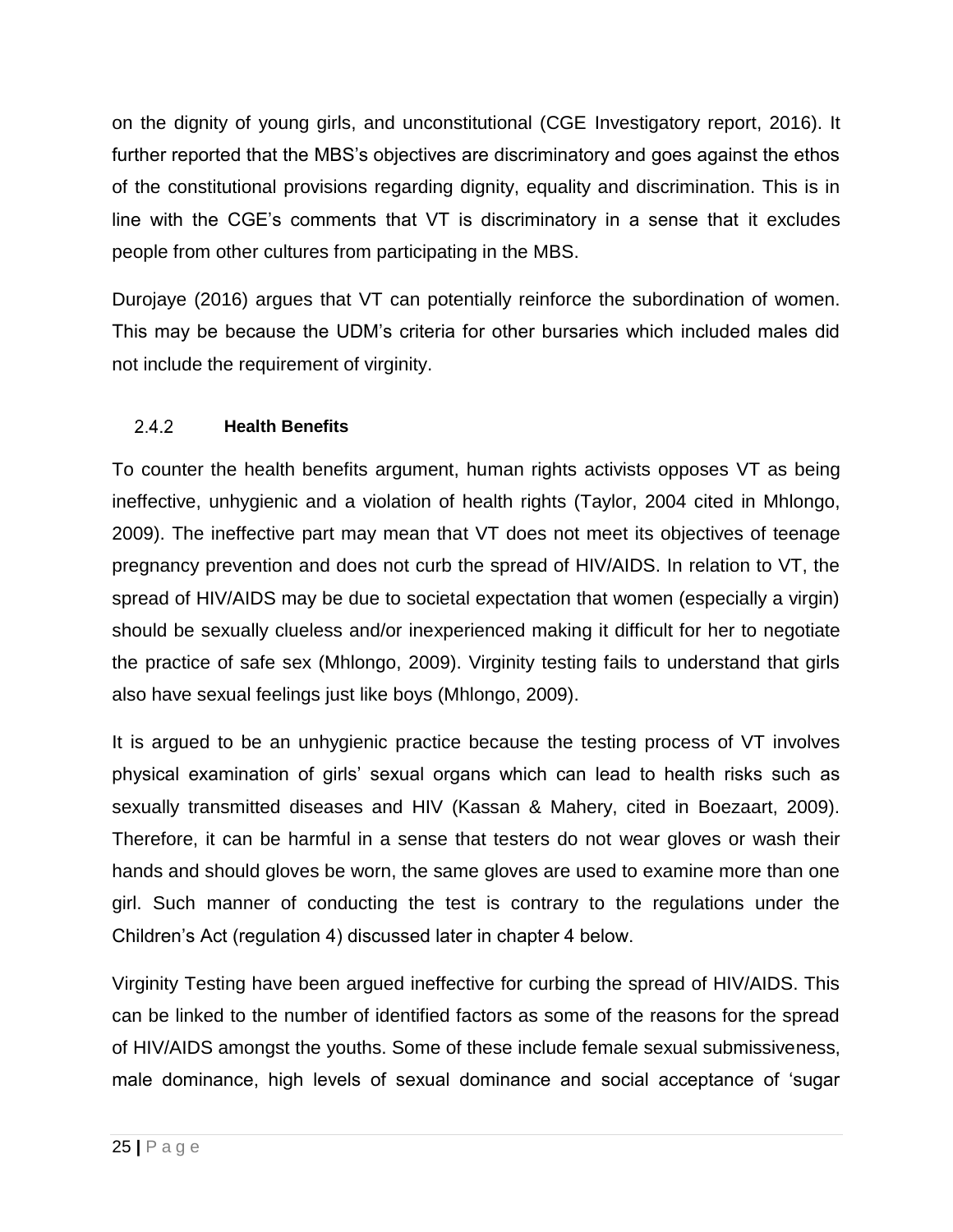daddies' (Leclerc-Madlala, 2002). Notably, some of these factors are modern and/or recent phenomenon i.e. sugar daddies (also known as blessers). Considering that VT is a revived practice means that it was practised in ancient times. There is therefore a possibility that applying an ancient strategy to handle modern issues can be ineffective. In this regard, Leclerc-Madlala (2002: 35) asserts that:

There is a need to set a research agenda that takes a much wider-angle view - one that analyses the normative social, cultural and economic influences that are shaping young people's sexual desires and experiences in rapidly changing communities situated in rapidly changing societies. The need now is to engage with the dis-enabling context that gives sustenance to the dis-enabling attitudinal and behavioural codes that continue to drive the HIV/AIDS epidemic.

Leclerc-Madlala proposes a need for the implementation of innovative new strategies to curb social issues that evolve as society, behaviour and communities change.

In terms of the procedure and outcome of testing for virginity, health professionals oppose the argument that virginity can be identified by the presence of the hymen. In this regard, health professionals claim that the hymen is not a good indicator of sexual virginity because some women are born without a hymen; the hymen can be easily ruptured during physical activities and can be stretched open by the use of tampons (Le Roux, 2006 cited in Mhlongo, 2009; Mojapelo, 2016; Moaddab *et al*, 2016; Behrens, 2016).

Kassan & Mahery, (cited in Boezaart, 2009) argue that the breaking of a hymen is not necessarily an indicator of the loss of virginity. Wickström (2010) points out that the hymen heals rapidly which means that sexual intercourse does not necessarily break the hymen. This implies that girls and/or young women who have had sexual intercourse can also have a hymen which does not mean that they are virgins: 'It is clear, therefore, that a not insignificant percentage of those undergoing a virginity test will be incorrectly labelled virgins or non-virgins' (Behrens, 2014:181).

Medically, VT has been viewed as an unethical practice (Moaddab *et al*, 2016). The authors adds that VT is ethically unacceptable because it violates the model of ethics of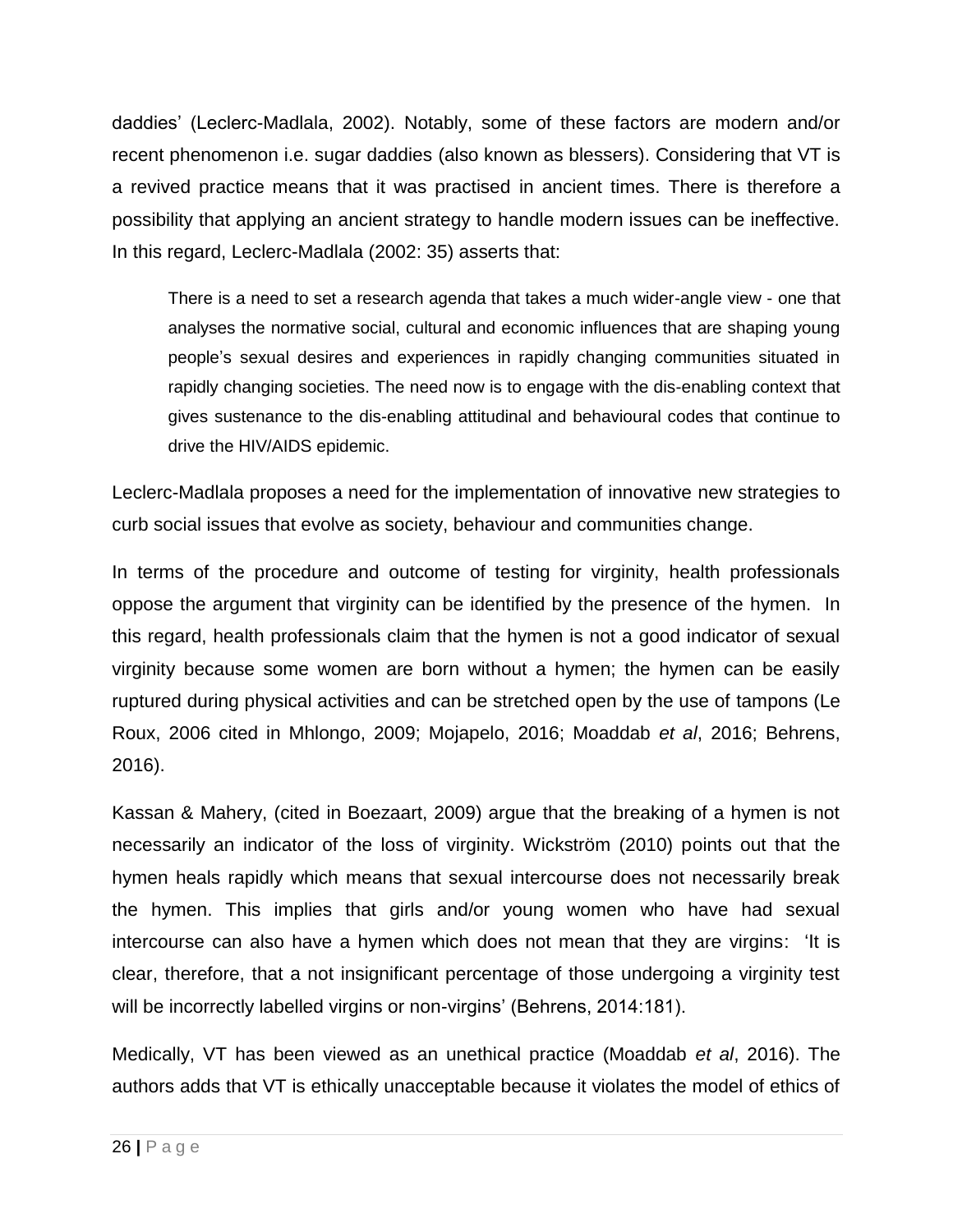respect for autonomy, justice and beneficence as ethics held by the obstetricians and gynaecologists:

- The autonomy ethic holds that clinical interventions must be informed and based on voluntary decisions.
- The justice ethic discourages professionals from engaging in interventions that discriminates in terms of sex.
- The beneficence ethic hold that a clinical intervention must be effective i.e. likely to produce the intended outcome (Moaddab *et al*, 2016).

Hence, in the case of MBS it can be argued that girls are indirectly coerced to engage in VT since they need to apply for the bursary which breaches the ethic of autonomy; and further that VT also breaches the ethic of justice because in some instance the doctors or cultural virginity testers are paid to 'prove' the virginity of a candidate (Mhlongo, 2009; Moaddab *et al*, 2016).

#### <span id="page-34-0"></span> $2.4.3$ **Social Ills**

VT contradictors protest that VT curbs some social ills. In support of this, it is argued that VT contradicts the strategy that is taught to children which is to report touching of genitals and confuses them (Kassan & Mahery, cited in Boezaart, 2009). This implies that through VT, a girl-child is socialised to accept the touching of her genitals and would or may not report it in case of abuse. Accordingly, VT may perpetuate social ills rather than curb them.

Furthermore, human rights activists argue that some girls who fail VT may commit suicide (Kassan & Mahery, cited in Boezaart, 2009; Mhlongo, 2009; Behrens, 2014). It is also argued that sexually abused girls may experience secondary victimisation if they have to undergo VT. Similarly, in a case of MBS, the CGE report (2016:21) found the issuance of a bursary based on a female's virginity fails to consider that certain factors such as rape may be the cause of loss of virginity. Hence, if such may occur a victim may face secondary victimisation as she would be dealing with a trauma of rape and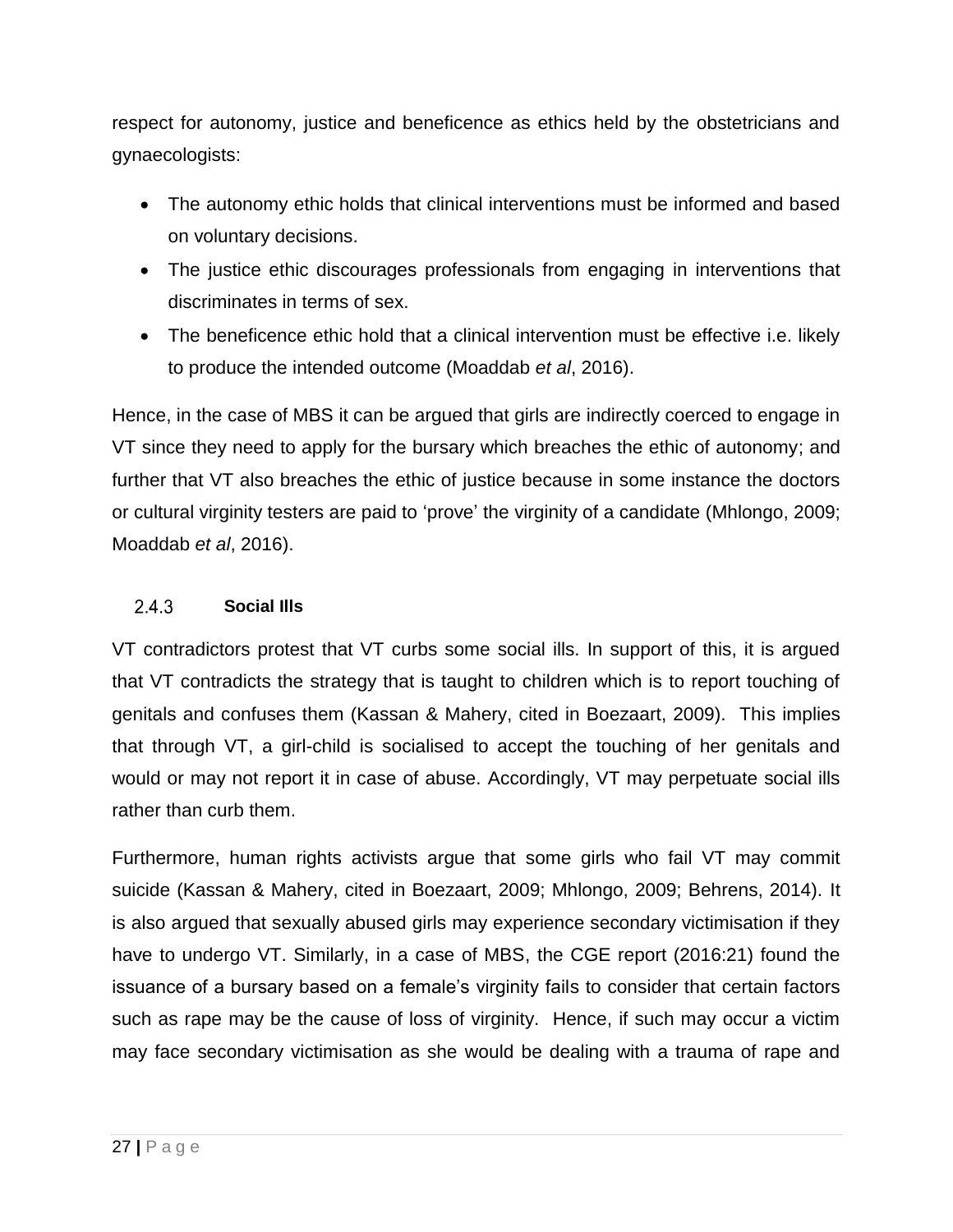further losing a bursary (Memela, 2016). Therefore, this may lead her to commit suicide due to the feeling of being social excluded.

De Robillard (2011) emphasises this by stating that VT can potentially cause psychological harm through rebellion against culture and society's expectations. In this regard, the author makes the example of a girl who takes her virginity with the stick of a broom.

Another social ill argued to be perpetuated through the practice of VT is that, girls become targets to sexual predators who believe in the myth that having sexual intercourse with a virgin cures HIV/AIDS (Kassan & Mahery, cited in Boezaart, 2009; Durojaye, 2016; Leclerc-Madlala, 2002; Behrens, 2014). This is supported with an argument that public identification as a virgin increases the risk of sexual abuse and HIV infection (Durojaye, 2016; Mswela, 2009). In case of the MBS, one may argue that girls and/or young women may be similarly identified as virgins when awarded the MBS and thus open to sexual abuse. Moreover, Durojaye (2016) argue that the publicising of VT is intended 'to confirm and display to others the evidence of a girls (im)purity and (im)morality' (Durojaye, 2016). This may put those who are non-virgins at risk of social exclusion and stigma of labelled as promiscuous while give social status to those who are virgins. This may lead girls to be less keen to report sexual abuse for fear of disclosing that they are no longer virgins (Mswela, 2009).

Moreover, the human rights activists argue that VT promotes gender equality (Dlamini, 2016; Wickström, 2010). Dlamini (2016) asserts that VT as an MBS criteria perpetuates patriarchy and inequality in SA. She further states that the Mayor's justifications such as curbing HIV and teenage pregnancy prevention does not justify the differentiation of only females being subjected to VT.

In summary, then, while VT supporters justify the practice as curbing social ills, VT contradictors points out that more damage is done through the process than curing of social ills.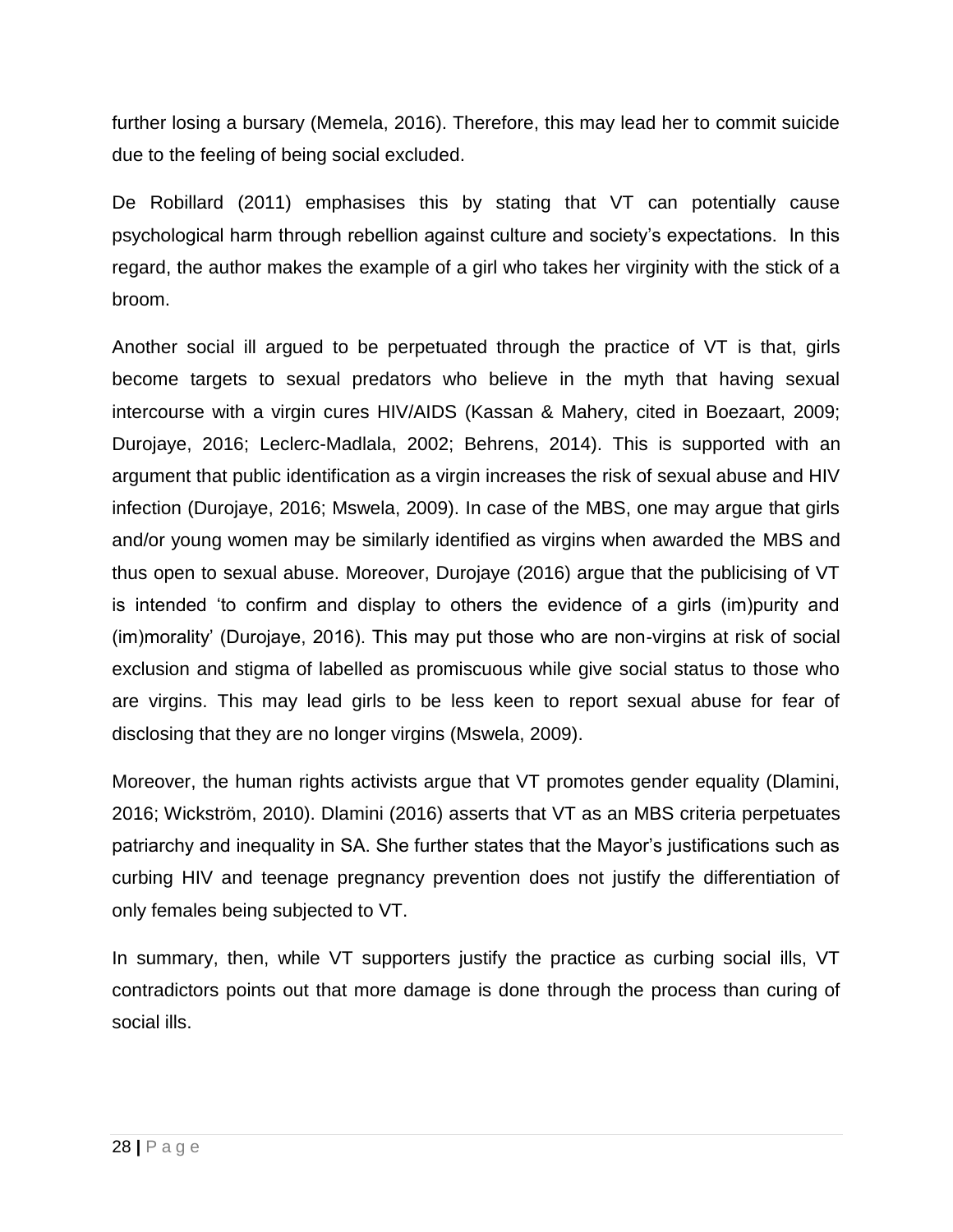#### $2.4.4$ **Social Status**

Human rights activists argue against the beneficial social status attached to a girl who is tested as a virgin. In this regard, Kassan & Mahery argue that VT draws the attention away from the role of men to prevent the spread of HIV (cited in Boezaart, 2009). VT places the responsibility of abstaining from sex on girls alone as VT is viewed as placing the accountability for safe sex, prevention of STDs and abstinence from sex on girls and/young women (Mhlongo, 2009; Behrens, 2014).

This argument was also raised with regard to the MBS when the CGE (2016) reported that the bursary places all responsibility to reduce teenage pregnancy and the spread of HIV on girls and/or young women (Dlamini, 2016; Mpofu, 2016).

Additionally, human rights activists view the social status attached to a girl who is identified as a virgin as discriminatory. To amplify this point, Kassan & Mahery (cited in Boezaart, 2009) states that the practice of VT is discriminatory against non-virgin girls. A similar argued was raised regarding the MBS that it discriminates against other girls (non-virgins and from other cultures) who may qualify for the bursary based on other criteria except virginity (Dlamini, 2016).

It is noted in the earlier discussion (para 3.4) that *lobola* paid for a virgin girl is higher compared to that paid for a non-virgin. Human rights activists assert that this practice commoditises girls and promotes the view of women as objects which can be bought (Moodley 2008; Mhlongo, 2009). This also leads to disputes in families. In this regard, a non-virgin girl during *lobolo* contracts is viewed as a disgrace to her family because she could not secure the required head of cattle as *lobolo* (Moodley, 2008). In this regard, the MBS can be argued to perpetuate the commodification of women as they are awarded bursaries based on their virginity.

Furthermore, non-virginity is associated with certain social stigma. For instance, a girl who becomes pregnant before marriage is detested and stigmatised by peers because she is thought to have brought shame onto herself, her family, peers and community at large (Mhlongo, 2009; Kassan & Mahery, 2009). Another stigma implies that a nonvirgin girl is associated with bad luck. For instance, if a non-virgin attends the ceremony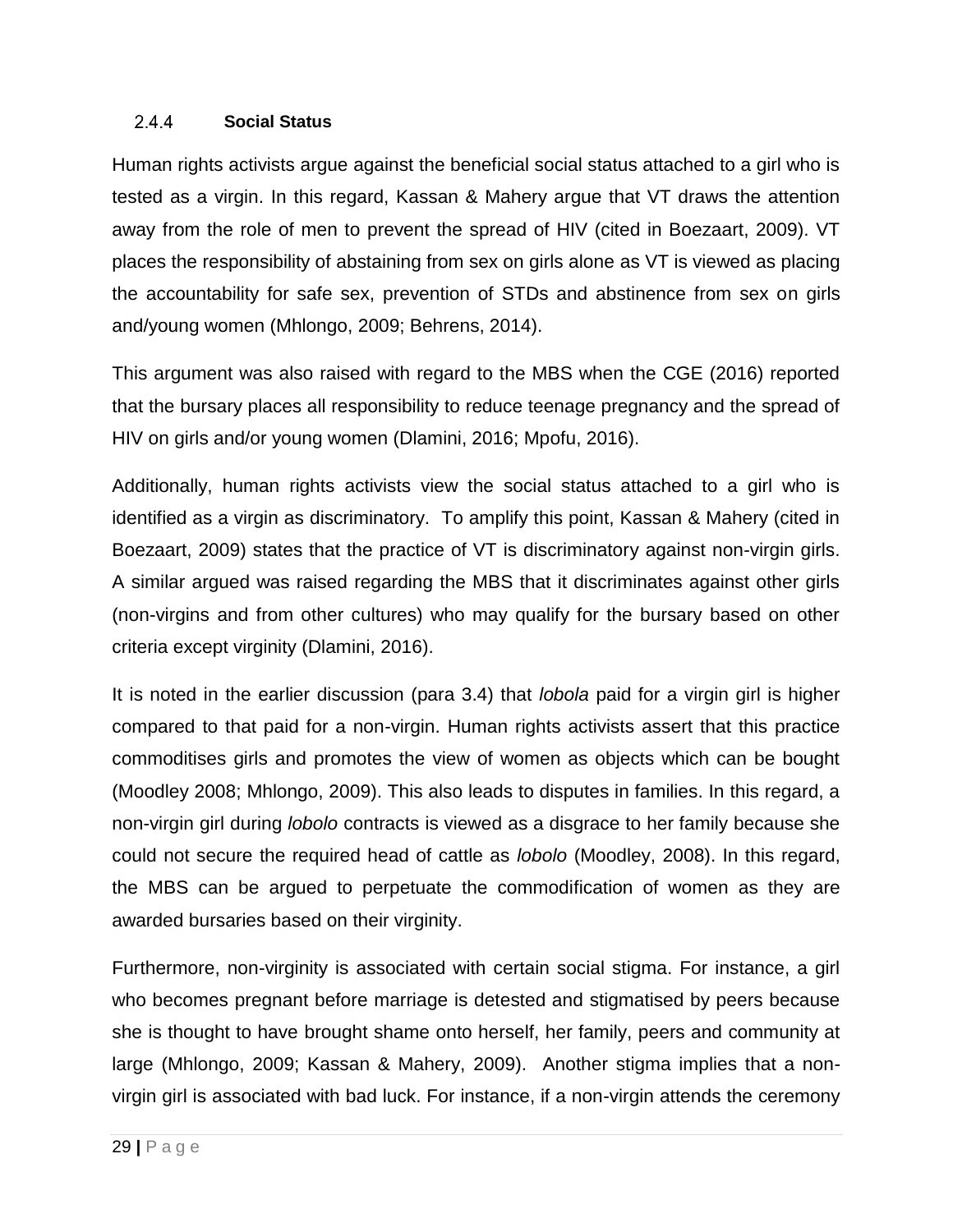meant for virgins, something bad will happen, such as rolling over of the bus and the bending of the reed (Mhlongo, 2009).

In summary, it can be noted that what the traditionalists view as adding value and social status to a girl child who observes VT is viewed differently by human rights activists. Notable are the arguments by human rights activists against the notion that girls are responsible for prevention of teenage pregnancy and spread of HIV, exclusion of nonvirgin girls and negative labelling of non-virgin girls.

The CGE Investigatory Report (2016) recommended that the criteria of the requirement of virginity be removed from the MBS criteria. This can be argued to be for the purposes of creating a balance between genders, virgin and non-virgin girls and other cultures.

#### $2.4.5$ **Moral Values**

Instilling moral values is also one of the factors that is argued to justify the practice of VT. Human rights activists contend this argument is flawed by stating that VT is practiced to exert control over women and their sexuality (Mhlongo, 2009; Leclerc-Madlala, 2001). Ndlovu, 2005 cited in Mhlongo, 2009 explain that '[g]irls are encouraged to maintain their virginity while boys are expected to act as real men, the features of a real man are the one who has many sexual partners'. This implies that VT is discriminatory against young women because there is no expectations for boys to remain virgins until marriage, boys who are not virgins are expected to marry virgin girls (Mhlongo, 2009). Hence, the UDM offered equivalent bursaries for male recipients without a criterion of virginity. In this regard, the CGE in its Investigatory report (2016) highlighted that virginity is not intrinsic to the task of studying. This means that girls can focus on their studies and attain their qualifications even if they are not virgins.

Similarly, de Robillard (2011) asserts that sexuality can be managed and negotiated not controlled. This can be interpreted to mean that should it should be girls' and/or young women's decision to maintain their virginity rather than forced to maintain it in fear of losing their bursary. There are arguments which portray that girls and/or young women may maintain their virginity out of their own free will (Moaddab *et al*, 2016). Bower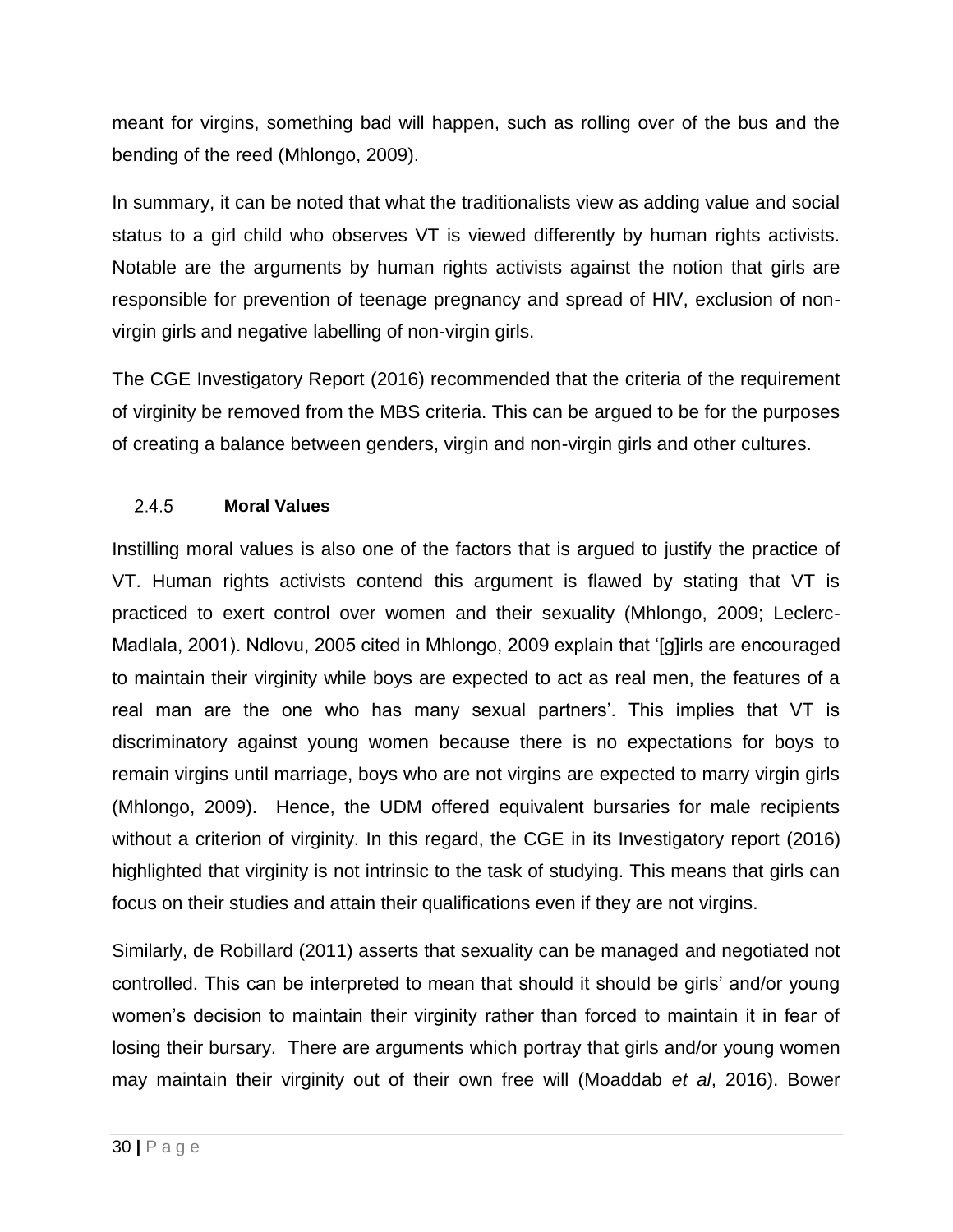(2005) avers that young girls who are at risk of failing the virginity test endanger their health in order to convince the testers that they are virgins (cited in Mhlongo, 2009). This includes inserting meat in their vagina (*ibid*) in order to fake virginity (Dlamini, 2016). Anal sex and non-penetrative sex are also some of the alternatives that girls tend to opt for in order to protect their 'virginity' (de Robillard, 2011). This can prove that in some instances VT is based on social pressure to participate.

#### $2.4.6$ **Cultural Diversity**

Some opposes VT on the basis that the manner in which it is practised recently and/or since its revival is different or has changed from how it was practised originally. The cultural practice of VT was revived with the aim of curbing the spread of HIV/AIDS, whilst before then it was practised in order to ensure that a young woman was a virgin before marriage (Mhlongo, 2009). In this regard, VT as practiced in contemporary times is opposed by some on the basis that it does not reflect the 'true' origins on how VT was observed. Maluleke (2012) emphasises this by stating that local African culture was oppressed by white South Africans and it is now a mixture of traditional elements and alien features. Some commentators thus oppose VT on the basis that it has diverted from its original objectives.

Additionally, Behrens (2014) is in support of cultural rights as provided for in the Constitution (section, 15(3)). However, he states that 'no act can be morally justified solely on the grounds that it is a part of culture, as this would give moral legitimacy to culturally sanctioned acts' (Behrens, 2014:180). Behrens (2014) opines that it was a mistake to legally sanction VT in girls over the age of 16. The author states reasons for rejecting VT as morally unjustified. These include that VT is inherently unjust, meaning that:

[I]t is possible that a woman who has not experienced penetrative sexual intercourse might not have a visibly discernible intact hymen, and that a woman who has engaged in it may still have what could appear to be an intact hymen (Behrens, 2014).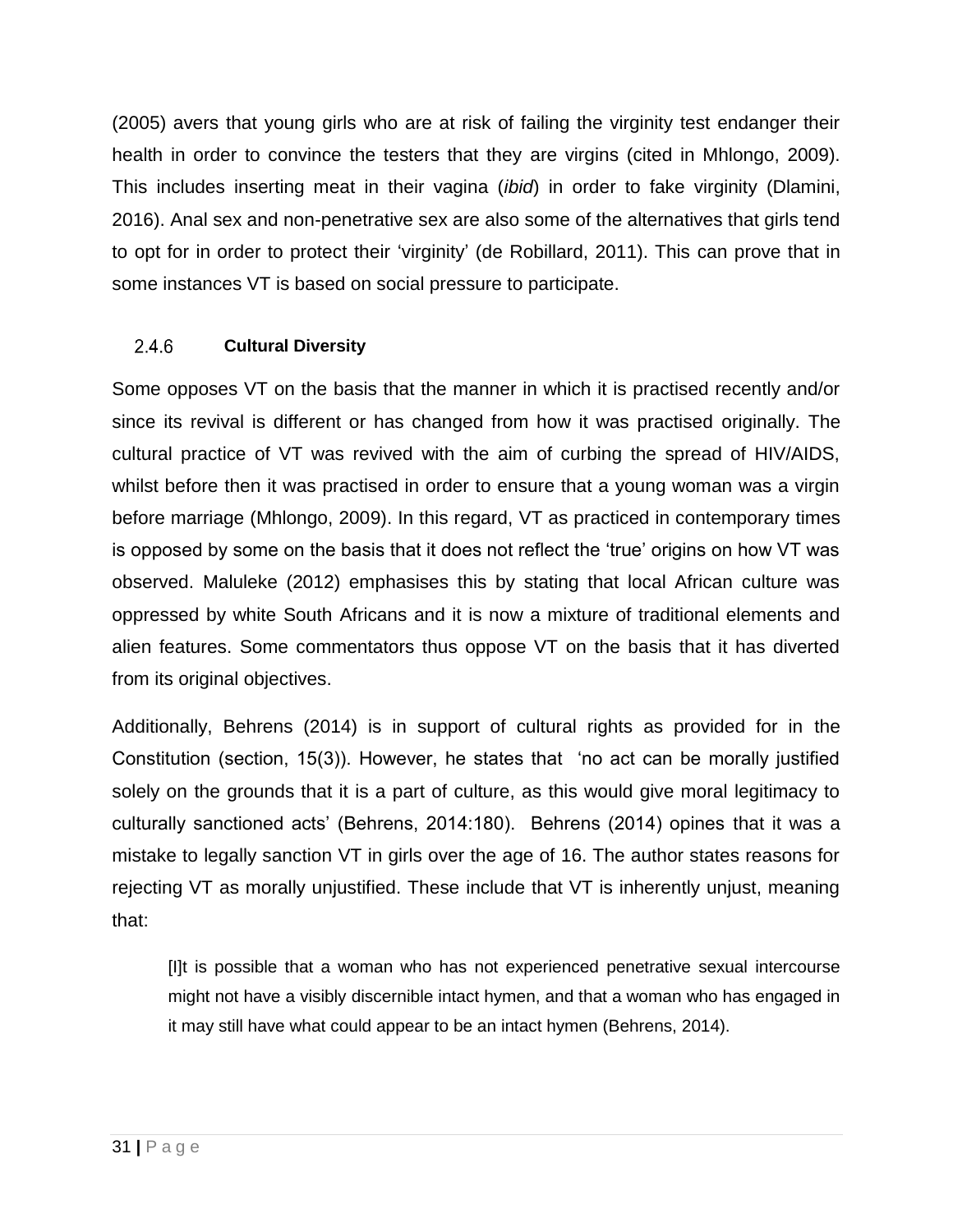Thus, the author opposes VT on ground that the 'right to culture' does not necessarily 'establish a group right to culture, but affirms cultural identity as an important social good worthy of some protection' (Behrens, 2014:179).

## **2.5 Summary**

This chapter has discussed the arguments raised in support of and against the cultural practice of VT. There are divergent views on the cultural practice of VT. Critically, arguments against VT and the MBS outweigh the arguments supporting it. Crucially this is clear from the fact that the UDM accepted the recommendation of the CGE (2016) to remove virginity as a category for bursary allocation (Memela, 2016). One may argue that the days of VT may seem numbered is that it's objective results are not measurable, which means the arguments of the outcomes of the benefits used to justify the practice are not realised.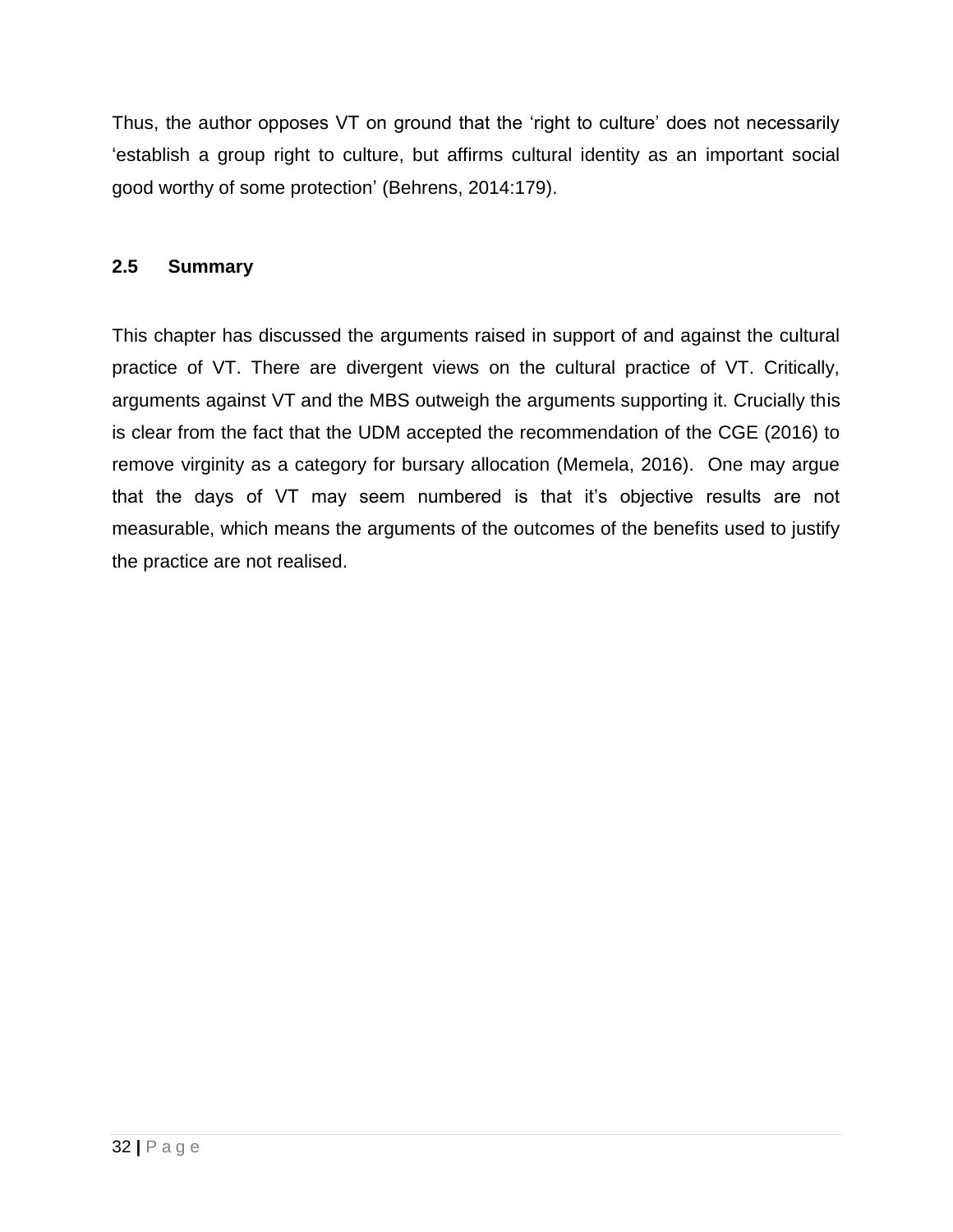## **CHAPTER THREE**

### **VIRGINITY TESTING AS WOMEN EMPOWERMENT**

### **3.1 Introduction**

Socio-economically, women (in this case young women) are behind their male counterparts in the labour market. Ostensibly to address this gap, an organ of state, UThukela District Municipality (UDM) introduced the Maidens Bursary Scheme (MBS) for reasons such as empowering women educationally, encouraging moral values and curbing social issues like HIV, teenage pregnancy etcetera (these are discussed in detail in chapter two). This bursary was awarded to sixteen (16) female students to tertiary institutions who would have to undergo virginity testing twice a year to prove their 'purity'. This chapter answers the sub-questions: what are the parameters of the argument of virginity testing (VT) as a means for women empowerment (hereafter referred as WE)? I consider whether or not any of the arguments are shown to be effective in fulfilling their purposes? To answer these questions, the discussion will consider the meaning of WE, newspaper reports on MBS illustrating the different arguments raised in defence or against VT as a criteria, the link between WE and VT and the effectiveness of arguments advocating for VT.

### **3.2 Women empowerment**

It is necessary to briefly define 'women empowerment' as an underlying concept for the purpose of this chapter before the discussion proceeds further. The concept of WE is mainly advocated by feminists to advocate for gender equality (Moyo et al, 2012). Feminists are advocates of women's (and other non-binary persons) rights who are governed by the objective of creating a balance between men and women in society (Convention on the Elimination of All forms of Discrimination against Women (CEDAW), 2014: para 9).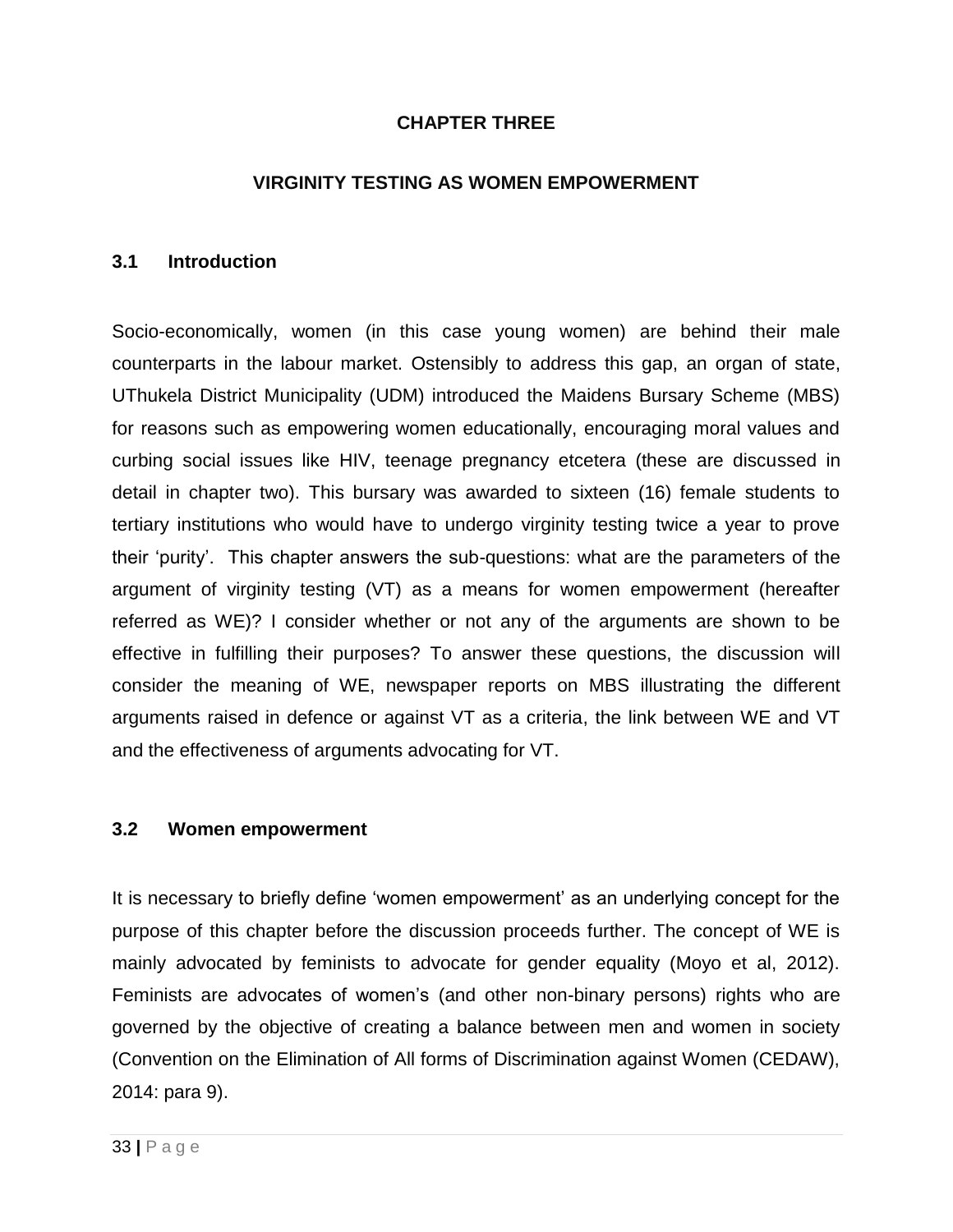Women empowerment relates to the existence of the patriarchal system in the society and creating strategies to eradicate it (Moyo et al, 2012; Akpotor, 2009). The patriarchal system is a system that places men superior to women in society (Moyo et al, 2012; Akpotor, 2009). Women empowerment is based on eradicating the myths about women's sexuality, reproduction and culture (Akpotor, 2009). Striking the balance between men and women in society has focused on the areas such as labour market, employment opportunities, occupying leadership roles and equal access to recourses etcetera (Moyo et al, 2012; Akpotor, 2009).

The objectives of this bursary are to 'encourage girls to keep themselves pure and inactive from sexual activity and focus on their studies' (Dudu Mazibuko (the Mayor) cited in CGE Investigatory report, 2016:4). Accordingly, the MBS' conceptualisation of women empowerment can be understood differently from the one stated in the above paragraph. In this regard, WE purposes to empower women to be educated (Mayor, cited in Khoza, 2016). The MBS utilises the cultural practice of virginity testing (VT) as a tool to empower women, which means that identification as a virgin is one of the requirements for women to be awarded the bursary. 'Virginity was to be ascertained by them successfully undergoing VT procedures and had to be maintained throughout the duration of their studies' (CGE Investigatory report, 2016:4). In this sense, empowerment can be achieved when women receive bursaries to further their studies and achieve their prospective qualifications.

This approach to WE was criticised by the human rights activists such as the Commission on Gender Equality (CGE) whereby the emphasis was against VT as the key criteria to the MBS (these controversies are discussed in detail in chapter two). For the CGE, the awarding of bursaries was not the issue of concern but rather the inclusion of virginity as one of the requirements for women to obtain the bursary. Such arguments as against the MBS and in support of it received extensive media attention both locally and globally early in year 2016. This discussion is taken further in the next section with the validations from the newspaper's reports on MBS to highlight the intersection between VT, WE and MBS.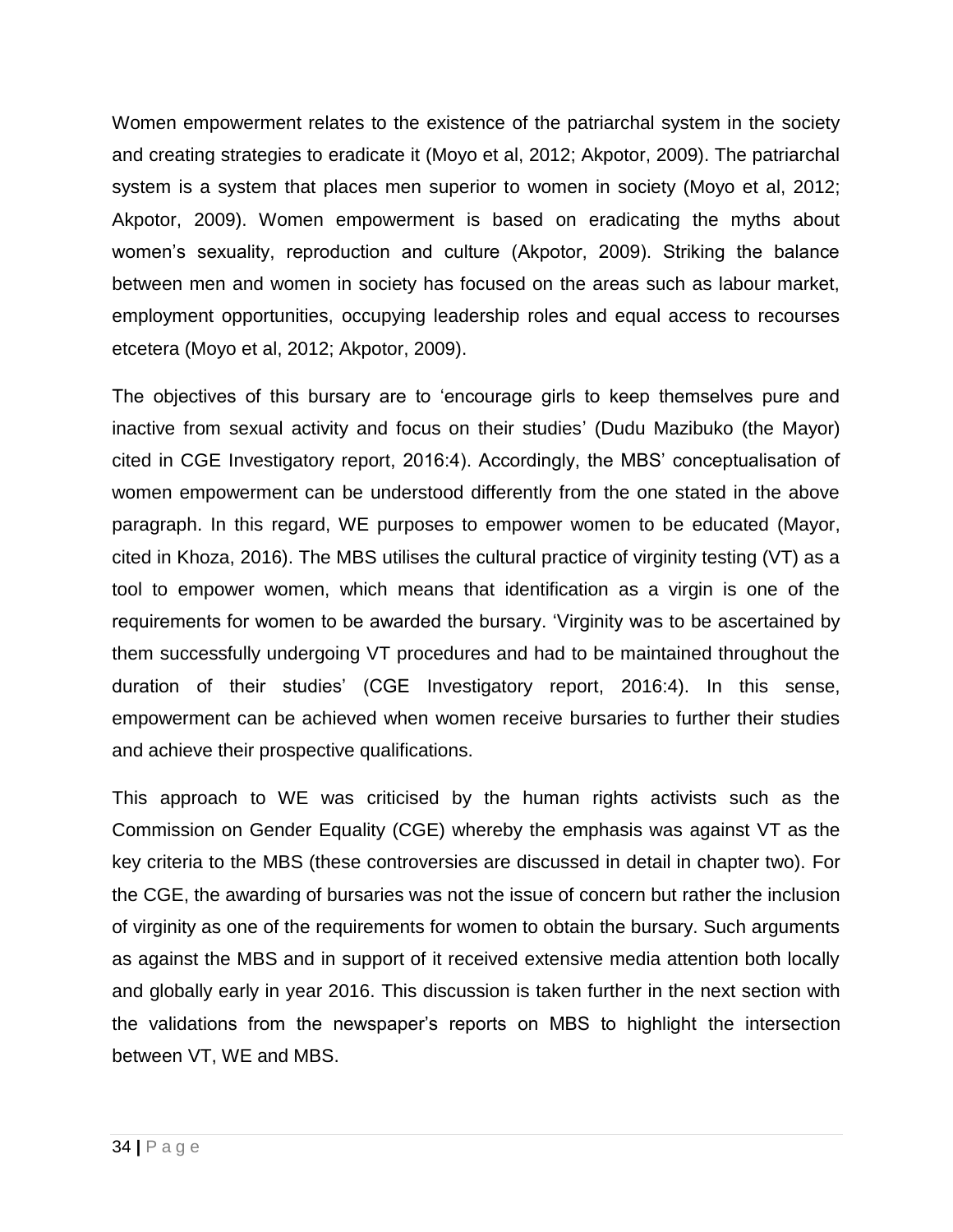### **3.3 Newspapers' reports on Maidens' Bursary Scheme**

It can be said that encouraging strategies for young women and/or girls to maintain their virginity in the Zulu cultural practice of VT has been 'within' the boundaries of a Zulu culture. These include the *lobola* being high for a virgin compared to non-virgin (Scorgie, 2015; Leclerc-Madlala, 2001; Mhlongo, 2009; de Robillard, 2011), certificates awarded to young women and/or girls tested as virgins (Scorgie, 2015) and the possibility to be the Zulu king's bride – the king can choose the bride from the girls and/or young women participating in the annual royal reed dance (Scorgie, 2015) etcetera (the methods to encourage women to maintain their virginity are discussed further in the next section – para 3.3.1).

However, a new strategy to encourage women to maintain their virginity in the Zulu culture is seen in the introduction of the MBS in terms of which 16 young women were awarded the MBS for remaining virgins (Khoza, 2016). The UDM's MBS seem to extend the already discovered forms of encouraging young women and/or girls to maintain their virginity to include the financial support in order for them to achieve their tertiary qualification. On the one hand, MBS is seen to be empowering young women and with good intentions (the Mayor in Khoza, 2016), while on the other hand, it is argued to perpetuate social imbalance, gender discrimination and is inappropriate (CGE report, 2016; Dlamini, 2016). This section discusses the parameters of the argument of VT as a means for WE in the present times while noting it controversies.

#### $3.3.1$ **Virginity Testing as Women Empowerment from a Contemporary Cultural Perspective**

Virginity testing as WE during contemporary times is hardly distinguishable from the way it was defined during its revival in the early 1990s (Mojapelo, 2016). The current conceptualisation of VT as means for WE is evident with the introduction of MBS by the UDM. Virginity testing is viewed as means for WE when a young woman and/or girl who cannot afford to pay tertiary fees is awarded with monetary assistance to do so (Mojapelo, 2016; Khoza, 2016; Dlamini, 2016; CGE Investigatory report 2016). This is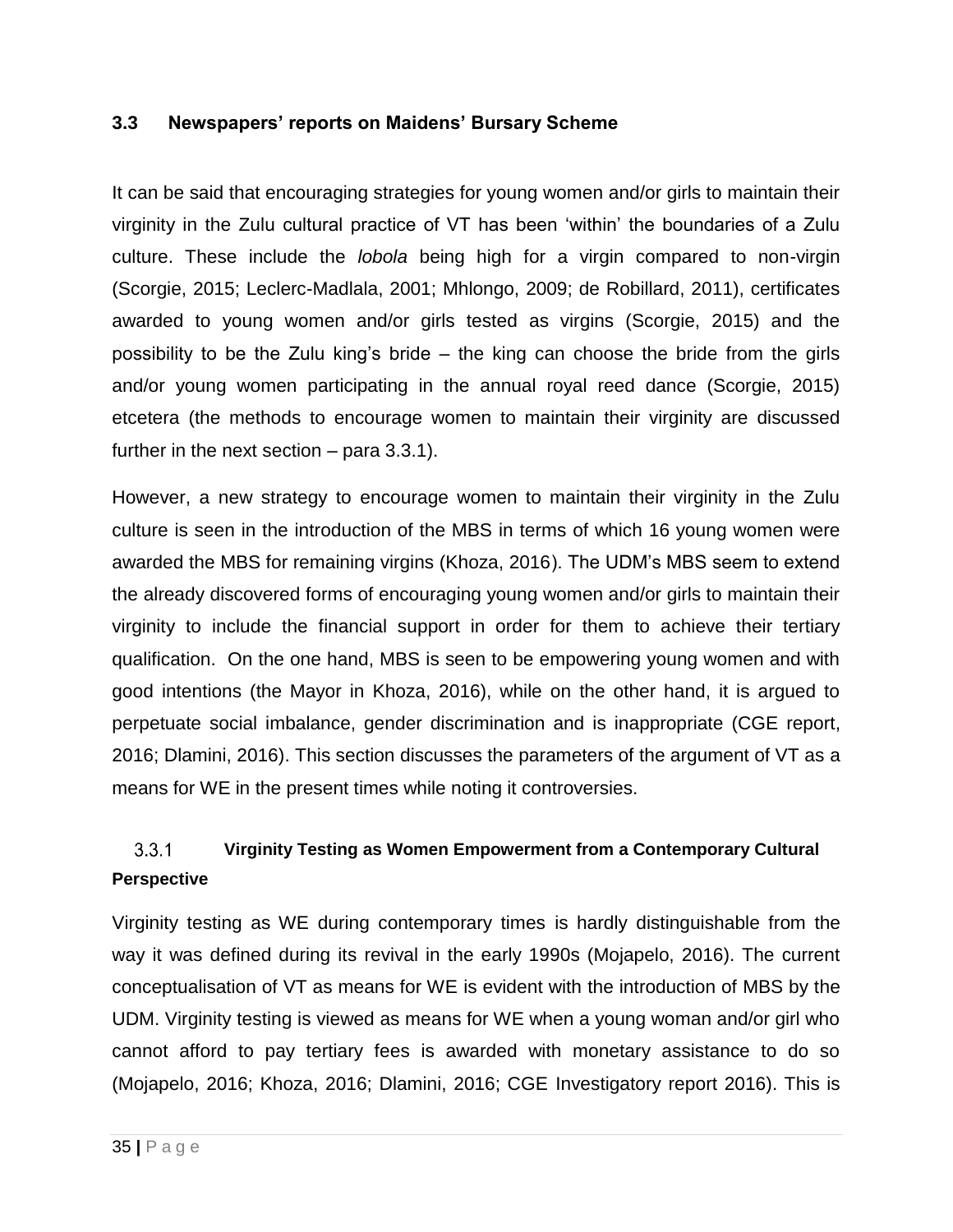supported by the testimonials of some of the young women who were awarded the MBS. In this regard, AFP (2016) reports that 'Thubelihle Dlodlo would not have made it to university in South Africa (SA) this year [2016] as her family could not afford the fees, but virginity brought her a lifeline'. Also, 'Bongiwe Sithole, would also have dropped out of university due to poverty, but now will continue her studies' (AFP, 2016). This can be interpreted to mean that through VT, young women are empowered to further their tertiary education.

Similarly, VT can be seen as WE when through maintaining their virginity, women can achieve their prospective qualifications. The Mayor argued that awarding bursaries to women on the condition that they remain virgins was 'to emancipate them through education' (cited in AFP, 2016). This may mean that the Mayor realised the significance of WE through education, however, just as generally bursaries are 'earned', young women had to earn the bursary through being virgins and remaining virgins in order to be empowered educationally.

Noteworthy from MBS is that, VT can be means for WE when women contribute to bringing solutions and/or being the solutions to existing social ills which makes them actively contributing to a healthy society. In this regard, the Mayor asserts that the main reason behind introducing the bursary was that the UDM has 'a very high rate of teenage pregnancies and a lot of young people are infected by HIV and AIDS' (cited in AFP, 2016). This implies that the Mayor recognised the need to resolve the existing social issues, thus, granting bursaries was a form of encouraging young women to be involved in bringing solutions to social issues. In defence of the contradictors of MBS, the Mayor states that 'we want to fight HIV and AIDS; we want to stop teenage pregnancy. This is what we thought will work for us' (cited in AFP, 2016).The Mayor further states that the CGE is not coming with suggestions; instead it is ridiculing what is being done (cited in Khoza, 2016). This may mean that the UDM innovated MBS as a possible solution to social ills; hence, empowering women to being solutions would help to address the mentioned social issues. It is concerning that the Mayor of the UDM misapprehended the role of the CGE, which is a constitutionally mandated watchdog on gender equality.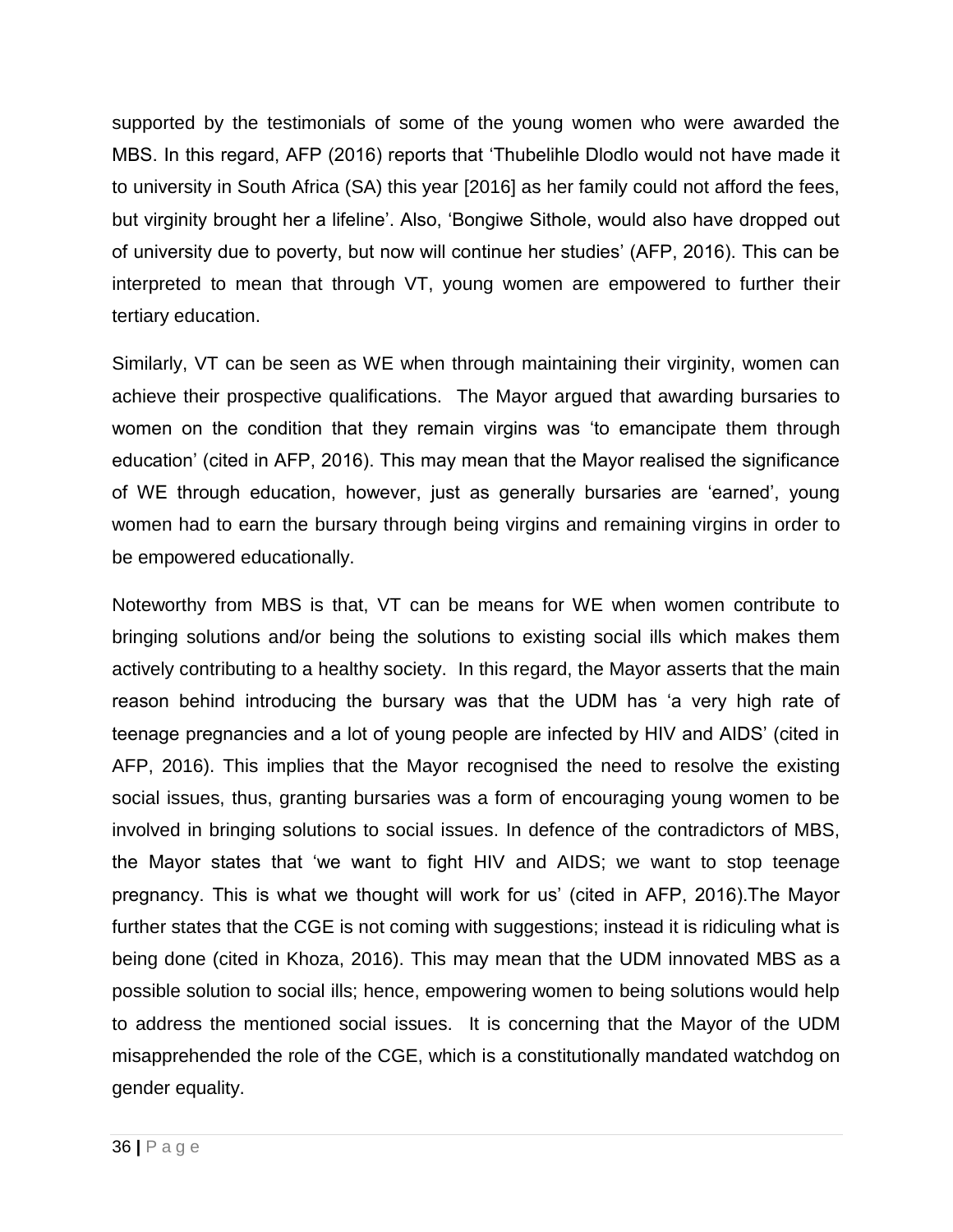Moreover, VT as means for WE is argued to mean that women and the community are actively involved in suggesting and implementing possible solutions to the existing social problems. In this regard, the Mayor states that the idea was mooted by the 'maidens' themselves (cited in AFP, 2016). The Mayor further alleges that 'what we are doing is the mandate from the people of the district. We did not just wake up one day and decide to issue bursaries' (cited in Khoza, 2016). This implies that the Mayor recognised the importance of letting civil society be the active agents for the betterment of their livelihood.

According to this argument, the 'maidens' realising the role they play in contributing to the curbing of social ills, thus, requested an award for it. In this regard, the Mayor was adamant that the maidens 'complained that they were not recognised, while their peers who fall pregnant get "rewarded" by the government with child support grants' (cited in AFP, 2016). Therefore, the 'reward' was the introduction of the MBS for young girls who are able to abstain from sexual activities to encourage them to continue doing so (AFP, 2016). The fallacy of teen and youth pregnancy being encouraged by the CSG is being perpetuated here.

Another view argued for by King Zwelithini (Man, 2016) is that VT is a way of dealing with the social ill of young women who date older man for money, called 'blessers' and to avoid pregnancy. He called pregnancy of 'girls' aged 22 years by older men as 'disgusting and a disgrace (Man, 2016). In his speech during the royal reed dance in 2016, King Zwelithini asked the young women whether they had been forced to attend the reed dance (and consequent virginity testing) against their will. His view is contrasted with the issue of consent argued for by the human rights activists. In relation to the opposition of the MBS by the CGE, King Zwelithini argued that the CGE had several attempts to divide the Zulu nation and urged it to guard its culture and customs, especially the reed dance. He also views VT as an answer to social ills generally. In this regard, he said South Africans need to decide who kept their children safe from diseases and temptations in the world (Man, 2016).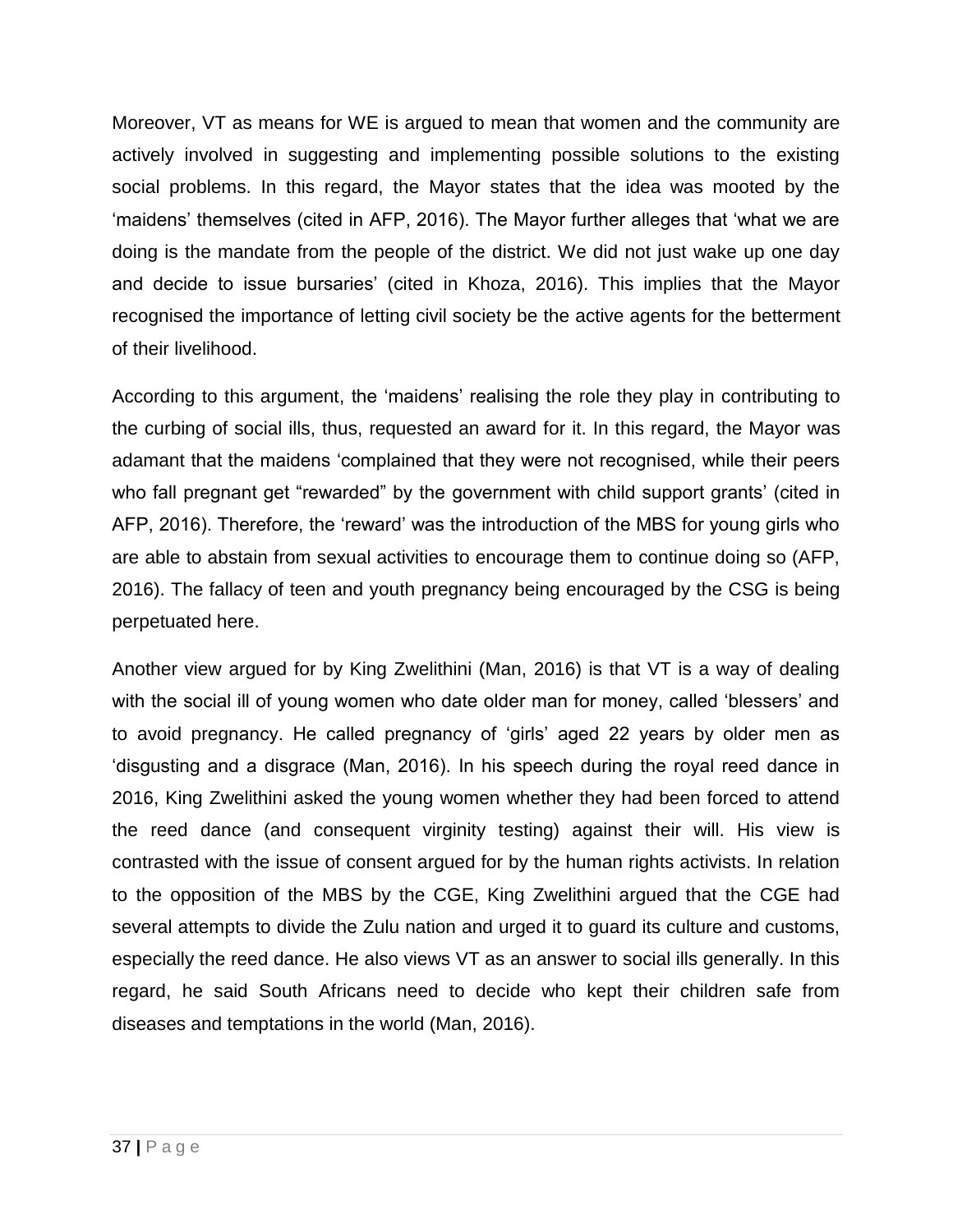King Zwelithini views the CGE's intervention in the MBS as imposing its ideas. He asserts that he could not understand why other cultures wanted to impose their standards on the Zulu culture (Man, 2016).

The phenomenon of 'blessers' is demonised even by young people, who in a KwaZulu-Natal study are said to advocate that their peers should 'stay away from blessers' and link the phenomenon to the 'contextual risks of sexual violence and transactional sex as problems' (Varjavandi, 2017: 95). Varjavandi explains that this internalised attitude by young people towards the choices of young women vulnerable to material deprivation and inequality is harmful. King Zwelithini has similarly internalised values attached to women's purity and demonises women who 'choose' blesser encounters, without considering the root of the inequalities underlying the phenomenon. The empowerment described by the bursary recipients therefore refers to their ability to access educational opportunities and thus work opportunities.

Women empowerment understood by feminists generally, has been seen as a tool to access a number of work and educational opportunities, but on the basis the women are 'equal' to men or that affirmative measures are required to equalise the playing field between men and women. The idea that VT is one way in which women can be empowered to access employment or work opportunities identifies women as possible sexual 'deviants' that are likely to abstain from sex only if they are provided with an incentive to do so. Further, it presumes that women are the 'agents' that control their own sexuality when there is a 'reward' to be received from it.

#### $3.3.2$ **Virginity Testing as Women Empowerment from a Contemporary Rights Perspective**

The classification of VT as WE discussed above can be noted form the objectives, arguments and execution of the MBS by the UDM. Yet, the practice of VT has always been contentious, with human rights activists calling to ban it over the years whilst the traditionalists are and has been in support of the practice. Similarly, there are notable contradictions regarding the cultural view of VT as WE.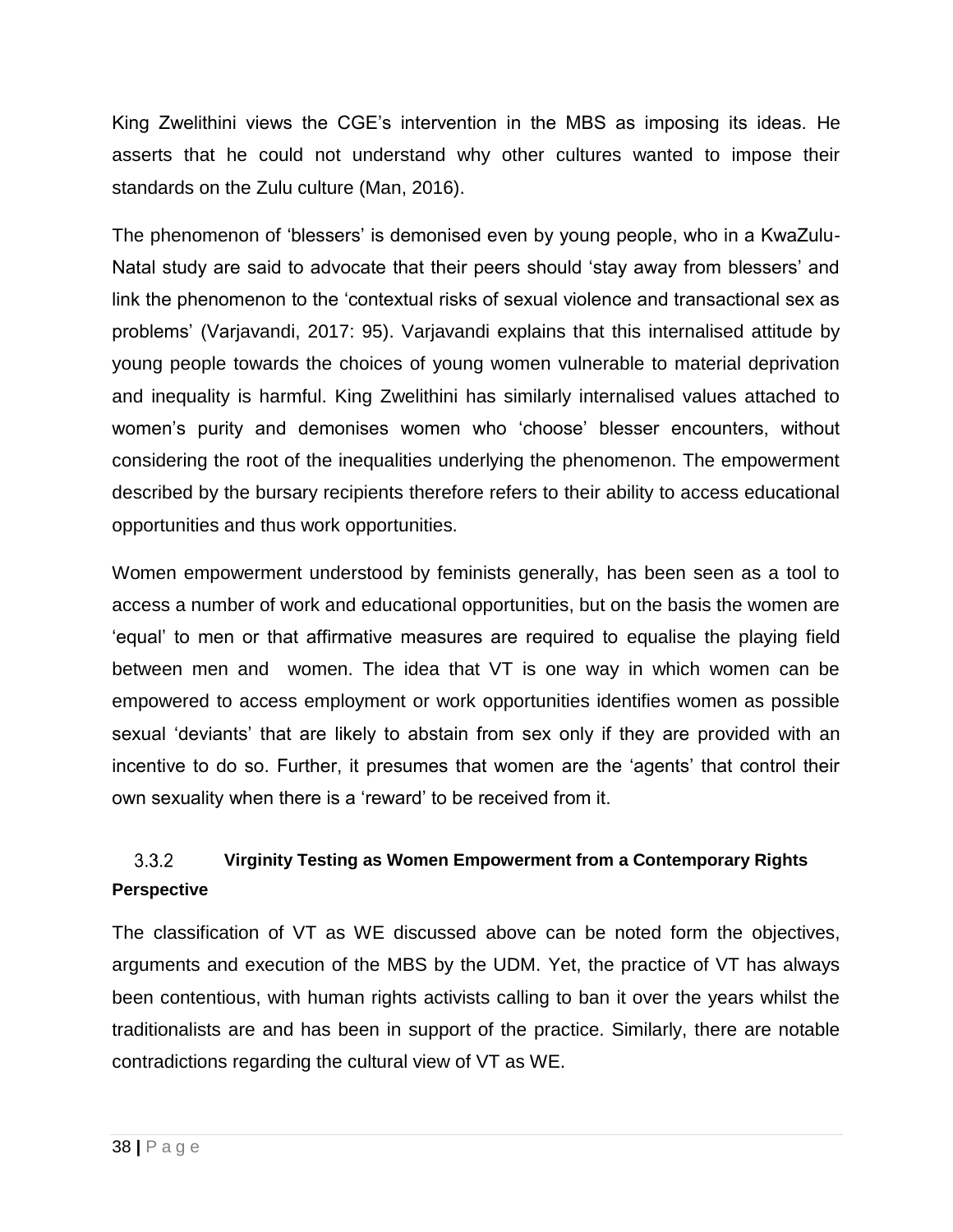First and foremost, on the argument that VT can be viewed as WE when young women who cannot afford the tertiary education fees are provided with monetary assistance to do so; VT contradictors view this as discriminatory and violating the constitutions (CGE in AFP, 2016). The issue of consent by the young women and/or girls to undergo VT is questioned. Dlamini (2016) argues that 'is it consent or coercion when women and girls can only access bursaries based on them doing virginity tests and passing those tests'. In the same vein, Thorpe (2016) states that 'bursaries are a lifeline for many students' who would not be able to afford to further their education. These can be interpreted to mean that when young women are in need of financial assistance to further their studies and there is an option such as the MBS. They would undergo through VT in order to obtain the bursary not necessarily because they want to be tested. Correspondingly, Mojapelo (2016) argues that 'in theory girls are free to choose to participate in a test, but in practice coercion is often the order of the day.'

The awarding of MBS has been argued as a coercive method for young women to undergo VT (Dlamini, 2016; Thorpe, 2016). Dlamini (2016) notes that though the Children's Act 38 of 2005 (Children's Act) provides for girls over the age 16 to give informed consent in order to test for virginity in a prescribed manner (section (12(5)). However, she asserts that 'this does not include coercion through making access to resources to study' (Dlamini, 2016). Dlamini (2016) describes this as 'discrimination and not consent'. In this vein, Lawyers for Human Rights (hereafter referred as LHR) (2016) is of the view that the MBS entrenches gender inequality by holding girls to a different sexual responsibility and standard than boys. Thorpe (2016) supports this by stating that 'it is possible that many women underwent VT not out of a commitment to stay "pure" but because they wanted to study'.

The issue of consent has been questioned in relation to the practice of VT for the purpose of cultural practices such as the annual royal reed dance. This has been linked with the reports of girls who fake virginity. Dlamini (2016) argues that girls put their health in danger through engaging in practices known as 'virginity saving'. 'This includes inserting objects such as meat and even pieces of nets to try and give the illusion of an intact hymen when tested' (Dlamini, 2016). This implies that if young women and/or girls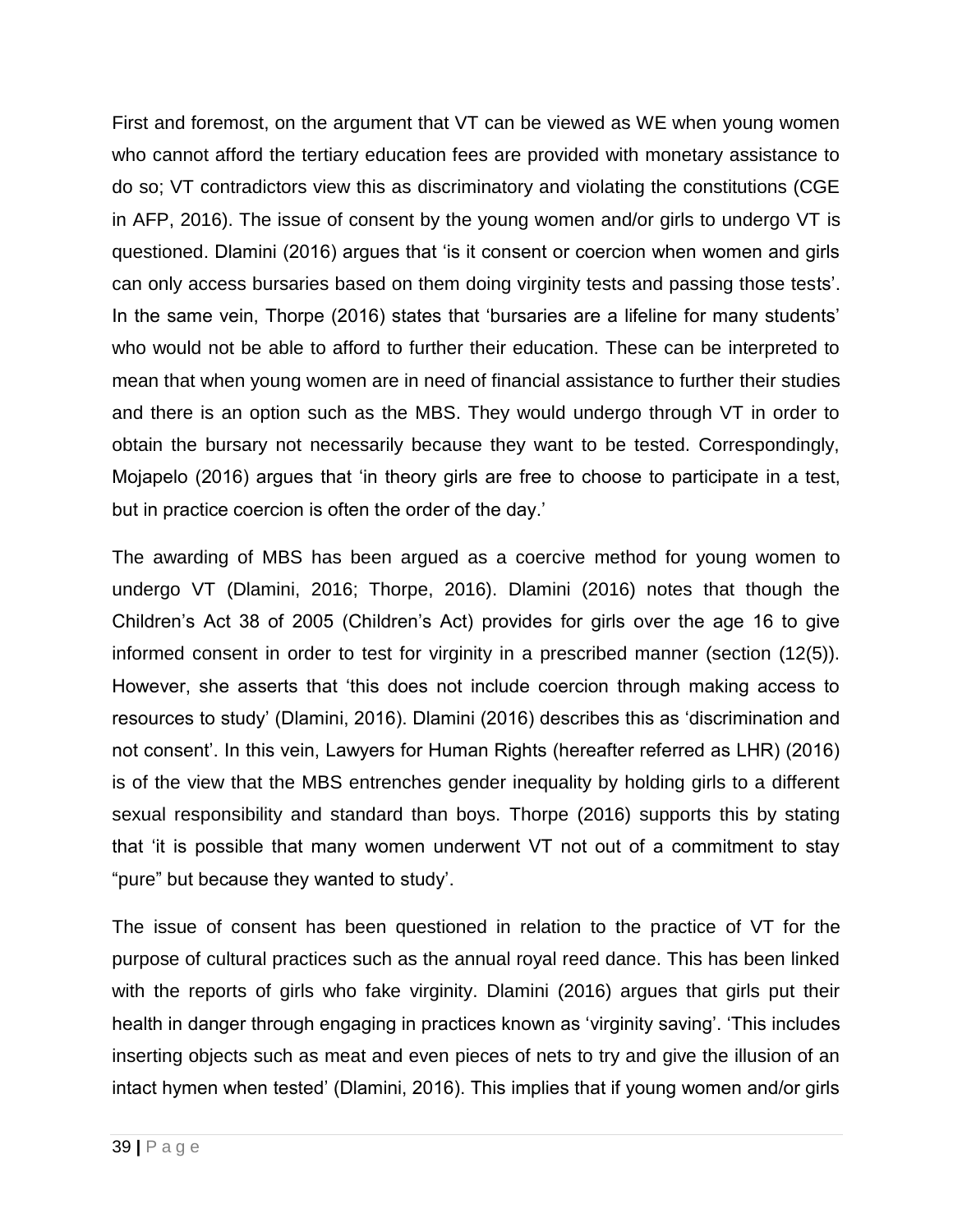give informed consent to the testing of virginity, then why do some engage in measures of 'faking' it? In relation to MBS, Dlamini (2016) asserts that the MBS 'may, also, distort the manner in which VT is practiced in other contexts through providing an incentive for parents and bursary seekers to bribe *abahloli'* (those who are tasked to perform virginity inspection).

In relation to the argument of young women empowered through VT to bring and/or being solutions to social ills; rights activists argued that VT cannot curb AIDS. In this regard, Dlamini (2016) contends that 'the prevention of HIV is best done through proven measures such as comprehensive sexuality education and access to dual barrier forms of contraception such as the female and male condoms…' *inter alia*. Dlamini (2016) further states that such methods are the best way to empower women and girls in order to combat HIV and AIDS and 'not through practices that are tantamount to being a sexual offense'.

It can be noted from this argument that through coercion some young women end up 'faking' virginity in order to escape the stigma of being discovered as non-virgins. Such stigma includes *lobola* being low for a non-virgin compared to a virgin, a risk of social exclusion and being labelled as promiscuous (Mswela, 2009). Dlamini (2016) categorises virginity faking methods such as inserting objects like meat and pieces of nets in a vagina with hymen reconstruction surgery. In this regard, she asserts that 'Middle class women and girls in places like Egypt have the opportunity to go for rather expensive hymen reconstructive surgery such is the stigma associated with not being a female virgin in patriarchal countries' (Dlamini, 2016).

Hymen reconstruction surgery or 're-virginisation', also, called hymenoplasty refers to 'a surgical procedure that aims to restore hymen tissue to simulate the ritualistic bleeding after first intercourse' (Kaivanara, 2015:72). It is commonly practised in countries like China, Iran and Turkey *inter alia* (Steinmüller & Tan, 2015; Kaivanara, 2015). It is seen as a solution for engaging in premarital sexual relationships while escaping the possible consequences (Steinmüller & Tan, 2015; Kaivanara, 2015). For instance, Kaivanara (2015) articulates a story of Aida, a 24-year-old Master's student from a rich and non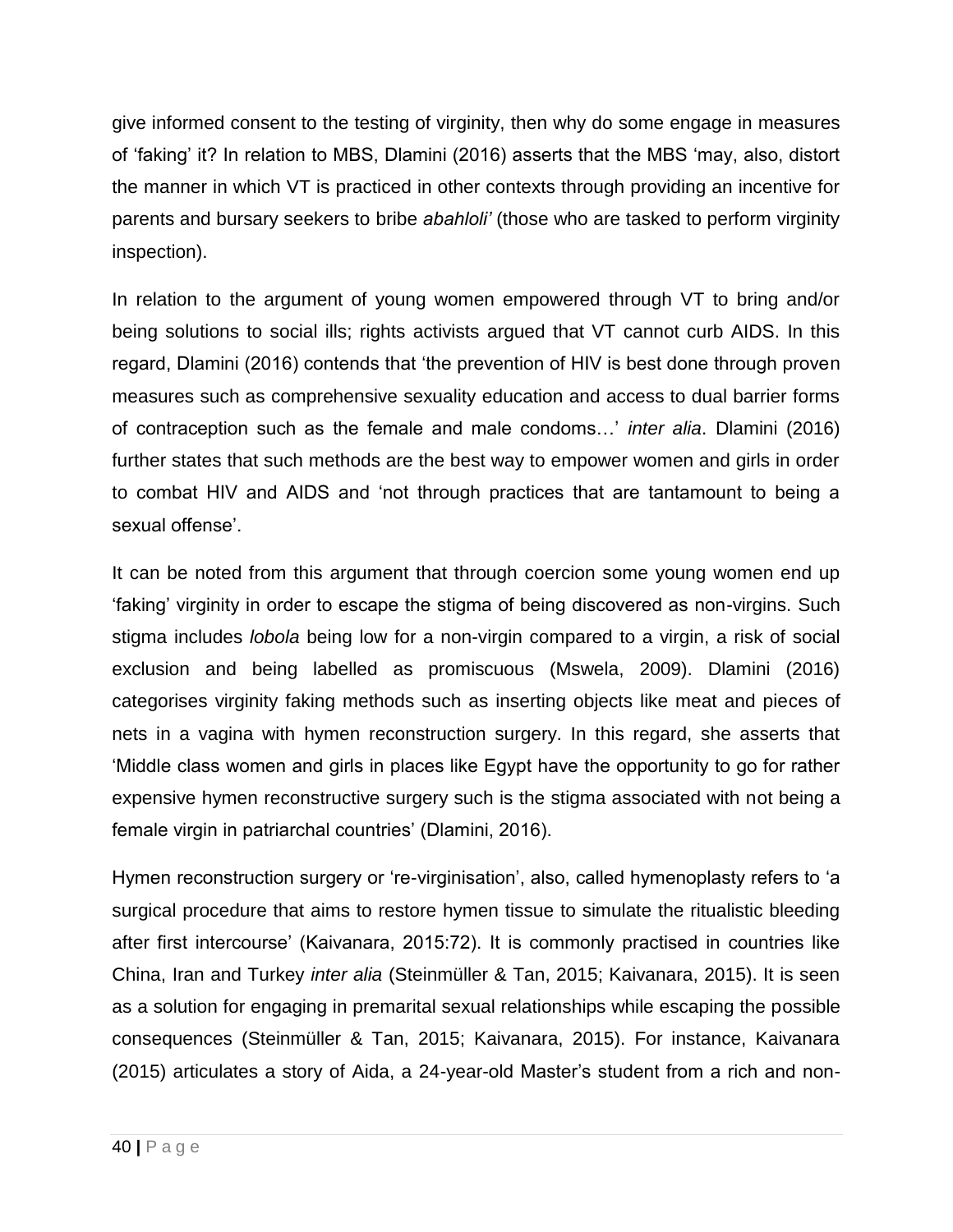religious family who had freely had intercourse with several boyfriends but later, when her present husband came along as a suitor, she undertook the surgery.

Noted reasons for women to opt for the hymenoplasty in Iraq and China are similar to the reasons of 'faking' virginity which are noted in a Zulu cultural practice of VT. In Iran, it is believed that a woman's sexual urges are weaker and more controllable than a man's (Kaivanara, 2015). This implies that a woman is in a greater position to control engaging in sexual intercourse, thus, maintaining her virginity. In this regard, Steinmüller & Tan (2015) connote that compared to boys; girls are expected to be always unavailable, which is seen as a sign of worthiness and purity.

However, it can be said that such theories are proven to be unrealistic. MacEntee (2016) alleges that representations of girls voluntarily participating in sexual activity are sometimes overshadowed in the media and in sexual health curricula. This is illustrated in a digital story by MacEntee (2016) that the boy is initiating the sexual encounter, and the girl is agreeing to the terms. Hence, the girl's sexual desire is indicated through her smiles and embraces, which show how she participates in the increasing intimacy. Leclerc-Madlala (2002:23) connotes that 'South African youth become sexually active on average between the ages of 13 to 15 years'. Therefore, this explains that women have sexual urges which they tend to act upon, but, due to societal expectations some may opt for measures like hymenoplasty to be socially accepted. According to Steinmüller & Tan (2015) hymen repair surgeries offer the possibility to fulfil the traditionalist requirements that some men seem to have for marriage partners.

On the basis of this argument, it can be grasped that the bottom line for one to be classified as a virgin in a cultural practice of VT is an intact hymen. According to Naidu (2008:86) 'the condition of a women's hymen [is] used to determine the virginity status'. This may mean that, if a woman who underwent hymen reconstruction was to undergo through VT in a Zulu cultural practice of VT; she may be classified as a virgin due to the presence of a hymen. In this concern, Thorpe (2016) argues that VT cultural practice considers sex to describe the act of penis-vagina intercourse and ignores the range of sexual practices that take place.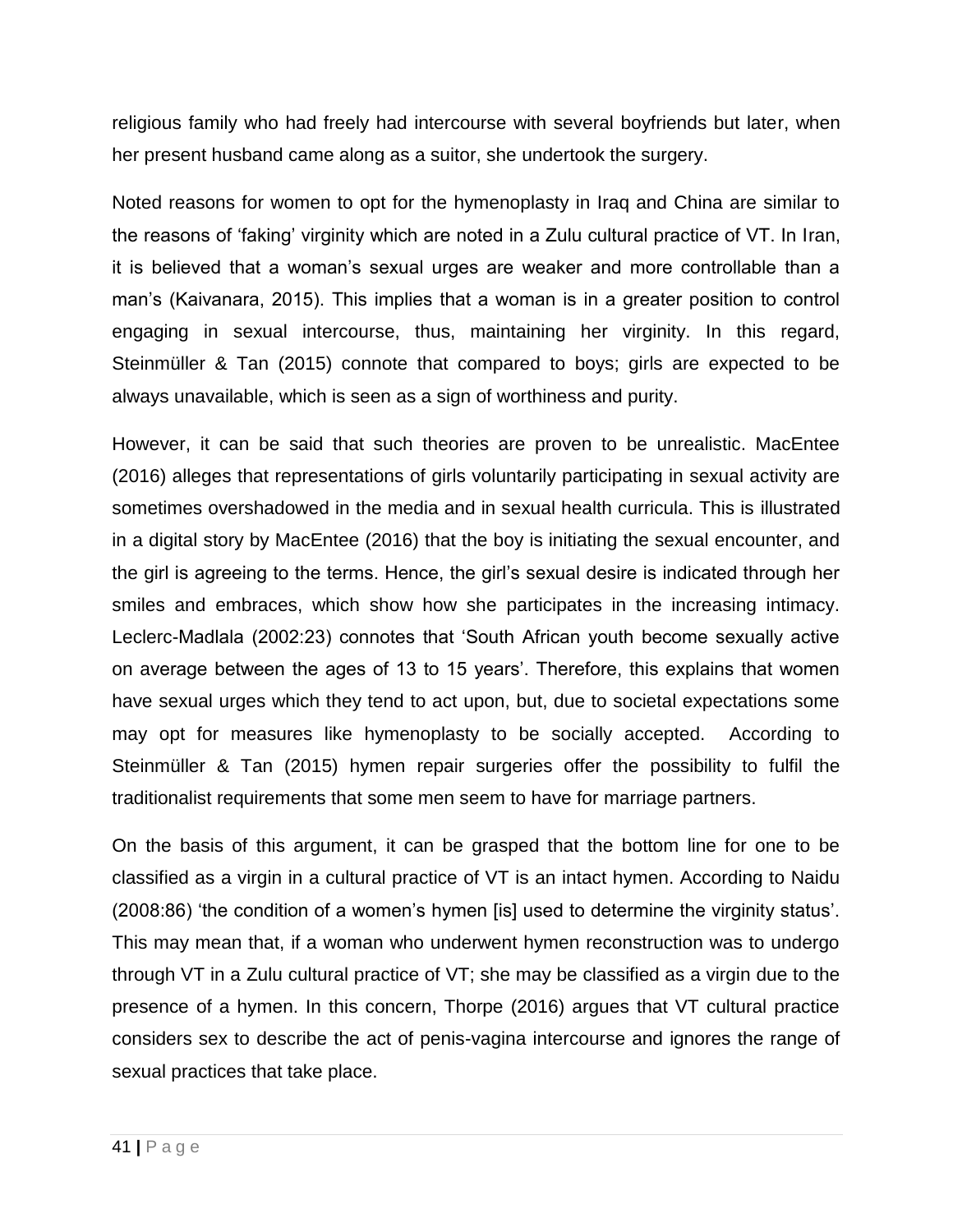Steinmüller & Tan (2015) reveals that feminists are divided on the merits of hymenoplasty. Some believe that it reinforces the existing power relations and affirms the patriarchal order, whilst others suggest that the increasing number of women who choose such operations may eventually diminish the significance of virginity (Steinmüller & Tan, 2015). In the same vein, (Kaivanara, 2015) argues that 'as the number of 'fake' virgins grows through operations and tactics, it becomes impossible to distinguish between the real virgin and the re-made virgin'. This implies that in the presence of such measures, the cultural practice of VT loses its value.

This sub-section of the dissertation presents a discussion about the factors of the argument of VT as means for WE noting its controversies. The underlying point is that while traditionalists presents the arguments that VT can be a means for WE, the rights activists opposes such views. Again, as noted in Chapter two that the practice of VT seems to be outnumbered by the arguments against it. The critical point in Chapter two is that the UDM accepted the CGE's recommendations to remove the virginity requirement for the awarding of the MBS. Critically, since it is possible to surgically or through faking 'recreate' virginity, the core justifications for VT that abstaining and/or delaying sexual activities may encourage women to focus on their studies, prevent teenage pregnancy and curb HID/AIDS amongst other factors, are undermined.

## **3.4 Link between virginity testing and women empowerment**

The recognisable connection between VT and WE as discussed in the sub-section above presents a contemporary perspective. The next section discusses the identifiable factors of VT as WE from 'ancient' cultural, rights' and theoretical perspectives. An ancient cultural and rights perspective can be traced from the discourses since the revival of VT and during the precolonial period, whilst the theoretical perspective explains how emancipatory and feminists theories conceptualises the formation of the idea of VT as WE.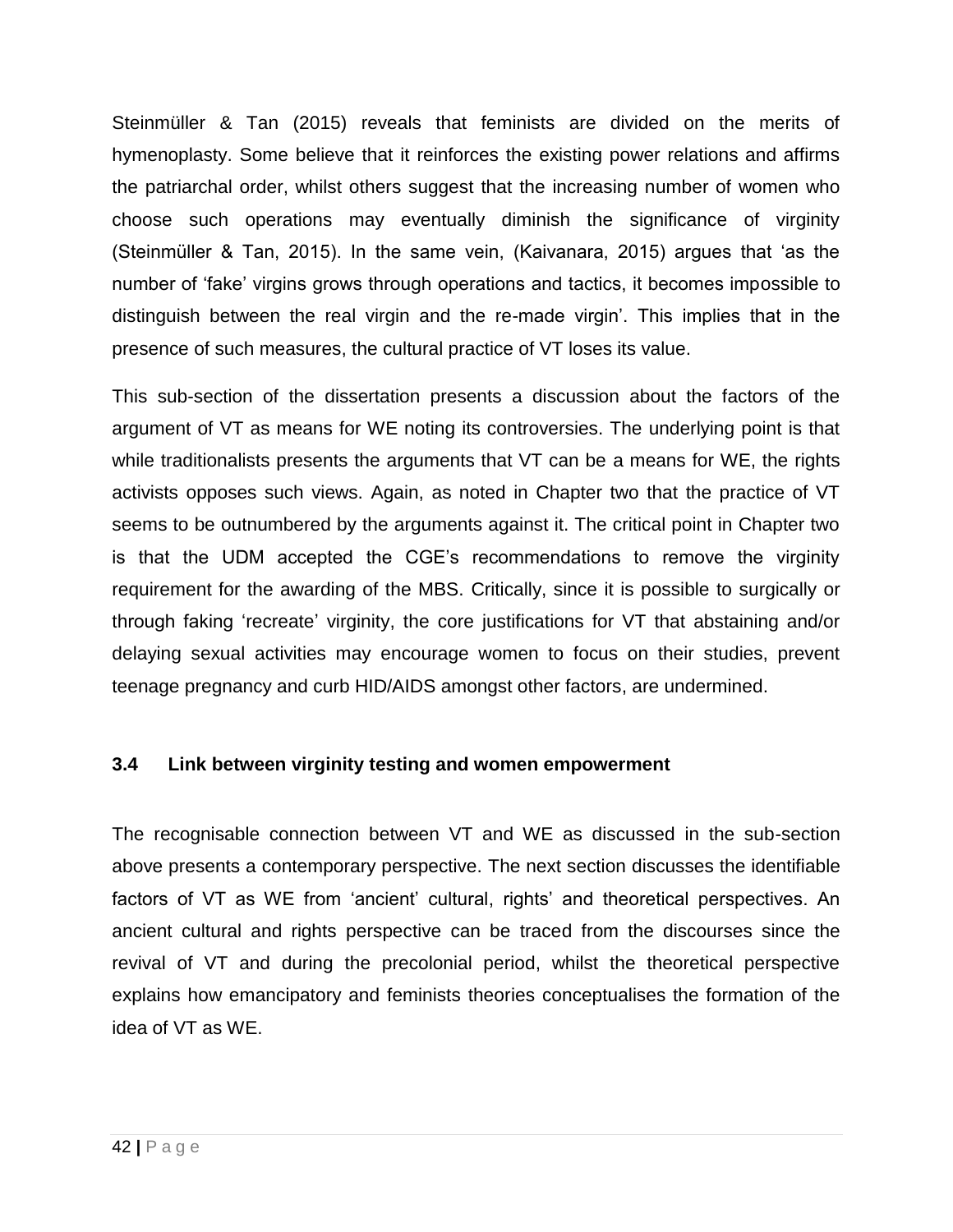#### $3.4.1$ **'Ancient' Cultural Perspective**

It is briefly noted in the section above that VT as WE can be said to have been 'within' the boundaries of the Zulu cultural practice. The *lobola* is high for girls who are classified as virgins compared to non-virgins (Mhlongo, 2009). In this sense, VT as WE can be defined in terms of strategies used to encourage women to maintain their virginity. In this regard, the societal values are aligned in a way as to 'reward' and/or praise females who can maintain virginity for the cultural purposes to be fulfilled.

Consequently, in a cultural perspective; VT as WE may mean encouraging women to comply with the traditional values through 'awarding' rituals and/or ceremonies. Firstly, one of the 'awarding' rituals for women who complied with the tradition of maintaining their virginity is that the *lobola* is high for them compared to a non-virgin (Mhlongo, 2009; Moodley, 2008; Mswela, 2009; Scorgie, 2002). 'Traditional bride wealth practices reflected the importance placed on a girl's virginity' (Leclerc-Madlala, 2001:418). In this regard, Thornberry (2015) argues that 'it was considered a disgrace when a young woman had illicit intercourse with a young man because the same number of cattle was not paid for her as otherwise would have been'. Thus, it was considered a disgrace if the *lobola* is small (Thornberry, 2015; Mhlongo, 2009; Moodley, 2008). This implies that women were empowered to bring solutions to social ills through being of 'high value' when they maintained their virginity.

Another ceremony for women who maintain their virginity is *umemulo. Umemulo* is a female coming-of-age ritual whereby parents of a girl or a young woman slaughter a cow and invite community members to celebrate her for keeping herself 'pure' (Thornberry, 2015). This ritual is called a 'coming-of-age' ritual because the means of it performed is to announce that the girl or a young woman has come on age of marriage (Thornberry, 2015; Mnguni 2006). In this sense, it can be argued that WE occurs when an unmarried young woman finds a suitor as a result of a ritual.

Moreover, VT is associated with respect, purity, self-control, honour, pride, modesty and chastity before marriage (de Robillard, 2011; Mhlongo, 2009). These attributes culturally make a young woman marriageable, respected and honoured by her family, society and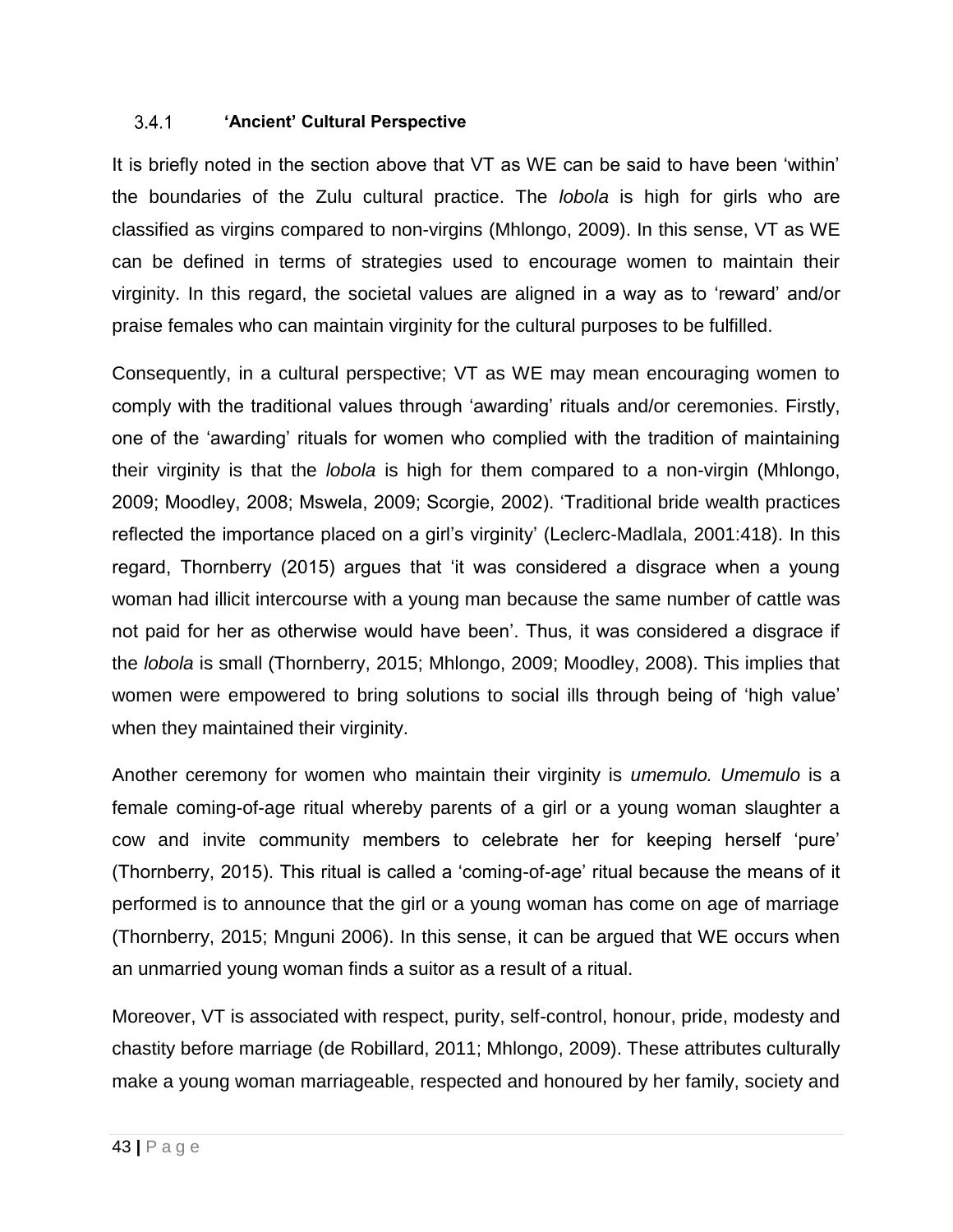men who view her as a potential wife (Mhlongo, 2009). Therefore, VT as WE in this sense may mean respect that a woman receives through undergoing VT. Also, through undergoing VT, a woman has the possibility of being the Zulu King's bride (Scorgie, 2002). One may argue that, for the family of a woman to be related to a 'royal' family is considered an honour and a privilege. In this vein, VT as WE may mean creating a platform for a young woman to be a member of a royal house as a queen. The awarding of certificates of proof of virginity can also be classified as one of the means for WE. *Abahloli* inspects women and issue certificates (Scorgie, 2015).

Virginity testing as WE can also be defined as providing 'protection' for women from men who may sexually assault them (Thornberry, 2015). This means that women were empowered through VT to voice out incidents of sexual intrusion. Thornberry (2015: 134) explains how, historically, VT during precolonial and early colonial periods had two roles: protection of women from 'sexual coercion' and affirmation of 'the status of older women as experts on female sexuality'. He elaborates:

In the old time, girls were carefully looked after, and were examined frequently by older women, and if anything wrong was observed it was reported to the father, and, in consequence of this supervision, when any attempt was made by a man on a girl she at once reported it' (Cape of Good Hope, cited in Thornberry, 2015: 153).

The common grounds for VT as WE in contemporary and ancient times is that virginity can be proven through vaginal inspection (Scorgie, 2015). Hence, what seem to be the measures of WE in both perspectives are actually forms of encouraging women to remain virgins for cultural reasons. Virginity testing activists seem to be updating its objectives to match the present time. Hence, what can be learnt from this is that in order to address social ills, strategies need to be reassessed as the society progress.

#### **Rights' perspective**  $3.4.2$

The rights' perspective presents a divergent view to the cultural perspective on VT. Equally, the conceptualisation of WE from the rights' viewpoint does not incorporate the argument that VT can be the means for WE. This may be because 'many gender activists identify culture as an obstacle to the realisation of women's rights' (Thornberry,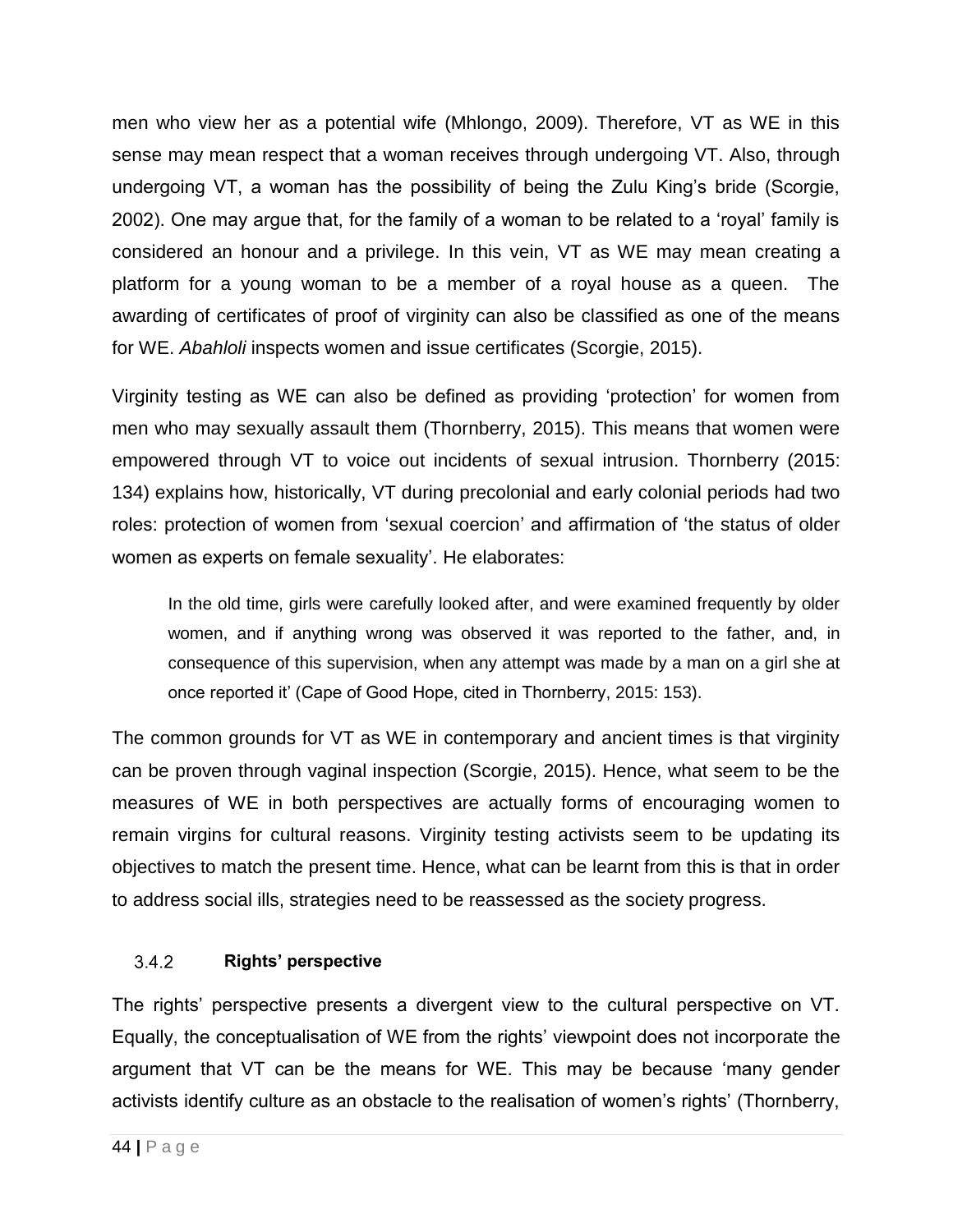2015). This section of the chapter then presents a discussion on how WE is explained from rights' perspective while noting how it clashes with the cultural perspective.

The activists of a rights-based definition of WE holds to a similar meaning to the feminist definition of WE provided in sub-section 2 above. In this view, WE involve the recognition of the existence of the patriarchal system in society and creating strategies to eradicate it (CEDAW, 2014: para 9). Hence, the rights' perspective views the concept of WE in terms of 'gender equality' and 'women's rights'. According to the Constitution (section 9(2)), 'equality includes the full and equal enjoyment of all rights and freedoms.' This implies that the rights' view WE as an achievement of a situation whereby everyone, in this case men and women, in the society enjoy equal opportunities, rights, obligations and treatment in all spheres of life (Akpotor, 2009).

According to the rights' view, culture is a cause for the imbalances that exist between men and women in the society (Dlamini, 2016). According to Akpotor (2009), the existing 'gender inequality in the African societies that place the male folks at advantage over the women folks is exacerbated by culture'. A number of international law instruments, that South Africa (SA) is a signatory, categorises some of the cultural practices that are practised around the world as harmful cultural practices (hereafter referred as HCP/s) which needs to be gotten rid of (African Charter on the Rights and Welfare of the Child (ACRWC), United Nations Convention on the Rights of the Child (CRC), Convention on the Elimination of All forms of Discrimination against Women (CEDAW)).

Dlamini (2016) submits that VT is a 'patently harmful practice steeped in patriarchal practices that serve to oppress women' (AFP, 2016). Similarly, LHR (2016) argues against MBS and view it as based on an arbitrary, dubious physical characteristic which is discriminatory. In this regard, WE would mean '…achieving the elimination of prejudices and customary and all other practices which are based on the idea of inferiority or the superiority of either of the sexes or on stereotyped roles for men and women' (CEDAW, article 5).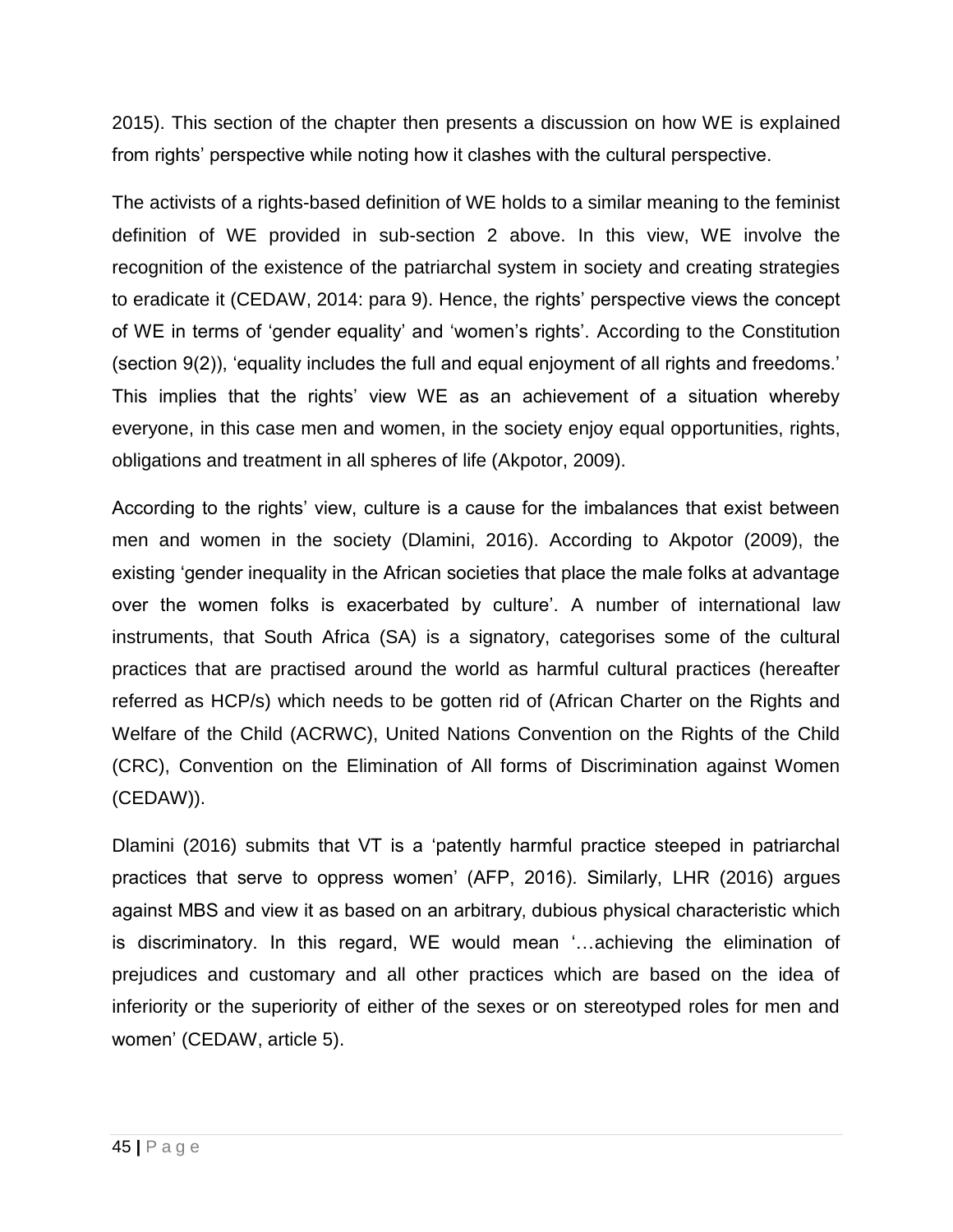Additionally, the CRC outlines HCPs as those practices prejudicial to the health of children (article 24(3)). This implies that if a cultural practice causes diseases to a child is considered as a HCP. Kassan & Mahery (2009) assert that the physical examination of girls' sexual organs during the VT process can lead to health risks such as STDs and HIV amongst others.

Moreover, Article 21 of the ACRWC terms a HCP in three ways. Firstly, it refers to cultural practices affecting the welfare, dignity, normal growth and development of the child in particular (article 21(1)). Secondly, those practices prejudicial to the health or life of the child (ACRWC, Article 21(1)(a)). Thirdly, those practices discriminatory to the child on the grounds of sex or other status (ACRWC, Article 21(1)(b)). In this regard, one may assert that the definition by the ACRWC provides broad protection and care of children as it covers various aspects of a child's life.

Subsequently, VT has been argued to be discriminatory in terms of gender as it is performed only on a girl child (CGE report, 2016). The Children's Act (section 12(1)) explains a HCP as a cultural practice that is detrimental to a child's well-being. This definition can also be argued to cover various aspects because well-being can involve health, emotional being and psychological being of a child. In this regard, it is asserted in the CRC, article 24(3) that states parties shall take all effective and appropriate measures with a view to abolishing harmful traditional practices. The CRC does not specify cultural practices that are detrimental to children. I would argue that this lack of specificity creates room for the signatory states to identify such practices in their own context and ensure their abolition.

Furthermore, the ACRWC, article 21 make a demand for state parties to take all appropriate measures to eliminate harmful cultural practices. In relation to MBS similar views from rights' activists ascended. In this regard, Dlamini (2016) states that her objection to the MBS is situated within a discussion that it perpetuates harmful practices against women and girls which is not uniquely SA or African, but are features of patriarchal practices across the globe. This is in contradistinction with the explanation of Maluleke's (2012) that the African culture contains colonial and apartheid influences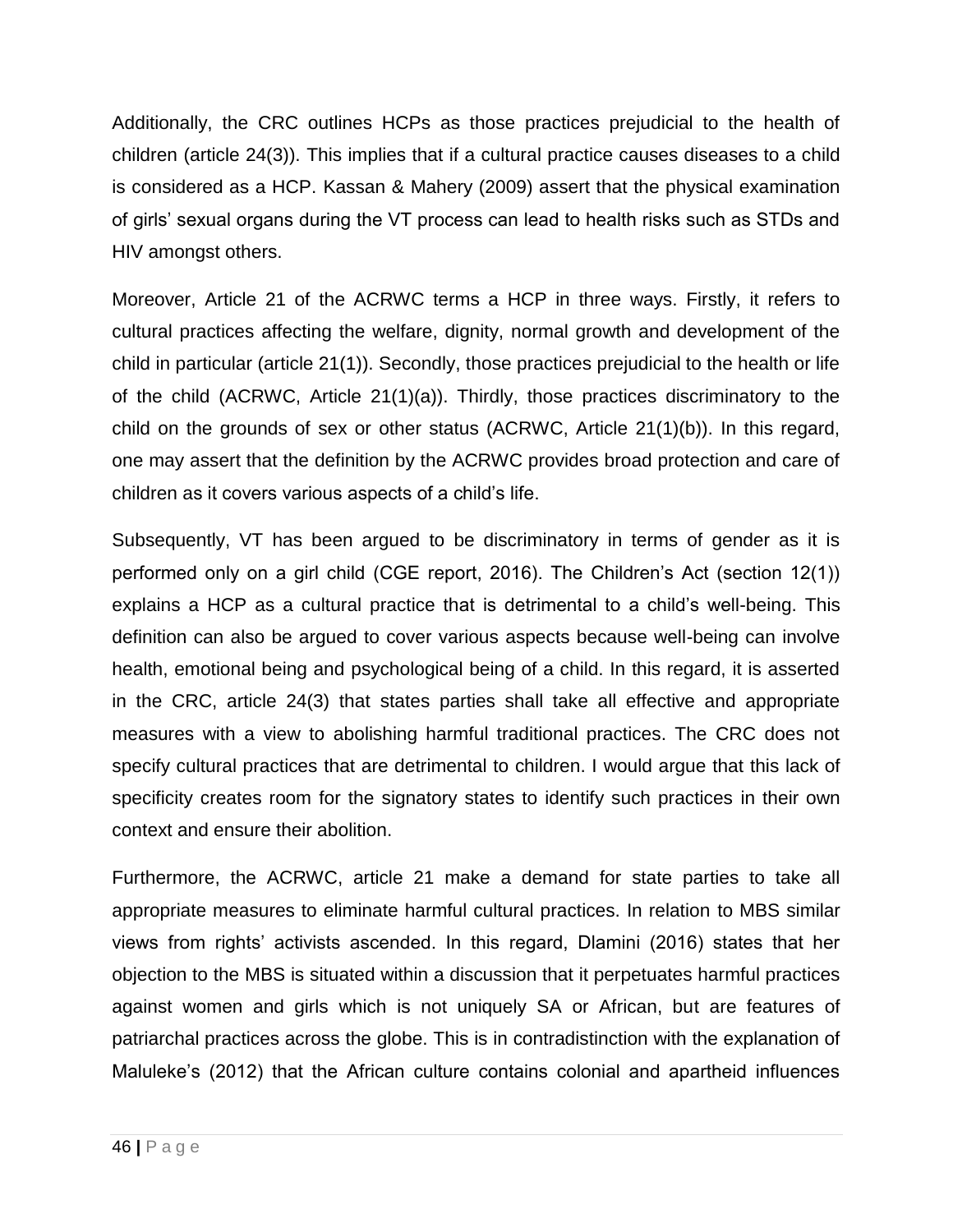which made it diverge from its original objectives and standards. Dlamini (2016) is of the view that:

If we are committed to dismantling patriarchy in all its forms, and the discrimination and violence that accompanies it we must be committed to stopping all harmful practices against women and girls. She further asserts that 'legislation is not enough to do this and we must have discussions with all the relevant stakeholders concerned to change society' (Dlamini, 2016).

Another view from a right's perspective is that MBS violates the human rights provided for in the Promotion of Equality and Prevention of Unfair Discrimination Act (PEPUDA) (LHR, 2016; De Vos, 2016; Smuts, 2016). This is related to a number of human rights provided in the PEPUDA which include non-discrimination. Hence, MBS objectives are to be in breach of section 1 of the PEPUDA ((LHR, 2016; De Vos, 2016; Smuts, 2016). This is because PEPUDA defines discrimination as:

any act or omission, including a policy, law, rule, practice, condition or situation which directly or indirectly (a) imposes burdens, obligations or disadvantage on; or (b) withholds benefits, opportunities or advantages from, any person on one or more of the prohibited grounds.

In this vein, the MBS constitutes discrimination because men are not required to adhere to a virginity standard in any of the other 100 bursaries offered by the UDM (Smuts, 2016). This implies that the UDM denotes that men can be sexually active and successfully study to complete their qualifications whilst women cannot. Relatively, Smuts (2016) states that 'it is entirely possible for women to be sexually active and pursue university studies'. The provisions of the PEPUDA and it link with the VT and MBS will be further discussed in Chapter 4 of this dissertation.

In summary, the rights' perspective views WE as achievable through creating balance between genders in the society. While, cultural perspective holds that WE is possible within the boundaries of culture; the rights' perspective view culture as the main obstacle and/or cause of gender imbalances. The underlying point from the rights'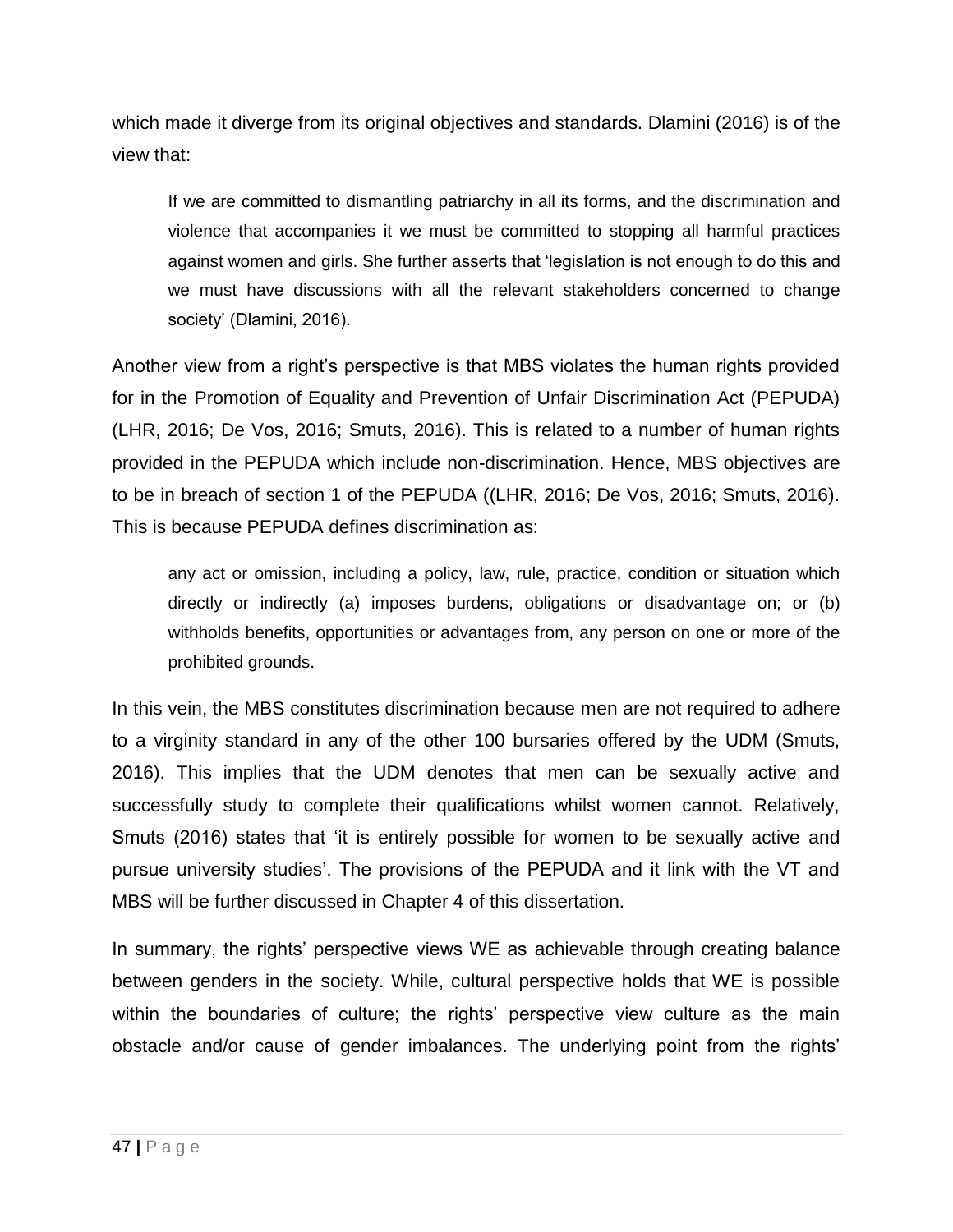viewpoint in this argument classifies VT as one of the HCP which need to be eradicated for WE to be achieved.

# **3.5 Theoretical perspective**

#### $3.5.1$ **Emancipatory Pedagogy**

The theoretical perspective in this dissertation is used to give meaning to the reasons for the creation of certain ideologies that individuals think and act upon. In this case, it is used to make sense of the possible reasons why young women and/or girls and VT advocates accept the cultural practice of VT and also, possible reasons for UDM to suggest MBS. It is correspondingly used to explain the influence behind the views of the rights activists against the cultural practice of VT.

Emancipatory education is briefly defined in chapter one of this dissertation, as a theory that positions individuals as products of the historical process in explaining human behaviour (Giroux, cited in Sewpaul, 2013). This means that people tend to act and think the way in which they were normalised to during their upbringing.

The practice of VT presents young women and/or girls who claim to participate in it voluntarily. Scorgie (2010:55) articulates a report of a crowd of teenage girls marching through streets of central Pietermaritzburg, 'singing, chanting slogans and holding placards written "we are not being forced'". This can be one of the cultural systems which present constructions of 'reality' as they were natural or given as underlined by feminists (Naidu, 2008).

Emancipatory education explains the participation of girls in the cultural practice of VT and them accepting it as 'normal', 'natural' and/or 'the way things are' as because of the socialisation process. Candidates of tests are between the ages of 7 and 26 (Bennet et al, 2010; Durojaye, 2016; Mhlongo, 2009). As some are young to consent submit to their parents' and society's pressure (Bennet et al, 2010). In this vein, Giroux (cited in Sewpaul 2003) argues that 'Our identities are produced in social contexts in which we live, but we are often not fully aware of these contexts'.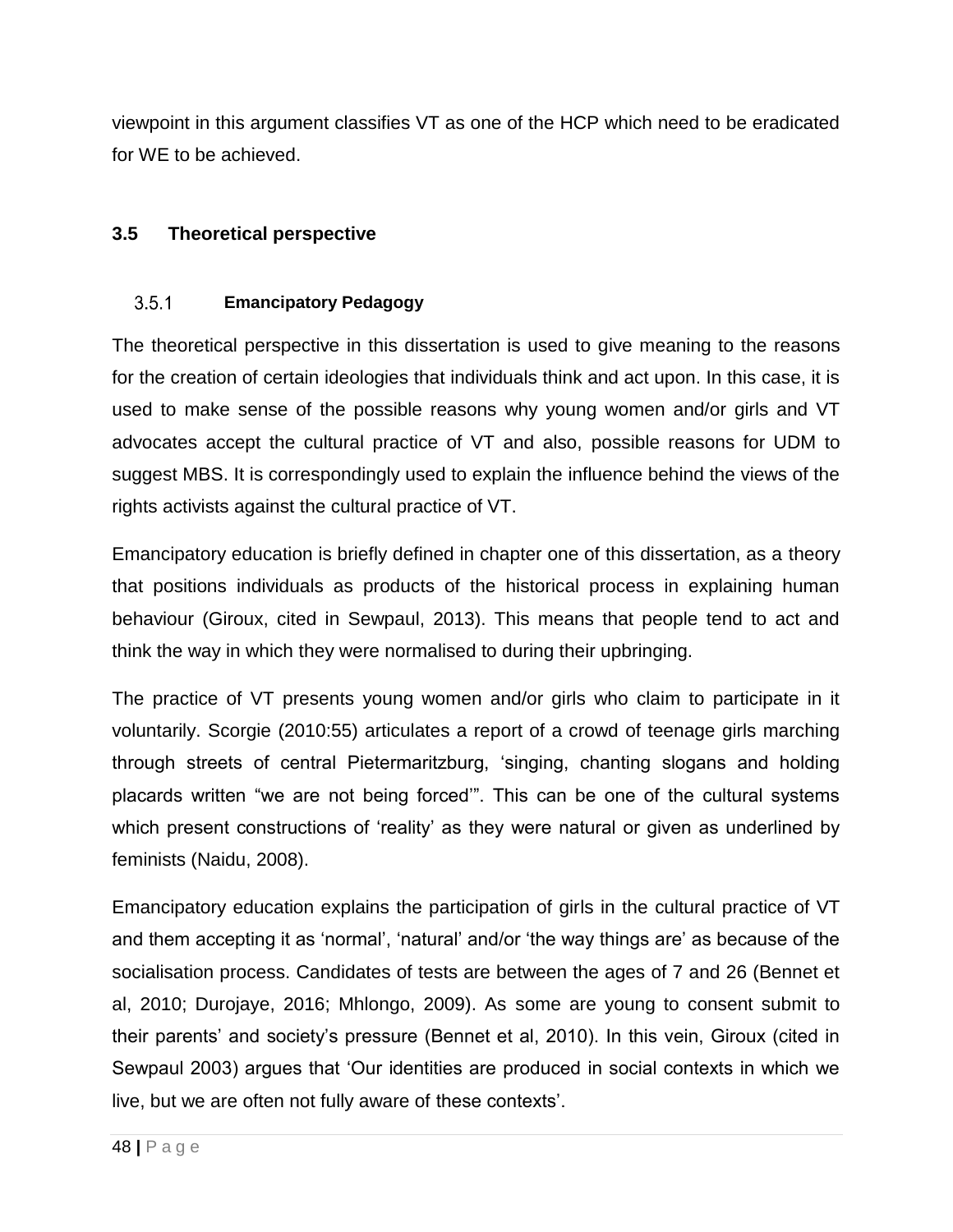Correspondingly, Giroux also argues about 'thinking about thinking', similarly, Freire argues about 'reflection in and on action' (cited in Sewpaul, 2013). This means, the emancipatory pedagogy explains the acceptance of young women of the cultural practice of VT as they have received the message that it is 'normal' practice for young women to undergo. In this vein, Gramsci argues that when societal groups are not acting autonomously, it is the conception of the dominant group that prevails (Gramsci, cited in Sewpaul, 2013). Hence, this can explain the participation of girls in VT as that they act unconsciously based on what they have been taught as the way it is without reflecting on it.

Giroux (cited in Sewpaul 2013) argues that emancipation takes place when one refers to strategies of critically looking at society and not simply taking-in and accepting everything that one sees. Gramsci (cited in Sewpaul 2003) views this as a process of transforming common sense into good sense, whereby the former refers to a set of generally held assumptions and beliefs common to any given society, whilst the latter refers to practical, empirical common sense (Sewpaul, 2003; Sewpaul, 2013). This means that emancipatory pedagogy theory facilitates intellectual freedom and results when people learn to be critically aware of the world, themselves, and those around them.

Culture and its values seem to be passed from one generation to the other. Hence, in VT, according to Leclerc-Madlala (2001) girls as young as six years of age partake in this practice. According to law, the age of consent in VT is 16 (Children's Act, section (12)(5)). Ras-Work (2006) argues that the socialisation process for children are designed and applied to instil a feeling of dominance of boys while girls are groomed to accept subjugation and inferiority. Hence, this may be classified as what Freire (cited in Sewpaul, 2003) called 'the banking system of education' which occurs when the teacher deposits information into leaners and expect to withdraw it in the form of tests or exams. Similarly, the elders normalises the cultural practice of VT for girls so that as they grow it would be 'inscribed in their blood'. For instance, in her study, Naidu (2008:85) finds that 'none of the students seemed to be interrogating how they might well be the stage on which cultural beliefs were being performed as natural'.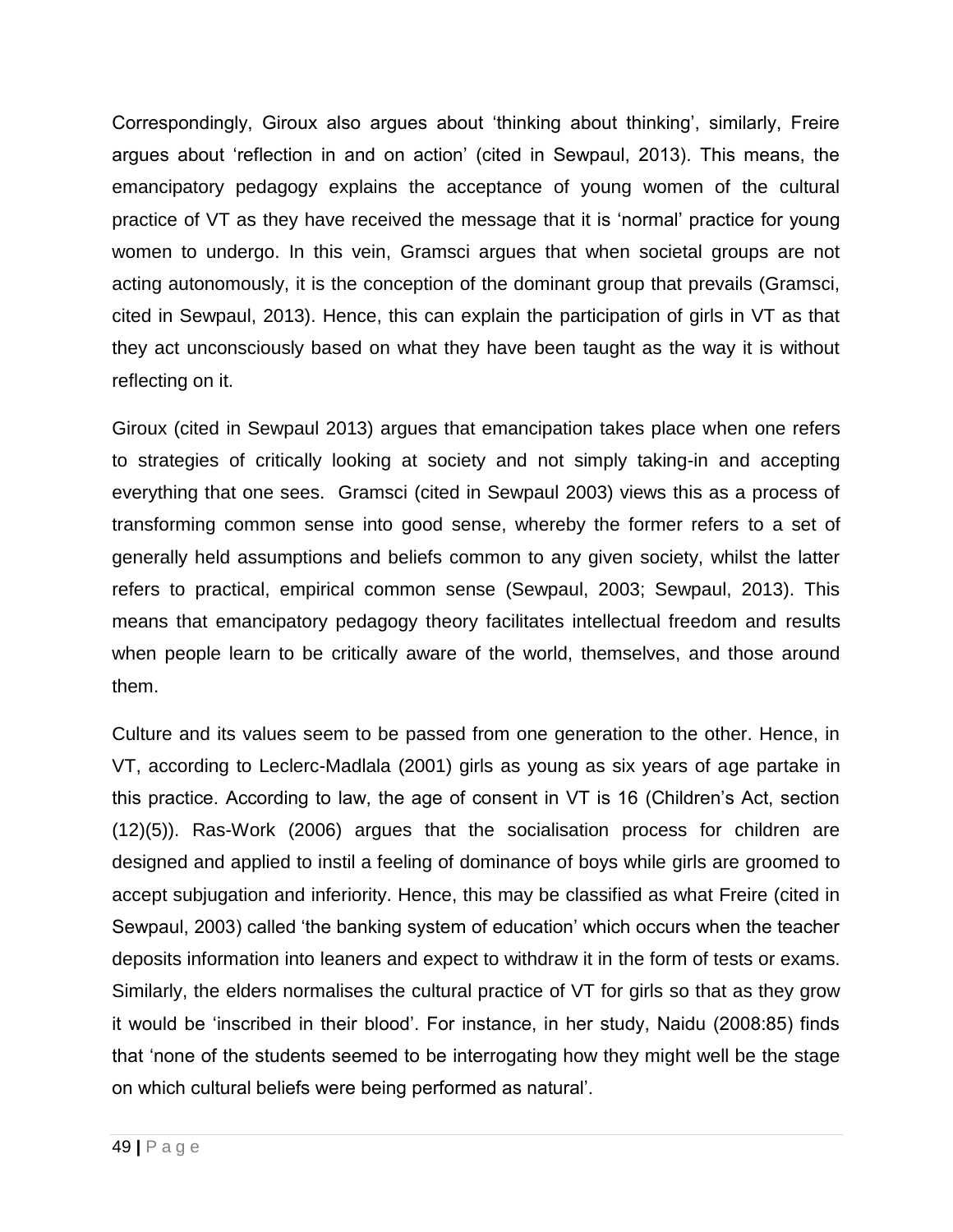The similar theoretical explanation can be used to understand the Mayor's decision of introducing MBS. This means that the Mayor might have been socialised into a social context whereby VT was an accepted practice for girls, thus, encouraging strategies for to maintain their virginity. Sewpaul (2003) argues that critical multiculturalism challenges individuals to examine how culture gets reproduced historically and institutionally.

The rights' activists views against the cultural practice of VT can also be given meaning according to the emancipatory pedagogy. Since, the traditionalist and rights activists views are divergent in relation to VT; it can be said that while traditionalists and VT participants present ideas of 'normalised' culture, the rights activists presents ideas of critical thinking. In this regard, Freire (cited in Sewpaul 2003) argues for 'critical understanding'. This notion encourages individuals to look at every day experiences and reflecting on or questioning then take action. In this sense, it can be argued that the rights' activists look at the practice of VT in a critical way, which means that they weigh its pros and cons and came up with arguments that oppose it. In this regard, Gramsci states that good sense - contradictory consciousness does not only point to domination and confusion, but also provides us with possibilities for radical change (cited in Sewpaul, 2003).

In explaining the formation of ideas of human behaviour, emancipatory pedagogy involves recommended strategies for how individuals can overcome internalised sources of privilege and of oppression. Sources of privilege refers to the historical social contexts that make one a better person currently, whilst, sources of oppression refers to the historical social contexts that oppresses individuals (Sewpaul, 2003; Sewpaul, 2013). In this regard, Giroux (cited in Sewpaul, 2003) argues that 'an examination of ourselves from historical, social, cultural, political and economic perspectives 'helps to rewrite the complex narratives that make up [our] lives'. This implies that the emancipatory education helps individuals to understand how they construct their identities within particular historical, cultural and socio-political contexts, with the intention of contributing to a more democratic life. It involves giving voices to the disadvantaged to empower them to confront injustice or discomfort.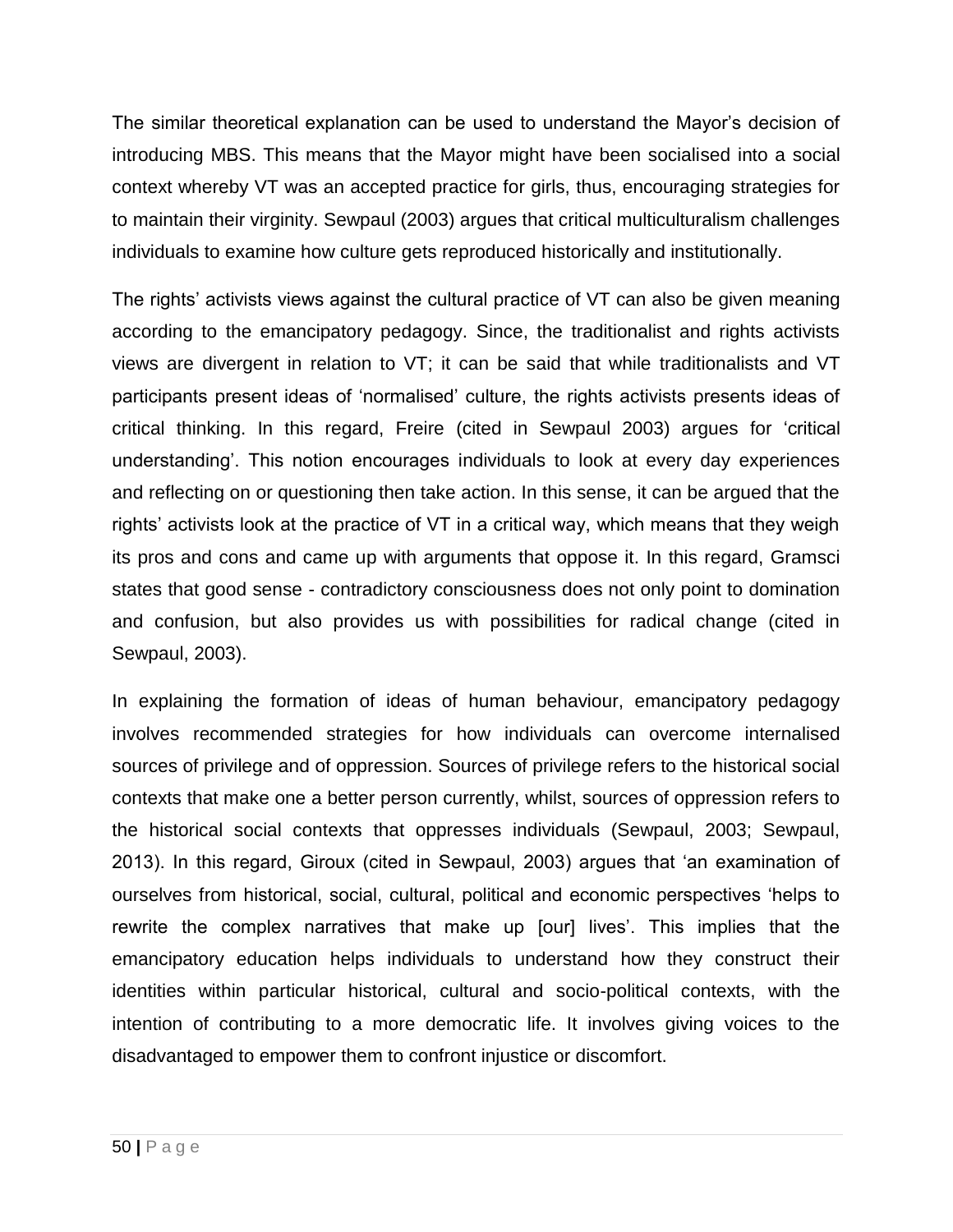The underlying point from emancipatory education is the encouragement for individuals to understand the reasons behind the way they think; act and express themselves. In this regard, Coetzee (2001:137) asserts that 'engaging about our thinking and actions helps us realise that we are not "passive victims of society' control elements"'. Emancipatory pedagogy holds that all persons have the ability to think about their thinking. Gramsci (1971) claims that 'all men (sic) are philosophers' (cited in Sewpaul, 2003). Hence, from this theoretical perspective VT activists and participants need to engage in questioning the source of reasoning behind their justifications of VT. In this way, their emancipation can be achieved. Van de Merwe (1996:26) supports this by stating that the term empowerment cannot take place unless the person or group is aware of their own powerlessness, is unhappy about it, and is willing to become engaged with change. The voice of the young women beneficiaries of the MBS (and those who did not make the 'grade') is not heard in the newspaper reports on the matter. Their perspectives would have greatly added to the richness of the debate (and should not be confused with the Mayor stating that she speaks *for* these young women).

#### $3.5.2$ **Feminists Theory**

The emancipatory pedagogy's perception of achieving WE such as dealing with internalised oppression, changing the mind-set of the 'oppressed' and the ability for the oppressed to understand oppressive structures around them, *inter alia,* is correlated with the perception of the feminist theory. As briefly defined in Chapter one of this dissertation (section 7.2), feminist theory seeks to empower women to understand how they are oppressed and dominated and often implores them to engage in efforts to bring about broader social change (Turner & Masch, 2014).

Distinct from the emancipatory pedagogy, the feminist theory deals specifically with matters affecting women. It is based on the belief that the inferior status of women is due to social inequality and that women should have equal access to all forms of power (Turner & Masch, 2014). Feminists believe that gender is a socially constructed notion of masculinity and femininity which is not necessarily a direct product of an individual's biological sex (Akpotor, 2009).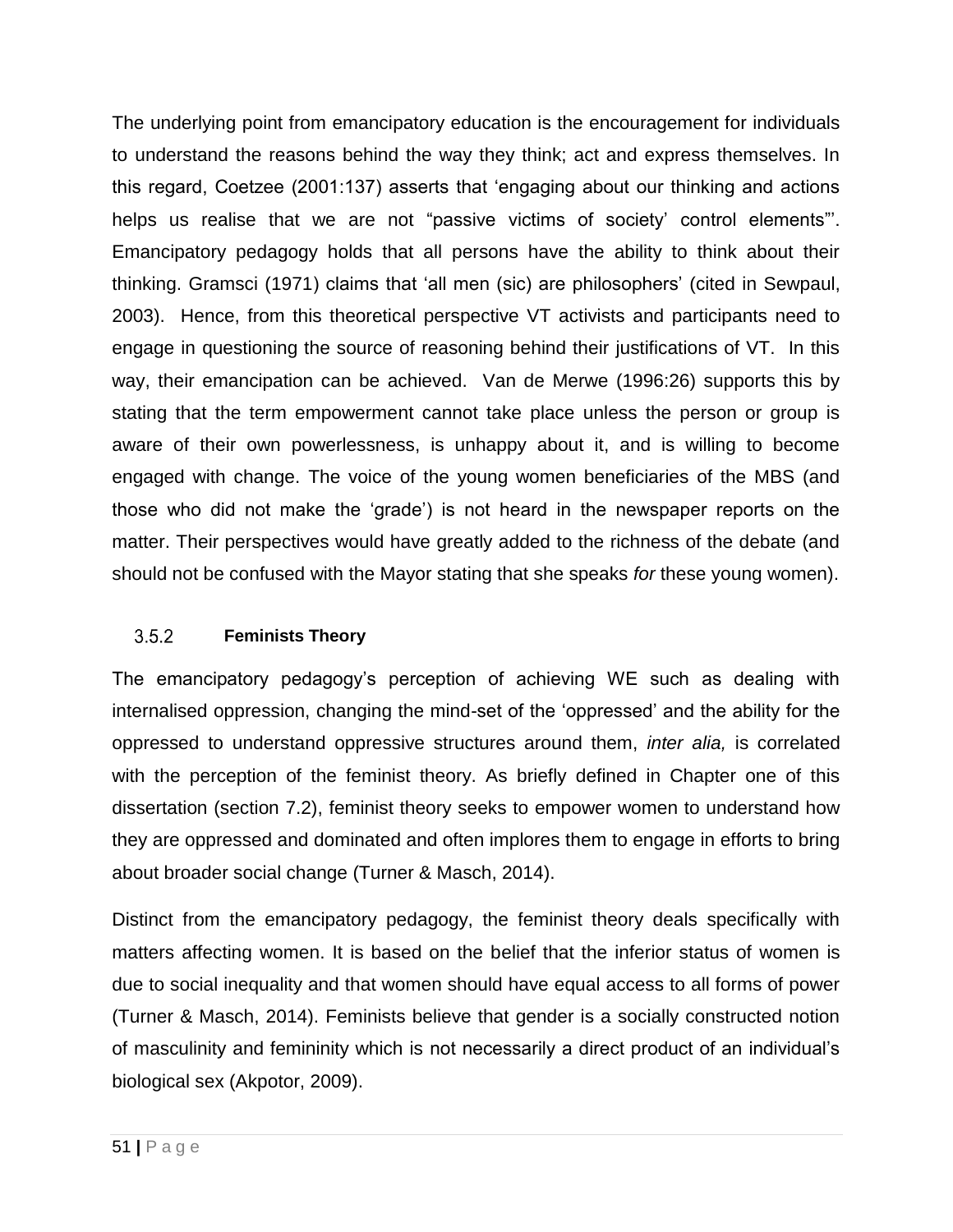African feminism is based on transforming gender relationships and conceptions in African societies (Arnt, 2002). Its underlying premise includes determining which traditional institutions are positive for women, and which disadvantage women so severely that their abolition seems imperative (Arnt, 2002).

Therefore, in a feminist' viewpoint WE is achieved when men and women (and all genders) share equal access to opportunities and enjoy equal treatment and social experiences *inter alia.* As discussed in section 2 in this chapter, the feminist movements of achieving WE include creating equality between men and women in different spheres of life which comprise employment opportunities, occupying leadership roles and equal access to recourses etcetera (Moyo et al, 2012; Akpotor, 2009). The social and economic forms of WE are discussed in this section as these are some of the objectives the MBS sought to achieve.

The economic and education empowerment of women in a feminist viewpoint has been advocated for based on closing the gap between the number of men and women who are educated and in labour market. Akpotor (2009) asserts that women seem predominant in low-paid jobs. Women constitute two-thirds of the world's illiterate population (Akpotor, 2009). Hence, women in the labour market are in more 'feminine' jobs such as teaching and nursing *inter alia* (Akpotor, 2009). In such functions women are the lowest paid with the limited or no opportunity for advancement (Moyo et al, 2012; Akpotor, 2009). Therefore, educating girls is the suggested way which can raise overall economic productivity (Akpotor, 2009; Moyo et al, 2012).

Consequently, such factors noted in the above paragraph have been the entrance point for feminists to strive for WE. Economically, feminists fight women to engage in a productive activity that will allow them some degree of autonomy (Kruger et al, 2015). Hence, education is considered one of the most important means to empower women with the knowledge, skills and self-confidence necessary to participate fully in development processes and engage in economic empowerment (Akpotor, 2009. Therefore, feminists view WE possible by putting them on par with the social status that enabled men to be able to be economically and educationally empowered. This means that if women can be viewed in a similar way as men in the society, their empowerment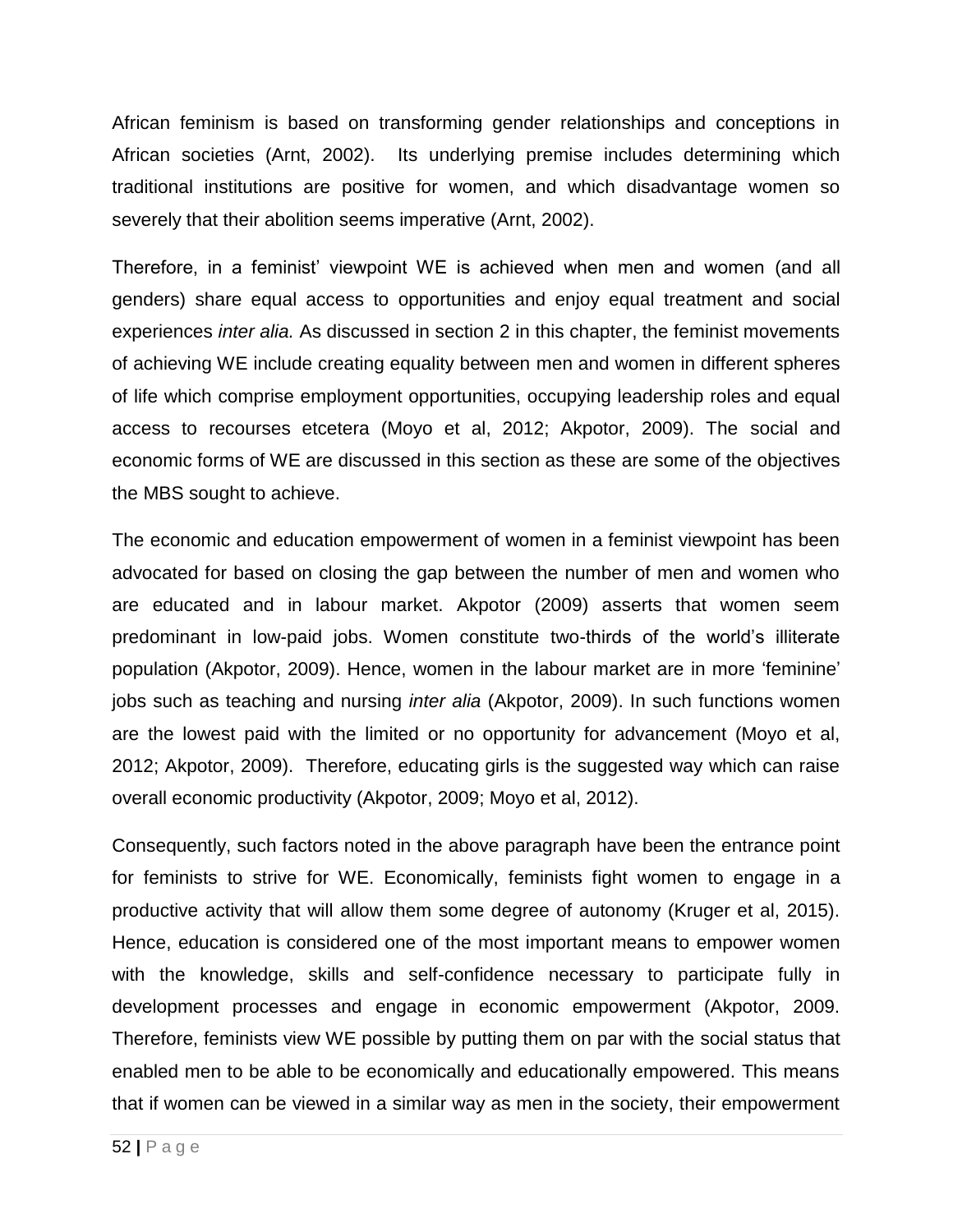can be guaranteed. Therefore, this view does not incorporate VT as a tool for empowering women.

### **3.6 Women's Perspectives**

The concept of WE seems to be open to interpretation. This implies that what can be seen as WE to one may not be WE to another. Skafte & Silberschmidt (2014:2) argue that '…analyses of women's position should be based on the realities of their lives, rather than on generalised (Western) assumptions of their oppression'. This can be noted from a discussion in above section 4, whereby, the cultural perspective views WE as possible within the cultural practices such as VT, *umemulo* and *lobola* etcetera; whilst the rights' view connote that WE is possible with the elimination of prejudices and practices which are based on the idea of inferiority or the superiority of either sexes.

However, the commonality in these views is that WE is possible when women have a certain form of 'agency'. Agency refers to the "capacity to define their own life-choices and to pursue their own goals, even in the face of opposition from others" (Kabeer, 1999 cited in Kruger et al 2015:31). In relation to MBS, women's agency is when they have goals of future employment and attaining qualifications and uses their virginity to achieve those goals. Thus, agency can take numerous forms: 'bargaining and negotiation, deception and manipulation, subversion and resistance' (Kabeer 1999, cited in Skafte & Silberschmidt, 2014). Similarly, the views of women regarding their agency portray different versions. This section, therefore, discusses forms of women's agency.

Women's forms of agency can be associated with the different meanings of WE discussed above. Hence, the above section portrays two divergent ways in which women's agency can be viewed. The first view is noted from the MBS, according to which women engage in VT to obtain educational and employment opportunities. This form of agency holds that: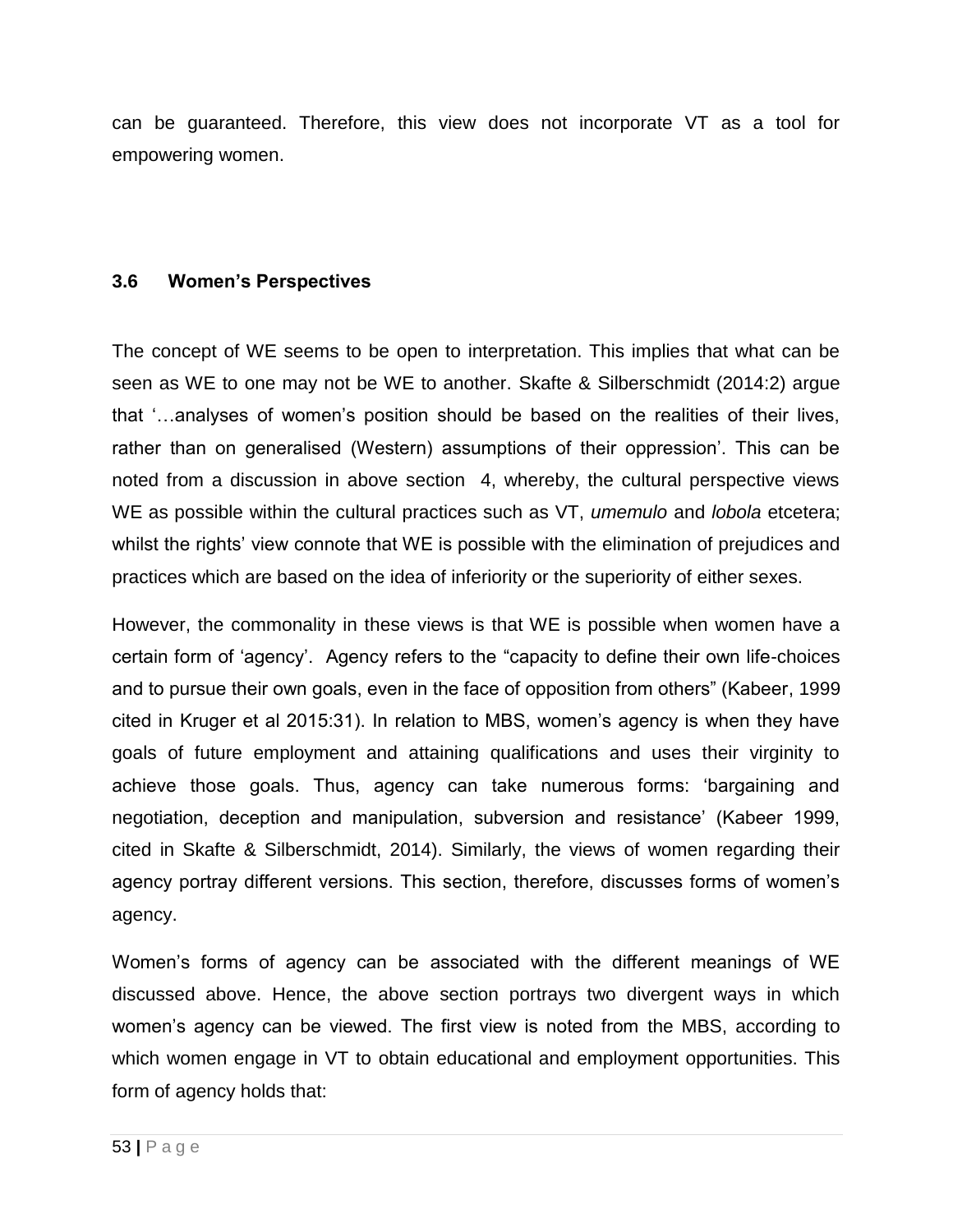women are not merely the receptors of patriarchal rules and customs, but also often use their gender positions and sexuality – even those that might be perceived as oppressive – to gain certain positions and benefits in society, such as security, financial benefits, social status, and, as will be proposed in what follows, education (Stander, 2016:440).

This means that women's form of agency towards their empowerment can be found within the boundaries of the 'oppressive' structures (Kruger et al, 2015). In this regard, Stander (2016:440) asserts that 'class and ethnicity also have an influence on the strategies that women choose to gain benefits and security within a patriarchal and unequal society and culture'.

The similar view is noteworthy in a Rwandan study conducted by Skafte & Silberschmidt (2014). This study reveals sex as a crucial domain in which women felt that they could exercise their state of power - agency. In this study, women reveal that during sex they managed to get access to decisions that are typically male domains (Skafte & Silberschmidt, 2014). They were particularly aware of their sexual power and that men can be controlled and manipulated through sex. In a South African study, Kruger et al (2015) finds that young women have the power to make reproductive decisions that will keep them safe and that are morally right.

However, the study also reveals that women are aware of the limitation of their agency and that men had more agency than them. For instance, women agreed in nonprotective sex in their efforts to make their partner happy because insisting on safer sex was not helpful in fear of the partner leaving for another woman who would agree to non-protective sex. However, several women were able to successfully negotiate condom use through 'taking advantage of the partner's state of arousal' (Skafte & Silberschmidt, 2014:8).

The forms of women agency in above paragraph can be viewed as differently to the rights' and feminists' viewpoints. Women agency's is seen to be achievable when they do not see themselves in an inferior position to men in all spheres of life. On this view Akpotor (2009) explains that WE can be achieved with a focus on identifying and redressing power imbalances and giving women more autonomy to manage their own lives.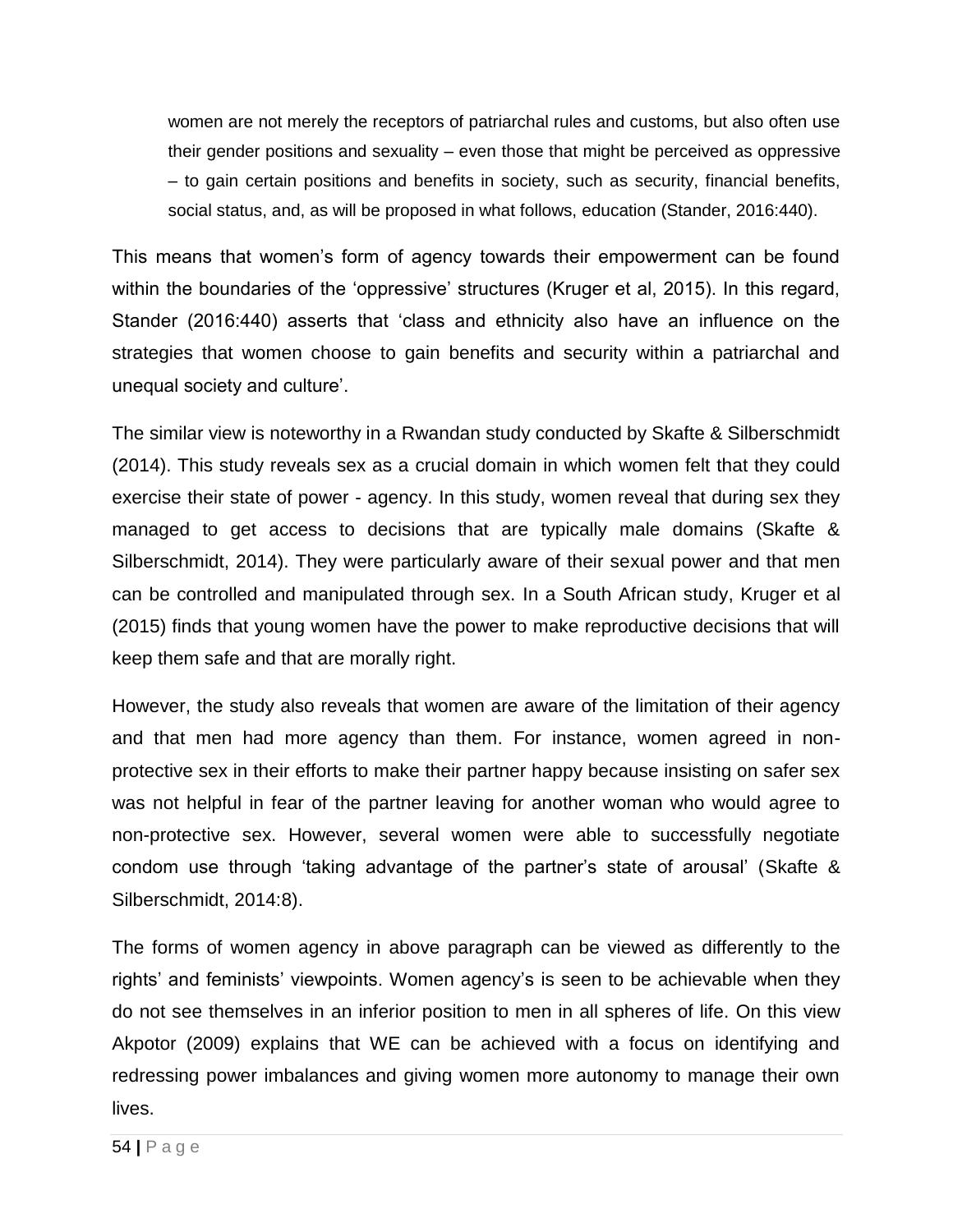According to Stander (2014: 437) there has been a 'backlash against virginity testing and the patriarchal, oppressive overtones identified by various feminists'. This backlash sees women advocating for the MBS and VT as mere victims of patriarchal cultural practices with no agency. This implies that women's agency cannot be achieved within oppressive structures.

# **3.7 Effectiveness of arguments advocating for virginity testing**

The success of VT should be measured against its objectives. This dissertation has discussed the intentions of VT as a means for *inter alia* curbing HIV/AIDS, preventing teenage pregnancy and detecting girls who are sexually assaulted (Mhlongo, 2009; Kassan & Mahery, 2009; de Robillard, 2011). Therefore, this section of the chapter discusses the objectives of VT against the 'realities' of the matters it is argued to resolve.

First and foremost, the supporters of VT argue that it is a means for HIV and AIDS prevention ((Mhlongo, 2009; Kassan & Mahery, 2009; de Robillard, 2011; Durojaye, 2016; Wickström, 2010; Leclerc-Madlala, 2001). The argument in this regard is that if girls are regularly inspected for virginity, they will not engage in sexual activities due to fear of being discovered non-virgins during the next test (Mhlongo, 2009). According to statistics from 2016 an estimated 12.7% of the total population (55.91 million) is HIV positive (Avert, 2016). Mhlongo, (2009) asserts that in KwaZulu-Natal province, home to the large Zulu-speaking group, HIV infection rates have consistently led the country. HIV prevalence is almost 40% in Kwazulu-Natal compared with 18% in Northern Cape and Western Cape (Avert, 2016). Supporters of VT also argue that it is a method for prevention of teenage pregnancy (Mhlongo, 2009; Kassan & Mahery, 2009; de Robillard, 2011.

Detention of sexually assaulted girls is also one of the objectives of VT. The objectives of VT present the social issues that SA aims to address. There has in increase on the number of reported rapes since the practice of virginity testing was revived (Mhlongo, 2009).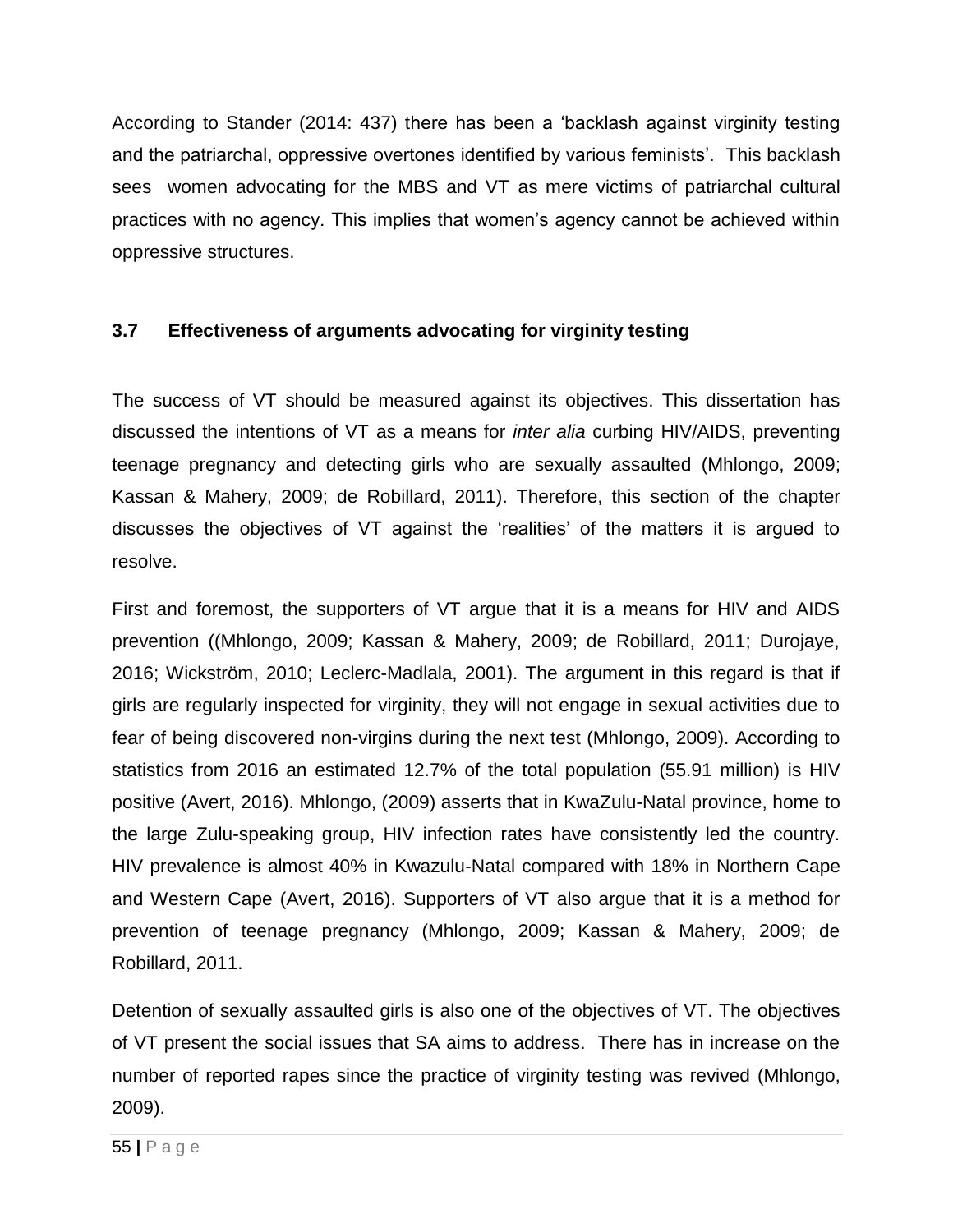There is a critical need to address the reasons why women under the age of twenty in South African contexts are eight times more likely than their male counterparts to contract HIV (MacEntee, 2016). In this regard, Thorpe (2016) argues that:

This campaign contributes to stigma around HIV. It does not encourage safe sex, or the use of protection. Instead, it encourages a climate of silence around sexual activity, for fear of being "caught" or labelled as impure. It effectively silences conversation around safe sex, consent, and importantly around HIV medication and treatment. Silence around HIV is the opposite of what we need in terms of healthcare policy, particularly in a municipality with such high HIV prevalence.

The belief that virgins are free from HIV discourages the use of condoms during the sexual intercourse (Mhlongo, 2009). In response against these factors, VT advocates argue that VT prevents pregnancy and curb HIV for only those who participate in the practice (Mhlongo, 2009).

### **3.8 Summary**

The advocates of the cultural practice of VT seem to be updating its objectives to fit and/or answer current social issues. In ancient times, its objective was to ensure chastity before marriage (Thornberry, 2015). During its revival the objectives were updated to include a strategy to curb teenage pregnancy, reduce the HIV/AIDS rates and a tool for detecting sexually assaulted girls (Mhlongo, 2009; Kassan & Mahery, 2009; de Robillard, 2011). Contemporarily, it is viewed as a strategy for WE (Khoza, 2016).

Notwithstanding such attempts, VT continuously faces opposition from the rights' and feminists' viewpoints. It can be said that the cultural practice of VT presents a dichotomous viewpoint in its objectives. This may be because some of the culturally accepted habits perpetuate the very social ills that culture claims to address. For instance, VT's views against condom use. Igugu Lama Africa's (cited Leclerc-Madlala (2001:411) letter records that 'I don't believe in Western civilization and culture as they say we must use condoms and contraceptives, which promotes adultery'. Moreover, it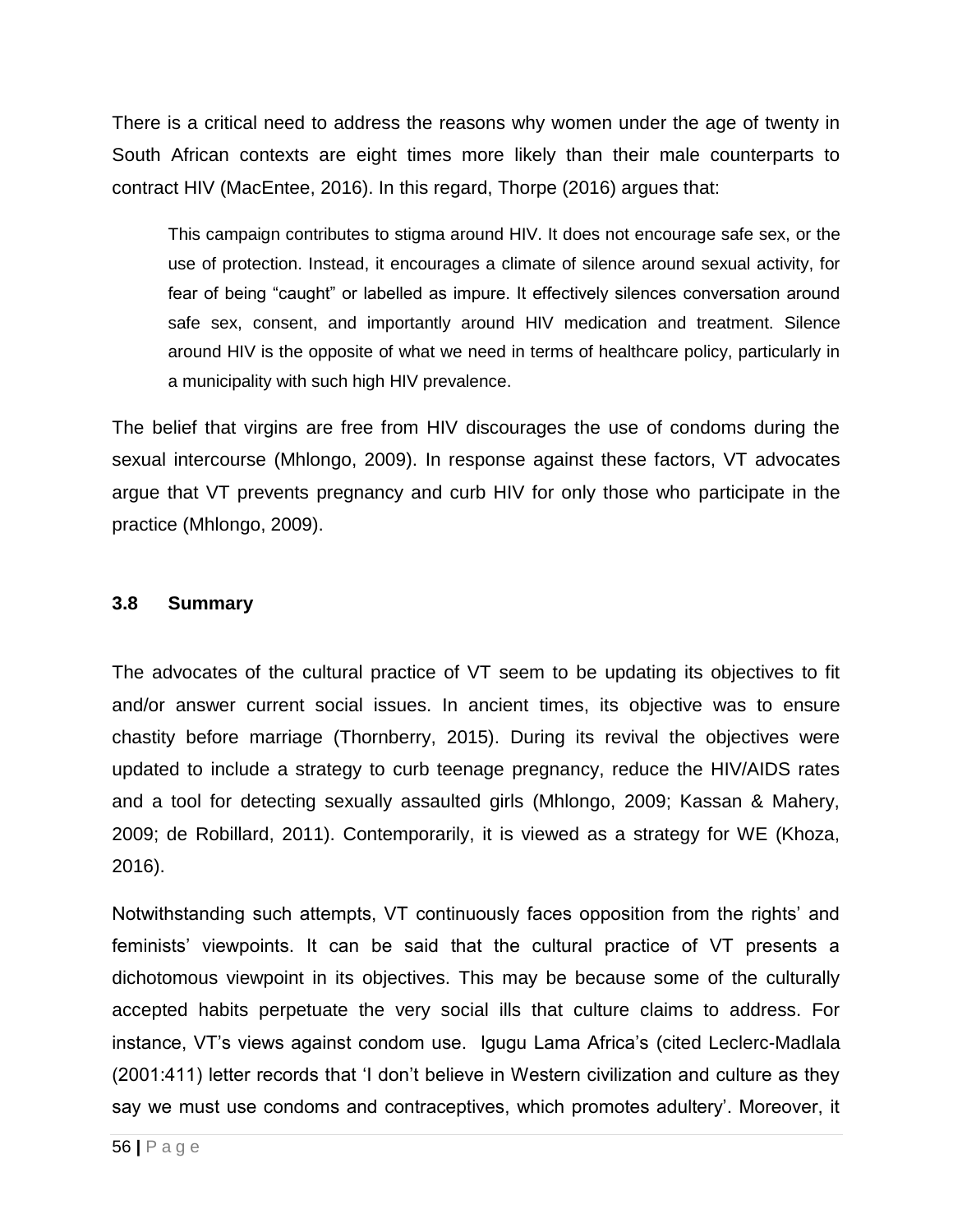can be noted that the cultural practice of VT is silent on the issue of girls who are born with HIV. Many children in South Africa were born with HIV following poor public health policy around the provision of anti-retroviral to pregnant women in the past (Thorpe, 2016). Virginity testing assumes that HIV is contracted only through sexual intercourse, thus, can be prevented through abstaining from sexual activities.

It must be noted that the South African state has attempted to regulate the sexual behaviour of female students on other occasions. For example, female students with state bursaries to study pharmacy and ultrasonography in India were required to have a contraceptive implant (Ngubane, 2014; Mlambo, 2014, Abbas, 2014). In this regard, the Health Member of the Executive Council, Dhlomo suggested that the young women who were granted the bursary were to be given a contraceptive implant that will prevent them from falling pregnant for up to three years (Ngubane, 2014; Mlambo, 2014, Abbas, 2014).

A media outcry also followed the so-called 'pregnancy scandal' caused by South African medical students falling pregnant whilst studying in Cuba, with resultant pressure from the health department for these students to use contraception. Therefore, the reason behind the implant was to avoid a repeat of the Cuban pregnancy scandal where four students who were sent to Cuba for medical training had returned pregnant (Mlambo, 2014). Similarly to MBS, this was also opposed as infringing on the human rights of the female students (Haysom cited in Abbas, 2014).

These attempts by government to control the sexuality and fertility of female students through bursaries was ostensibly based on 'financial' implications of falling pregnant for the state. The UDM bursaries on the other hand were related to promoting culturally 'appropriate' ways to maintain virginity. All these attempts by government to subject female students to means of sexuality or fertility regulation could be considered unwarranted interference with the privacy and sexual reproductive rights and agency of women.

The virginity testing debate in SA has not considered the impact that virginity testing has on 'outing' intersex and transsexual persons. Virginity testing of intersex and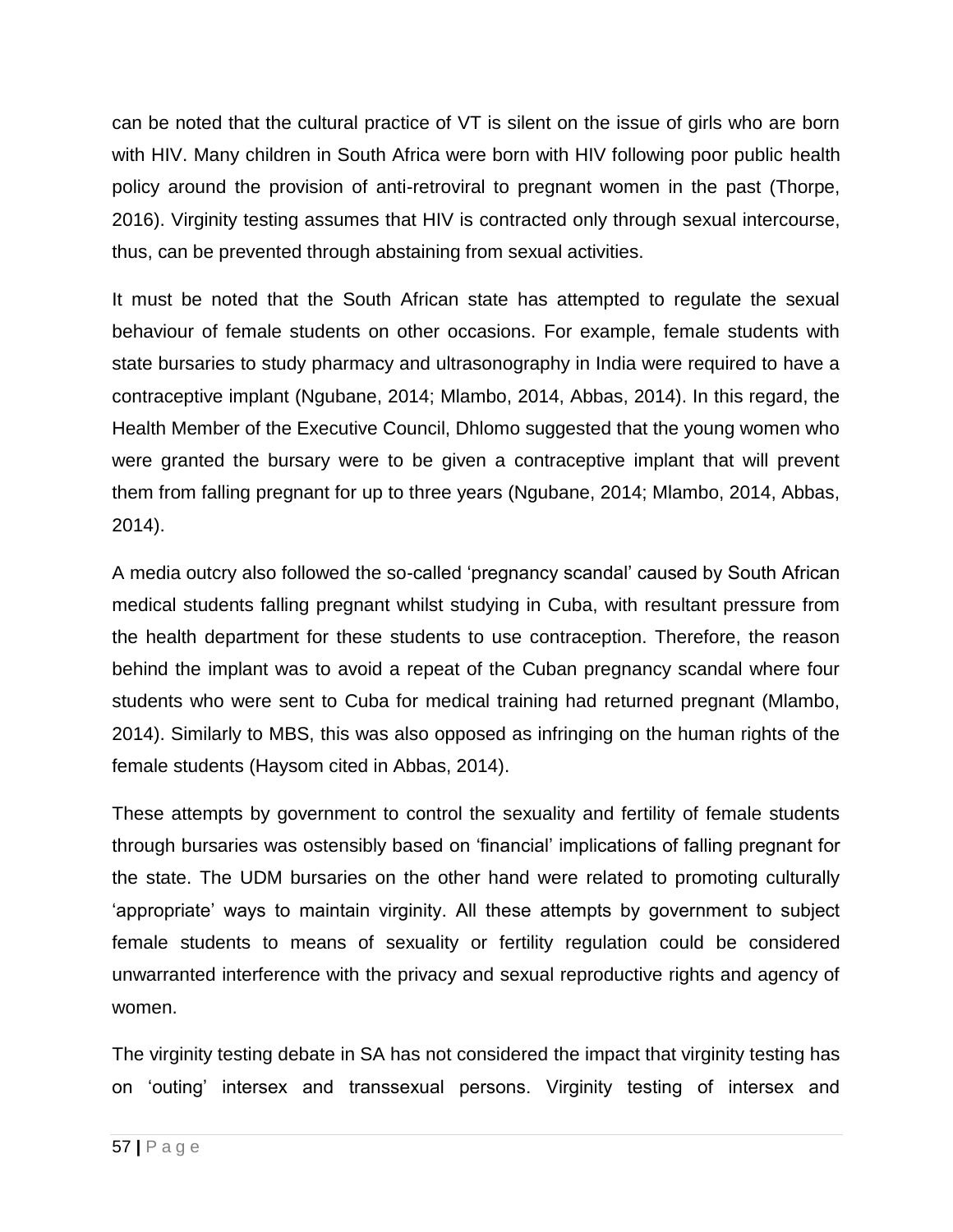transsexual persons risks their shaming and abuse, (Boynton (2015)) and in SA, a country with high levels of hate crimes against LGBTIQ persons, also violence and death. Their agency is not considered.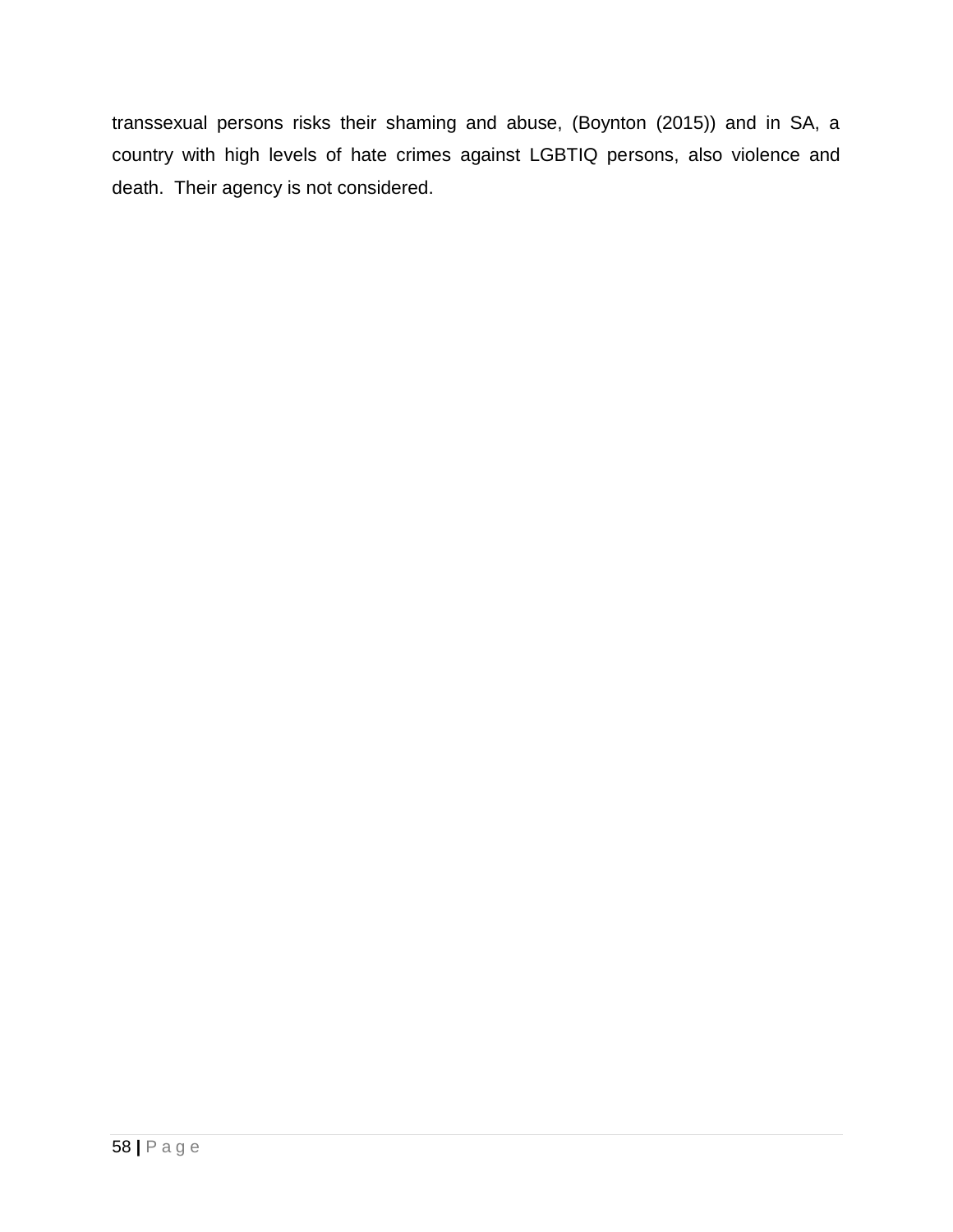# **CHAPTER FOUR**

# **THE REGULATION OF THE CHILDREN'S ACT ON VIRGINITY TESTING**

### **4.1 Introduction**

The cultural practice of virginity testing (VT) is presented with divergent views in literature and media. This includes the human rights' views against the practice as well as the traditionalists' views that support it. The former presents reasons that VT is discriminatory, unhygienic and violating human rights of privacy and dignity inter alia (Mhlongo, 2009; Kassan & Mahery, 2009; de Robillard, 2011; Durojaye, 2016), whilst the latter advocates for it on the bases that VT curbs teenage pregnancy, detect sexually assaulted girls and prevents HIV/AIDS among other factors (Mhlongo, 2009 Leclerc-Madlala, 2002; Kassan & Mahery, cited in Boezaart, 2009). The traditionalists' value for VT has been shown through 'awarding' ceremonies such as *umemulo* and annual reed dance for girls and/or young women who can maintain their virginity. The Maidens Bursary Scheme (MBS) can be noted as one of the 'rewards' to young women for keeping themselves 'pure' while empowering them educationally.

On the whole, the continued legitimacy of this practice is questionable on the basis of the possibility of surgical restoration of virginity (hymenoplasty) and the capitulation of the UThukela District Municipality (UDM) to the demand of the CGE that it remove virginity proof as a requirement for MBS.

What has not yet been considered is the impact of the regulation of the Children's Act 38 of 2005 (Children's Act) - 'do's and don'ts' - in relation to practising VT (section 12). Whilst this legislation relates only to children (girls under 18 years of age) and not adult women, it is nonetheless instructive. On this basis, this chapter answers the subquestion: How does the South African Children's Act deal with VT and which arguments are favoured by the regulation of VT in the Act? This will be answered by engaging in the discussion under the following headings: VT's regulation in the Children's Act, the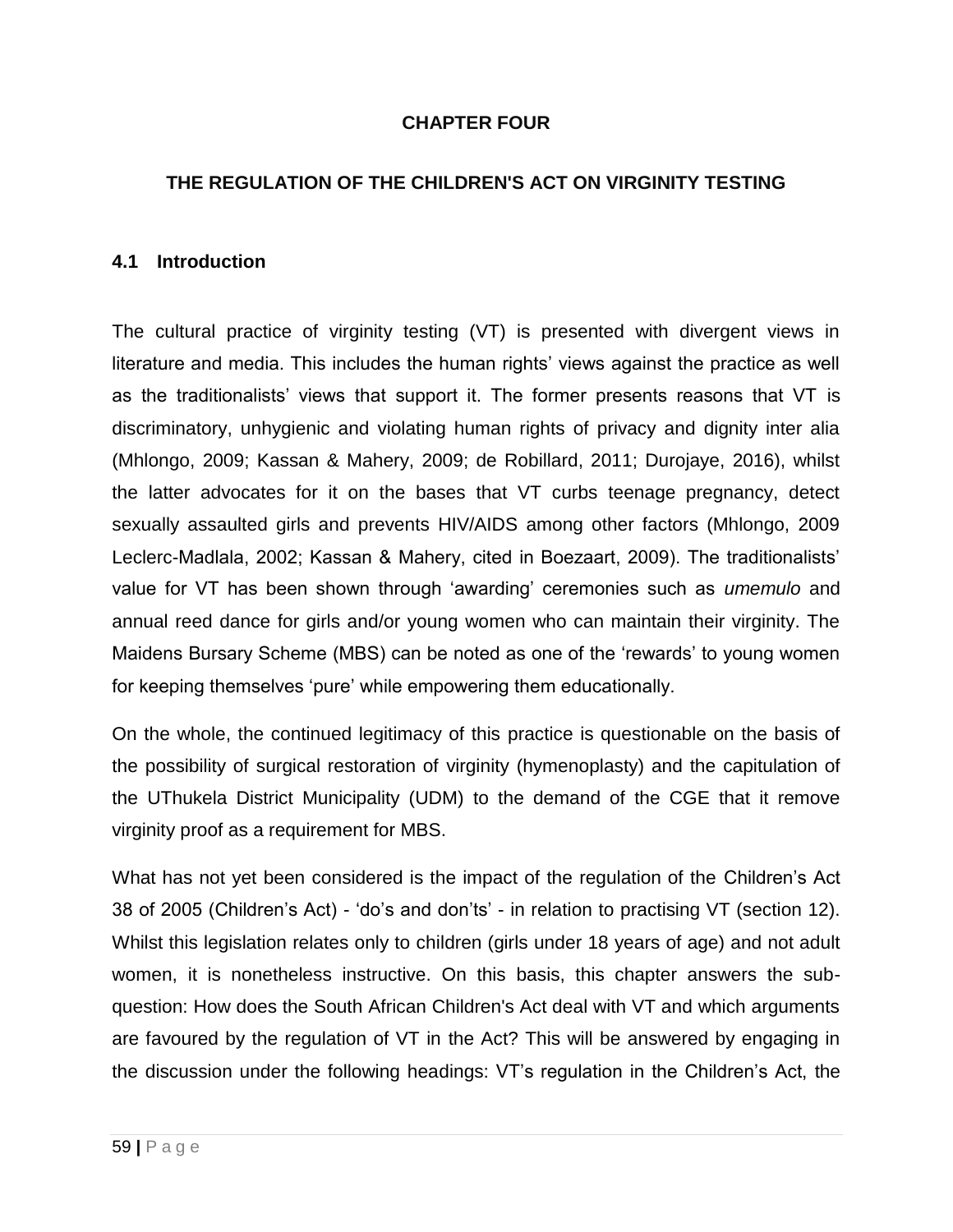link between the regulation and the arguments against VT and link between the regulation and the arguments for VT.

# **4.2 Virginity Testing's regulations in the Children's Act**

South Africa (SA) is in signatory with a number of international and regional legal frameworks which require state parties to take measures to ensure the abolishment of harmful cultural practices (HCPs) (art 21 of the ACRWC; art 5 of the Protocol to the African Charter on Human and Peoples' Rights on the Rights of Women in Africa; art 24(3) of the CRC; arts 2(f) and 5(a) of CEDAW). In a similar articulation, these legal frameworks demand states parties to take all effective and appropriate measures, including legislation, with a view to abolishing harmful traditional practices.

The South African Constitution (the Constitution) makes provisions in relation to traditional practices. As stated in Chapter 2, section 3.1 of this dissertation, the Constitution provides for the right to culture (section 15(3), 30 & 31) and recognises traditional leadership (section 211 & 212). The Constitution further provides that the rights in section 31(1); i.e. right to enjoy culture; may not be practiced in a manner inconsistent with the Bill of Rights. However, it is silent on harmful social, cultural and religious practices in the context of children's rights, specifically. Accordingly, reference to 'everyone' in the Constitution's framing of the right to culture would include children too.

The Children's Act is one of the responses to international law demands. During the enactment of the Children's Act, arguments that categorises VT as one of the HCPs were put forward. According to Mswela (2009:186/360) 'parliamentary and public hearings responding to the draft of the Children's Bill were extremely critical of VT as an example of a HCP'. However, the arguments for or against VT were both presented. In this regard, the South African Law Reform Commission (SALRC) (2002) and CGE Consultative Conference on Virginity Testing (2000) *inter alia* presented arguments that were put forward during the review of the Child Care Act 74 of 1983 (hereafter referred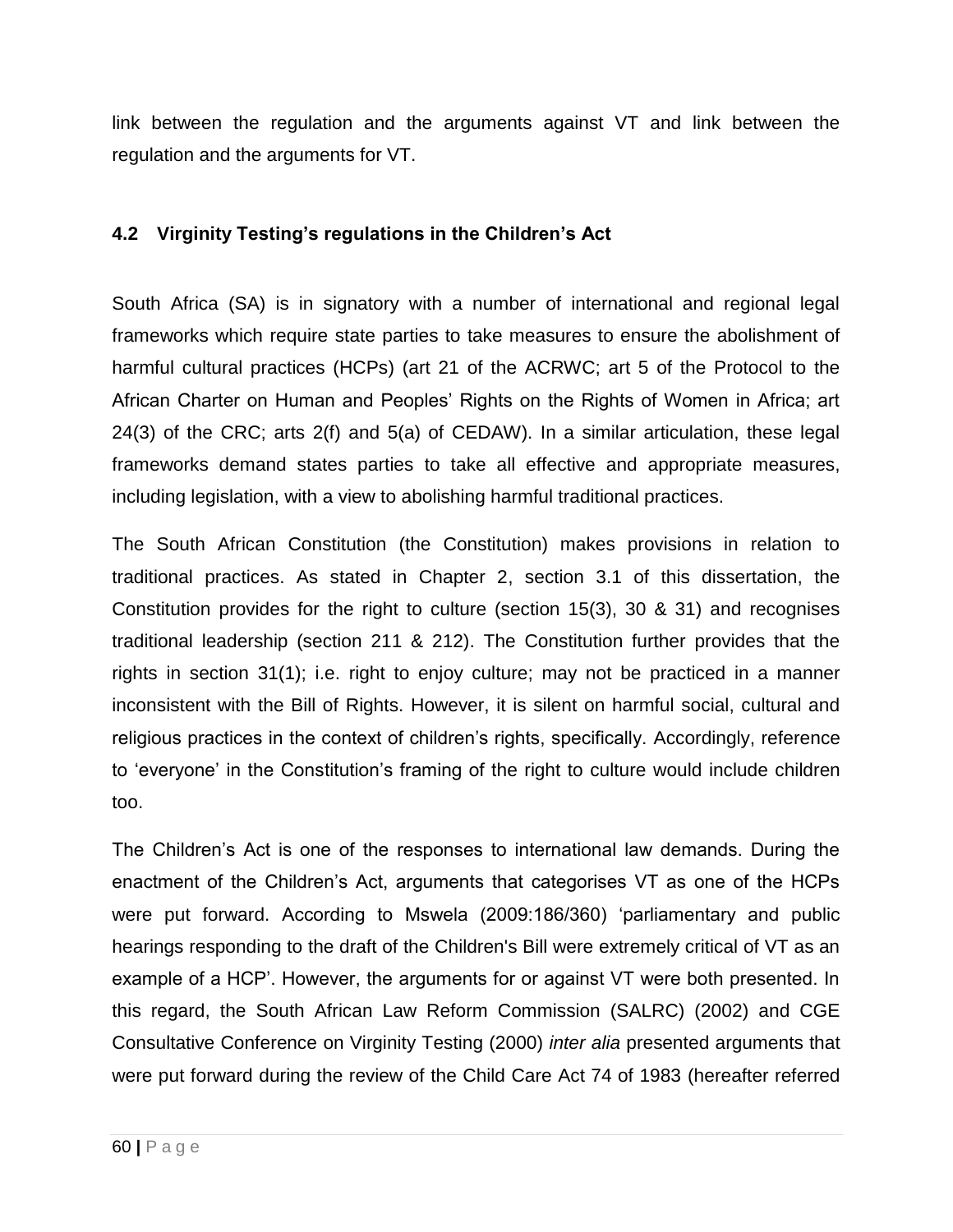as 'Child Care Act'). Similar arguments for and against VT has been discussed in this dissertation are also notable from the discussions by the SALRC and CGE.

By and large, as noted in chapter two of this dissertation, it seems that more harm is done in the process of VT than good but the practice persists in SA. In this regard, the CGE's recommendations during the review of Child Care Act favoured a ban of VT in SA. However, 'several respondents cautioned that religious and customary practices deserve sensitive treatment and said that these practices and laws should be acknowledged' (SALRC, 2002:28). Therefore, in regulating section 12 of the Children's Act the legislature accommodated both these views in relation to VT. In this regard, Moodley (2008:73) asserts that section 12 of the Children's Act seeks to compromise between two competing rights, i.e. the rights of the child and cultural rights. Hence, this suggest a deliberate choice to regulate VT in the Children's Act despite arguments against it.

Similarly, the MBS also faced critique and support from diverging perspectives as discussed in previous chapters of this dissertation – chapter 2 and chapter 3. The Children's Act, section 12 regulates the acceptable manner of practising VT as an underlying tool for MBS. However, it can be noted that the Children's Act permits the practice of VT for children over the age of 16 on certain conditions. This implies that VT for young women who participated in MBS may beis regulated on a similar basis as those under the Children's Act (certain conditions) which are discussed in details below.

## **4.3 Conditions for Conducting Virginity Testing on a Child**

The first provision that the Children's Act makes in relation to cultural practises is that 'every child has the right not to be subjected to social, cultural and religious practices which are detrimental to his or her well-being' (section 12(1)). In this regard, it can be said that the term 'well-being' involves the holistic wellness of a child. Maluleke (2012) defines well-being as a term that describes the condition of an individual which encompasses economic, psychological, emotional, social, spiritual or medical state inter alia. In this regard, it can be said that this provision is open to any interpretation. Thus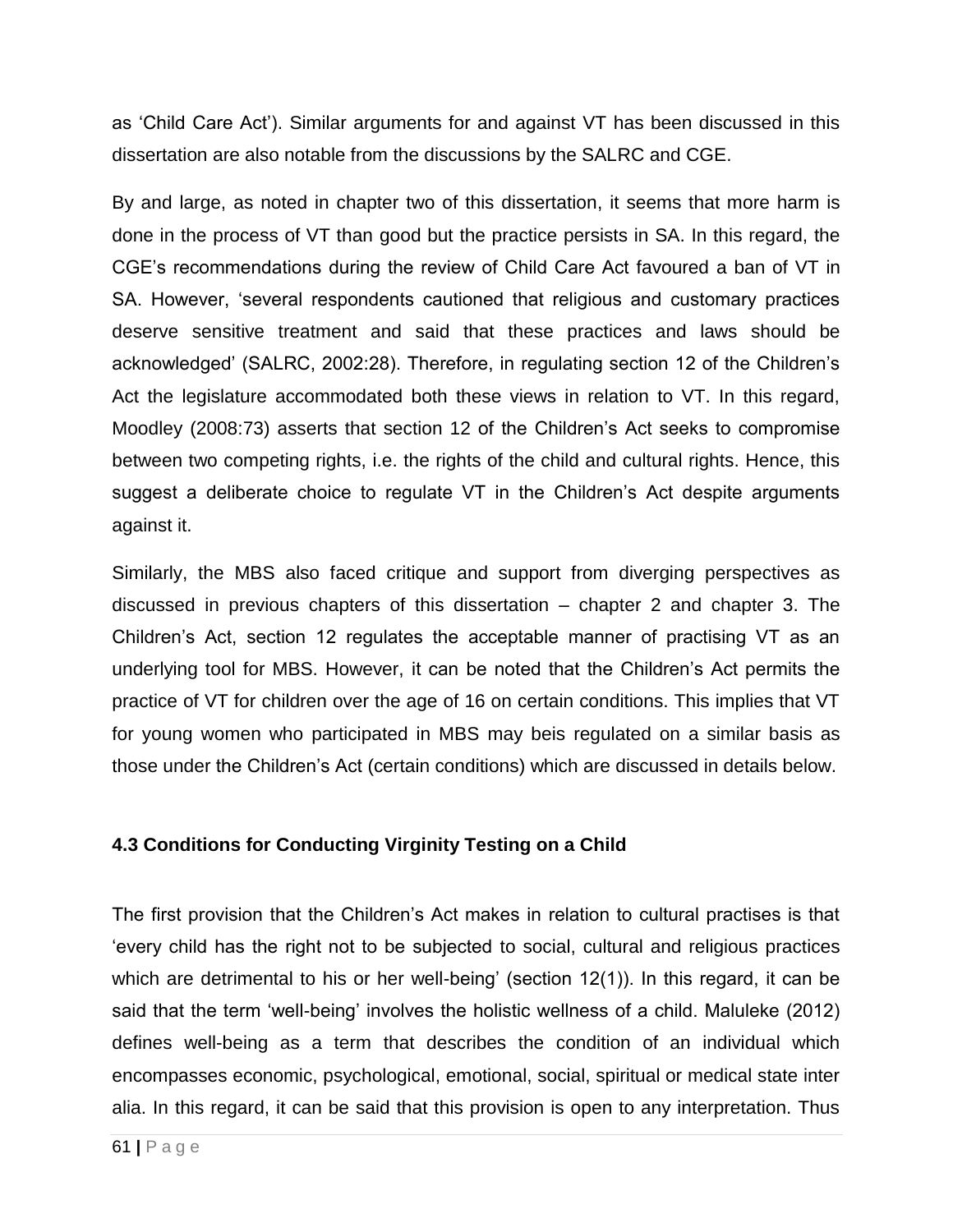any culture that threatens the well-being of a child may not be performed. This may mean that if the practice is not harmful then the child can be subjected to it. The first step that the Children's Act therefore takes is acknowledging the child's right not to be subjected to social, cultural and religious practices (section 12(1)).

The Children's Act discusses specific cultural practices. This include child marriages (Section 12(2)(a) and (b)), circumcision of female children (female genital mutilation) (section 12(3)), VT (section 12(4) to  $(7)$  and male circumcision (section 12(8) to  $(9)$ ). However, this portion of the dissertation analyses the provision of VT in the Children's Act for the purpose of the discussion and objectives of this study.

In relation to VT, the Children's Act firstly prohibits VT of children under the age of 16 (section 12(4)) and then makes provisions to allow the cultural practice of VT for children older than 16 (section 12(5)). This implies that the legislature views children below the age of 16 as unable to make an informed decision as to whether she wants to participate in VT. It also means that, children of the age of 16 and above can make a decision as to whether or not to undergo VT. However, there are conditions that the legislature presents in allowing the cultural practice of VT.

#### $4.3.1$ **Consent**

The first condition for a child to undergo VT under the Children's Act is that the child has given consent to the testing in a prescribed manner (section 12(5)(a)). This applies to children who are 16 years of age and older. The underlying concepts in this regard, are 'consent' and the 'prescribed manner'.

Consent refers to giving permission for something to happen. This means that the child must give permission for a VT to be performed on him or her. In interpreting this provision, Davel and Skelton (2013) stress the regulation that 'no VT may be performed on a child unless, the consent and required proof of age have been submitted to the person conducting the test' (regulation (3)(a)(i)). Also, that the child's consent must be in writing and on the prescribed form (Davel and Skelton, 2013). In this regard, it can be argued that this provision does not take into account that developmental stages of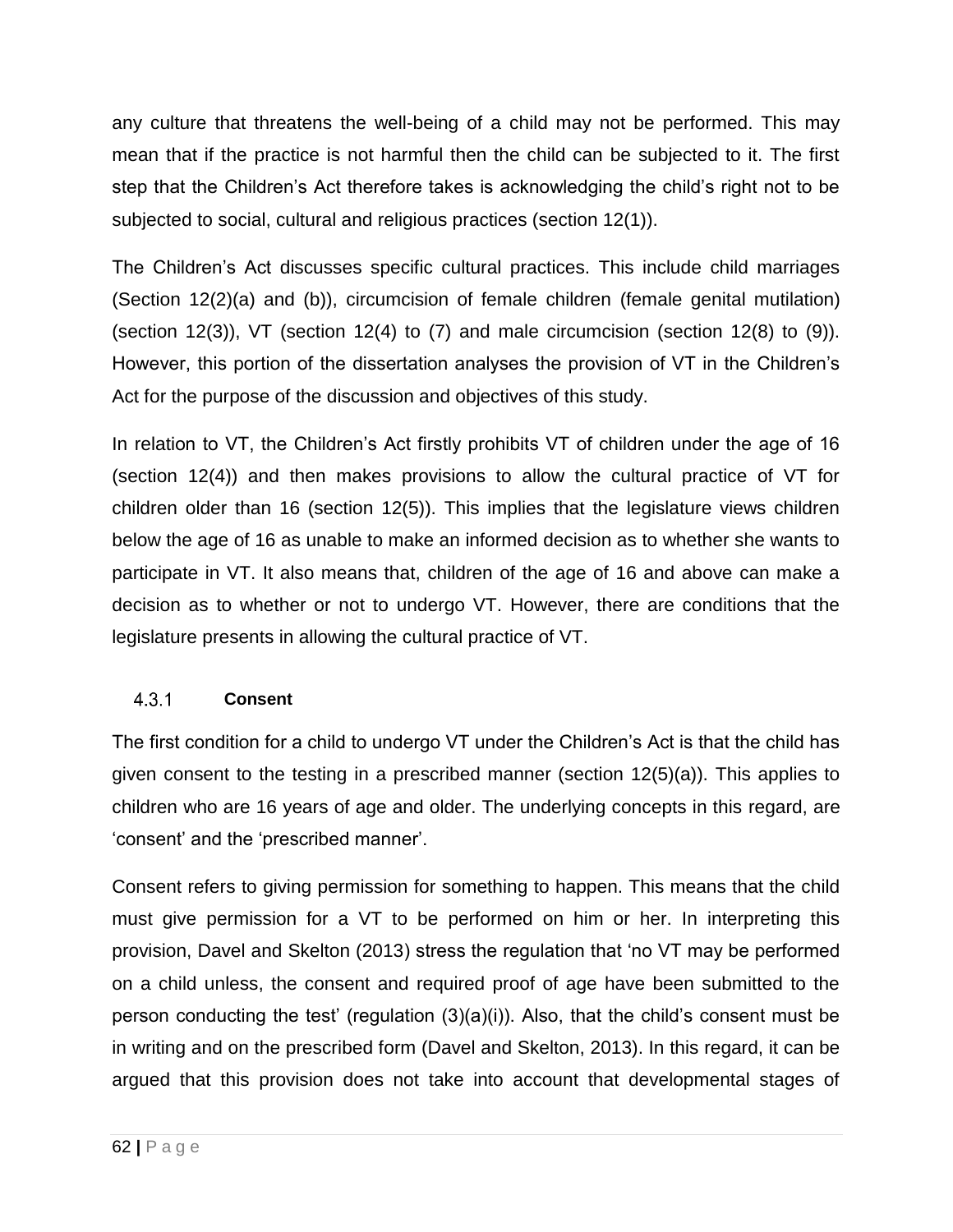children differs from child to child. For instance, the legislature realised this with the provision on consent for male circumcision. In this regard, the Children's Act provides that the child may refuse to undergo male circumcision 'taking into consideration the child's age, maturity and stage of development' (section 12(10)).

To elaborate, the Children's Act provides for the right of refusal for male circumcision, but not for VT. The Children's Act provides for the prohibition of male circumcision of male children under the age of 16 except if circumcision is for medical and religious purposes (section 12(8)(a) and (b)). The consent in this regard must be issued by both parents or guardians of the male child (Davel and Skelton, 2013, regulation 6(3)(a)). In this vein, VT is totally prohibited under the age of 16 with no exceptions for religious or medical reasons. A noteworthy aspect is that male children who are under 16 years of age may refuse circumcision, for example for religious or medical purposes (Davel and Skelton, 2013). This poses a dichotomised view because the consent of children is not required when they are below the age of 16.

In comparison of right to refuse to participate in a cultural practice for male circumcision versus VT, the right of refusal is not provided for openly in relation to VT. However, on this issue, one may argue that the provision of the right to refuse in relation to VT is incorporated within the requirement of 'consent' for the child to undergo VT. This implies that the right to refuse can be realised if the child (16 years of age and above) does not give consent to undergo VT. Hence, this right to refuse is extended to boy children in line with their age, maturity and development as also provided for in section 12(10) of the Children's Act (Davel and Skelton, 2013). Thus, ethical implications for circumcision of boy children are built into the regulation of circumcision even under the age of 16. Therefore, there seems to be an unequal considerations for male circumcision and VT in relation to the right to consent and refusing participation in cultural practice in the Children's Act. This may be because male circumcision may have a medical utility, while VT does not.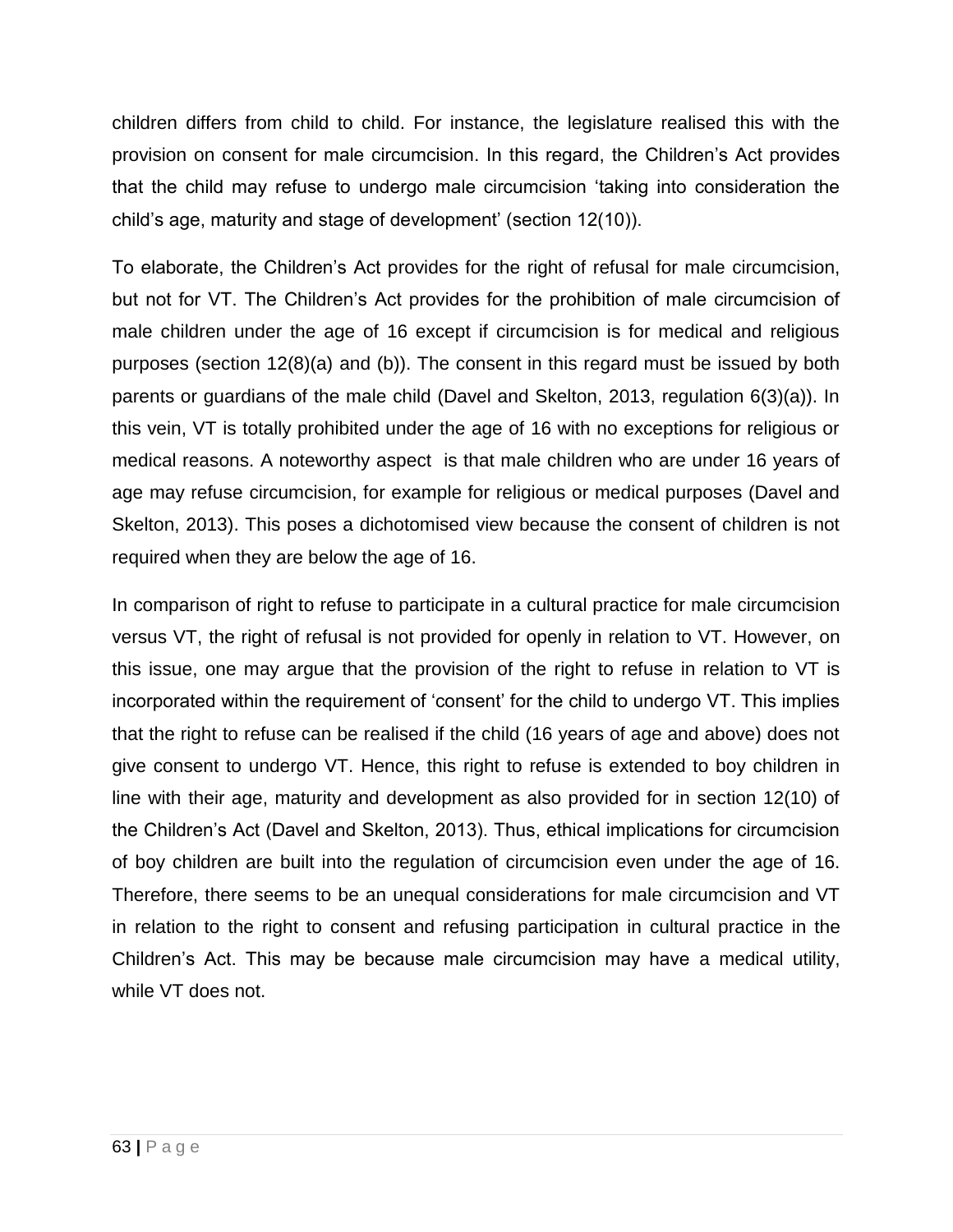#### $4.3.2$ **Prescribed manner**

Moreover, another condition for the practice of VT for children above the age of 16 is the prescribed manner (section 12(5)(c)). The term 'prescribed manner' is described by Davel and Skelton to include healthy and safety precautions to be taken into consideration when one conducts a virginity test to a child. These includes privacy, hygiene and safety measures. In describing VT's Children's Act provision in relation to the prescribed manner, Davel and Skelton (2013) assert that each child should be tested individually and in private (regulation 1(a)). This can be argued to ensure the protection of the child's right to privacy (section 31(1)) and dignity (section 10) as provided for by the Constitution. The right to dignity is the acknowledgement of the intrinsic worth of human beings (Kassan & Mahery, 2009).

Prescribed manner is interpreted to include the cleanliness measures to be taken into account when conducting a virginity test on a child. Davel and Skelton (2013) stress that the VT is to be conducted in a hygienic manner (regulation 1(b)). Hygienic manner means using a separate pair of sterile surgical gloves for each test (regulation 1(b)(i)) and disposal of such gloves after each test in accordance with medical standards for the disposal of the surgical gloves (regulation 1(b)(ii), Davel and Skelton, 2013).

Another perspective for prescribed manner is ensuring health precautions by someone who conducts a virginity test on a child. In this regard, Davel and Skelton (2013) explain that the person conducting the test on child must avoid direct blood contact with any bodily fluid between her or him and the child undergoing VT (regulation1 (b)(iv)).

Prescribed manner is hence explained in terms of protecting the children's human rights. In this regard, Davel and Skelton (2013) assert that a person conducting a test must ensure the least invasive means of testing for virginity in order to give regard to the child's right to bodily integrity (regulation 1(c)). Thus, VT may be performed on a girl child only by a female person and a male person only on a boy child (regulation 3(2)).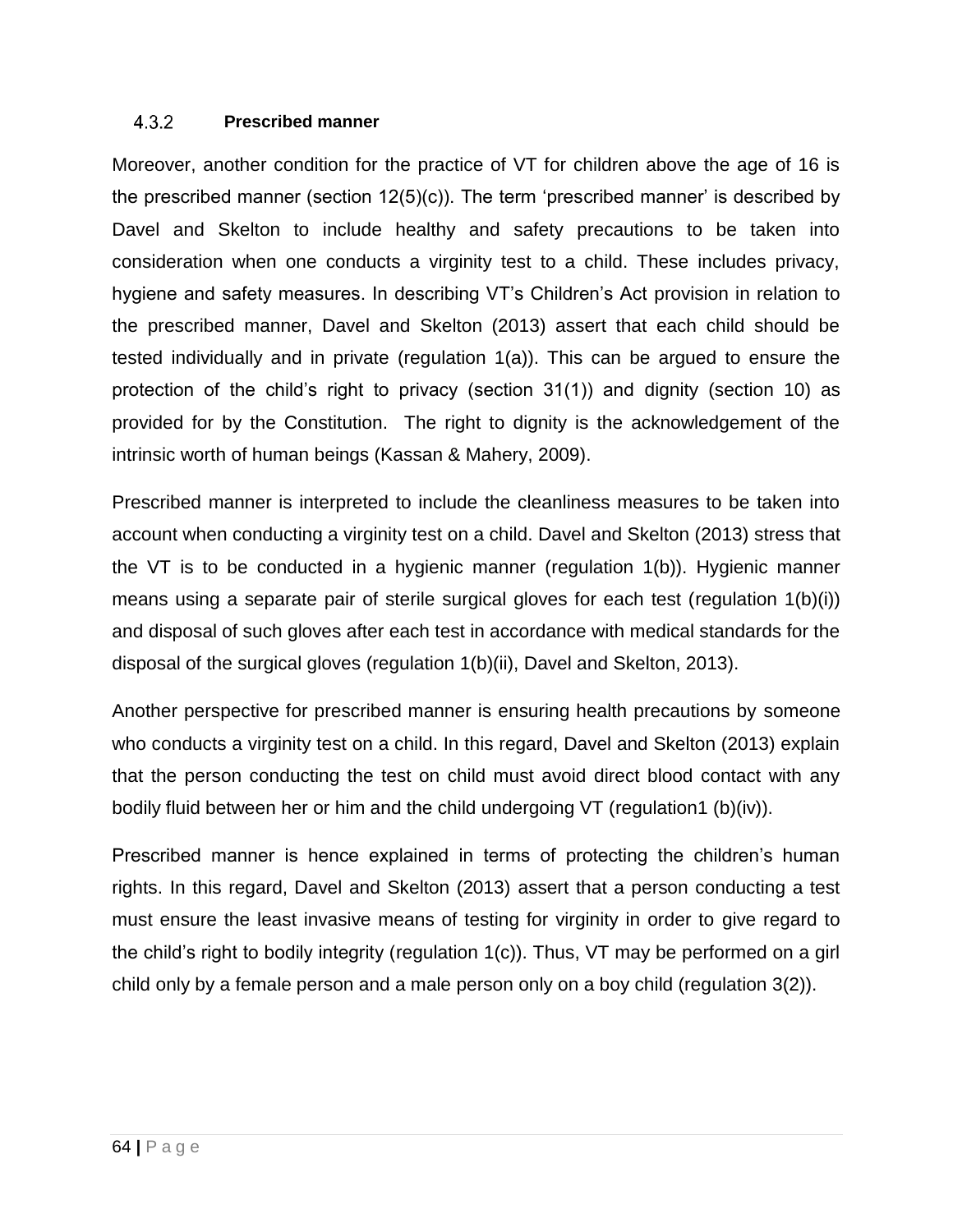#### $4.3.3$ **Proper Counselling**

The second condition is that the child needs to undergo proper counselling prior undergoing VT (section 12(5)(b)). The legislature specifies in the regulations that a parent, guardian, caregiver or social service professional should take the responsibility of counselling the child (regulation  $4(3(a(ii))$ ). Hence, a parent who sees no harm in the practice of a certain cultural practice may only present what the community label as the positive aspects of a certain culture. This is emphasised by Winter et al (2002) when stating that children are socialised in a manner that they will accept the culture even when they grow up.

#### 4.3.4 **Disclosure of Virginity Testing Results**

Another condition is that the results of a virginity test may not be disclosed without the consent of the child (Children's Act, section 6). As discussed in section 4.3.1 of this chapter, consent means giving permission for something to happen. The condition of consent also applies with the release of the child's results after VT was conducted on him or her. Therefore, in this regard, written consent is required for the disclosure of the results of VT of a child.

#### $4.3.5$ **Marking of the body of the Child**

The last condition is that the body of a child who has undergone VT may not be marked (Children's Act, section 7). In this regard, one may argue that the marking of the body of the child who has undergone VT is the only part of the cultural practice of VT that the legislature forbids. However, the use of the term 'may' can be said to mean that the body of the child can be permitted on certain conditions which the legislature does not state openly. In this concern, one may state that if the body of the child is marked after the VT, the consent from the child is required. This may be because the mark placed on the child's forehead corresponds with disclosing his or her VT results. In this regard, Moodley, (2008) argues that if the girl passed the virginity test - a white clay dot is placed on her forehead whilst a red clay dot is placed on her forehead if she failed the test.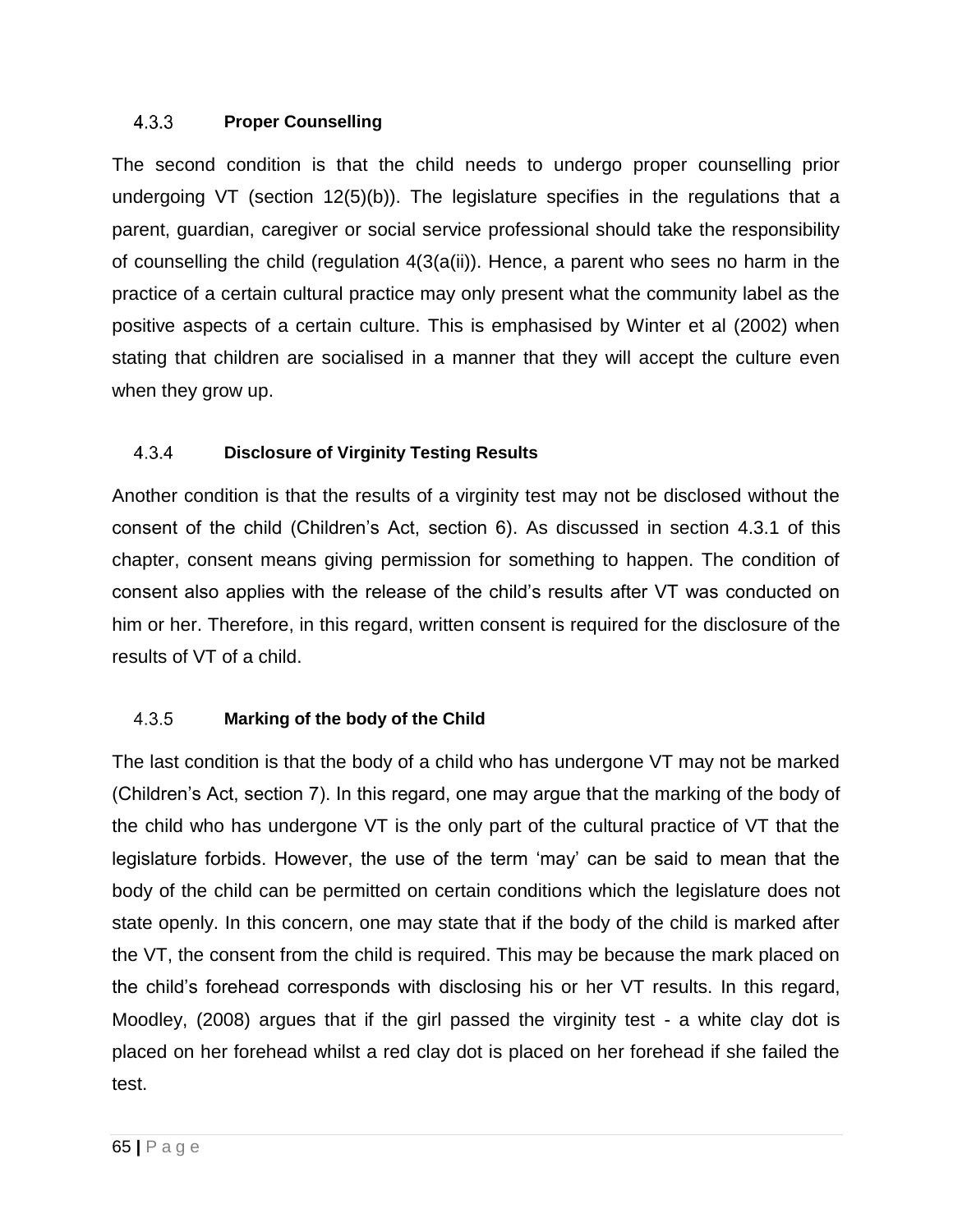In order to safeguard the practice of these regulations in the communities where VT is practised, the Children's Act makes a provision of form 1 (see figure 1 below).

### **FORM 1**

### **CONSENT TO A VIRGINITY TEST BY A CHILD (Regulation 3(1))**

### **[SECTION 12(5) OF THE CHILDREN'S ACT 38 OF 2005]**

### **Part 1: Particulars of child and of person performing virginity test**

[Child to be aged 16 years or older]

| Full name of child           |  |
|------------------------------|--|
| Date of Birth/ID number      |  |
| Residential address of child |  |
| Telephone contact details:   |  |
| Cell phone number            |  |
| Age of child (16 or older)*  |  |

\* Proof of age to be attached

Particulars of person administering virginity test

| Name                       |  |
|----------------------------|--|
| ID No (where applicable)   |  |
| <b>Residential Address</b> |  |
| Telephone contact details  |  |
| Cell phone number          |  |

### **Part 2: Pre-test counseling, and acquisition of voluntary and informed consent**

I confirm that the child to undergo the virginity test has received proper counseling about the risks, benefits and social implications of a virginity test.

I confirm that I have received sufficient proof that the child to undergo virginity test is 16 years or older.

I have explained to the child consenting to treatment the following in a language that is understandable to the child: -

- $\Box$  The nature of the virginity test and method to be followed
- $\Box$  Any risks associated with a virginity test
- $\Box$  The social implications of virginity test
- Any other implications or possible consequences of a virginity test
- $\Box$  The confidential nature of the results of a virginity test,
- $\Box$  The voluntary nature of the test

I have given the child an opportunity to ask questions relating to the above.

-------------------------------------------------------------- Signature

of person performing the virginity test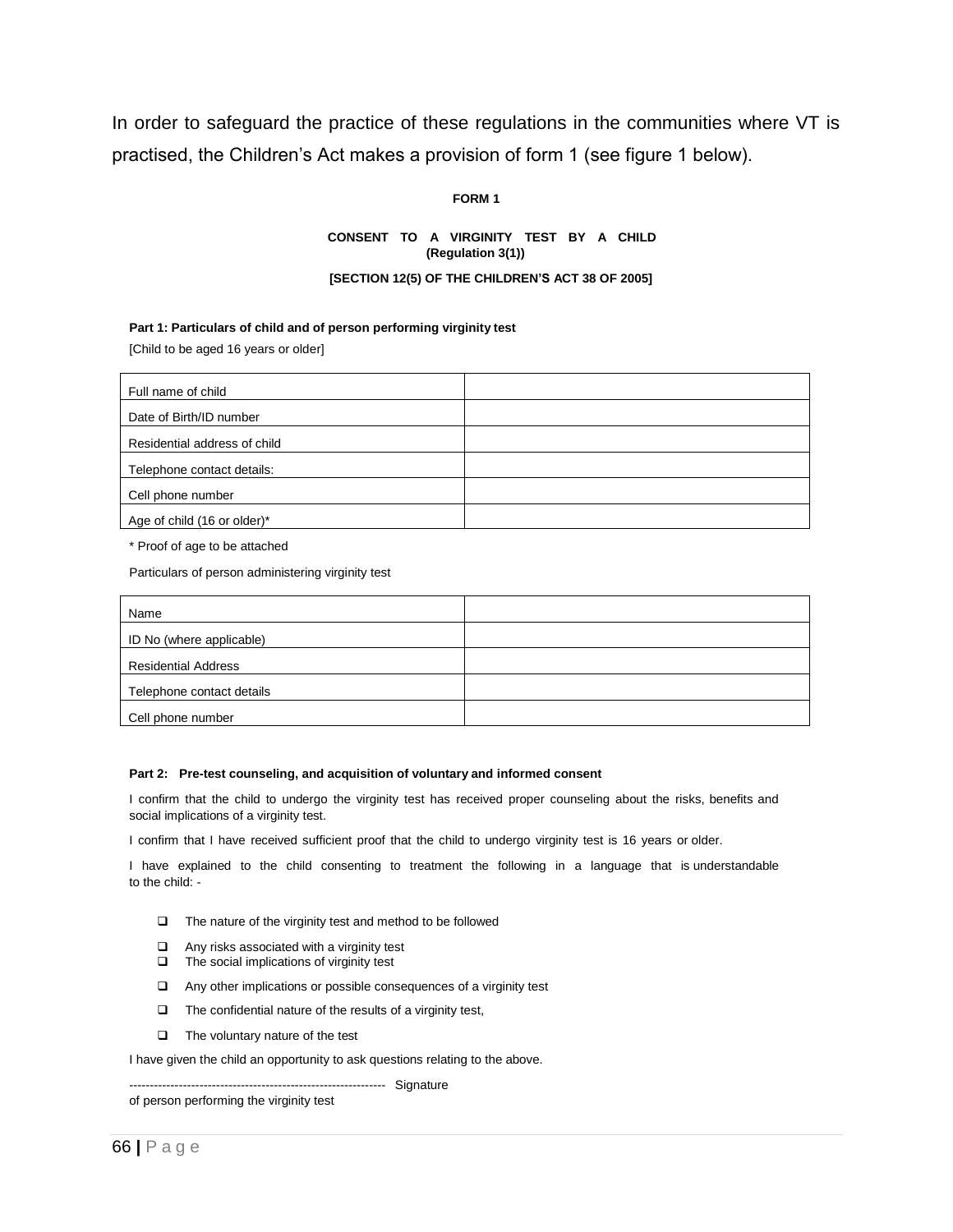Date: **Place:** Place:

### **REVERSE SIDE OF FORM 1**

### **Part 3. Consent by child**

- I, ………………………………………………………………………………….… (Insert child's name)
	- understand that a virginity test is going to be performed on me, and that I am voluntarily undergoing this test
	- $\Box$  understand the risks and possible consequences of a virginity test that have been explained to me
	- confirm that I have been given an opportunity to ask questions about a virginity test and the results of such a test
	- consent to a virginity test but understand that I may at any time before the procedure withdraw my consent

I understand that the results of the virginity test will be confidential unless I give my consent for the results to be disclosed.

I believe that I have sufficient information to give this informed consent.

| Signature of child   |  |
|----------------------|--|
|                      |  |
|                      |  |
| Signature of witness |  |
|                      |  |
|                      |  |

**Figure 1: Source – Children's Act, Annexure A**

This section of the chapter has discussed the conditions required for one to perform a virginity test to a child. Such conditions include the consent, the prescribed manner, and proper counselling, among others. The Children's Act, annexure A's form 1 outlines the requirements for conducting VT on a child in a formulaic way. The first part of the figure above is the requirements of the particulars of the child and a person conducting the test. This is in line with the provision that VT can be performed on children who are 16 years of age and older. This implies that the first part of form 1 is to ensure that the child whom VT is conducted on is of age to undergo it.

The second part of form 1 is about the agreement to have provided proper counselling to the child by the person conducting the test. The third part of form 1 is the consent by the child to undergo VT and agreeing that proper counselling was given to him or her.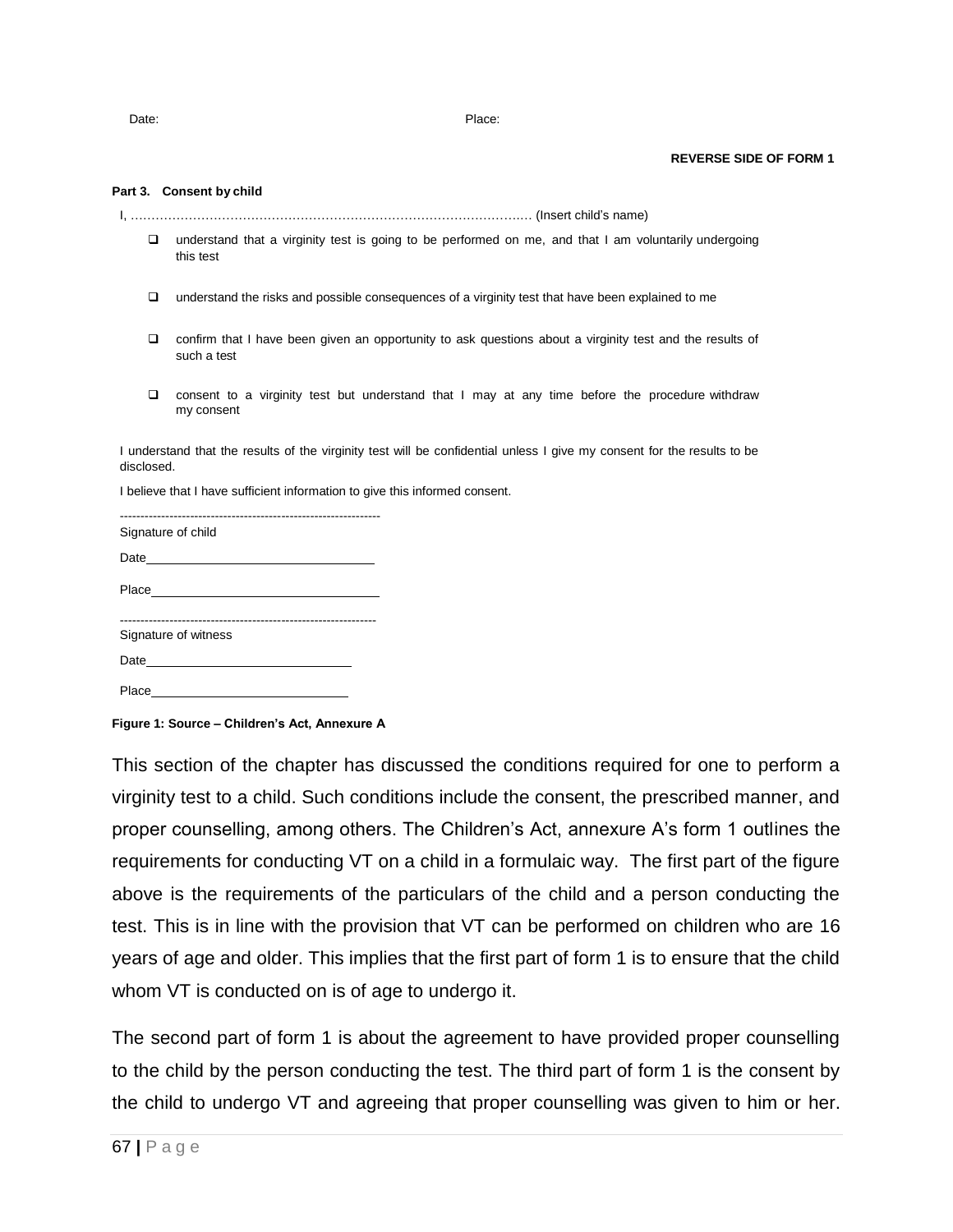This also makes a provision of a signature by a witness. Therefore, the consent to undergo VT by a child who is older than 16 must be in a form identical to Figure 1 above. The signed consent of the child and assent of a parent or guardian must be made on Form 1. A child who is older than 16 of age and who has a disability which renders her or him incapable of making a decision regarding VT cannot be subjected to VT (Davel and Skelton, 2013).

Therefore, the conditions discussed in this section are significant during the process of VT of children. In addition to these conditions, the Children's Act makes provisions for the consequences of not adhering to some of the conditions discussed in this section. In this regard, the Children's Act (section 305 (1)) provides that 'a person is guilty of an offence if that person (a) commits an act in contravention of the prohibition set out in section 12(2), (3), (4), (6), (7), or (8)'. The applicable sections in relation to VT in this case are sections 4, 6 and 7. Section 4 prohibits VT of children under the age of 16, section 6 prohibits the disclosing of the results of a VT without the child's consent and section 7 forbids the marking of the body of the child who has undergone VT. Hence, a person found guilty is '…liable to a fine or imprisonment for a period not exceeding 20 years or to both a fine and such imprisonment' (Children's Act, section 305(8)).

# **4.4 Promotion of Equality and Prevention of Unfair Discrimination Act 52 of 2002(PEPUDA) and it relevance in Virginity Testing**

The Children's Act as discussed in the section above provides a methodical understanding of how South African law regulates terms for the practice of VT. The underlying factor from the Children's Act is that it provides legislative permission for the practice of VT for children who are 16 years of age and older. It can be noted that the preceding discussion of this dissertation is centred around the MBS which was offered by the UDM for girls and/or young women who can prove that they are virgins and maintain their virginities for the duration of the study at a tertiary level (Lawyers for Human Rights, 2016; de Vos, 2016; CGE Investigatory report, 2016). Clearly, young women who had to provide proof of VT as 'virgins' to access MBS cannot be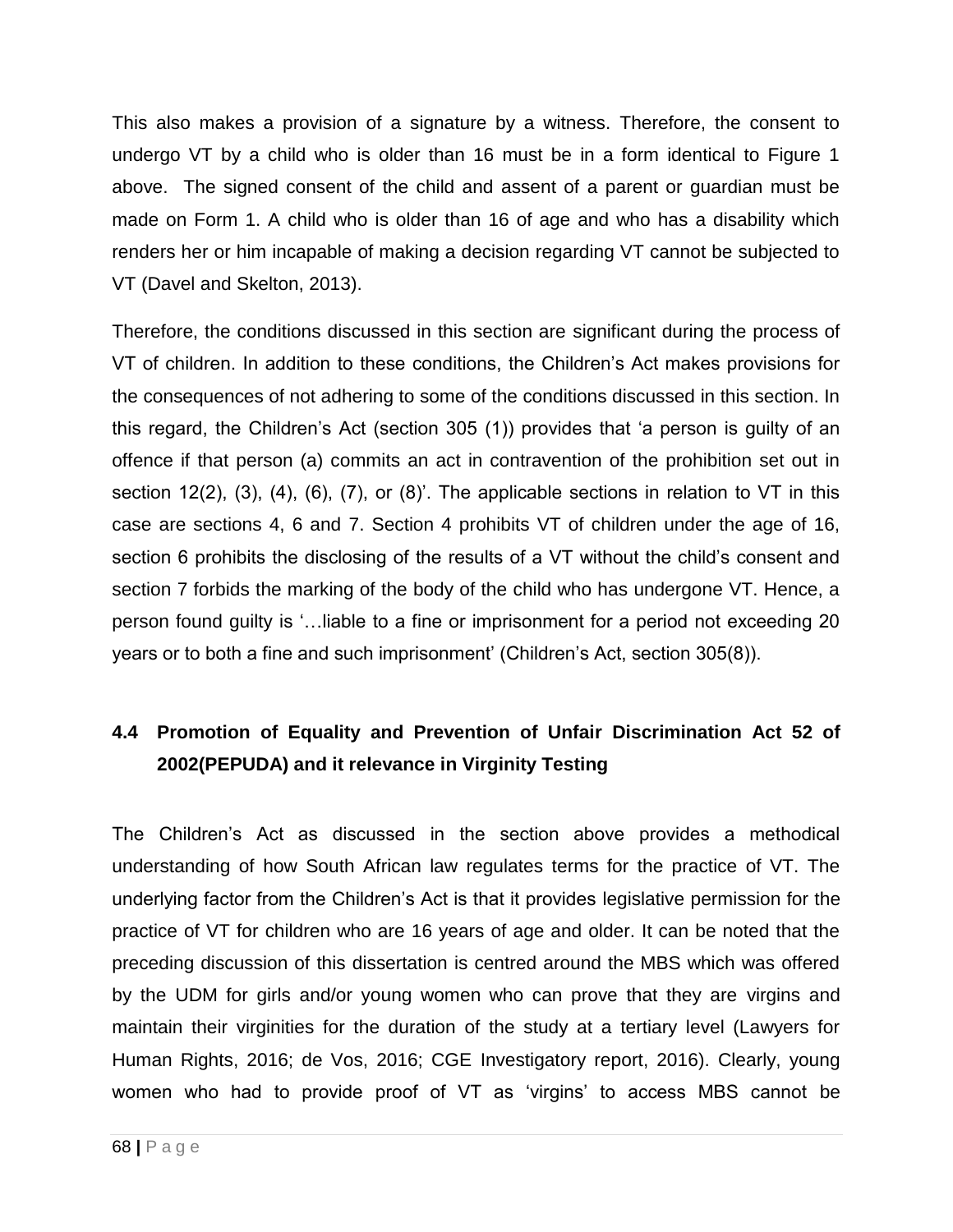categorised as children. This is because in South Africa a child, whether male or female, becomes a major upon reaching the age of 18 years (Children's Act). Thus, as briefly discussed in chapter 3, the legislative provision which can be applied in this regard is PEPUDA. Therefore, this section of the chapter discusses the provisions of PEPUDA in relation to the practice of VT by the young women who have reached the age of majority.

A child's consent is a decisive factor for her to undergo VT. In relation to women who had to provide proof as 'virgins' in application for MBS, it can be argued that the age to consent for VT is not an issue since the minimum age of consent is 16. However, it is discussed in chapter 3 of this dissertation that the issue of concern with regards to consent for VT when there is financial benefit attached, VT is argued as coercion and not by consent (Dlamini, 2016). In addition to this argument the international law experts have indicated that VT (in particular VT for the MBS) is coercive. In this regard, the United Nations Report of the Special Rapporteur on violence against women, its causes and consequences on her mission to South Africa (2016) agrees with the concerns raised by CEDAW in relation to MBS on whether it is consent or coercion when women access the bursary based on them passing virginity tests (para 25). The Concluding observations of the CEDAW (2011: para 22) criticises the provision of VT in the Children's Act.

Another concern by CEDAW is that there are reports that the practice of VT of girls as young as 3 years old is practised in SA. This is argued to expose girls to risks of sexual violence and undermining physical and mental integrity of girls (CEDAW, 2011). This suggests that VT of adult women (above 18 years) for the purpose of obtaining financial benefit may not be conducted regardless of whether she they give consent or not.

Another factor that discourages the issue of consent in relation to the practice of VT is that VT is argued as inauthentic from a medical point of view. This is discussed in chapter 2, para 4.2 of this dissertation that while the traditionalists claim that the presence of a hymen is an identifying factor for one to be classified as a virgin; health professionals claim that the hymen is not a good indicator of sexual virginity because some women are born without a hymen; the hymen can be easily ruptured during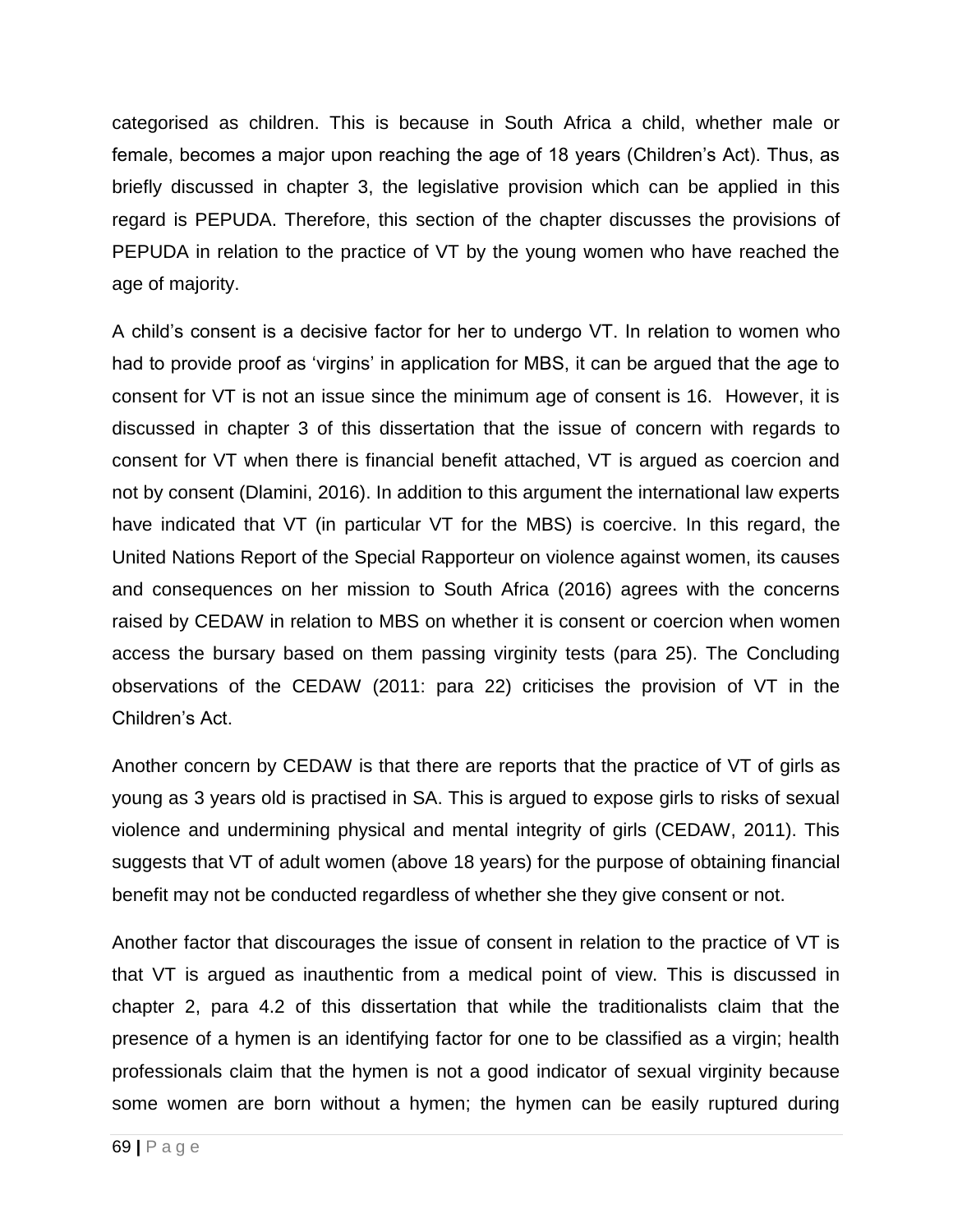physical activities and can be stretched open by the use of tampons (Le Roux, 2006 cited in Mhlongo, 2009; Mojapelo, 2016; Moaddab et al, 2016; Behrens, 2016).

The World Health Organisation's (hereafter referred as WHO) (2014) view is that VT is not a scientifically valid test. The WHO (2014) also argues that 'any physical exam should be conducted only with informed consent and focused on determining the nature of medical care required'. This view is supported by a review of research on the lack of medical utility of VT conducted by Olson & García-Moreno (2017) and the argument that virginity is not scientifically proven. Accordingly, consenting to a procedure that has no scientific validity, whether as a young adult (16 to 18 years of age); or an adult is fraught. This may mean that women may not consent to VT. However, this poses an ethical dilemma because VT is lawful for children over 16 whilst there is no regulation for adults required and/or provided.

An aspect that bears mentioning is the right of women (and all person) to information. In relation to sexuality (and the claims of virginity testing), everyone should have

access to scientifically accurate and understandable information related to sexuality, sexual health, and sexual rights through diverse sources. Such information should not be arbitrarily censored, withheld, or intentionally misrepresented (clause 9 of the World Association for Sexual Health Declaration of Sexual Rights cited in Kismödi et al (2017) 3).

Virginity testing is not scientifically defensible and women are entitled to this information. Further, misrepresenting virginity testing as accurate violates the right of women to information.

PEPUDA makes provisions that deal with doing away with all forms of discrimination, which include race, gender, sex, colour, sexual orientation, age, and disability inter alia (section 1(a). Section 1 of PEPUDA defines discrimination as:

any act or omission, including a policy, law, rule, practice, condition or situation which directly or indirectly (a) imposes burdens, obligations or disadvantage on; or (b) withholds benefits, opportunities or advantages from, any person on one or more of the prohibited grounds.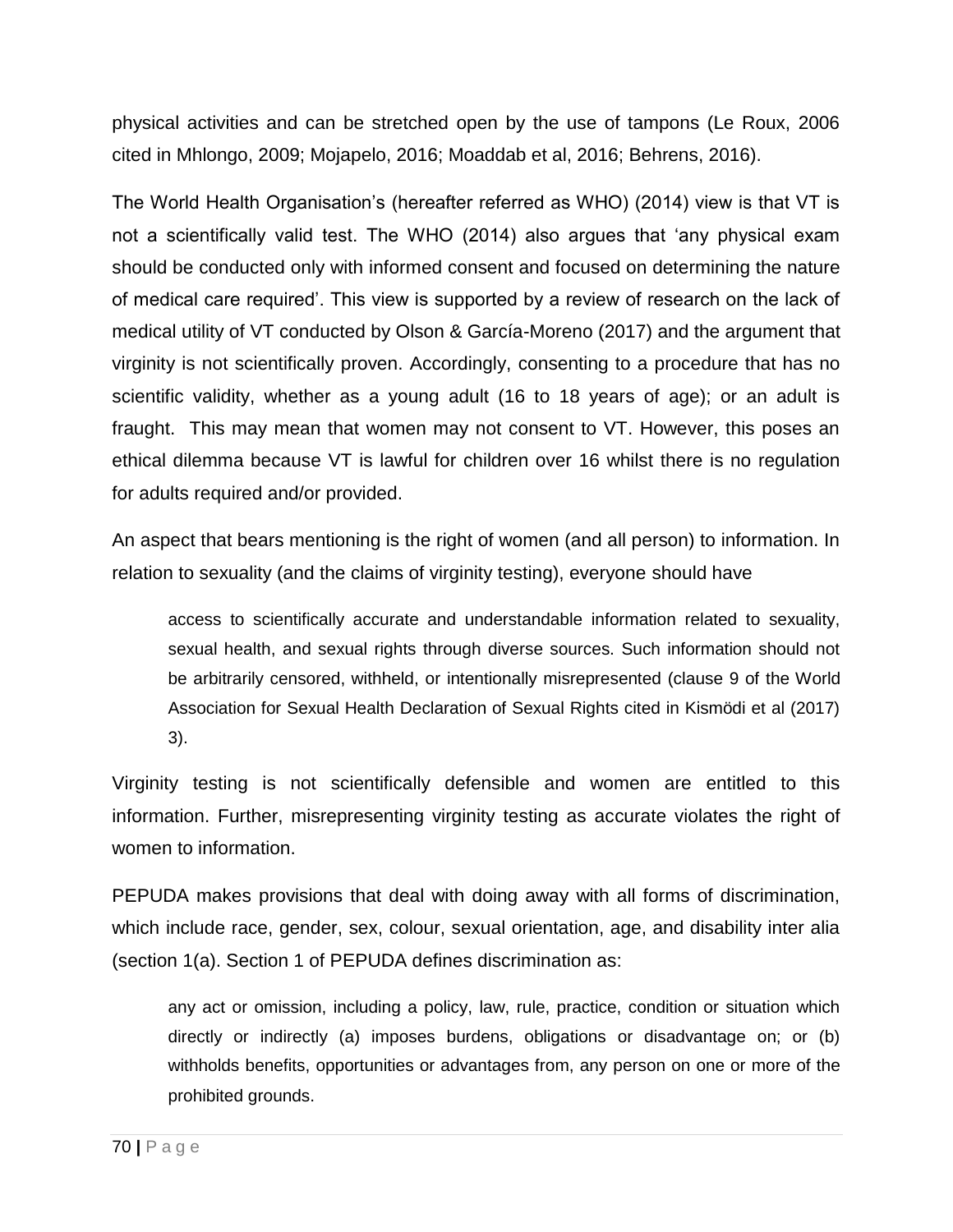The prohibited grounds in this regard include any aspect where discrimination can occur. This includes sex, gender, race, sexual orientation and pregnancy inter alia. This implies that in relation to VT and MBS, discrimination occurs when the virginity proof requirement is not required for males to access the bursary. It also occurs when people from races that do not practice VT and non-virgins are excluded from applying for the bursary. This implies that on the basis of this definition VT as performed on young women alone may not be executed.

Moreover, PEPUDA (section, 1(a)) includes 'pregnancy' as one of the factors that individuals are not to be discriminated against. Hence, MBS's objective is that the recipients must maintain their virginity for the duration of their study. This means that the UDM prohibits women from benefiting from a bursary after falling pregnant. Falling pregnant while on receipt of MBS would mean losing the bursary. This constitutes discrimination according to PEPUDA. Thus, this provision discourages the idea of MBS and the practice of VT.

PEPUDA makes a provision that links the traditional and customary practices with unfair discrimination. In this regard, section 8 of PEPUDA terms unfair discrimination as:

any practice, including traditional, customary or religious practice which impairs the dignity of women and undermines equality between women and men, including the undermining of the dignity and wellbeing of the girl child;

This may mean that PEPUDA classifies VT as an unfair discrimination. This is because VT is practiced only on women and girls. Hence, the MBS also constitute unfair discrimination according to PEPUDA as the requirement of virginity proof is required only on young women in order to access the bursary.

In summary, the Children's Act, section 12, ostensibly seeks a compromise between the rights of the child and cultural rights (Moodley, 2008). This is because the Children's Act prohibits the practice of VT for children under the age of 16 and permits it for children older than 16 years of age under certain conditions. The conditions of the Children's Act, form 1's criteria and the regulations are significant factors for the protection of the children's human rights during the practice of VT. The transition embedded in the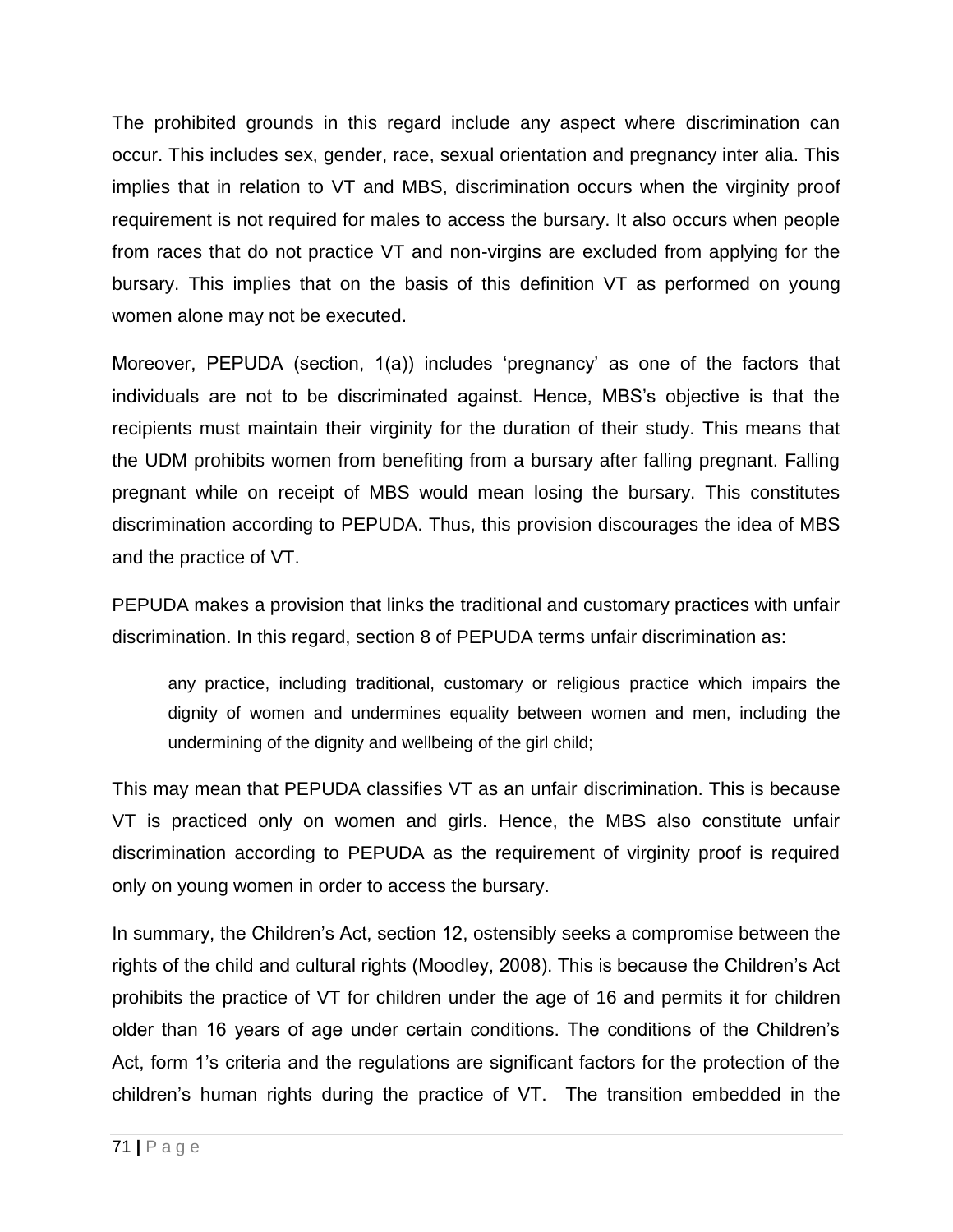regulation of VT from the acceptable age for children (16 years up to 18 years) and then young women who have reached the age of majority (18 years and above) is problematic. This is because the Children's Act provides clear guidelines for the practice of VT while in PEPUDA the practice of VT can be argued to be incorporated among other traditional practices. This implies that PEPUDA is open to interpretation and hence, justifications that VT does not constitute discrimination.

## **4.5 Link between the regulations and arguments against virginity testing**

It is argued in the above section that the Children's Act presents a compromise between the two divergent views on VT i.e. the rights of children and cultural rights. This section therefore discusses the provision of the Children's Act that is linked with the argument that calls for ban of the practice.

The arguments opposing the practice of VT in SA has been discussed in detail in chapter 2 of this dissertation. Briefly, some of these arguments oppose VT on the bases that it is the violation of constitutional rights provided for in the Bill of Rights i.e. equality, dignity, freedom and security and privacy (Mhlongo, 2009; Kassan & Mahery, 2009; de Robillard, 2011; Durojaye, 2016); ineffective, unhygienic and violation of human rights (Taylor, 2004 cited in Mhlongo, 2009) and exert control over women and their sexuality (Mhlongo, 2009; Leclerc-Madlala, 2001). Such arguments are raised by the human rights activists such as the Commission on Gender Equality (CGE) and South African Human Rights Commission (SAHRC) to motivate for the banning of VT in SA.

On this basis, it can be noted that the Children's Act presents two views of VT. On one hand it prohibits the practice of VT for children under the age of 16 (section 12(4)) and on the other hand provides that VT of children who are 16 and older can be practiced under certain conditions (section 12(5) to (7)) discussed in section 2.1 of this chapter. One may argue that the argument that rejects the practice of VT for children under the age of 16 is in line with the human rights activists who argue against VT. Also, the sanctions of individuals who violate some conditions for practising VT can be argued to favour the human rights view (section 305(8)).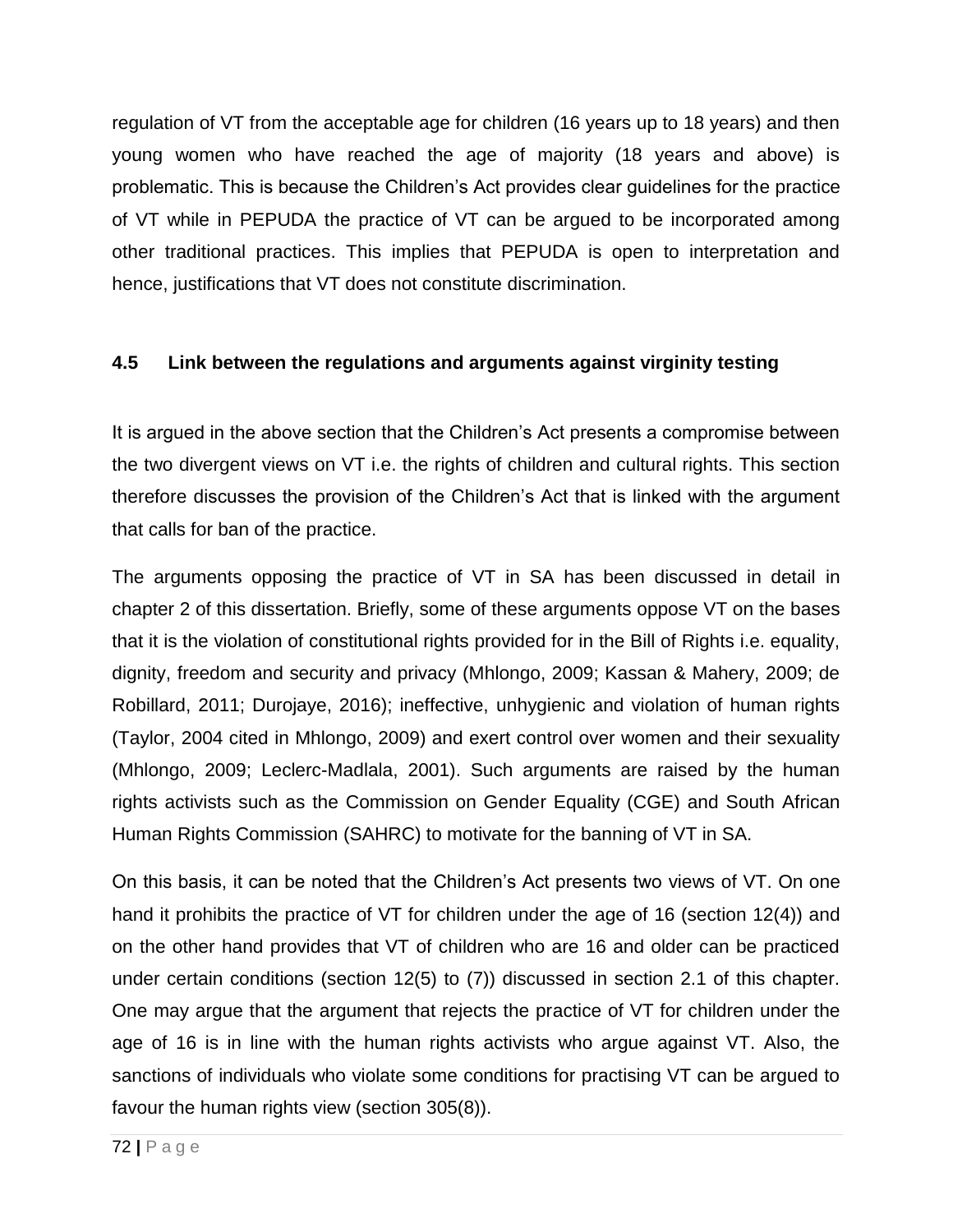### **4.6 Link between the regulations and arguments in favour of virginity testing**

The Children's Act also ascribes to the perspective that favours the practice of VT (of girl children over 16 years of age). Some of the arguments support VT on justifications that it is a constitutional right to practice the culture of choice (section 15(3), 30 & 31); curbs the further spread of HIV infection (Mhlongo, 2009; Kassan & Mahery, 2009; de Robillard, 2011; Durojaye, 2016; Wickstaw, 2010); combats certain social pandemics and maintains cultural identity (Moodley, 2008) *inter alia*. Such arguments suggest the need for the practice of VT in South Africa.

On this basis, it can be argued that the argument that favours this view in the Children's Act is section 12(5) to (7). In this regard, section 12(5) provides that VT of children who are 16 years of age and older may be performed. This is accompanied by subsections and sections that present conditions in which VT may be performed. These conditions are consent (section 12(5)(a)), counselling (section 12(5)(b)), hygiene and safety (section  $12(5)(c)$ ) and privacy (section 12 (6) and (7)).

## **4.7 Summary**

This chapter's main objective was to discuss the Children's Act regulations on VT and to discuss if any of these regulations favour the arguments for and against VT. The fundamental point in this chapter is that the Children's Act presents a compromise between the arguments in favour of VT and arguments against it. Hence, VT of children under the age of 16 is prohibited whilst VT for children who are 16 years of age and older may be performed. This suggests that a 16-year-old child has the capacity to consent to the process of VT. The regulations and form 1 form an integral part of the Children's Act's section 12 as it gives guidelines and details on the concepts that may not be clear in the statute. A challenge lies in ensuring that those who practice VT follow the procedure as discussed in this chapter. Also that section 305's provision about punishing non-adherent individuals is enforced. Another vital point in this chapter is that young women who participated in MBS were of age to consent for VT since the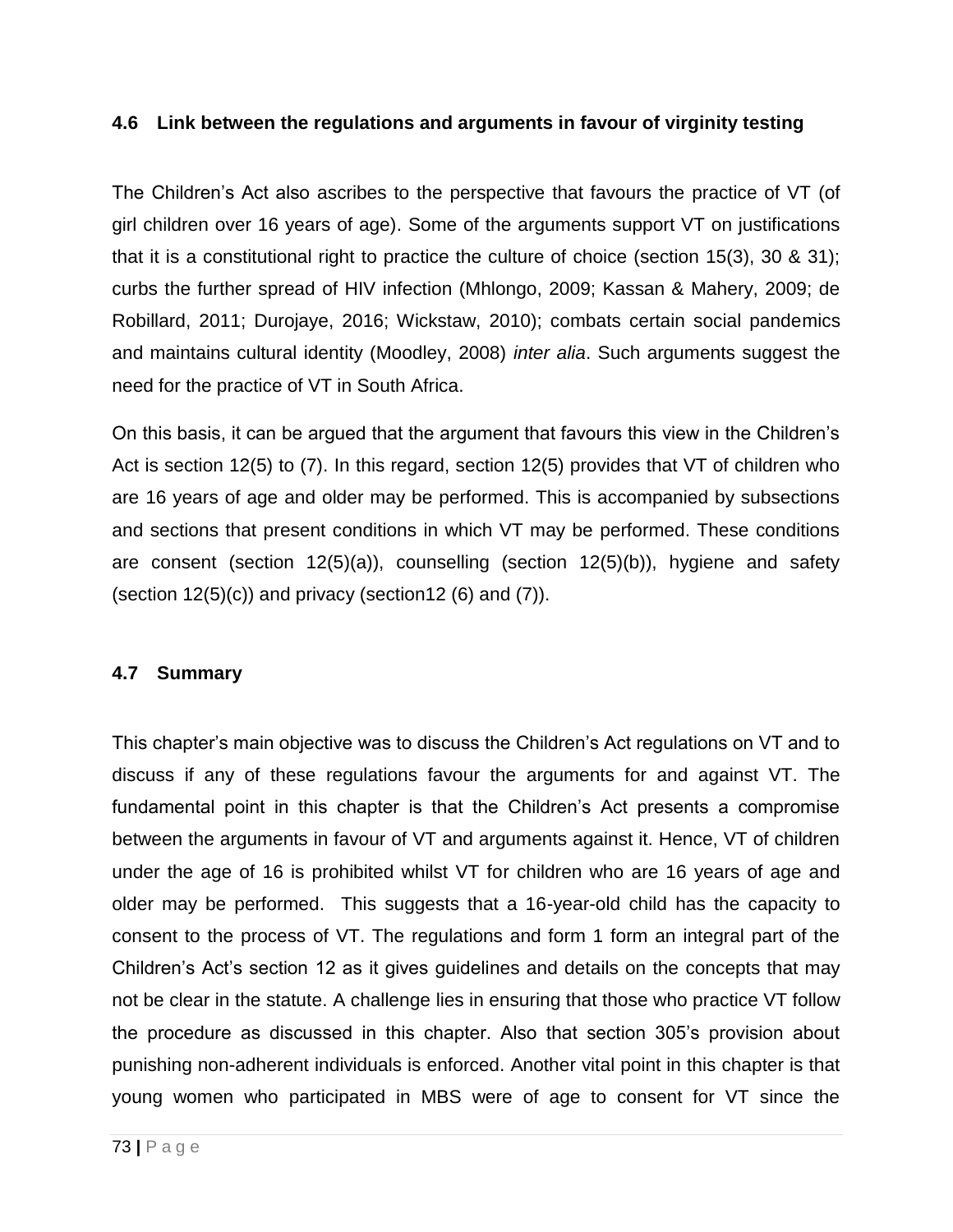minimum age of consent is 16. However, the PEPUDA's definition for discrimination and unfair discrimination suggests that VT of women and MBS should not occur.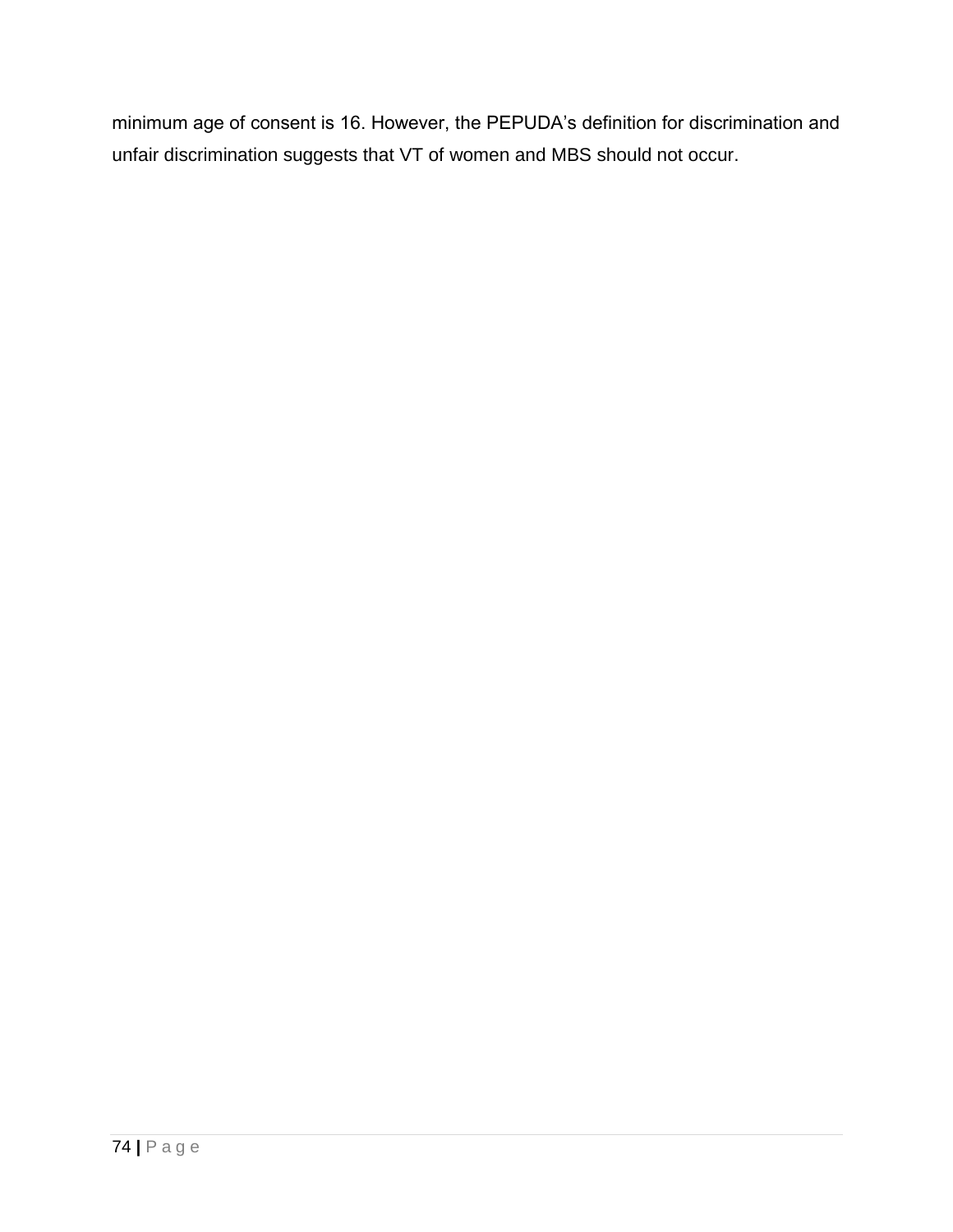## **CHAPTER FIVE**

## **RECOMMENDATIONS AND CONCLUSIONS**

### **5.1 Recommendations**

Different spheres of intervention are involved in relation to traditional and/ or cultural practices: the international, national, provincial, community (local), family and personal levels. For instance, the international instruments such as the ACRWC, CRC & CEDAW, makes provisions concerning cultural practices and calls for prohibition of harmful ones. National legislation such as the Children's Act and PEPUDA has been ratified nationally as a response to international frameworks' demands. These make provisions regarding cultural practices to regulate safe measures in practising culture and abolishing the harmful ones at a national level.

This dissertation is based on the case of the UThukela District Municipality (UDM) which offered the Maidens' Bursary Scheme (MBS) to young women who are virgins in the district on the condition that they remain virgins for the duration of their qualifications at tertiary institutions. Therefore, the focus of this study is on the cultural practice of virginity testing (VT) as a tool for MBS. The divergent views regarding VT caused apparent conflict between human rights and cultural rights. This suggests the need for further intervention regarding VT by the abovementioned spheres.

This section of the chapter presents the possible recommendations in relation to the cultural practice of VT. This is discussed in accordance to the different levels of intervention.

#### $5.1.1$ **International level**

The international level's intervention in relation to cultural practices is notable through conventions, charters and covenants and various committees' general comments, concluding observations and so on. CEDAW, the CRC and ACRWC for example,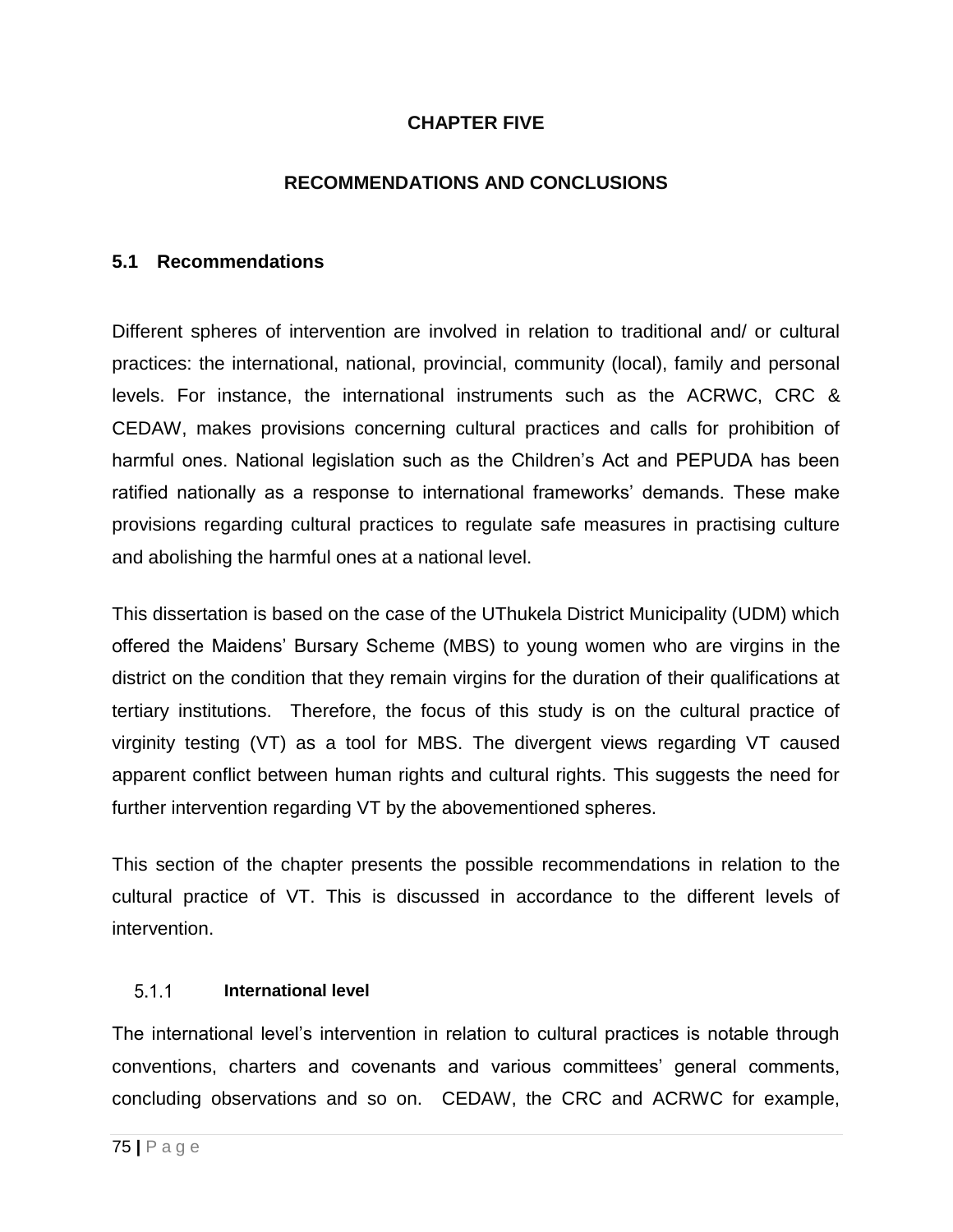demand signatory countries to abolish harmful cultural practices (HCPs). Gaffney-Rhys (2011) asserts that international law plays a significant role in the campaign against the HCPs because it emphasises the gravity of the issues concerned. These international treaties also have clauses that require signatory states to submit periodic reports at intervals specified in the relevant treaty regarding the changes made as a response to the demands provided. For instance, the CRC (article 44(1)) provides that:

States Parties undertake to submit to the Committee, through the Secretary-General of the United Nations, reports on the measures they have adopted which give effect to the rights recognised herein and on the progress made on the enjoyment of those rights.

In this regard, at the twenty-ninth meeting of Chairs of the human rights treaty bodies (2017), it was reported that South Africa is behind schedule and/or late submission in relation to submitting reports timeously to the human rights treaties. Late submission of reports negatively affect the ability of the Committee to intervene timeously. Hence, I would submit that there is a need for a national monitor who will ensure that the relevant departments responsible for drafting reports do so timeously. This is effectively the role of the South African Human Rights Commission (SAHRC) as the national human rights institution (NHRI) responsible for monitoring human rights abuses and also monitoring compliance of state departments with relevant international and regional law norms in this regard.

There is an overlap with the mandate of the Commission for Gender Equality (CGE), an institution promoting democracy under the Constitution as well. However the CGE is not an NHRI and thus not of the same international standing as the SAHRC. That notwithstanding, its constitutional mandate requires the CGE to promote respect for the protection, development and attainment of gender equality (section 187 of the Constitution). This mandate allows it to monitor and evaluate measures such as legislative, policies and practices of the state, including not only customary law and practices, but also local government policies and practices. The CGE can further also conduct public awareness and education on particular gender equality topics. With the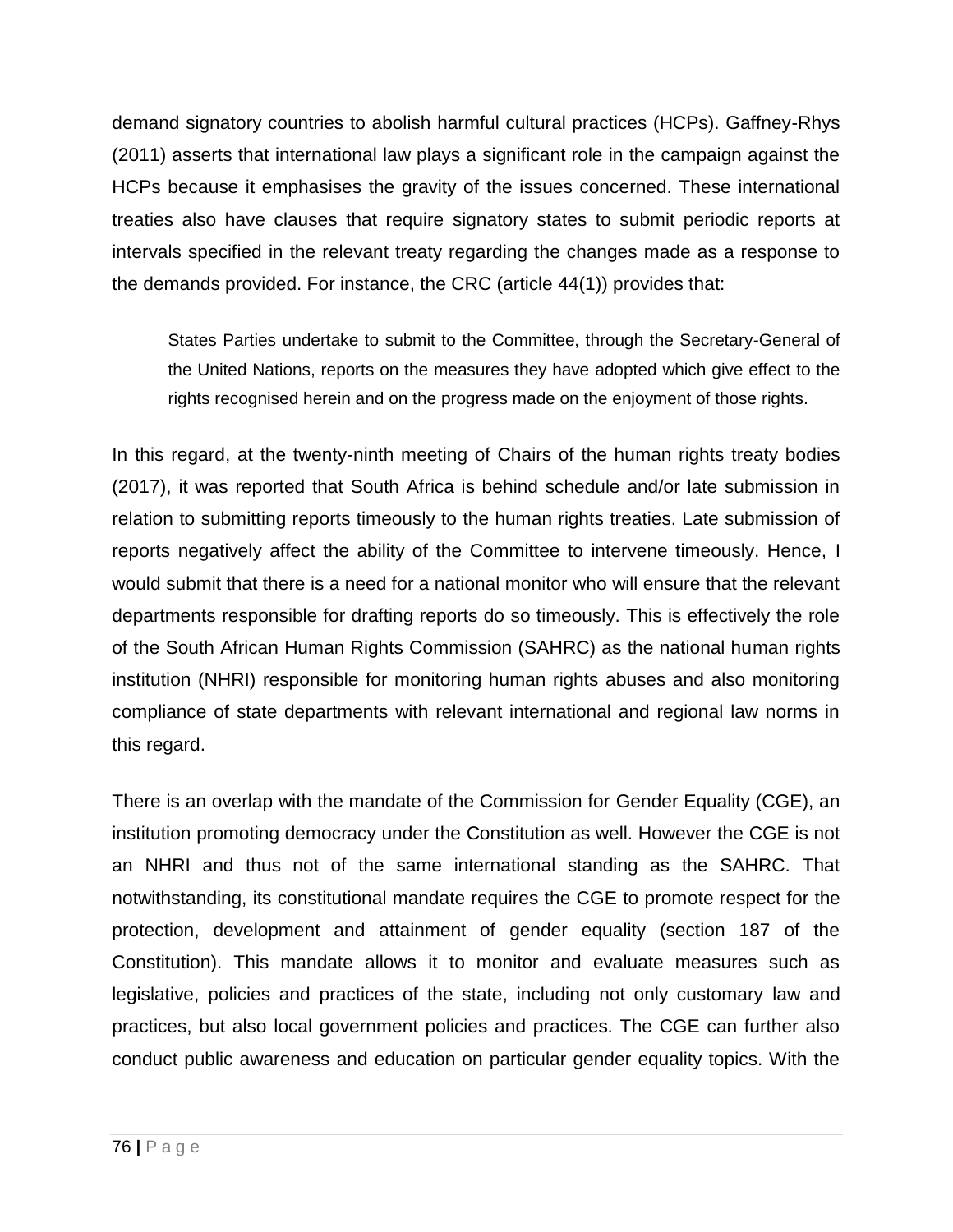ability to accept complaints and conduct investigations, as well as the necessary powers of subpoena and litigation, it is a force to be reckoned with.

During the media outrage over the MBS, the CGE intervened, finding through its investigation that there are divergent views about MBS. The CGE recommended that the MBS be removed from the bursary category and its policies be amended. The CGE recommended that the councillors in the UDM should receive training on gender equality including domestic legislation, international and regional instruments to which SA is in signatory (CGE Investigatory Report, 2016). These can be argued as impactful recommendations. Councillors in the municipality are not permanent government employees and therefore when they are not re-elected by their respective party members as representatives in local government such institutional knowledge gained from appropriate training may be lost. I would further submit that training on gender equality should be part of an induction process during the 'hiring' stage of members of the government organisations. This will promote service rendering while keeping in mind the protection of human rights.

#### **National and Local levels**  $5.1.2$

Gaffney-Rhys (2011) states that the international instruments have had a positive influence on the implementation of policies to ban harmful cultural practices at the national levels. South Africa has taken legislative measures in response to its obligations under human rights treaties specifically on cultural practices. Some of these has been discussed in this dissertation. Respectively, the Children's Act and PEPUDA's provisions regarding the cultural practice of virginity testing has been discussed. For example, VT is classified as one of the HCPs by PEPUDA. One may argue that one of the reasons for the persistence of HCPs is that culture is viewed by the society as 'natural', 'the only way' etcetera (Ras-Work, 2006) by the society that practices it. This applies to the MBS as the bursary advocates did not identify any harm caused by it to society.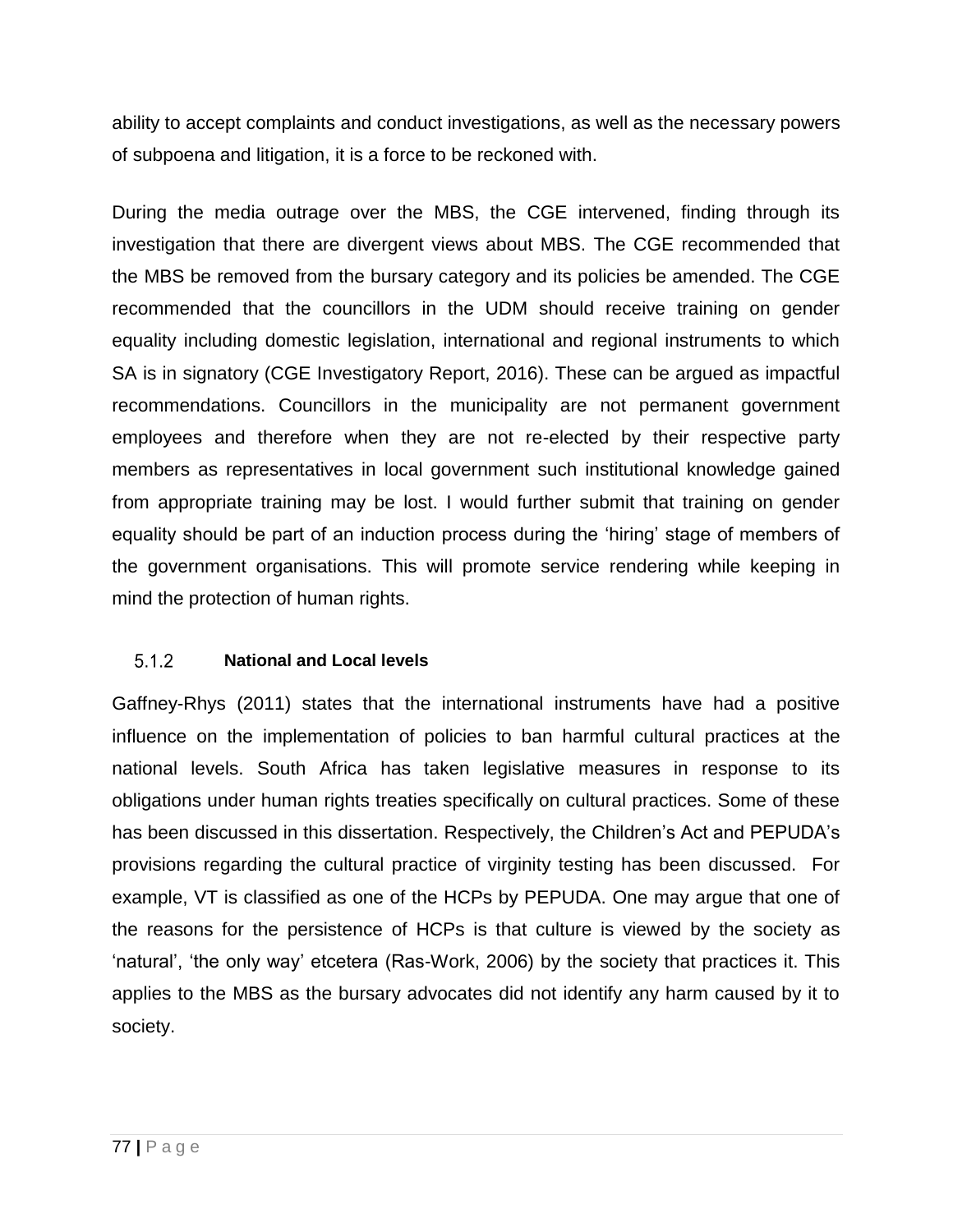For this reason, one may recommend a strong emphasis on the implementation of consciousness-raising (awareness) at a national level. Murove (2010) argues that consciousness-raising interventions should commence by highlighting positive aspects of people's cultural practices as entry points for engaging with cultural practices that may be harmful. This may also involve encouraging a coordinated approach among institutions, agencies, and organisations to introduce subjects such as gender equality in schools and universities (Ras-Work, 2006). This coordinated approach in the education sector is of course ironic considering that the MBS was aimed at providing access to education for the recipients of the bursaries, but in a way that arguably discriminated against them based on their gender/sex.

Such interventions can also be extended to community levels where consciousness raising campaigns can be implemented. Consequently, there are many positive cultural practices that protect children and women (Ras-Work, 2006). Therefore, tasked individuals for campaigns may use the positive aspects of culture when engaging individuals and groups as an entry point which will provide the necessary space when they present the harms that some of the cultural practices cause in the society.

## **5.2 Conclusion**

The cultural practice of VT is ostensibly updated for contemporary times by its advocates to meet up with current societal concerns. Hence, the original purpose of VT was to ensure chastity before marriage but now is aimed, ostensibly, at curbing social ills and for the purpose of women empowerment. The purpose of this study was to explore whether virginity testing can be deemed a measure that empowers women.

With the MBS, the condition for the continuance of a bursary was that the recipients maintain their virginities for the duration of their pursuit qualifications. Some of the findings of this study portray two divergent views. On the one hand:

 VT is portrayed as a tool for women empowerment when a woman who cannot afford to pay tertiary fees is awarded with monetary assistance to do so; and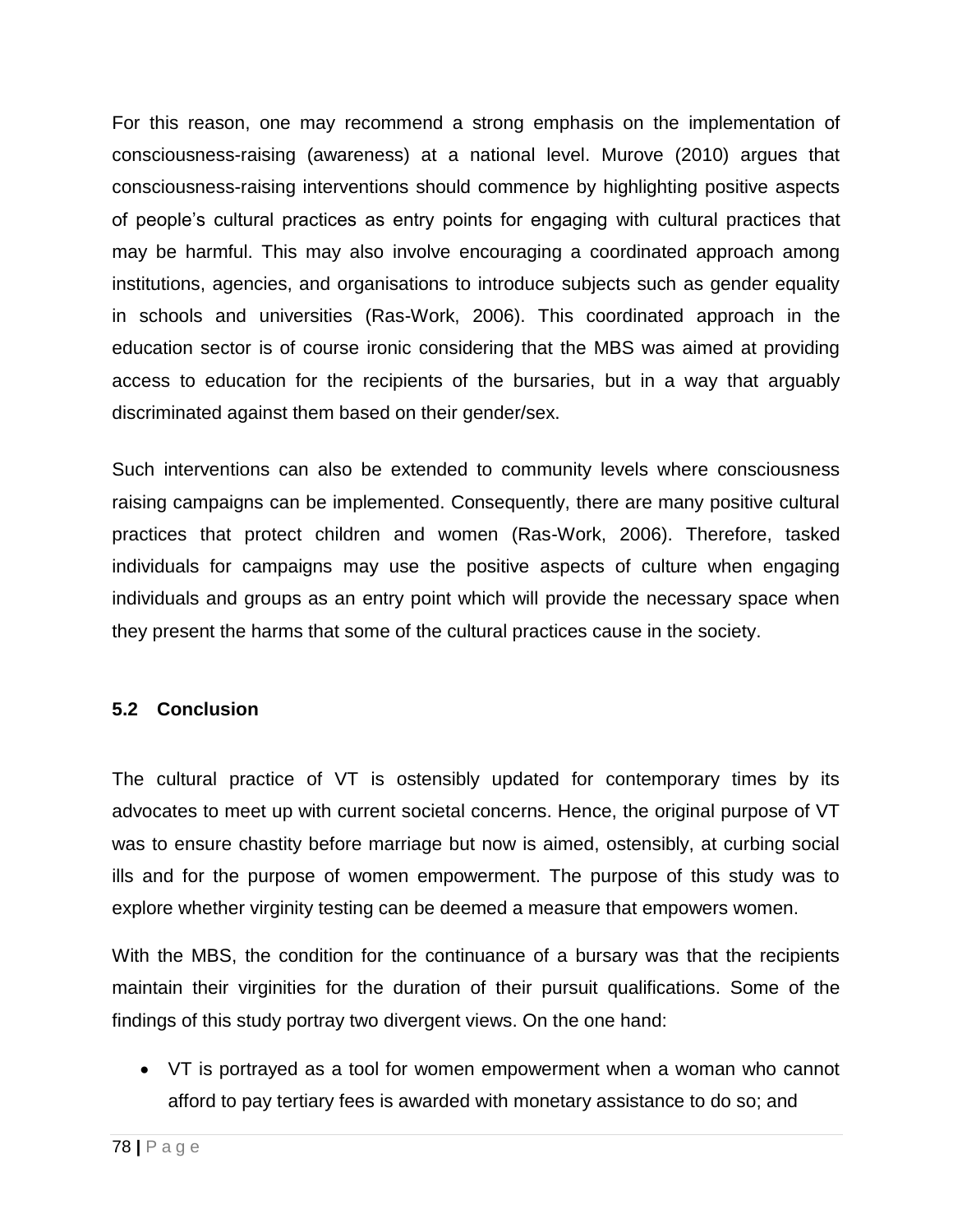VT is also argued to constitute women empowerment when women and the community are actively involved in suggesting and implementing possible solutions to existing social problems such as unwanted pregnancies for example.

On the other hand:

- VT as women empowerment is discounted on the basis that the awarding of MBS is a coercive method for young women to undergo VT;
- VT as a condition for MBS is discriminatory as the burden falls on women, poor women at that, to maintain their virginity and not on men;
- the definition of 'virginity' as the presence of a hymen is medically unproven; also
- Virginity can be 'faked' through *inter alia* insertion of objects similar to revirginisation through hymenoplasty.

Another fundamental point from the study is that the UDM accepted the recommendations made by the CGE on MBS. This means that young women who had already received the bursary were no longer subjected to regular virginity tests to maintain it. Therefore, this study concludes that offering financial assistance to young women to further their studies with the intention to encourage them to maintain their status as virgins cannot be said to empower women.

The South African Constitution, protects cultural diversity, and as such persons belonging to a cultural community may not be denied the rights to enjoy and practice their culture. Pertinently, though, this right may not be exercised in a manner inconsistent with any provision of the Bill of Rights. The rights of an individual to equality, dignity, privacy and freedom and security of the person take precedence over cultural rights. State departments must tread carefully when seeking to impose 'incentives' for maintaining social norms that have a discriminatory impact (even unintended) on the very beneficiaries of the measure.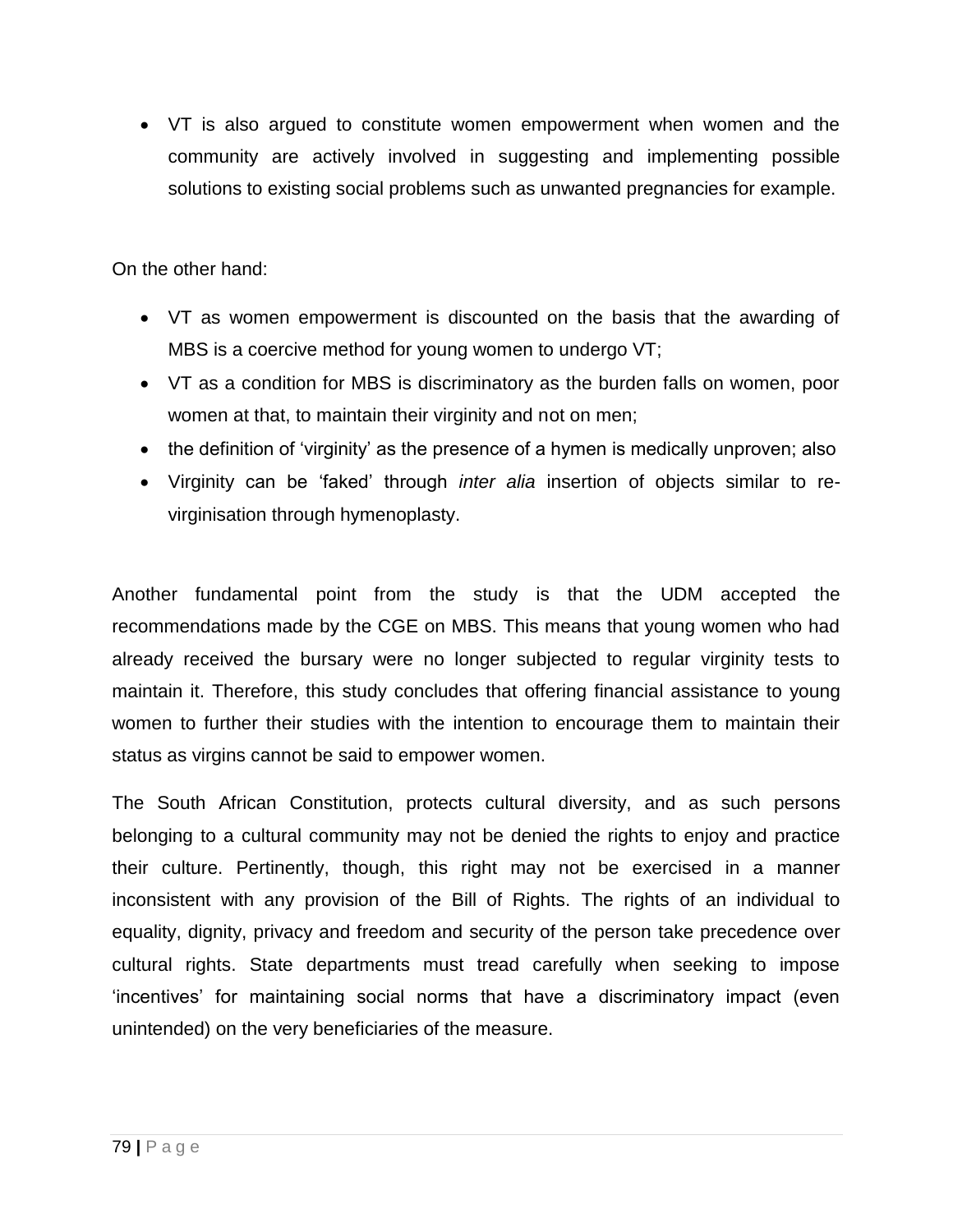Shuhmann (2010: 96-97) asks:

How do we deal with the hijacking of women's empowerment discourse (Gqola, 2006) by conservative groups and agents of a backlash within the ruling [party]? In the name of representing gender equality, national uplifting and an anticolonial attitude which claims to strengthen non-Western traditions irrespective of their patriarchal inequalities, they reenforce a narrow understanding of gender relations and the diversity within femininities and masculinities of all shades.

Traditionalists in the MBS debacle seem to wish to hark back to the 'prize' of virginity that may have existed in pre-colonial times. The reality is that virginity, and its place within gender relations, does not play the same role in women's lives (whether gender conforming or not). Heteronormative and patriarchal depictions of sexuality goes against the gender equality that the constitutional democracy ascribes to. The constitutional order is premised on a number of foundational values, one which is non-sexism and non-racism (section 1(b) of the Constitution). Cloaking VT as a form of WE and as such a tool to obtain educational and employment advantages has backfired for the UDM's MBS. However, the compromise in the Children's Act regulation of VT remains and should be resolved by parliament as this position is not supported by international and regional law.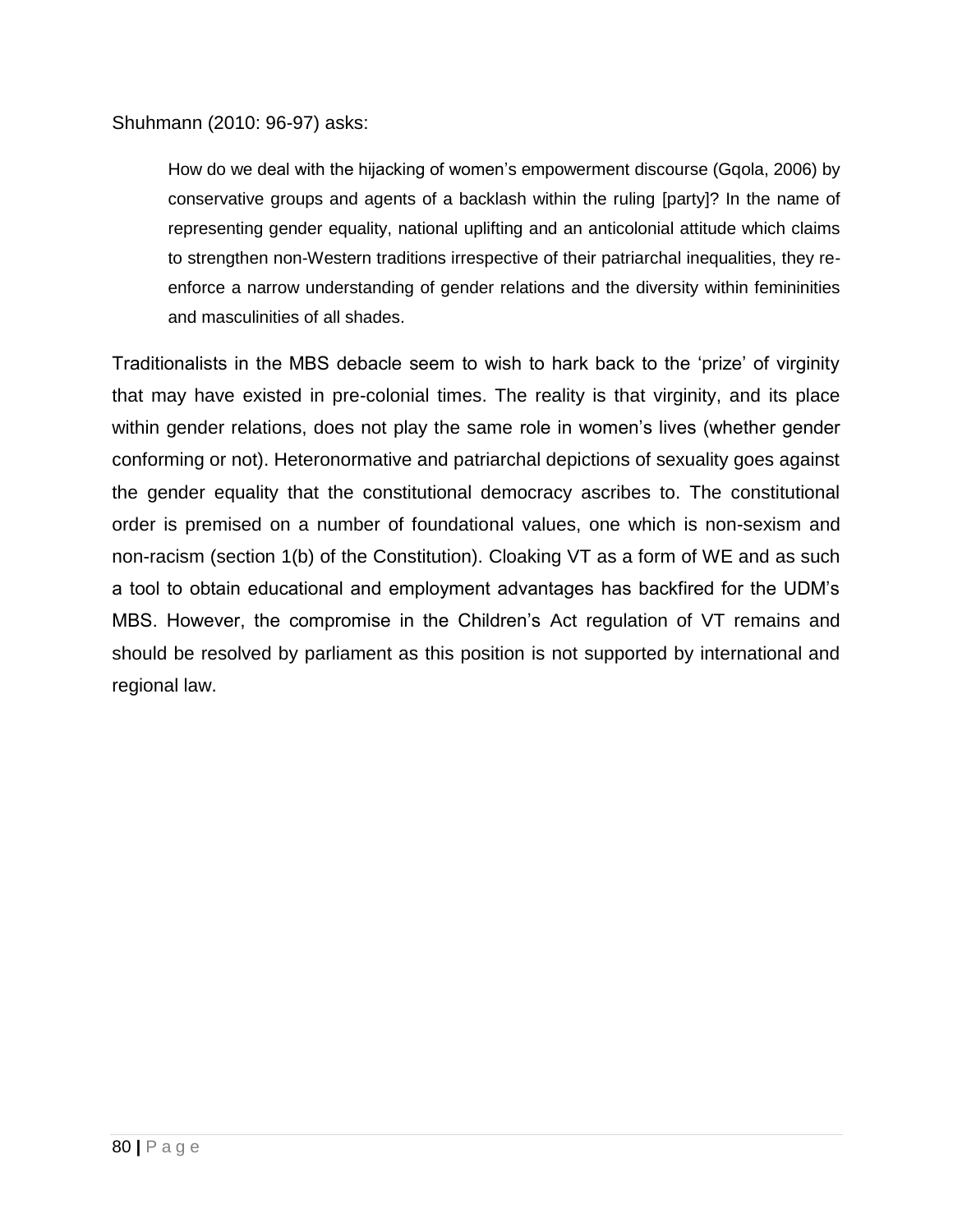### **REFERENCES**

### **Primary Sources:**

### **International Law instruments**

African Charter on Human and Peoples' Rights on the Rights of Women in Africa (Maputo Protocol)

African Charter on the Rights and Welfare of the Child, 1990

African Union Declaration on Gender Equality in Africa

Concluding observations of the Committee on the Elimination of Discrimination against Women CEDAW/C/ZAF/CO/4, 17 January-4 February 2011

General Comment No. 2 on Article 14.1 (a), (b), (c) and (f) and Article 14, 2 (a) and (c) of the Protocol to the African Charter on Human and Peoples' Rights on the Rights of Women in Africa

International Covenant on Economic, Social and Cultural Rights, 1976

Joint General Comment No 31 of the Committee on the Elimination of Discrimination against Women and the Convention on the Rights of the Child, 14 November 2014 CEDAW/C/GC/31/CRC/C/GC/18

South African Development Community Declaration on Gender and Development, 2008

United Nations Convention on the Rights of the Child, 1989

United Nations Convention on the Elimination of Discrimination against Women, 1979

United Nations Committee on Elimination of All Forms of Discrimination against Women (CEDAW) (2011) Concluding Observation to South Africa

United Nations Report of the Special Rapporteur on violence against women, its causes and consequences on her mission to South Africa, 2016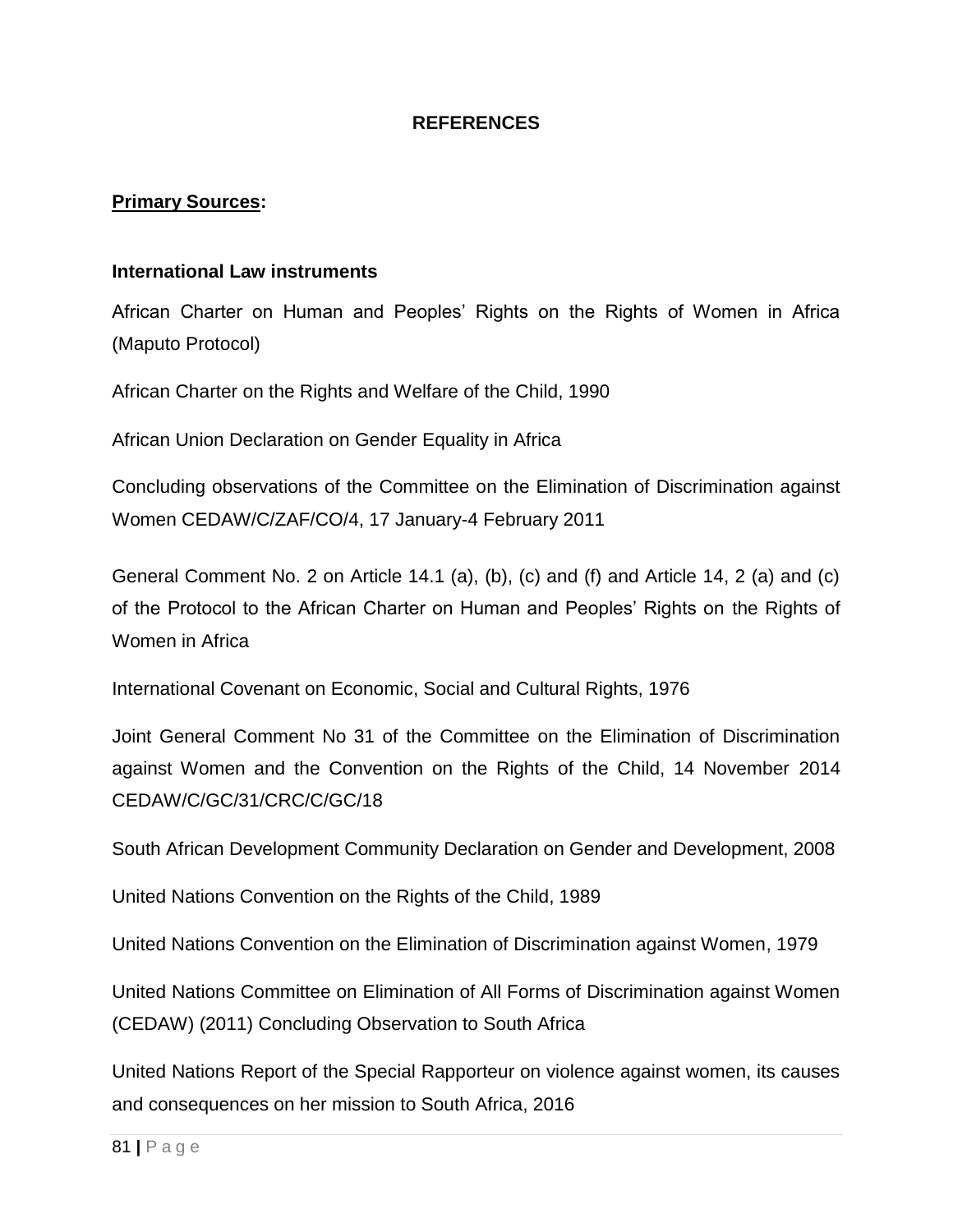United Nations Human Rights Council (2015) Discrimination and violence against individuals based on their sexual orientation and gender identity (A/HRC/29/23).

### **Constitution**

Constitution of the Republic of South Africa, 1996

### **Legislation and regulation**

Children's Act 38 of 2005

Child Care Act 74 of 1983

Promotion of Equality and Prevention of Unfair Discrimination Act 4 of 2000

Sexual Offences Act 32 of 2007

### **Case Law**

S v Makwanyane 1995 (3) SA 391

Yazgul Yılmaz v. Turkey. European Court of Human Rights application nos. 36369/06 (2011) ECHR

## **Secondary Sources:**

### **Books and chapters in books**

Alexandre, M 'The new faces of feminism' (2011) in Fineman, MA (ed) Transcending the Boundaries of Law: Generations of Feminism and Legal Theory 97-110, 108

Kassan, D & Mahery, P 'Special child protective measures in the Children's Act' in Boezaart, T (ed) (2009) *Child Law in South Africa*. Juta, 185-224

Leclerc-Madlala, S (2001) 'Virginity Testing: Managing Sexuality in a Maturing HIV/AIDS Epidemic' in Grinker, RR, Lubkemann, SC & Steiner, CB (2010) *Perspectives on Africa: a reader in culture, history, and representation.* Wiley-blackwell, 411-422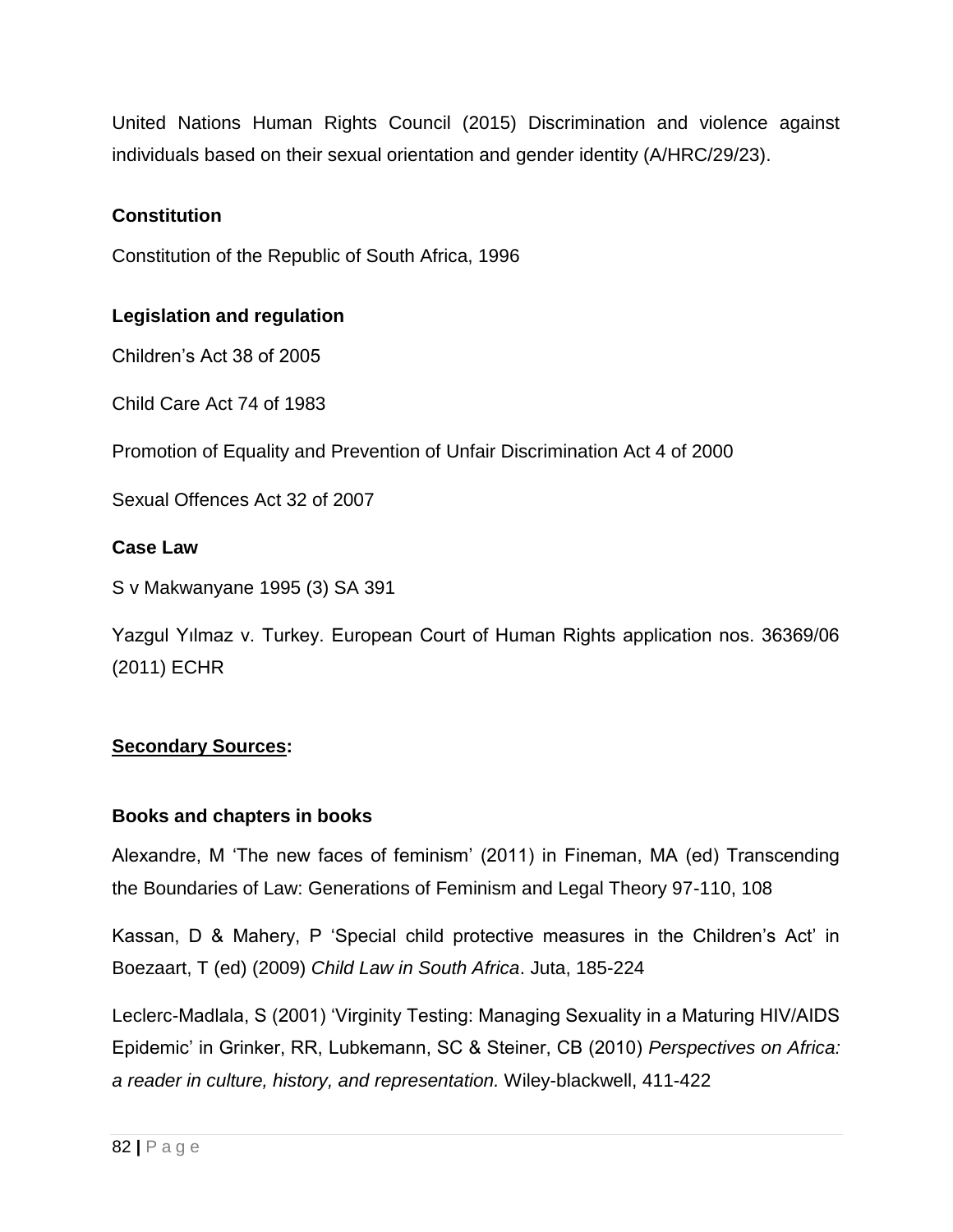Neuman, WL (2011) Social Research Methods: Qualitative and Quantitative Approaches (7th Ed). USA: Pearson International

Sewpaul, V (2003). 'Reframing Epistemologies and Practice through International Exchanges: Global and Local Discourses in the Development of Critical Consciousness.' In L.D Dominelli & W.T Moore, (Eds.). *Broadening Horizons: International exchanges in social work.* 279-332

MacEntee, K 'Girls, condoms, tradition, and abstinence: making sense of HIV prevention discourses in rural South Africa' in Mitchell, C & Rentschler, C (2016) *Girlhood and the Politics of Place*. Berghahn Books, 315-332

### **Journal articles**

Arnt, S (2002) 'Perspectives on African feminism: defining and classifying Africanfeminist literatures' *Agenda* 17(54): 31-44

Akpotor, J (2009) 'Promotion of gender equality and women empowerment: a millennium development goal', *Gender Equality and Women Empowerment* 7(2): 2504- 2515

Behrens, KG (2014). 'Virginity testing in South Africa: a cultural concession taken too far? ' *South African Journal of Philosophy* 33(2): 177-187

Bennett, J (2005) '"An Old Rag": South African Research on GBV and Debates on 'Cultures' and 'Rights'" *Agenda*, 24-35

Bennett, TW; Mills, C; & Munnick, G (2010). 'Virginity Testing: A crime, a delict or a genuine cultural tradition' *Tydskrif vir Suid-Afrikaanse Reg* 2: 254-270

Chamberlin, J., & Schene, A. H. (1997). A working definition of empowerment. Psychiatric rehabilitation journal, 20, 43-46

Durojaye, E (2016) 'The human rights implications of virginity testing in South Africa' *International Journal of Discrimination and the Law*, 16(4): 1-19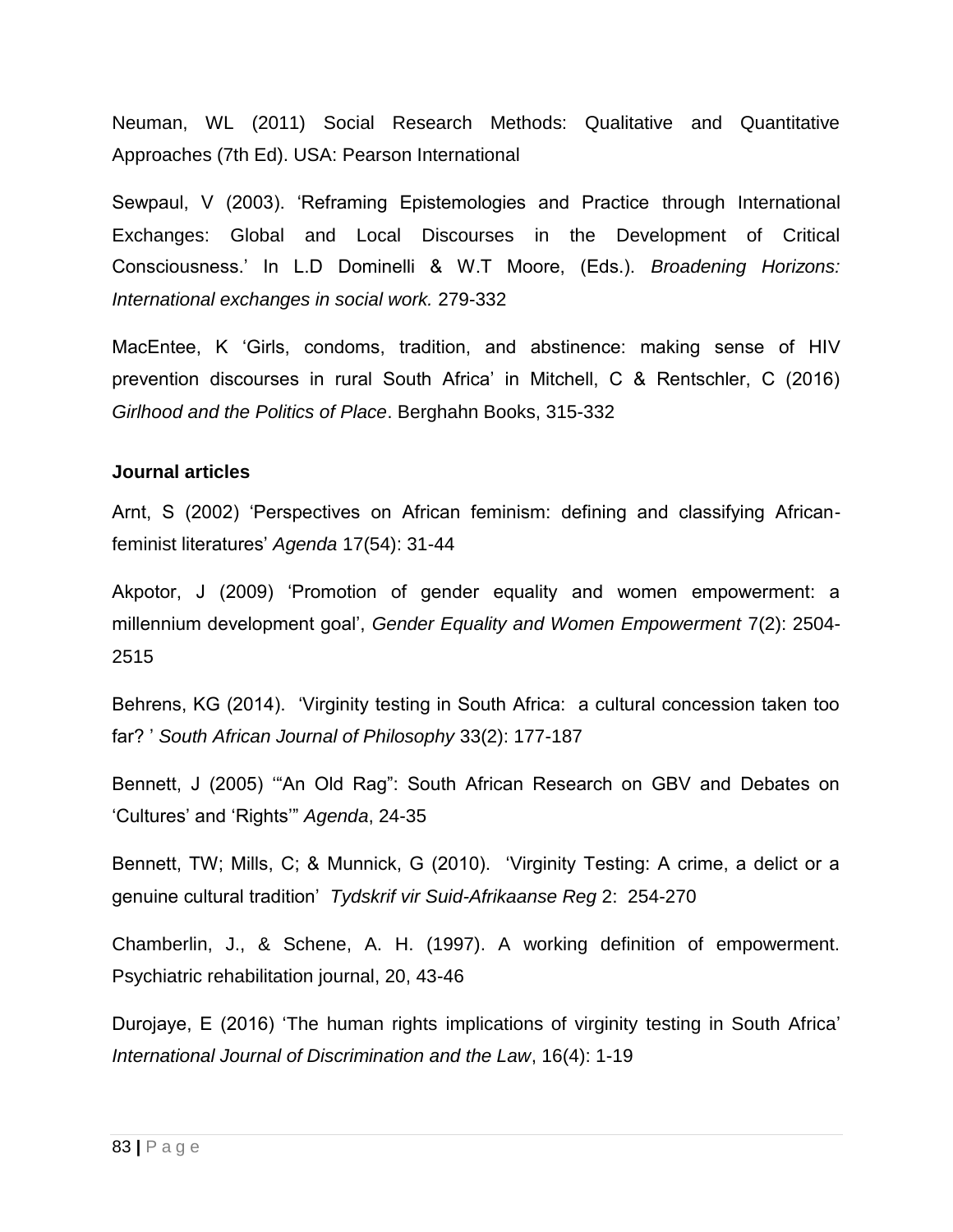Ruth Gaffney-Rhys (2011) 'International law as an instrument to combat child marriage' *the International Journal of Human Rights*, 15(3): 359-373

George, ER (2008) 'Virginity testing and South Africa's HIV/AIDS crisis: Beyond rights universalism and cultural relativism toward health capabilities' *California Law Review*, 96(6): 1447-1517

Kaivanara, M (2016) 'Virginity dilemma: Re-creating virginity through hymenoplasty in Iran' *Culture, Health & Sexuality: An International Journal for Research, Intervention and Care* 18(1): 71-83

Khau, M (2012) '"Our culture does not allow that": Exploring the challenges of sexuality education in rural communities' *Perspectives in Education* 30(1):61-69

Kismödi, E, Corona, E, Maticka-Tyndale, E, Rubio-Aurioles, E & Coleman, E (2017) 'Sexual Rights as Human Rights: A Guide for the WAS Declaration of Sexual Rights' *International Journal of Sexual Health,* 29(1): 1-92

Kruger, L, Shefer, T & Oakes, A (2015) **'**I could have done everything and why not?': Young women's complex constructions of sexual agency in the context of sexualities education in Life Orientation in South African schools' *Perspectives in Education*  33(2):30-48

Leclerc-Madlala, S (2003). 'Protecting girlhood? Virginity revivals in the era of AIDS', *Agenda* 56: 16-25

Leclerc-Madlala, S (2001) 'Virginity Testing: Managing Sexuality in a Maturing HIV/AIDS Epidemic' *Medical Anthropology Quarterly* 15(4): 533-552

Leclerc-Madlala, S (2002) 'Youth, HIV/AIDS and the importance of sexual culture and context' *Social Dynamics* 28(1): 20-41

Lesch, E & Kruger, L (2004) 'Reflections on the sexual agency of young women in a low-income rural South African community' *South African Journal of Psychology* 2004, 34(3): 464–486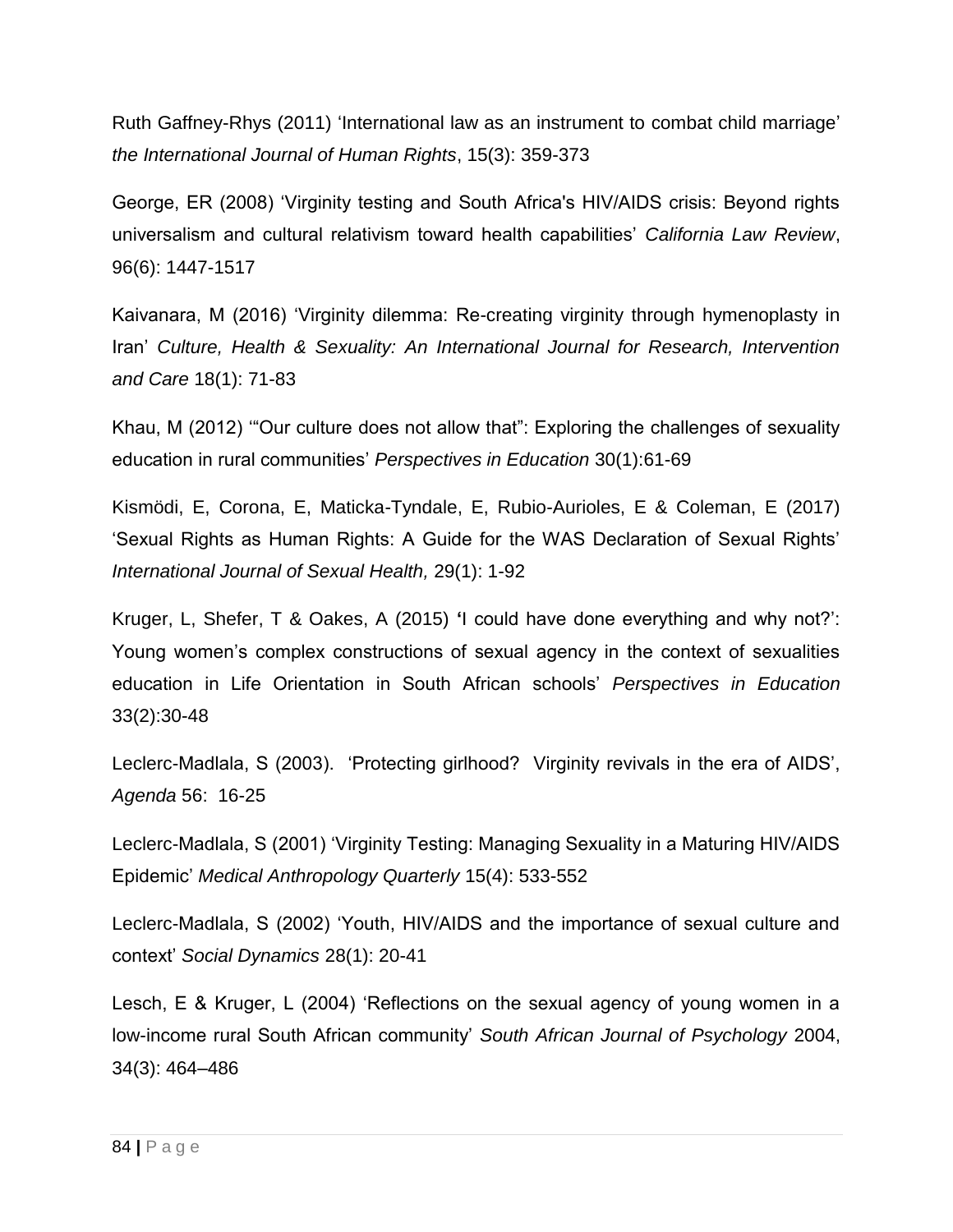Maluleke, MJ (2012). 'Culture, Tradition, Custom, Law and Gender Equality' *Potchefstroom Electronic Law Journal*, 15(1): 1/428-22/428

Mekgwe, P (2010) 'Post Africa(n) Feminism?' *Third Text* 24(2): 189-194

Moaddab, A; McCullough LB; Chervenak, FA; Dildy, GA & Shamshirsaz, AA (2016) 'Virginity testing in professional obstetric and gynaecological ethics' *Lancet* 388: 98-100

Moyo, CS, Francis, J & Ndlovu, P (2012) 'Grassroots Communities' Perceptions Relating to Extent of Control as A Pillar of Women Empowerment in Makhado Municipality of South Africa' *Gender & Behaviour,* 10(2): 4864-4879

Moodley, I (2008) 'Customary initiation rites and the Children's Act 38 of 2005' *SA Public Law* 23(1): 65-86

Mswela, M (2009) 'Cultural practices and HIV in South Africa: a legal perspective' *Potchefstroom Electronic Law Journal* (12)4: 174 – 360

Mulaudzi, FM (2005) 'Attitudes, Beliefs and Practices of the Vhavenda in Sexually Transmitted Diseases' *Indilinga – African journal of indigenous knowledge systems*, 4(1): 323-339

Murove, T, Forbes, B, Kean, S, Wamimbi, R & Germann, S (2010) 'A discussion of perceptions of community facilitators from Swaziland, Kenya, Mozambique and Ghana: Cultural practices and child protection', *Vulnerable Children and Youth Studies*, 5(2): 55- 62

Naidu, M (2008) 'Anthropology of female body: site of high-jacking within the AIDS discourse' *Agenda* 22(75): 78-90

Olson, RM & García-Moreno, C (2017) 'Virginity testing: a systematic review' *Reproductive Health* 14(61): 1-10

Ras-Work, B (2006). 'The impact of harmful traditional practices on a girl child' 1-13 found in:<http://fliphtml5.com/xomc/njwa/basic>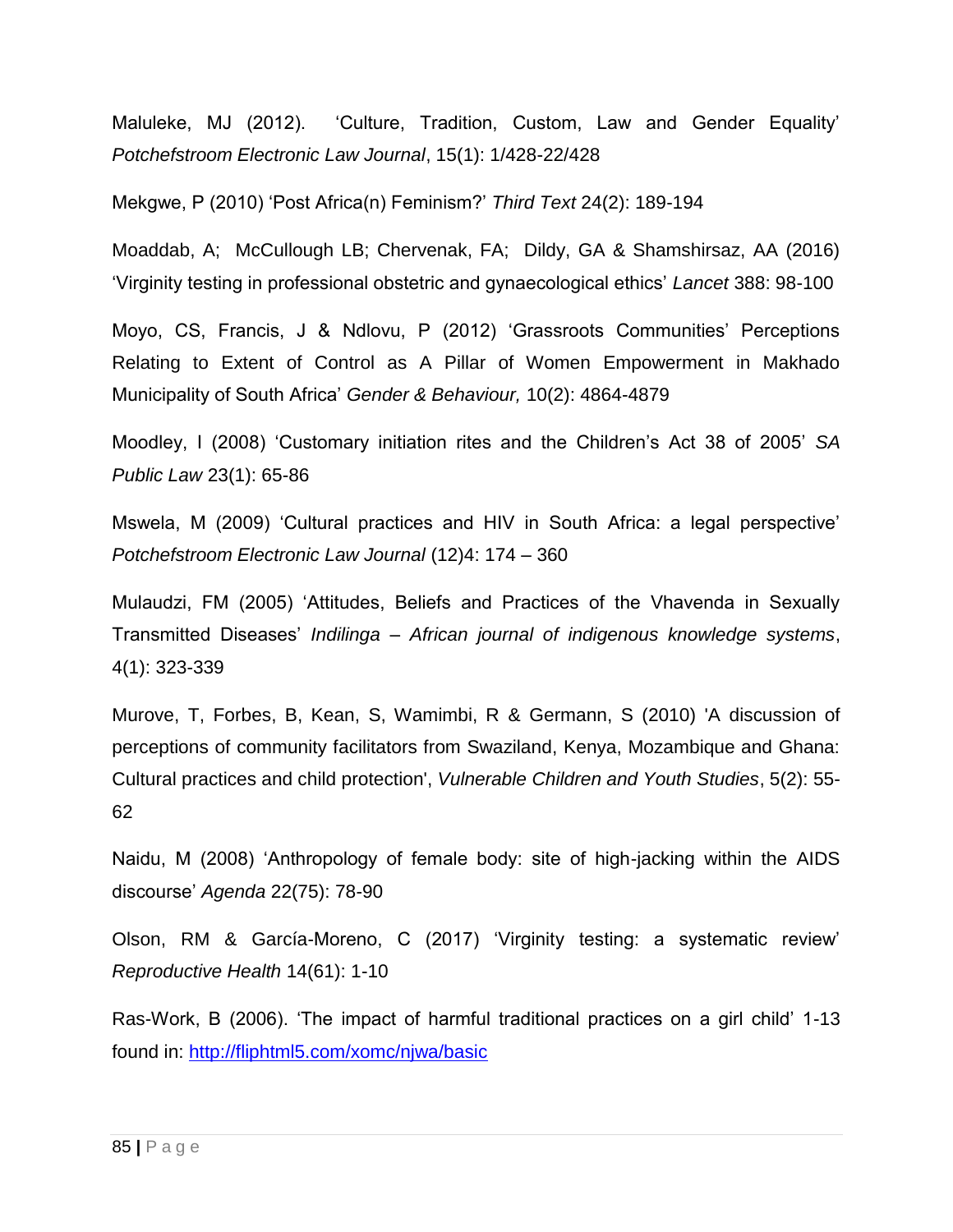Sewpaul, V (2013). 'Inscribed in Our Blood: Challenging the Ideology of Sexism and Racism' *Journal of Women and Social Work* 28(2): 116-125

Scorgie, F (2002) 'Virginity Testing and the Politics of Sexual Responsibility: Implications for AIDS Intervention' *African Studies* 61(1): 55-75.

Shuhmann, A (2010) 'Taming transgressions: South African nation building and "body politics"' *Agenda* 24(83): 95-106.

Skafte, I & Silberschmidt, M (2014) 'Female gratification, sexual power and safer sex: female sexuality as an empowering resource among women in Rwanda' *Culture, Health & Sexuality* 16(1): 1-13

Stander, S (2016) 'Subordination vs agency/resistance in South Africa: virgins bargaining their way through higher education' *Stellenbosch Theological Journal* 2(2): 431-445.

Steinmüller, H & Tan, T (2015) 'Like a virgin? Hymen restoration operations in contemporary China' *Anthropology today* 31(2):15-18

Swaartbooi-Xabadiya, Z & Nduna, M (2014) 'Virginity testing: Perceptions of adolescent girls in the Eastern Cape, South Africa.' *New Voices in Psychology* 10(1): 16-34.

Tamale, S (2014) 'Exploring the contours of African sexualities: Religion, law and power' *African Human Rights Law Journal* 14: 150-177

Turner, SG & Masch, TM (2014) 'Feminist and Empowerment Theory and Social Work Practice' *Journal of Social Work Practice* 29(2): 151-162

Thornberry, E (2015) 'Virginity Testing, History, and the Nostalgia for Custom in Contemporary South Africa' *African Studies Review* 58(3): 129-148

Vincent, L (2006) 'Virginity testing in South Africa: Re-traditioning the postcolony' *Culture, Health & Sexuality* 8(1): 17-30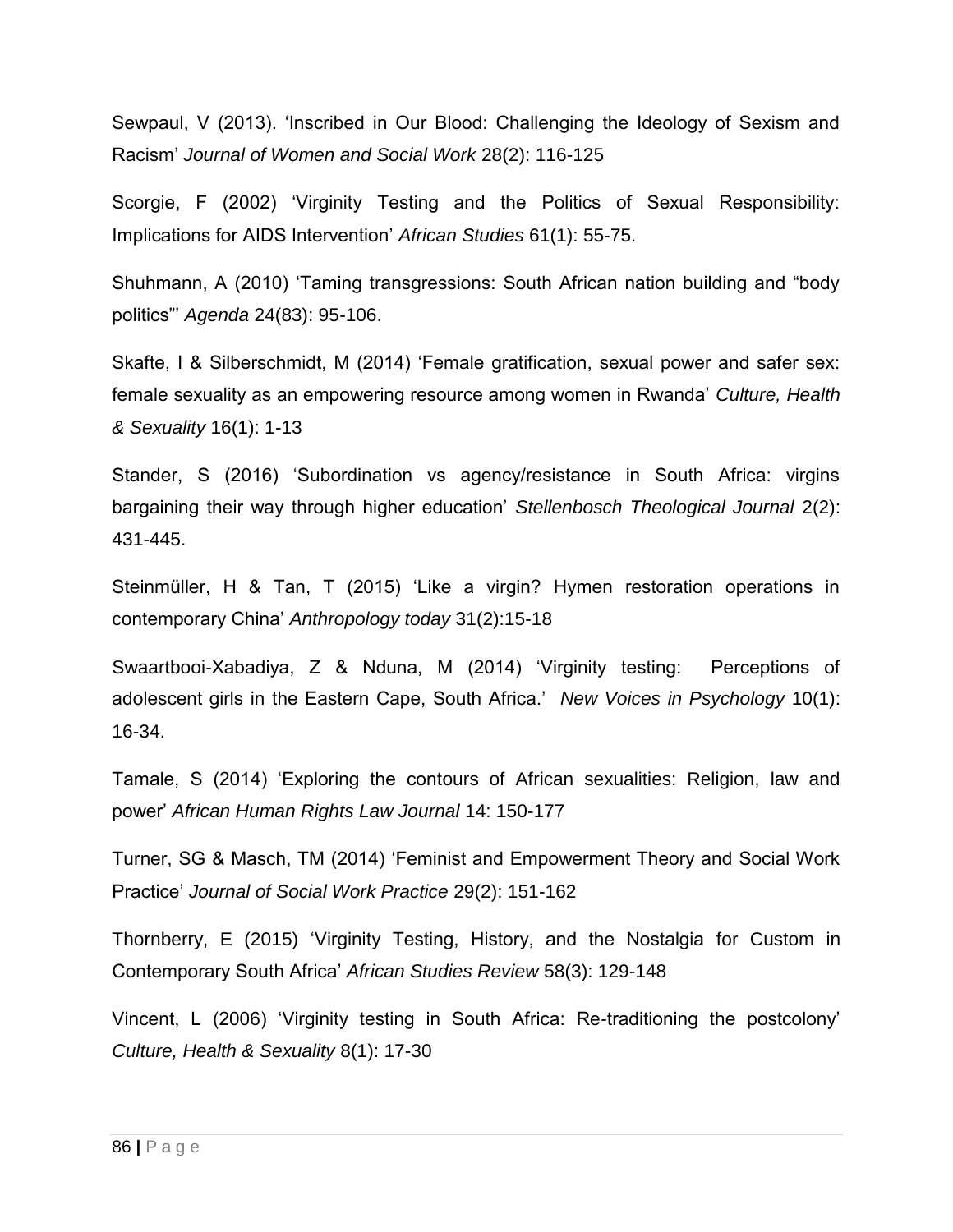Varjavandi, R (2017) '#Blessers Must Fall: Youth-led participatory action research and photo story creation on teenage pregnancy, transactional sex and gender-based violence' Agenda 31(2): 87-98

Wickström, A (2010) 'Virginity testing as a local public health initiative: a 'preventive ritual' more than a 'diagnostic measure'' J*ournal of the Royal Anthropological Institute*  16(3) 532-550

Winter, B; Thompson, D & Jeffreys, S (2002) 'The UN Approach to Harmful Traditional Practices' *International Feminist Journal of Politics* 4(1): 72–94

### **Newspaper articles**

Abbas, G (2014) 'Government can't force bursary students contraceptives' [<http://ewn.co.za/2014/07/30/Government-cant-force-bursary-students-contraceptives>](http://ewn.co.za/2014/07/30/Government-cant-force-bursary-students-contraceptives)

AFP 'Some happy to undergo virginity testing' Daily News 10 March 2016 <http://www.iol.co.za/dailynews/news/some-happy-to-undergo-virginity-testing-1995847>

Association for Dietetics in South Africa (2008) NSSA News <www.sajcn.co.za/index.php/SAJCN/article/download/569/741>

Boynton, P 'How do I know if I am a virgin' 25 December 2015 *The Telegraph*  <http://www.telegraph.co.uk/women/sex/how-do-i-know-if-im-a-virgin/>

De Vos, P (2016) 'Virginity testing" bursaries: discriminatory and unlawful' [<https://constitutionallyspeaking.co.za/virginity-testing-bursaries-discriminatory-and](https://constitutionallyspeaking.co.za/virginity-testing-bursaries-discriminatory-and-unlawful/)[unlawful/>](https://constitutionallyspeaking.co.za/virginity-testing-bursaries-discriminatory-and-unlawful/)

Dlamini, B (2016) 'Forced virginity testing is unlawful and offensive and will not prevent HIV/Aids' The Daily Maverick 2 February 2016 <https://www.dailymaverick.co.za/opinionista/2016-02-02-forced-virginity-testing-isunlawful-and-offensive-and-will-not-prevent-hiv-aids/#.WMRqem-GOpo>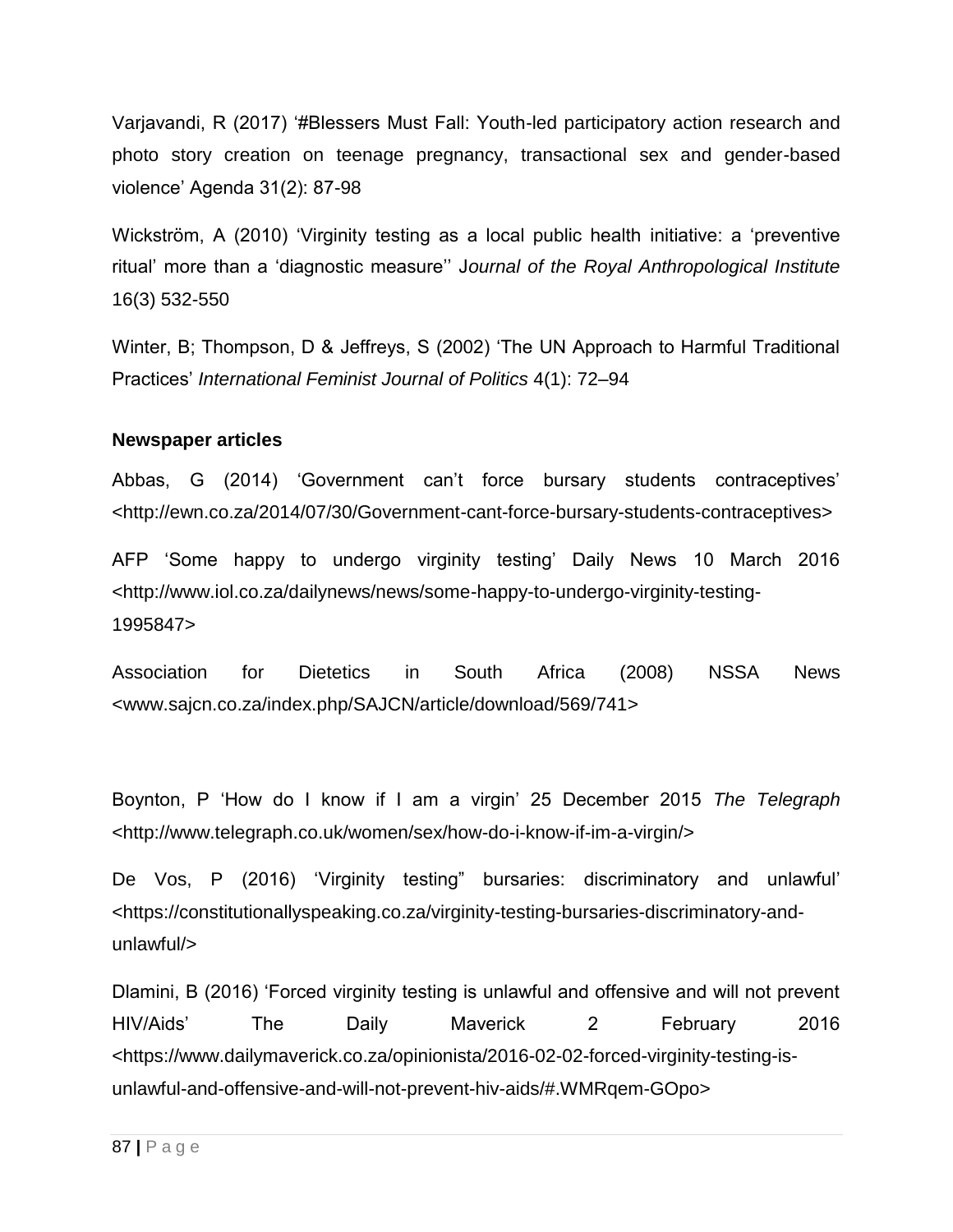Khoza, A (2016) 'Virginity tests ruling against bursary scheme ridicules Zulu culture – UThukela mayor' News24 23 June 2016 <http://www.news24.com/SouthAfrica/News/virginity-tests-ruling-against-bursaryscheme-ridicules-zulu-culture-uthukela-mayor-20160623>

Lawyers for Human Rights (2016) 'Bursaries for virgins scheme sees municipal officials sent for gender equality training' Rise FM News [<http://www.risefm.co.za/bursaries-for](http://www.risefm.co.za/bursaries-for-virgins-scheme-sees-municipal-officials-sent-for-gender-equality-training/)[virgins-scheme-sees-municipal-officials-sent-for-gender-equality-training/>](http://www.risefm.co.za/bursaries-for-virgins-scheme-sees-municipal-officials-sent-for-gender-equality-training/)

Man, D (2016) 'Zulu king blasts Gender Commission for Virginity Bursary "meddling"' Home News 12 September 2016 [<http://www.destinyman.com/2016/09/12/zulu-king](http://www.destinyman.com/2016/09/12/zulu-king-blasts-gender-commission-meddling-virginity-bursary/)[blasts-gender-commission-meddling-virginity-bursary/>](http://www.destinyman.com/2016/09/12/zulu-king-blasts-gender-commission-meddling-virginity-bursary/)

Merten, M (2016) 'Virginity testing: Gender equality commission bans 'maiden bursaries'' Daily Maverick <http://www.dailymaverick.co.za/article/2016-06-16-virginitytesting-gender-equality-commission-bans-maiden-bursaries/#.V7bChSh94dU>

Mlambo, S (2014) 'Don't get pregnant' IOL News [<https://www.iol.co.za/dailynews/news/dont-get-pregnant-1727091>](https://www.iol.co.za/dailynews/news/dont-get-pregnant-1727091)

Mlambo, S (2014) 'Birth control implant for KZN students' Daily News [<https://www.iol.co.za/news/south-africa/kwazulu-natal/birth-control-implant-for-kzn](https://www.iol.co.za/news/south-africa/kwazulu-natal/birth-control-implant-for-kzn-students-1727334#.U9eKe2cU_ct)[students-1727334#.U9eKe2cU\\_ct>](https://www.iol.co.za/news/south-africa/kwazulu-natal/birth-control-implant-for-kzn-students-1727334#.U9eKe2cU_ct)

Mojapelo, L (2016) 'Virginity Testing - an unreliable, inexact science' Rand Daily Mail [<http://www.rdm.co.za/lifestyle/2016/02/11/virginity-testing--an-unreliable-inexact](http://www.rdm.co.za/lifestyle/2016/02/11/virginity-testing--an-unreliable-inexact-science)[science>](http://www.rdm.co.za/lifestyle/2016/02/11/virginity-testing--an-unreliable-inexact-science)

Mpofu, N (2016) 'Virginity testing gives me more dignity' IOL News 16 March 2016 [<http://www.iol.co.za/news/south-africa/eastern-cape/virginity-testing-gives-me-more](http://www.iol.co.za/news/south-africa/eastern-cape/virginity-testing-gives-me-more-dignity-1995800)[dignity-1995800>](http://www.iol.co.za/news/south-africa/eastern-cape/virginity-testing-gives-me-more-dignity-1995800)

Mtshali, S (2016) 'Report on 'virgin bursaries' out soon' <http://www.iol.co.za/news/south-africa/kwazulu-natal/report-on-virgin-bursaries-outsoon-2031120>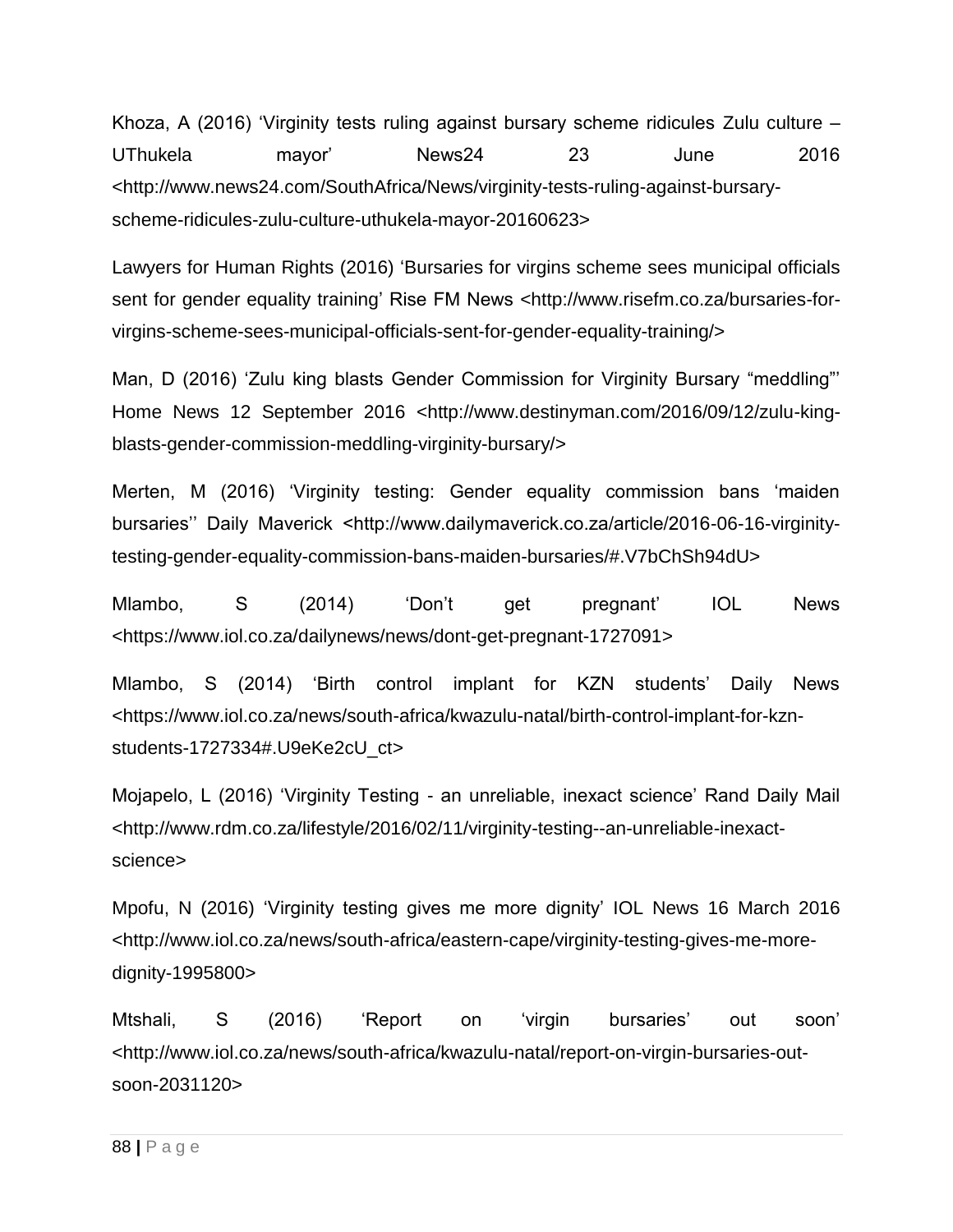Ngubane, S (2014) 'Cuba students won't need contraception' The Mercury [<https://www.iol.co.za/news/south-africa/kwazulu-natal/cuba-students-wont-need](https://www.iol.co.za/news/south-africa/kwazulu-natal/cuba-students-wont-need-contraception-1780357)[contraception-1780357>](https://www.iol.co.za/news/south-africa/kwazulu-natal/cuba-students-wont-need-contraception-1780357)

Thorpe, J (2016) 'It is quite possible for women to have sex and get a degree' Mail and Guardian 22 January 2016 <http://thoughtleader.co.za/jenniferthorpe/2016/01/22/it-isquite-possible-for-women-to-have-sex-and-get-a-degree/>

Smuts, M (2016) 'State-sponsored virginity: South Africa's Maiden's Bursary Scheme' <http://ohrh.law.ox.ac.uk/sstate-sponsored-virginity-south-africas-maidens-bursaryscheme/>

## **Internet**

African National Congress Youth League 'The African National Congress Youth League Perspective on Gender Relations and Women's Emancipation' Discussion Paper prepared for the 24th National Congress of the ANC Youth League, June 2011 <http://www.ancyl.org.za/docs/discus/2011/genderc.pdf>

African National Congress Women's League' 'Statement of the African National Congress Women`s League on the outcomes of the National Elections Workshop held at St. George`s Hotel, 5 - 6 October 2013' 7 October 2013 <http://womensleague.anc.org.za/show.php?id=10562>

Avert (2016) 'HIV and AIDS in South Africa' <https://www.avert.org/professionals/hivaround-world/sub-saharan-africa/south-africa>

Commission for Gender Equality 'Investigative Report into the Maiden Bursary Scheme' by the UThukela District Municipality' 24 June 2016 http://pmg-assets.s3-website-euwest-1.amazonaws.com/161025Supplementary\_Investigative\_Report.pdf

Commission on Gender Equality: consultative conference on virginity testing report, 12 – 14 June 2000 found in: http://preventgbvafrica.org/wp-content/uploads/2013/10/vt.pdf